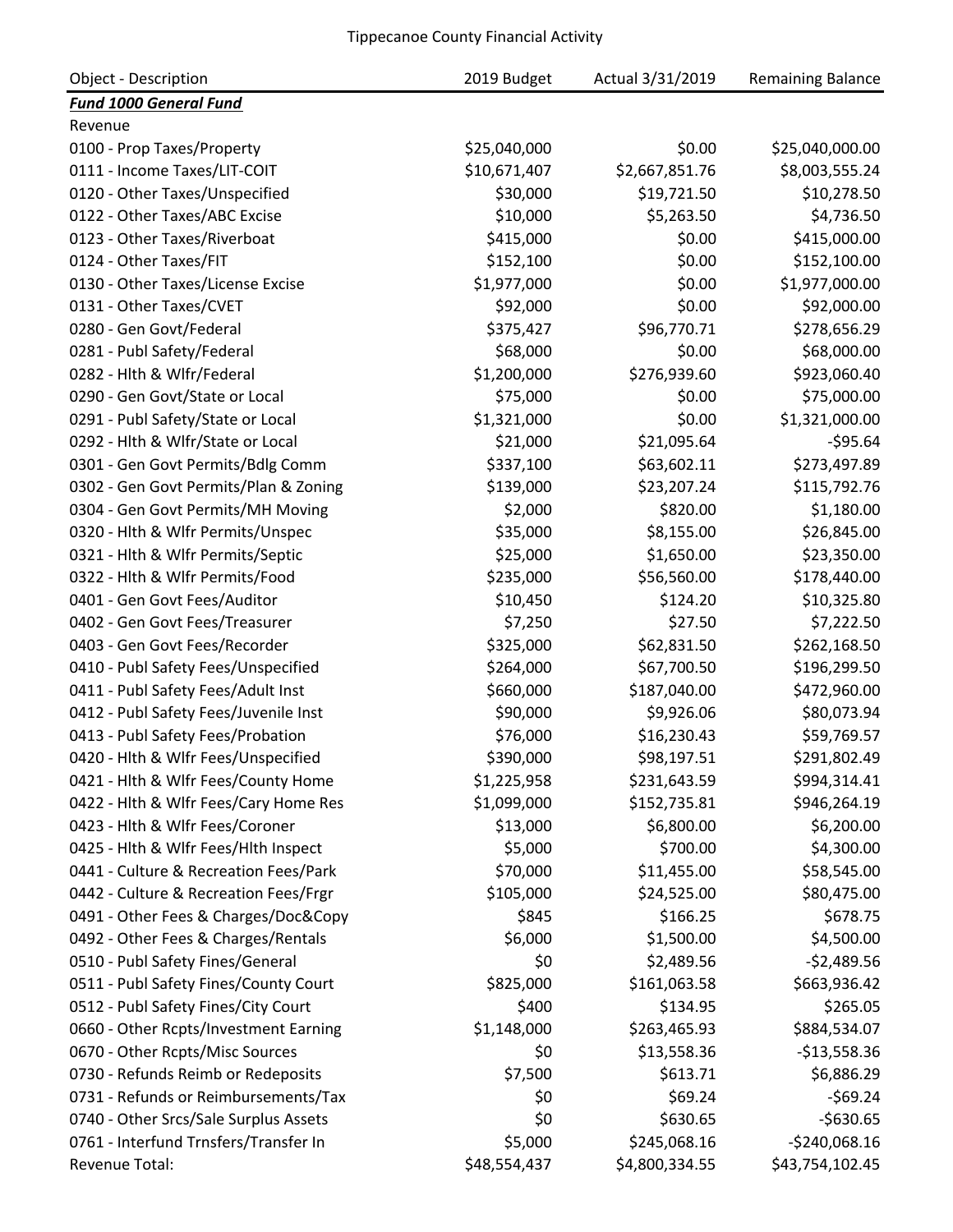| Object - Description                  | 2019 Budget | Actual 3/31/2019 | <b>Remaining Balance</b> |
|---------------------------------------|-------------|------------------|--------------------------|
|                                       |             |                  |                          |
| General Fund 1000-0110 - Auditor      |             |                  |                          |
| Expenditure                           |             |                  |                          |
| 1110 - Sal & Wages/Full Time          | \$354,534   | \$83,411.16      | \$271,122.84             |
| 1111 - Sal & Wages/Elected Official   | \$69,745    | \$16,095.00      | \$53,650.00              |
| 1112 - Sal & Wages/Chief Dep & Appt   | \$52,841    | \$11,177.93      | \$41,663.07              |
| 1130 - Sal & Wages/Part Time          | \$16,000    | \$2,856.00       | \$13,144.00              |
| 1210 - EE Benefits/Social Security    | \$37,724    | \$8,283.74       | \$29,440.26              |
| 1220 - EE Benefits/PERF Retirement    | \$45,626    | \$10,593.86      | \$35,032.14              |
| <b>Expenditure Total:</b>             | \$576,470   | \$132,417.69     | \$444,052.31             |
| General Fund 1000-0210 - Treasurer    |             |                  |                          |
| Expenditure                           |             |                  |                          |
| 1110 - Sal & Wages/Full Time          | \$87,708    | \$20,239.80      | \$67,468.20              |
| 1111 - Sal & Wages/Elected Official   | \$69,745    | \$16,095.00      | \$53,650.00              |
| 1112 - Sal & Wages/Chief Dep & Appt   | \$52,841    | \$12,194.10      | \$40,646.90              |
| 1130 - Sal & Wages/Part Time          | \$23,500    | \$4,640.00       | \$18,860.00              |
| 1210 - EE Benefits/Social Security    | \$17,886    | \$3,818.84       | \$14,067.16              |
| 1220 - EE Benefits/PERF Retirement    | \$23,553    | \$5,435.16       | \$18,117.84              |
| 2110 - Office Supplies/General        | \$1,438     | \$484.98         | \$953.02                 |
| 2120 - Office Supplies/Forms          | \$3,362     | \$362.80         | \$2,999.20               |
| 3210 - Comm & Transp/Travel & Mileage | \$400       | \$280.00         | \$120.00                 |
| 3910 - Other Disb/Dues & Subscription | \$738       | \$358.73         | \$379.27                 |
|                                       | \$281,171   | \$63,909.41      | \$217,261.59             |
| <b>Expenditure Total:</b>             |             |                  |                          |
| General Fund 1000-0310 - Recorder     |             |                  |                          |
| Expenditure                           |             |                  |                          |
| 1111 - Sal & Wages/Elected Official   | \$69,745    | \$16,095.00      | \$53,650.00              |
| 1210 - EE Benefits/Social Security    | \$5,336     | \$1,152.09       | \$4,183.91               |
| 1220 - EE Benefits/PERF Retirement    | \$7,812     | \$1,802.64       | \$6,009.36               |
| <b>Expenditure Total:</b>             | \$82,893    | \$19,049.73      | \$63,843.27              |
| General Fund 1000-0410 - Surveyor     |             |                  |                          |
| Expenditure                           |             |                  |                          |
| 1110 - Sal & Wages/Full Time          | \$37,484    | \$8,649.66       | \$28,834.34              |
| 1150 - Sal & Wages/Overtime           | \$1,000     | \$0.00           | \$1,000.00               |
| 1210 - EE Benefits/Social Security    | \$2,945     | \$639.90         | \$2,305.10               |
| 1220 - EE Benefits/PERF Retirement    | \$4,311     | \$976.50         | \$3,334.50               |
| 2110 - Office Supplies/General        | \$641       | \$641.00         | \$0.00                   |
| 2210 - Oper Supplies/Gasoline & Oil   | \$4,895     | \$30.00          | \$4,865.00               |
|                                       |             |                  |                          |
| 2290 - Oper Supplies/Other            | \$1,259     | \$512.95         | \$746.05                 |
| 2990 - Other Supplies/Non-specified   | \$500       | \$259.83         | \$240.17                 |
| 3120 - Prof Svcs/Engineer & Architect | \$2,500     | \$0.00           | \$2,500.00               |
| 3150 - Prof Svcs/Training             | \$1,500     | \$0.00           | \$1,500.00               |
| 3210 - Comm & Transp/Travel & Mileage | \$2,000     | \$377.69         | \$1,622.31               |
| 3310 - Printing & Advertising/Legal   | \$800       | \$0.00           | \$800.00                 |
| 3320 - Printing & Advertising/Duplica | \$300       | \$0.00           | \$300.00                 |
| 3510 - Utility Service/Utilities      | \$800       | \$215.91         | \$584.09                 |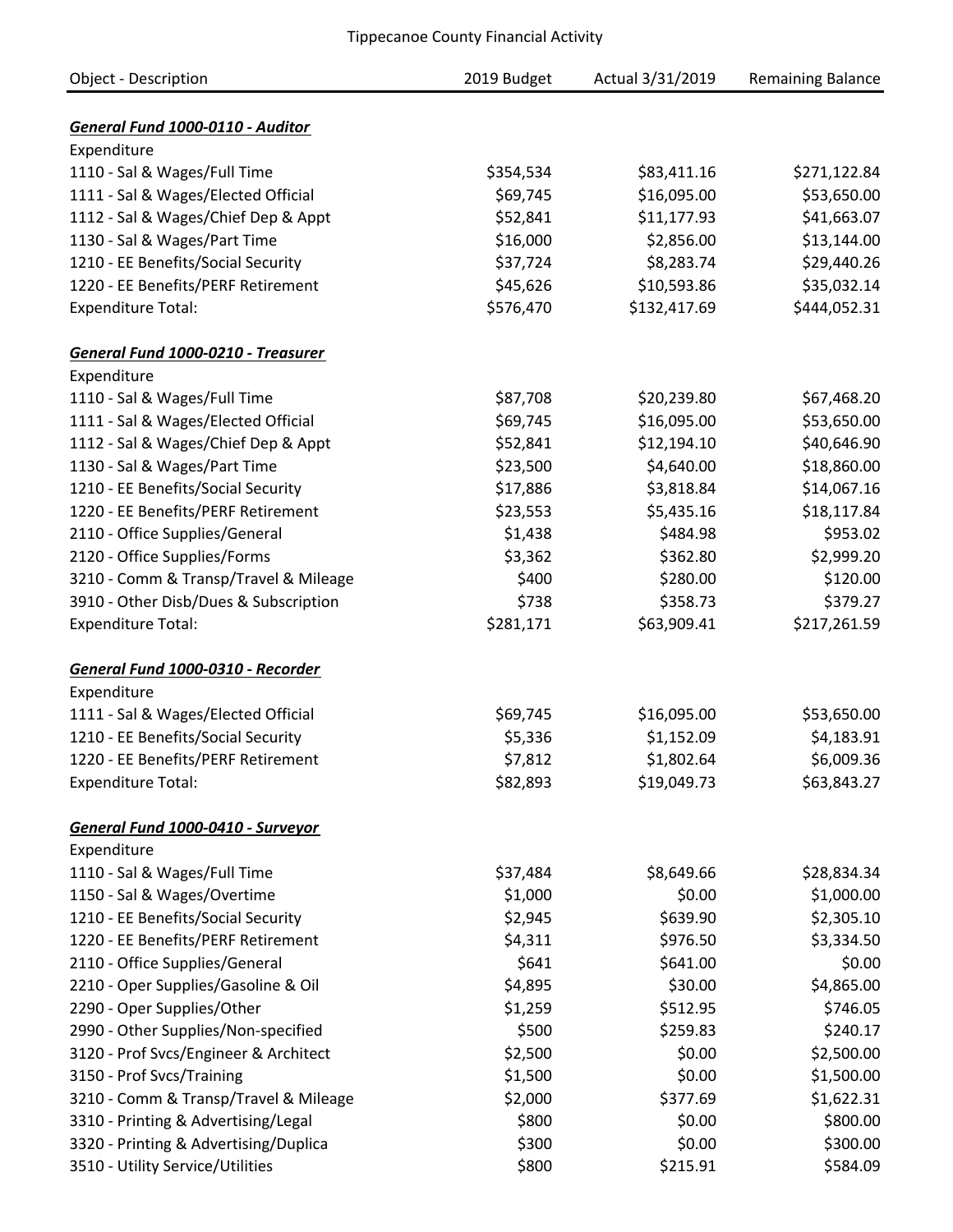| Object - Description                    | 2019 Budget | Actual 3/31/2019 | Remaining Balance |
|-----------------------------------------|-------------|------------------|-------------------|
| 3620 - Rep & Maint/Vehicle & Equip      | \$2,500     | \$0.00           | \$2,500.00        |
| 3910 - Other Disb/Dues & Subscription   | \$700       | \$100.00         | \$600.00          |
| <b>Expenditure Total:</b>               | \$64,135    | \$12,403.44      | \$51,731.56       |
| General Fund 1000-0430 - Drainage Board |             |                  |                   |
| Expenditure                             |             |                  |                   |
| 1110 - Sal & Wages/Full Time            | \$52,789    | \$11,718.45      | \$41,070.55       |
| 1150 - Sal & Wages/Overtime             | \$1,000     | \$258.62         | \$741.38          |
| 1210 - EE Benefits/Social Security      | \$4,115     | \$892.01         | \$3,222.99        |
| 1220 - EE Benefits/PERF Retirement      | \$6,025     | \$1,345.27       | \$4,679.73        |
| 2110 - Office Supplies/General          | \$4,663     | \$4,152.95       | \$510.05          |
| 2210 - Oper Supplies/Gasoline & Oil     | \$1,500     | \$0.00           | \$1,500.00        |
| 3110 - Prof Svcs/Legal                  | \$14,500    | \$1,294.00       | \$13,206.00       |
| 3120 - Prof Svcs/Engineer & Architect   | \$8,000     | \$0.00           | \$8,000.00        |
| 3150 - Prof Svcs/Training               | \$500       | \$0.00           | \$500.00          |
| 3190 - Prof Svcs/Other                  | \$2,500     | \$0.00           | \$2,500.00        |
| 3210 - Comm & Transp/Travel & Mileage   | \$500       | \$0.00           | \$500.00          |
| 3310 - Printing & Advertising/Legal     | \$1,200     | \$0.00           | \$1,200.00        |
| 3610 - Rep & Maint/Buildings & Proper   | \$2,500     | \$0.00           | \$2,500.00        |
| 3620 - Rep & Maint/Vehicle & Equip      | \$2,000     | \$61.49          | \$1,938.51        |
| <b>Expenditure Total:</b>               | \$101,792   | \$19,722.79      | \$82,069.21       |
| General Fund 1000-0510 - Assessor       |             |                  |                   |
| Expenditure                             |             |                  |                   |
| 1110 - Sal & Wages/Full Time            | \$516,985   | \$108,555.03     | \$408,429.97      |
| 1111 - Sal & Wages/Elected Official     | \$69,745    | \$16,095.00      | \$53,650.00       |
| 1112 - Sal & Wages/Chief Dep & Appt     | \$52,840    | \$12,194.12      | \$40,645.88       |
| 1210 - EE Benefits/Social Security      | \$48,928    | \$9,647.22       | \$39,280.78       |
| 1220 - EE Benefits/PERF Retirement      | \$71,632    | \$15,326.44      | \$56,305.56       |
| <b>Expenditure Total:</b>               | \$760,130   | \$161,817.81     | \$598,312.19      |
| General Fund 1000-1010 - County Council |             |                  |                   |
| Expenditure                             |             |                  |                   |
| 1111 - Sal & Wages/Elected Official     | \$97,916    | \$22,596.00      | \$75,320.00       |
| 1210 - EE Benefits/Social Security      | \$7,491     | \$1,550.79       | \$5,940.21        |
| 3210 - Comm & Transp/Travel & Mileage   | \$2,000     | \$0.00           | \$2,000.00        |
| 3910 - Other Disb/Dues & Subscription   | \$140       | \$0.00           | \$140.00          |
| <b>Expenditure Total:</b>               | \$107,547   | \$24,146.79      | \$83,400.21       |
| General Fund 1000-1110 - Commissioners  |             |                  |                   |
| Expenditure                             |             |                  |                   |
| 1110 - Sal & Wages/Full Time            | \$79,259    | \$18,130.80      | \$61,128.20       |
| 1111 - Sal & Wages/Elected Official     | \$186,540   | \$43,047.72      | \$143,492.28      |
| 1112 - Sal & Wages/Chief Dep & Appt     | \$62,833    | \$14,499.90      | \$48,333.10       |
| 1130 - Sal & Wages/Part Time            | \$2,500     | \$0.00           | \$2,500.00        |
| 1210 - EE Benefits/Social Security      | \$25,332    | \$5,363.43       | \$19,968.57       |
| 1220 - EE Benefits/PERF Retirement      | \$36,807    | \$7,591.15       | \$29,215.85       |
| 2110 - Office Supplies/General          | \$32,200    | \$9,245.95       | \$22,954.05       |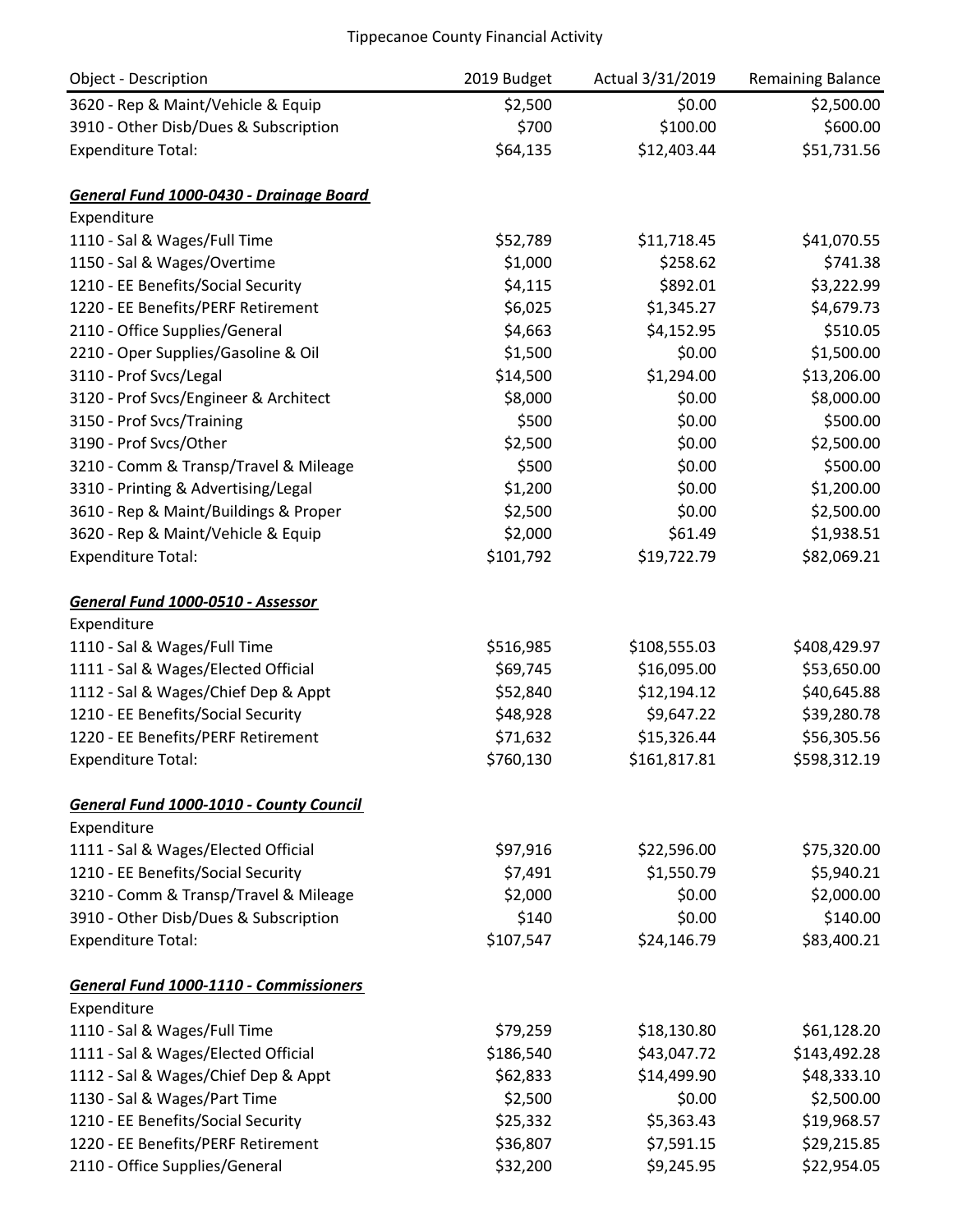| <b>Object - Description</b>                 | 2019 Budget | Actual 3/31/2019 | Remaining Balance |
|---------------------------------------------|-------------|------------------|-------------------|
| 2990 - Other Supplies/Non-specified         | \$1,500     | \$250.00         | \$1,250.00        |
| 3145 - Prof Svcs/Hlth & Med Prof            | \$4,000     | \$241.03         | \$3,758.97        |
| 3230 - Comm & Transp/Postage & Frght        | \$235,380   | \$37,583.87      | \$197,796.13      |
| 3310 - Printing & Advertising/Legal         | \$9,000     | \$491.30         | \$8,508.70        |
| 3410 - Insur/Building & Property            | \$180,410   | \$0.00           | \$180,410.00      |
| 3430 - Insur/Liability                      | \$13,090    | \$0.00           | \$13,090.00       |
| 3440 - Insur/Public Official Bonds          | \$6,925     | \$2,475.00       | \$4,450.00        |
| 3930 - Other Disb/Tax Levies                | \$2,106,662 | \$31,883.00      | \$2,074,779.00    |
| <b>Expenditure Total:</b>                   | \$2,982,438 | \$170,803.15     | \$2,811,634.85    |
| General Fund 1000-1120 - Human Resources    |             |                  |                   |
| Expenditure                                 |             |                  |                   |
| 1110 - Sal & Wages/Full Time                | \$46,369    | \$10,700.28      | \$35,668.72       |
| 1112 - Sal & Wages/Chief Dep & Appt         | \$70,531    | \$16,276.38      | \$54,254.62       |
| 1210 - EE Benefits/Social Security          | \$8,943     | \$1,923.65       | \$7,019.35        |
| 1220 - EE Benefits/PERF Retirement          | \$13,093    | \$3,021.42       | \$10,071.58       |
| <b>Expenditure Total:</b>                   | \$138,936   | \$31,921.73      | \$107,014.27      |
| General Fund 1000-1130 - Maintenance        |             |                  |                   |
| Expenditure                                 |             |                  |                   |
| 1110 - Sal & Wages/Full Time                | \$617,111   | \$138,485.73     | \$478,625.27      |
| 1112 - Sal & Wages/Chief Dep & Appt         | \$68,665    | \$15,845.76      | \$52,819.24       |
| 1150 - Sal & Wages/Overtime                 | \$2,000     | \$1,149.61       | \$850.39          |
| 1210 - EE Benefits/Social Security          | \$52,615    | \$11,158.03      | \$41,456.97       |
| 1220 - EE Benefits/PERF Retirement          | \$77,031    | \$17,443.62      | \$59,587.38       |
| 2220 - Oper Supplies/Inst'l or Med          | \$2,500     | \$299.00         | \$2,201.00        |
| 3210 - Comm & Transp/Travel & Mileage       | \$1,200     | \$0.00           | \$1,200.00        |
| 3510 - Utility Service/Utilities            | \$529,161   | \$135,921.51     | \$393,239.49      |
| <b>Expenditure Total:</b>                   | \$1,350,283 | \$320,303.26     | \$1,029,979.74    |
| General Fund 1000-1140 - Soil & Water       |             |                  |                   |
| Expenditure                                 |             |                  |                   |
| 1110 - Sal & Wages/Full Time                | \$99,345    | \$22,925.28      | \$76,419.72       |
| 1210 - EE Benefits/Social Security          | \$7,600     | \$1,673.18       | \$5,926.82        |
| 1220 - EE Benefits/PERF Retirement          | \$11,127    | \$2,567.64       | \$8,559.36        |
| 3920 - Other Disb/Grants & Cmnty Supp       | \$15,000    | \$0.00           | \$15,000.00       |
| <b>Expenditure Total:</b>                   | \$133,072   | \$27,166.10      | \$105,905.90      |
| <b>General Fund 1000-1410 - DOIT (MITS)</b> |             |                  |                   |
| Expenditure                                 |             |                  |                   |
| 1110 - Sal & Wages/Full Time                | \$244,547   | \$55,744.14      | \$188,802.86      |
| 1112 - Sal & Wages/Chief Dep & Appt         | \$38,750    | \$8,942.34       | \$29,807.66       |
| 1130 - Sal & Wages/Part Time                | \$19,500    | \$3,860.50       | \$15,639.50       |
| 1210 - EE Benefits/Social Security          | \$23,164    | \$5,001.61       | \$18,162.39       |
| 1220 - EE Benefits/PERF Retirement          | \$31,730    | \$7,270.80       | \$24,459.20       |
| 2110 - Office Supplies/General              | \$1,300     | \$449.91         | \$850.09          |
| 2130 - Office Supplies/Printing             | \$20,114    | \$2,945.48       | \$17,168.52       |
| 3150 - Prof Svcs/Training                   | \$4,400     | \$1,740.00       | \$2,660.00        |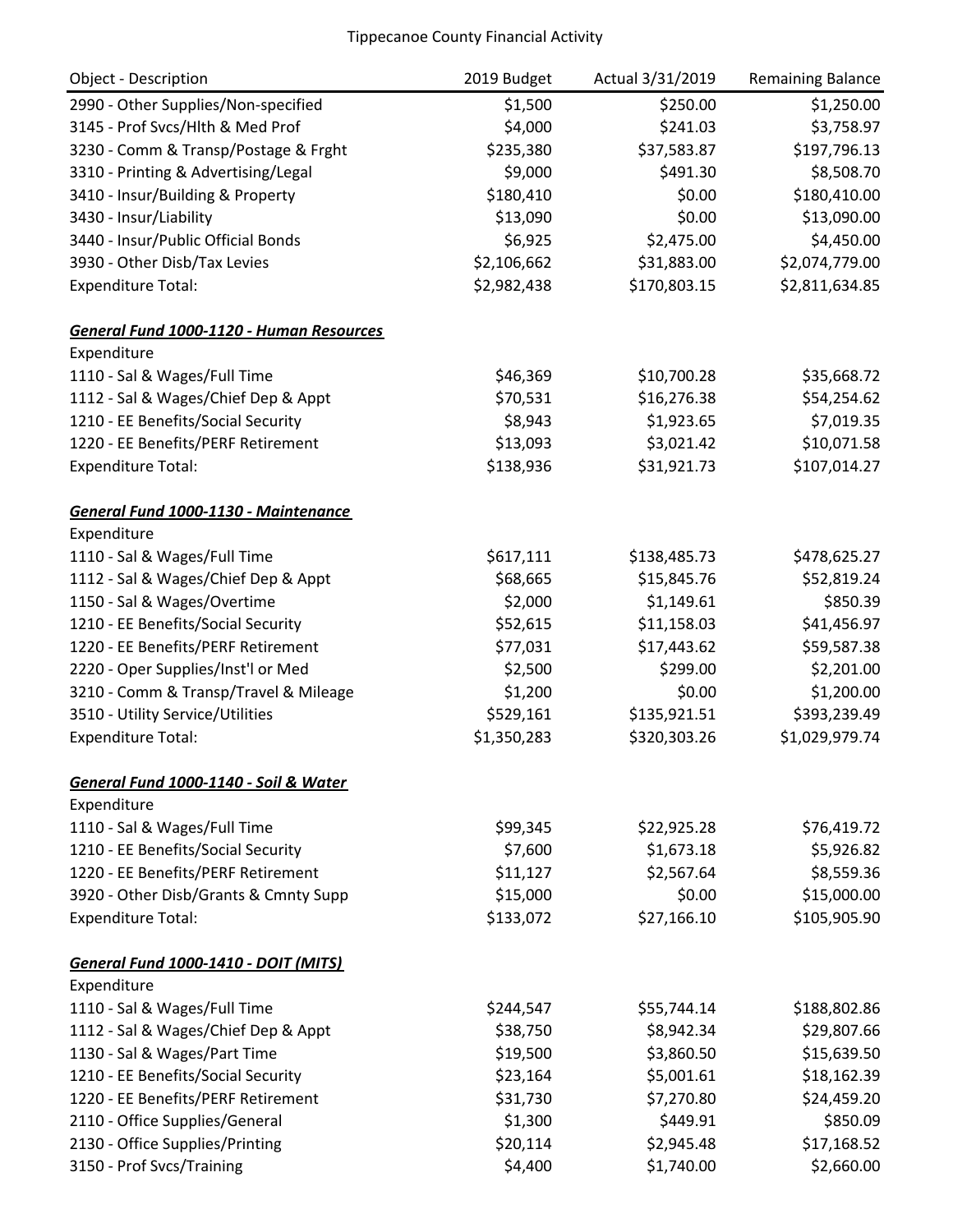| <b>Object - Description</b>                             | 2019 Budget | Actual 3/31/2019 | <b>Remaining Balance</b> |
|---------------------------------------------------------|-------------|------------------|--------------------------|
| 3210 - Comm & Transp/Travel & Mileage                   | \$3,300     | \$986.96         | \$2,313.04               |
| 3910 - Other Disb/Dues & Subscription                   | \$985       | \$0.00           | \$985.00                 |
| <b>Expenditure Total:</b>                               | \$387,790   | \$86,941.74      | \$300,848.26             |
| General Fund 1000-2010 - Voter Registration / Elections |             |                  |                          |
| Expenditure                                             |             |                  |                          |
| 1112 - Sal & Wages/Chief Dep & Appt                     | \$81,380    | \$18,780.00      | \$62,600.00              |
| 1130 - Sal & Wages/Part Time                            | \$8,500     | \$327.25         | \$8,172.75               |
| 1131 - Sal & Wages/Election Workers                     | \$6,000     | \$0.00           | \$6,000.00               |
| 1132 - Sal & Wages/Board Members                        | \$21,200    | \$0.00           | \$21,200.00              |
| 1150 - Sal & Wages/Overtime                             | \$3,000     | \$0.00           | \$3,000.00               |
| 1210 - EE Benefits/Social Security                      | \$9,187     | \$1,352.70       | \$7,834.30               |
| 1220 - EE Benefits/PERF Retirement                      | \$10,243    | \$2,103.36       | \$8,139.64               |
| 2110 - Office Supplies/General                          | \$1,500     | \$22.15          | \$1,477.85               |
| 2120 - Office Supplies/Forms                            | \$1,200     | \$0.00           | \$1,200.00               |
| 2250 - Oper Supplies/Food                               | \$1,050     | \$18.00          | \$1,032.00               |
| 2290 - Oper Supplies/Other                              | \$2,300     | \$517.60         | \$1,782.40               |
| 3190 - Prof Svcs/Other                                  | \$45,000    | \$0.00           | \$45,000.00              |
| 3210 - Comm & Transp/Travel & Mileage                   | \$1,900     | \$281.51         | \$1,618.49               |
| 3230 - Comm & Transp/Postage & Frght                    | \$2,000     | \$0.00           | \$2,000.00               |
| 3240 - Comm & Transp/Software                           | \$14,000    | \$0.00           | \$14,000.00              |
| 3310 - Printing & Advertising/Legal                     | \$1,417     | \$0.00           | \$1,417.00               |
| 3620 - Rep & Maint/Vehicle & Equip                      | \$15,000    | \$0.00           | \$15,000.00              |
| 3730 - Rentals & Leases/Minor Equip                     | \$3,150     | \$0.00           | \$3,150.00               |
| 3955 - Other Disb/Poll Worker Expense                   | \$35,000    | $-5210.00$       | \$35,210.00              |
| <b>Expenditure Total:</b>                               | \$263,027   | \$23,192.57      | \$239,834.43             |
| General Fund 1000-2510 - Area Plan                      |             |                  |                          |
| Expenditure                                             |             |                  |                          |
| 1110 - Sal & Wages/Full Time                            | \$728,965   | \$157,588.39     | \$571,376.61             |
| 1112 - Sal & Wages/Chief Dep & Appt                     | \$85,151    | \$19,650.24      | \$65,500.76              |
| 1130 - Sal & Wages/Part Time                            | \$5,000     | \$0.00           | \$5,000.00               |
| 1210 - EE Benefits/Social Security                      | \$62,663    | \$12,836.76      | \$49,826.24              |
| 1220 - EE Benefits/PERF Retirement                      | \$91,181    | \$19,850.60      | \$71,330.40              |
| 2110 - Office Supplies/General                          | \$4,039     | \$49.48          | \$3,989.52               |
| 2130 - Office Supplies/Printing                         | \$2,000     | \$0.00           | \$2,000.00               |
| 2140 - Office Supplies/Minor Equip                      | \$1,436     | \$1,376.74       | \$59.26                  |
| 3110 - Prof Svcs/Legal                                  | \$28,756    | \$4,682.00       | \$24,074.00              |
| 3190 - Prof Svcs/Other                                  | \$500       | \$0.00           | \$500.00                 |
| 3210 - Comm & Transp/Travel & Mileage                   | \$8,000     | \$355.66         | \$7,644.34               |
| 3310 - Printing & Advertising/Legal                     | \$850       | \$185.61         | \$664.39                 |
| 3620 - Rep & Maint/Vehicle & Equip                      | \$1,500     | \$0.00           | \$1,500.00               |
| 3910 - Other Disb/Dues & Subscription                   | \$5,300     | \$963.00         | \$4,337.00               |
| <b>Expenditure Total:</b>                               | \$1,025,341 | \$217,538.48     | \$807,802.52             |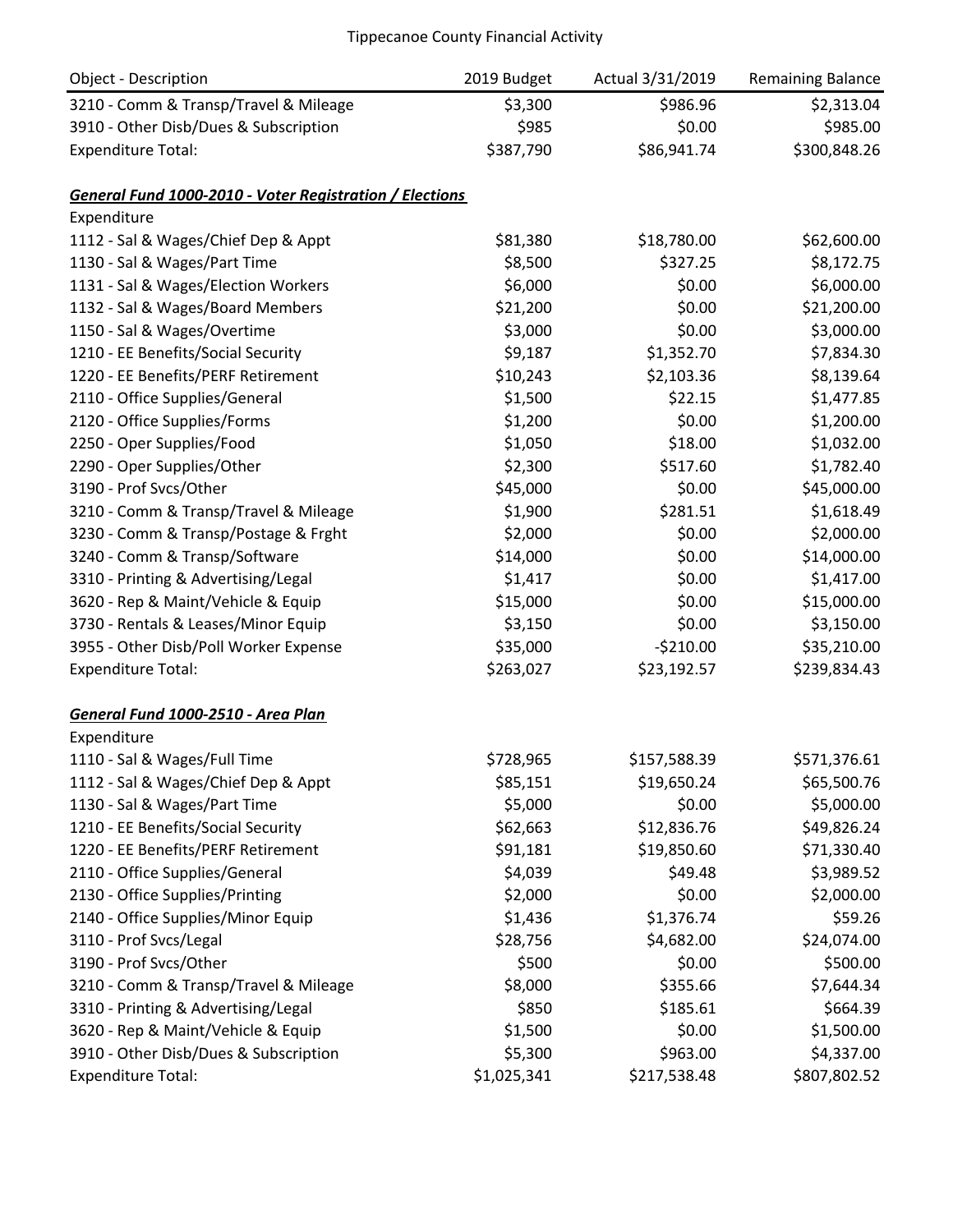| <b>Object - Description</b>                         | 2019 Budget | Actual 3/31/2019 | Remaining Balance |
|-----------------------------------------------------|-------------|------------------|-------------------|
| <b>General Fund 1000-2610 - Building Commission</b> |             |                  |                   |
| Expenditure                                         |             |                  |                   |
| 1110 - Sal & Wages/Full Time                        | \$231,057   | \$53,124.56      | \$177,932.44      |
| 1112 - Sal & Wages/Chief Dep & Appt                 | \$62,833    | \$14,499.90      | \$48,333.10       |
| 1210 - EE Benefits/Social Security                  | \$22,483    | \$4,636.58       | \$17,846.42       |
| 1220 - EE Benefits/PERF Retirement                  | \$32,916    | \$7,573.86       | \$25,342.14       |
| 2110 - Office Supplies/General                      | \$4,500     | \$0.00           | \$4,500.00        |
| 2210 - Oper Supplies/Gasoline & Oil                 | \$7,500     | \$0.00           | \$7,500.00        |
| 3210 - Comm & Transp/Travel & Mileage               | \$2,500     | \$0.00           | \$2,500.00        |
| 3510 - Utility Service/Utilities                    | \$1,500     | \$312.75         | \$1,187.25        |
| 3620 - Rep & Maint/Vehicle & Equip                  | \$4,500     | \$95.57          | \$4,404.43        |
| 3910 - Other Disb/Dues & Subscription               | \$1,700     | \$0.00           | \$1,700.00        |
| <b>Expenditure Total:</b>                           | \$371,489   | \$80,243.22      | \$291,245.78      |
| General Fund 1000-2810 - Veteran Service            |             |                  |                   |
| Expenditure                                         |             |                  |                   |
| 1110 - Sal & Wages/Full Time                        | \$41,079    | \$9,479.52       | \$31,599.48       |
| 1112 - Sal & Wages/Chief Dep & Appt                 | \$47,470    | \$10,954.38      | \$36,515.62       |
| 1210 - EE Benefits/Social Security                  | \$6,774     | \$1,435.70       | \$5,338.30        |
| 1220 - EE Benefits/PERF Retirement                  | \$9,918     | \$2,288.58       | \$7,629.42        |
| 2110 - Office Supplies/General                      | \$3,000     | \$67.50          | \$2,932.50        |
| 3190 - Prof Svcs/Other                              | \$12,500    | \$1,550.00       | \$10,950.00       |
| 3210 - Comm & Transp/Travel & Mileage               | \$800       | \$50.00          | \$750.00          |
| 3925 - Other Disb/Burial Allowance                  | \$20,000    | \$3,500.00       | \$16,500.00       |
| <b>Expenditure Total:</b>                           | \$141,541   | \$29,325.68      | \$112,215.32      |
| General Fund 1000-2910 - Weights & Measures         |             |                  |                   |
| Expenditure                                         |             |                  |                   |
| 1112 - Sal & Wages/Chief Dep & Appt                 | \$50,407    | \$11,632.14      | \$38,774.86       |
| 1210 - EE Benefits/Social Security                  | \$3,857     | \$866.91         | \$2,990.09        |
| 1220 - EE Benefits/PERF Retirement                  | \$5,646     | \$1,302.78       | \$4,343.22        |
| 2110 - Office Supplies/General                      | \$700       | \$0.00           | \$700.00          |
| 2210 - Oper Supplies/Gasoline & Oil                 | \$722       | \$0.00           | \$722.00          |
| 3210 - Comm & Transp/Travel & Mileage               | \$750       | \$337.05         | \$412.95          |
| 3620 - Rep & Maint/Vehicle & Equip                  | \$778       | \$777.50         | \$0.50            |
| 3910 - Other Disb/Dues & Subscription               | \$200       | \$0.00           | \$200.00          |
| <b>Expenditure Total:</b>                           | \$63,060    | \$14,916.38      | \$48,143.62       |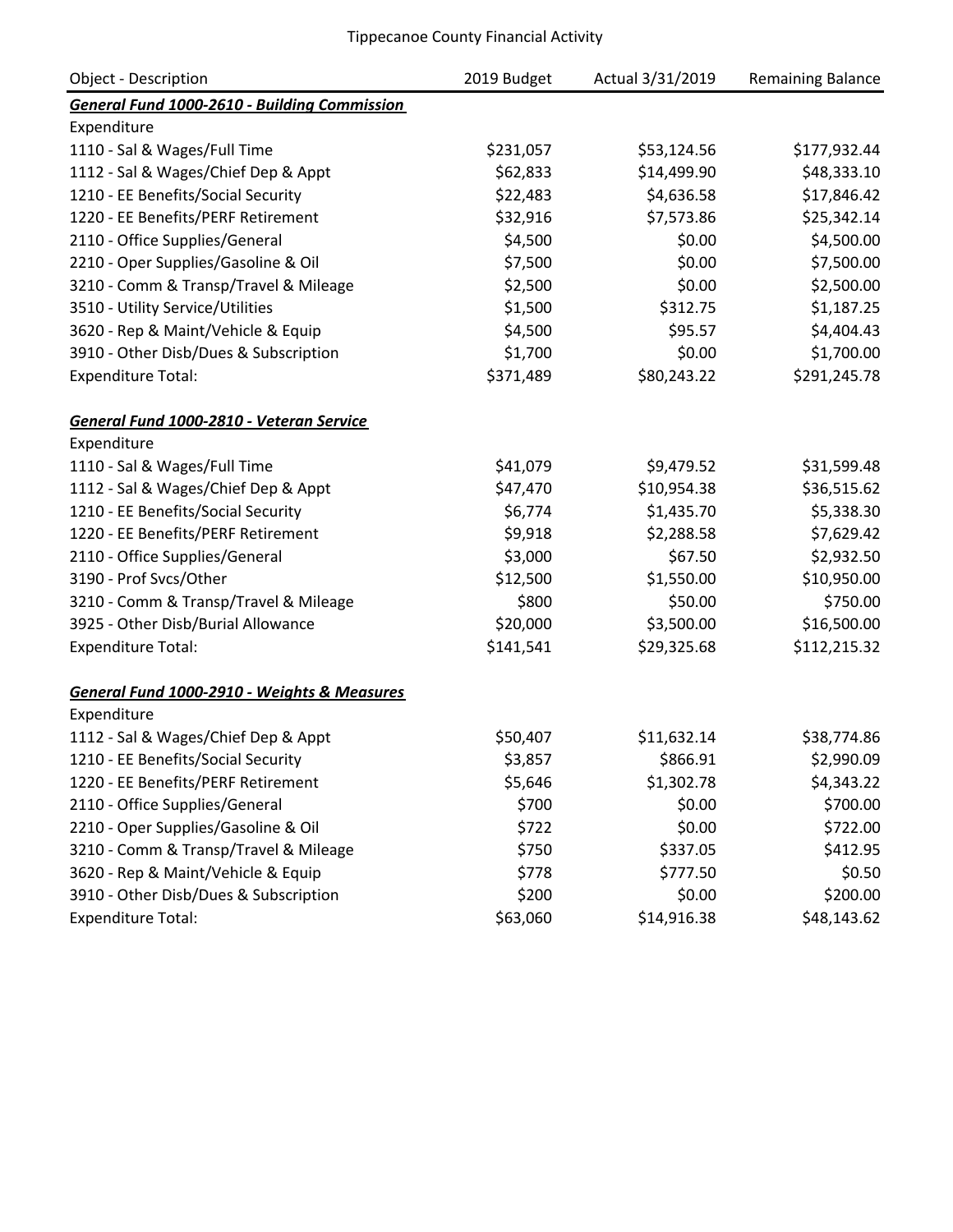| <b>Object - Description</b>                     | 2019 Budget | Actual 3/31/2019 | <b>Remaining Balance</b> |
|-------------------------------------------------|-------------|------------------|--------------------------|
| General Fund 1000-3510 - Tippecanoe Villa       |             |                  |                          |
| Expenditure                                     |             |                  |                          |
| 1110 - Sal & Wages/Full Time                    | \$806,896   | \$183,457.74     | \$623,438.26             |
| 1112 - Sal & Wages/Chief Dep & Appt             | \$70,531    | \$16,276.38      | \$54,254.62              |
| 1130 - Sal & Wages/Part Time                    | \$35,000    | \$3,838.50       | \$31,161.50              |
| 1150 - Sal & Wages/Overtime                     | \$10,000    | \$1,419.32       | \$8,580.68               |
| 1210 - EE Benefits/Social Security              | \$70,566    | \$14,544.35      | \$56,021.65              |
| 1220 - EE Benefits/PERF Retirement              | \$99,392    | \$22,529.17      | \$76,862.83              |
| 2110 - Office Supplies/General                  | \$800       | \$0.00           | \$800.00                 |
| 2220 - Oper Supplies/Inst'l or Med              | \$20,000    | \$4,872.35       | \$15,127.65              |
| 2250 - Oper Supplies/Food                       | \$118,767   | \$25,440.32      | \$93,326.68              |
| 2990 - Other Supplies/Non-specified             | \$69,923    | \$18,947.69      | \$50,975.31              |
| 3145 - Prof Svcs/Hlth & Med Prof                | \$19,500    | \$3,572.25       | \$15,927.75              |
| 3150 - Prof Svcs/Training                       | \$700       | \$0.00           | \$700.00                 |
| 3210 - Comm & Transp/Travel & Mileage           | \$800       | \$0.00           | \$800.00                 |
| 3510 - Utility Service/Utilities                | \$109,180   | \$26,266.04      | \$82,913.96              |
| 3610 - Rep & Maint/Buildings & Proper           | \$10,152    | \$152.00         | \$10,000.00              |
| 3620 - Rep & Maint/Vehicle & Equip              | \$6,763     | \$538.00         | \$6,225.00               |
| 3730 - Rentals & Leases/Minor Equip             | \$1,129     | \$279.69         | \$849.31                 |
| <b>Expenditure Total:</b>                       | \$1,450,099 | \$322,133.80     | \$1,127,965.20           |
| General Fund 1000-3610 - Cary Home for Children |             |                  |                          |
| Expenditure                                     |             |                  |                          |
| 1110 - Sal & Wages/Full Time                    | \$1,076,486 | \$235,120.00     | \$841,366.00             |
| 1112 - Sal & Wages/Chief Dep & Appt             | \$89,928    | \$20,752.62      | \$69,175.38              |
| 1113 - Sal & Wages/Benefit Elig PT              | \$23,936    | \$4,464.28       | \$19,471.72              |
| 1130 - Sal & Wages/Part Time                    | \$110,000   | \$20,613.87      | \$89,386.13              |
| 1150 - Sal & Wages/Overtime                     | \$50,000    | \$16,241.29      | \$33,758.71              |
| 1210 - EE Benefits/Social Security              | \$103,302   | \$21,219.13      | \$82,082.87              |
| 1220 - EE Benefits/PERF Retirement              | \$136,239   | \$30,452.67      | \$105,786.33             |
| 2110 - Office Supplies/General                  | \$7,572     | \$833.01         | \$6,738.99               |
| 2220 - Oper Supplies/Inst'l or Med              | \$8,126     | \$1,486.90       | \$6,639.10               |
| 2230 - Oper Supplies/Cleaning                   | \$5,500     | \$764.47         | \$4,735.53               |
| 2245 - Oper Supplies/Grounds                    | \$22,509    | \$4,352.16       | \$18,156.84              |
| 2250 - Oper Supplies/Food                       | \$45,326    | \$8,450.29       | \$36,875.71              |
| 2340 - Rep & Maint/Minor Equipment              | \$12,891    | \$3,073.58       | \$9,817.42               |
| 3140 - Prof Svcs/Counselng Consults             | \$124,528   | \$37,452.50      | \$87,075.50              |
| 3150 - Prof Svcs/Training                       | \$2,000     | \$1,887.00       | \$113.00                 |
| 3210 - Comm & Transp/Travel & Mileage           | \$7,000     | \$0.00           | \$7,000.00               |
| 3510 - Utility Service/Utilities                | \$40,000    | \$10,630.41      | \$29,369.59              |
| 3610 - Rep & Maint/Buildings & Proper           | \$80,284    | \$34,083.23      | \$46,200.77              |
| 3620 - Rep & Maint/Vehicle & Equip              | \$7,925     | \$791.02         | \$7,133.98               |
| 3910 - Other Disb/Dues & Subscription           | \$4,575     | \$4,575.00       | \$0.00                   |
| <b>Expenditure Total:</b>                       | \$1,958,127 | \$457,243.43     | \$1,500,883.57           |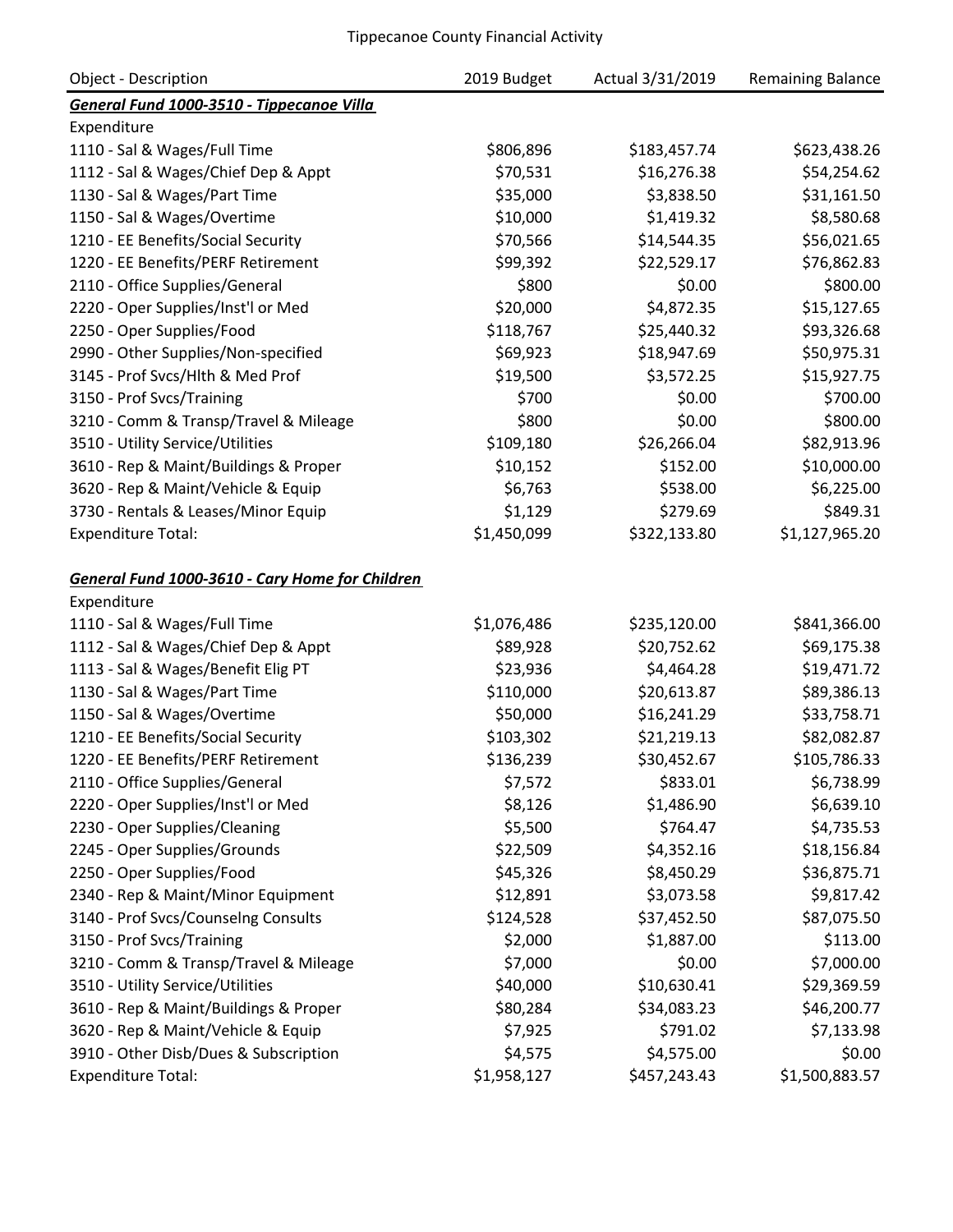| <b>Object - Description</b>                            | 2019 Budget | Actual 3/31/2019 | Remaining Balance |
|--------------------------------------------------------|-------------|------------------|-------------------|
| General Fund 1000-3710 - Juvenile Alternatives         |             |                  |                   |
| Expenditure                                            |             |                  |                   |
| 1110 - Sal & Wages/Full Time                           | \$90,196    | \$14,307.26      | \$75,888.74       |
| 1113 - Sal & Wages/Benefit Elig PT                     | \$31,057    | \$7,166.76       | \$23,890.24       |
| 1130 - Sal & Wages/Part Time                           | \$15,000    | \$7,894.25       | \$7,105.75        |
| 1210 - EE Benefits/Social Security                     | \$10,424    | \$2,133.39       | \$8,290.61        |
| 1220 - EE Benefits/PERF Retirement                     | \$10,102    | \$1,602.42       | \$8,499.58        |
| 2110 - Office Supplies/General                         | \$903       | \$157.42         | \$745.58          |
| 3210 - Comm & Transp/Travel & Mileage                  | \$500       | \$0.00           | \$500.00          |
| <b>Expenditure Total:</b>                              | \$158,182   | \$33,261.50      | \$124,920.50      |
| <b>General Fund 1000-4310 - Parks &amp; Recreation</b> |             |                  |                   |
| Expenditure                                            |             |                  |                   |
| 1110 - Sal & Wages/Full Time                           | \$514,195   | \$117,901.49     | \$396,293.51      |
| 1112 - Sal & Wages/Chief Dep & Appt                    | \$70,531    | \$16,276.38      | \$54,254.62       |
| 1130 - Sal & Wages/Part Time                           | \$45,000    | \$761.75         | \$44,238.25       |
| 1210 - EE Benefits/Social Security                     | \$48,175    | \$9,528.40       | \$38,646.60       |
| 1220 - EE Benefits/PERF Retirement                     | \$65,490    | \$15,131.76      | \$50,358.24       |
| 1910 - Other Personal Services/WC                      | \$17,500    | \$0.00           | \$17,500.00       |
| 2110 - Office Supplies/General                         | \$3,500     | \$120.75         | \$3,379.25        |
| 2210 - Oper Supplies/Gasoline & Oil                    | \$29,457    | \$4,457.50       | \$24,999.50       |
| 2215 - Oper Supplies/Garage & Fleet                    | \$7,200     | \$1,273.18       | \$5,926.82        |
| 2220 - Oper Supplies/Inst'l or Med                     | \$450       | \$0.00           | \$450.00          |
| 2245 - Oper Supplies/Grounds                           | \$5,800     | \$4,718.48       | \$1,081.52        |
| 2310 - Rep & Maint/Building Mtls                       | \$44,000    | \$3,619.93       | \$40,380.07       |
| 2320 - Rep & Maint/Street Mtls                         | \$5,000     | \$163.39         | \$4,836.61        |
| 2340 - Rep & Maint/Minor Equipment                     | \$3,000     | \$0.00           | \$3,000.00        |
| 3110 - Prof Svcs/Legal                                 | \$6,500     | \$1,128.50       | \$5,371.50        |
| 3190 - Prof Svcs/Other                                 | \$5,000     | \$224.00         | \$4,776.00        |
| 3210 - Comm & Transp/Travel & Mileage                  | \$1,250     | \$50.00          | \$1,200.00        |
| 3230 - Comm & Transp/Postage & Frght                   | \$200       | \$0.00           | \$200.00          |
| 3410 - Insur/Building & Property                       | \$32,000    | \$0.00           | \$32,000.00       |
| 3510 - Utility Service/Utilities                       | \$115,500   | \$45,833.22      | \$69,666.78       |
| 3610 - Rep & Maint/Buildings & Proper                  | \$123,673   | \$9,650.91       | \$114,022.09      |
| 3620 - Rep & Maint/Vehicle & Equip                     | \$8,000     | \$371.24         | \$7,628.76        |
| 3910 - Other Disb/Dues & Subscription                  | \$800       | \$0.00           | \$800.00          |
| 3970 - Other Disb/Costs of Business                    | \$250       | \$0.00           | \$250.00          |
| 4590 - Machinery & Equipment/Other                     | \$4,186     | \$4,186.00       | \$0.00            |
| <b>Expenditure Total:</b>                              | \$1,156,657 | \$235,396.88     | \$921,260.12      |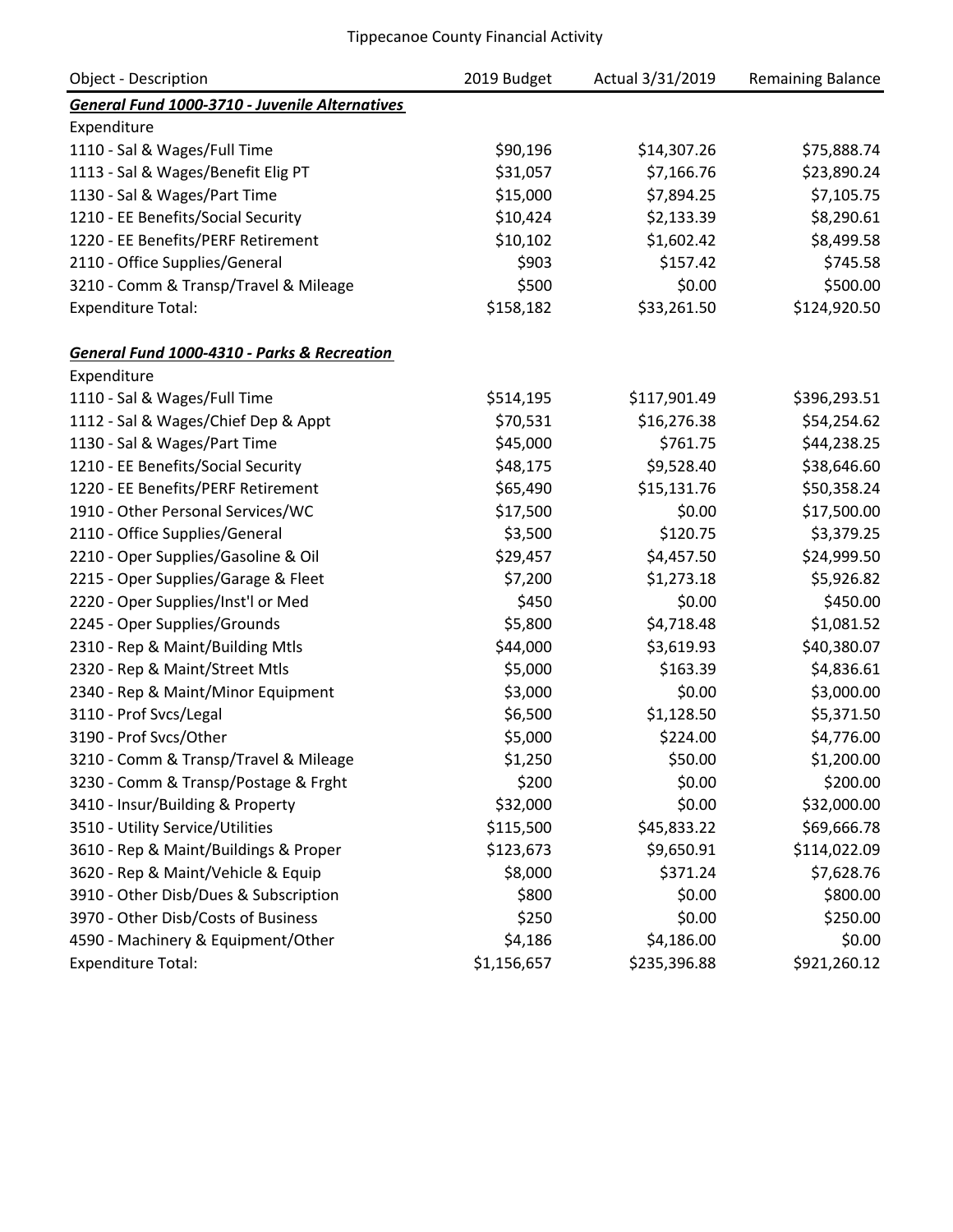| <b>Object - Description</b>               | 2019 Budget | Actual 3/31/2019 | <b>Remaining Balance</b> |
|-------------------------------------------|-------------|------------------|--------------------------|
| General Fund 1000-4410 - County Extension |             |                  |                          |
| Expenditure                               |             |                  |                          |
| 1110 - Sal & Wages/Full Time              | \$115,004   | \$26,343.90      | \$88,660.10              |
| 1130 - Sal & Wages/Part Time              | \$14,400    | \$0.00           | \$14,400.00              |
| 1150 - Sal & Wages/Overtime               | \$8,000     | \$1,071.72       | \$6,928.28               |
| 1210 - EE Benefits/Social Security        | \$10,512    | \$2,010.04       | \$8,501.96               |
| 1220 - EE Benefits/PERF Retirement        | \$13,777    | \$3,070.53       | \$10,706.47              |
| 2110 - Office Supplies/General            | \$11,000    | \$2,406.17       | \$8,593.83               |
| 2230 - Oper Supplies/Cleaning             | \$1,500     | \$59.98          | \$1,440.02               |
| 2330 - Rep & Maint/Small Tools            | \$400       | \$0.00           | \$400.00                 |
| 3150 - Prof Svcs/Training                 | \$5,000     | \$0.00           | \$5,000.00               |
| 3190 - Prof Svcs/Other                    | \$212,245   | \$1,434.30       | \$210,810.70             |
| 3210 - Comm & Transp/Travel & Mileage     | \$8,000     | \$782.84         | \$7,217.16               |
| 3230 - Comm & Transp/Postage & Frght      | \$8,000     | \$1,437.73       | \$6,562.27               |
| 3510 - Utility Service/Utilities          | \$17,200    | \$3,994.12       | \$13,205.88              |
| 3610 - Rep & Maint/Buildings & Proper     | \$4,000     | \$186.74         | \$3,813.26               |
| 3730 - Rentals & Leases/Minor Equip       | \$6,800     | \$1,512.98       | \$5,287.02               |
| 3910 - Other Disb/Dues & Subscription     | \$1,000     | \$200.00         | \$800.00                 |
| <b>Expenditure Total:</b>                 | \$436,838   | \$44,511.05      | \$392,326.95             |
| General Fund 1000-4510 - Fairgrounds      |             |                  |                          |
| Expenditure                               |             |                  |                          |
| 1110 - Sal & Wages/Full Time              | \$33,524    | \$7,533.40       | \$25,990.60              |
| 1112 - Sal & Wages/Chief Dep & Appt       | \$53,309    | \$12,301.86      | \$41,007.14              |
| 1150 - Sal & Wages/Overtime               | \$3,500     | \$0.00           | \$3,500.00               |
| 1210 - EE Benefits/Social Security        | \$6,911     | \$1,337.99       | \$5,573.01               |
| 1220 - EE Benefits/PERF Retirement        | \$10,118    | \$2,221.51       | \$7,896.49               |
| 2110 - Office Supplies/General            | \$1,500     | \$160.53         | \$1,339.47               |
| 2210 - Oper Supplies/Gasoline & Oil       | \$5,000     | \$1,411.92       | \$3,588.08               |
| 2215 - Oper Supplies/Garage & Fleet       | \$6,000     | \$2,002.36       | \$3,997.64               |
| 2230 - Oper Supplies/Cleaning             | \$7,000     | \$65.89          | \$6,934.11               |
| 2240 - Oper Supplies/Snow Removal         | \$1,500     | \$431.74         | \$1,068.26               |
| 2330 - Rep & Maint/Small Tools            | \$1,500     | \$301.23         | \$1,198.77               |
| 2340 - Rep & Maint/Minor Equipment        | \$1,000     | \$157.99         | \$842.01                 |
| 2990 - Other Supplies/Non-specified       | \$2,000     | \$533.01         | \$1,466.99               |
| 3210 - Comm & Transp/Travel & Mileage     | \$450       | \$0.00           | \$450.00                 |
| 3510 - Utility Service/Utilities          | \$70,000    | \$20,496.06      | \$49,503.94              |
| 3610 - Rep & Maint/Buildings & Proper     | \$27,100    | \$1,838.70       | \$25,261.30              |
| 3620 - Rep & Maint/Vehicle & Equip        | \$5,950     | \$512.75         | \$5,437.25               |
| <b>Expenditure Total:</b>                 | \$236,362   | \$51,306.94      | \$185,055.06             |
| General Fund 1000-5010 - Coroner          |             |                  |                          |
| Expenditure                               |             |                  |                          |
| 1110 - Sal & Wages/Full Time              | \$41,079    | \$9,479.52       | \$31,599.48              |
| 1111 - Sal & Wages/Elected Official       | \$30,578    | \$7,056.48       | \$23,521.52              |
| 1130 - Sal & Wages/Part Time              | \$40,000    | \$6,289.06       | \$33,710.94              |
| 1190 - Sal & Wages/Other Wages            | \$35,000    | \$8,830.39       | \$26,169.61              |
| 1210 - EE Benefits/Social Security        | \$11,220    | \$2,398.70       | \$8,821.30               |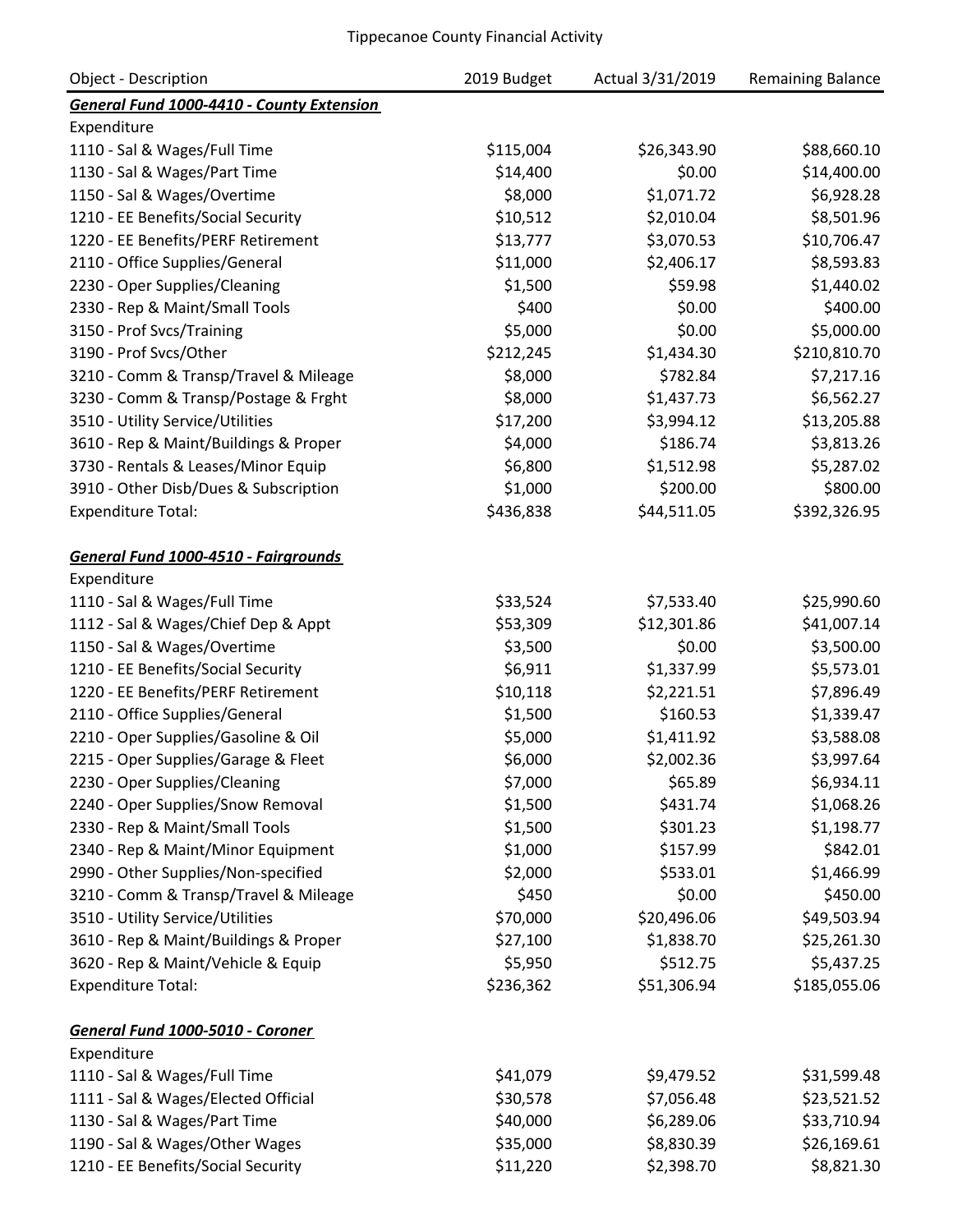| <b>Object - Description</b>                          | 2019 Budget | Actual 3/31/2019 | <b>Remaining Balance</b> |
|------------------------------------------------------|-------------|------------------|--------------------------|
| 1220 - EE Benefits/PERF Retirement                   | \$8,026     | \$1,875.02       | \$6,150.98               |
| 2110 - Office Supplies/General                       | \$5,285     | \$400.16         | \$4,884.84               |
| 2220 - Oper Supplies/Inst'l or Med                   | \$26,052    | \$7,193.85       | \$18,858.15              |
| 3145 - Prof Svcs/Hlth & Med Prof                     | \$54,046    | \$14,987.00      | \$39,059.00              |
| 3146 - Prof Svcs/Autopsies                           | \$191,875   | \$47,525.00      | \$144,350.00             |
| 3147 - Prof Svcs/Body Transfer                       | \$54,200    | \$12,900.00      | \$41,300.00              |
| 3210 - Comm & Transp/Travel & Mileage                | \$20,800    | \$3,241.57       | \$17,558.43              |
| 3910 - Other Disb/Dues & Subscription                | \$2,000     | \$340.74         | \$1,659.26               |
| <b>Expenditure Total:</b>                            | \$520,161   | \$122,517.49     | \$397,643.51             |
| <b>General Fund 1000-5210 - Emergency Management</b> |             |                  |                          |
| Expenditure                                          |             |                  |                          |
| 1110 - Sal & Wages/Full Time                         | \$135,886   | \$31,319.57      | \$104,566.43             |
| 1112 - Sal & Wages/Chief Dep & Appt                  | \$62,833    | \$14,499.90      | \$48,333.10              |
| 1150 - Sal & Wages/Overtime                          | \$2,000     | \$0.00           | \$2,000.00               |
| 1210 - EE Benefits/Social Security                   | \$15,356    | \$3,331.12       | \$12,024.88              |
| 1220 - EE Benefits/PERF Retirement                   | \$22,481    | \$5,131.74       | \$17,349.26              |
| 2110 - Office Supplies/General                       | \$1,108     | \$305.66         | \$802.34                 |
| 2210 - Oper Supplies/Gasoline & Oil                  | \$10,088    | \$1,943.87       | \$8,144.13               |
| 2220 - Oper Supplies/Inst'l or Med                   | \$1,460     | \$660.01         | \$799.99                 |
| 2340 - Rep & Maint/Minor Equipment                   | \$15,975    | \$5,197.63       | \$10,777.37              |
| 3145 - Prof Svcs/Hlth & Med Prof                     | \$1,500     | \$0.00           | \$1,500.00               |
| 3210 - Comm & Transp/Travel & Mileage                | \$1,200     | \$0.00           | \$1,200.00               |
| 3510 - Utility Service/Utilities                     | \$10,340    | \$2,438.07       | \$7,901.93               |
| 3620 - Rep & Maint/Vehicle & Equip                   | \$14,844    | \$6,775.68       | \$8,068.32               |
| 3910 - Other Disb/Dues & Subscription                | \$5,700     | \$200.00         | \$5,500.00               |
| <b>Expenditure Total:</b>                            | \$300,771   | \$71,803.25      | \$228,967.75             |
| General Fund 1000-5410 - Sheriff                     |             |                  |                          |
| Expenditure                                          |             |                  |                          |
| 1110 - Sal & Wages/Full Time                         | \$4,473,762 | \$979,927.02     | \$3,493,834.98           |
| 1111 - Sal & Wages/Elected Official                  | \$118,937   | \$27,446.91      | \$91,490.09              |
| 1112 - Sal & Wages/Chief Dep & Appt                  | \$76,500    | \$17,653.86      | \$58,846.14              |
| 1115 - Sal & Wages/Merit Deputies                    | \$3,440,277 | \$717,990.63     | \$2,722,286.37           |
| 1130 - Sal & Wages/Part Time                         | \$60,000    | \$7,269.80       | \$52,730.20              |
| 1132 - Sal & Wages/Board Members                     | \$3,000     | \$600.00         | \$2,400.00               |
| 1150 - Sal & Wages/Overtime                          | \$200,000   | \$59,231.62      | \$140,768.38             |
| 1160 - Sal & Wages/Additional Pay                    | \$40,000    | \$0.00           | \$40,000.00              |
| 1210 - EE Benefits/Social Security                   | \$643,555   | \$129,415.26     | \$514,139.74             |
| 1220 - EE Benefits/PERF Retirement                   | \$512,262   | \$114,030.90     | \$398,231.10             |
| 1221 - EE Benefits/Sheriff Retirement                | \$900,555   | \$0.00           | \$900,555.00             |
| 2110 - Office Supplies/General                       | \$29,912    | \$14,086.10      | \$15,825.90              |
| 2215 - Oper Supplies/Garage & Fleet                  | \$340,000   | \$48,300.77      | \$291,699.23             |
| 2220 - Oper Supplies/Inst'l or Med                   | \$125,000   | \$10,726.19      | \$114,273.81             |
| 2230 - Oper Supplies/Cleaning                        | \$5,340     | \$1,099.97       | \$4,240.03               |
| 2250 - Oper Supplies/Food                            | \$557,152   | \$158,681.11     | \$398,470.89             |
| 2990 - Other Supplies/Non-specified                  | \$40,219    | \$10,941.88      | \$29,277.12              |
| 3145 - Prof Svcs/Hlth & Med Prof                     | \$70,221    | \$25,368.55      | \$44,852.45              |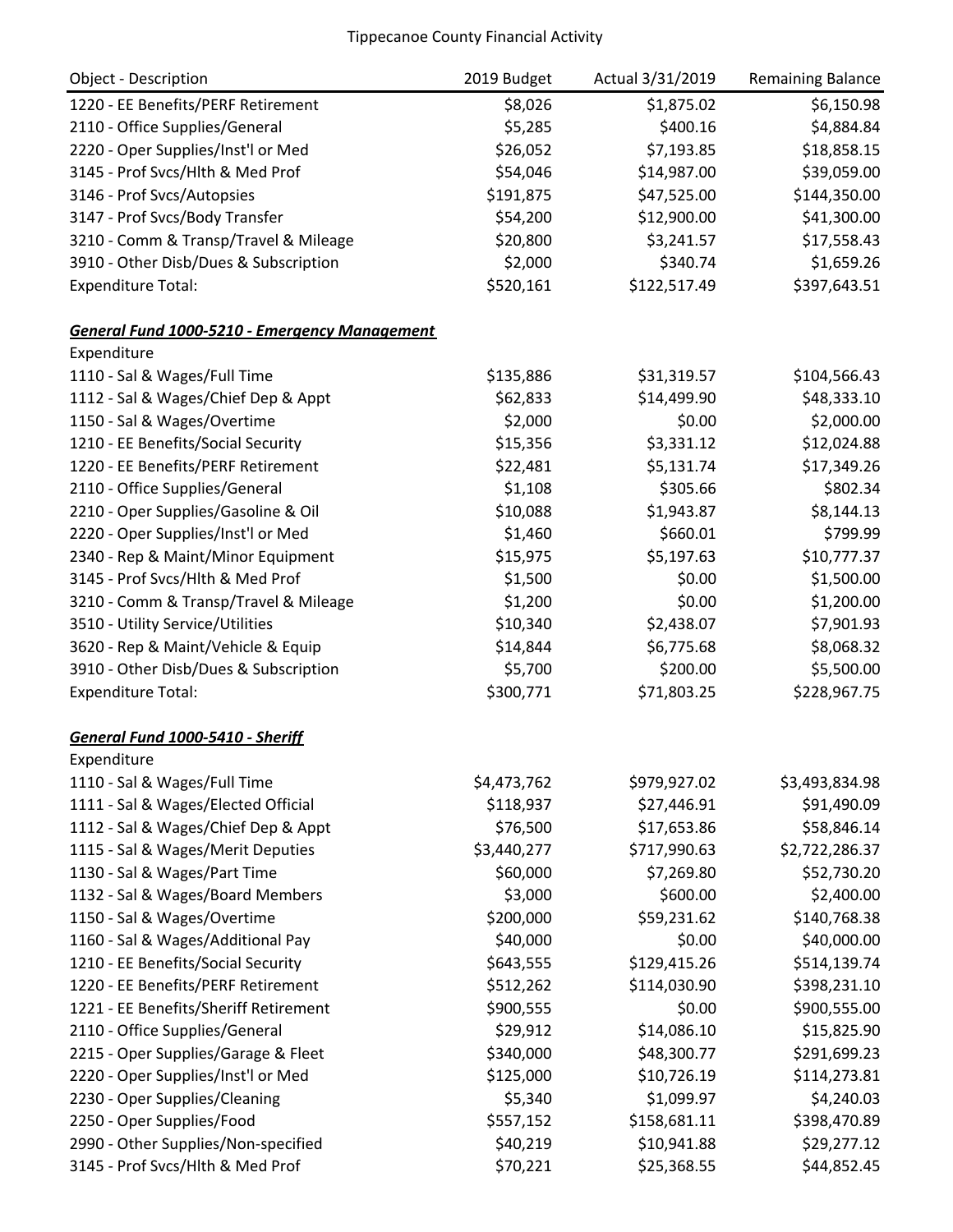| <b>Object - Description</b>                           | 2019 Budget  | Actual 3/31/2019 | Remaining Balance |
|-------------------------------------------------------|--------------|------------------|-------------------|
| 3150 - Prof Svcs/Training                             | \$25,140     | \$9,003.00       | \$16,137.00       |
| 3190 - Prof Svcs/Other                                | \$850,900    | \$212,724.99     | \$638,175.01      |
| 3210 - Comm & Transp/Travel & Mileage                 | \$13,000     | \$0.00           | \$13,000.00       |
| 3230 - Comm & Transp/Postage & Frght                  | \$2,314      | \$314.16         | \$1,999.84        |
| 3510 - Utility Service/Utilities                      | \$36,031     | \$6,720.28       | \$29,310.72       |
| 3610 - Rep & Maint/Buildings & Proper                 | \$177,943    | \$63,511.48      | \$114,431.52      |
| 3620 - Rep & Maint/Vehicle & Equip                    | \$25,104     | \$1,994.00       | \$23,110.00       |
| <b>Expenditure Total:</b>                             | \$12,767,124 | \$2,617,038.48   | \$10,150,085.52   |
| <b>General Fund 1000-5420 - Jail</b>                  |              |                  |                   |
| Expenditure                                           |              |                  |                   |
| 2110 - Office Supplies/General                        | \$150,000    | \$48,176.12      | \$101,823.88      |
| 2220 - Oper Supplies/Inst'l or Med                    | \$10,000     | \$3,271.80       | \$6,728.20        |
| 3510 - Utility Service/Utilities                      | \$400,000    | \$132,338.16     | \$267,661.84      |
| <b>Expenditure Total:</b>                             | \$560,000    | \$183,786.08     | \$376,213.92      |
| <b>General Fund 1000-5510 - Community Corrections</b> |              |                  |                   |
| Expenditure                                           |              |                  |                   |
| 1110 - Sal & Wages/Full Time                          | \$195,482    | \$40,241.95      | \$155,240.05      |
| 1130 - Sal & Wages/Part Time                          | \$27,144     | \$4,450.00       | \$22,694.00       |
| 1150 - Sal & Wages/Overtime                           | \$7,500      | \$0.00           | \$7,500.00        |
| 1210 - EE Benefits/Social Security                    | \$17,605     | \$3,133.09       | \$14,471.91       |
| 1220 - EE Benefits/PERF Retirement                    | \$22,734     | \$4,507.08       | \$18,226.92       |
| 2220 - Oper Supplies/Inst'l or Med                    | \$4,000      | \$0.00           | \$4,000.00        |
| 2230 - Oper Supplies/Cleaning                         | \$30,000     | \$828.15         | \$29,171.85       |
| 2250 - Oper Supplies/Food                             | \$45,000     | \$0.00           | \$45,000.00       |
| 2340 - Rep & Maint/Minor Equipment                    | \$3,000      | \$0.00           | \$3,000.00        |
| 2990 - Other Supplies/Non-specified                   | \$16,000     | \$3,025.57       | \$12,974.43       |
| 3110 - Prof Svcs/Legal                                | \$28,800     | \$0.00           | \$28,800.00       |
| 3145 - Prof Svcs/Hlth & Med Prof                      | \$26,000     | \$6,318.99       | \$19,681.01       |
| 3190 - Prof Svcs/Other                                | \$100,000    | \$35,083.50      | \$64,916.50       |
| 3210 - Comm & Transp/Travel & Mileage                 | \$5,000      | \$0.00           | \$5,000.00        |
| 3510 - Utility Service/Utilities                      | \$15,000     | \$9,834.43       | \$5,165.57        |
| 3620 - Rep & Maint/Vehicle & Equip                    | \$14,400     | \$928.34         | \$13,471.66       |
| <b>Expenditure Total:</b>                             | \$557,665    | \$108,351.10     | \$449,313.90      |
| General Fund 1000-5810 - Clerk of the Circuit Court   |              |                  |                   |
| Expenditure                                           |              |                  |                   |
| 1110 - Sal & Wages/Full Time                          | \$820,553    | \$180,331.99     | \$640,221.01      |
| 1111 - Sal & Wages/Elected Official                   | \$69,745     | \$16,095.00      | \$53,650.00       |
| 1112 - Sal & Wages/Chief Dep & Appt                   | \$52,841     | \$12,194.10      | \$40,646.90       |
| 1130 - Sal & Wages/Part Time                          | \$30,000     | \$21,574.25      | \$8,425.75        |
| 1210 - EE Benefits/Social Security                    | \$74,446     | \$16,394.76      | \$58,051.24       |
| 1220 - EE Benefits/PERF Retirement                    | \$105,632    | \$23,365.36      | \$82,266.64       |
| 2110 - Office Supplies/General                        | \$6,000      | \$3,621.50       | \$2,378.50        |
| 2120 - Office Supplies/Forms                          | \$6,000      | \$68.20          | \$5,931.80        |
| 3190 - Prof Svcs/Other                                | \$12,000     | \$4,384.10       | \$7,615.90        |
| 3210 - Comm & Transp/Travel & Mileage                 | \$4,500      | \$834.96         | \$3,665.04        |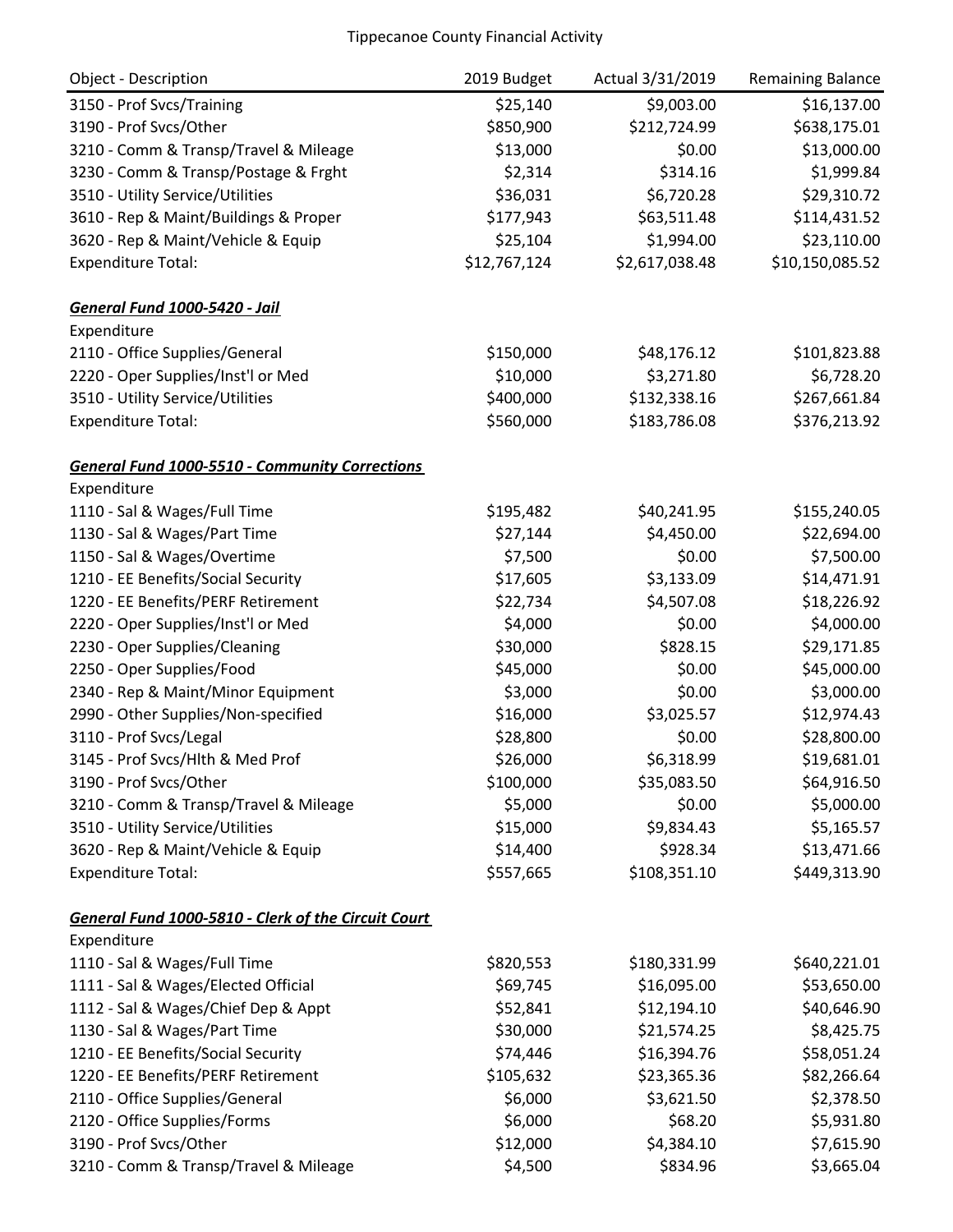| <b>Object - Description</b>              | 2019 Budget | Actual 3/31/2019 | <b>Remaining Balance</b> |
|------------------------------------------|-------------|------------------|--------------------------|
| 3230 - Comm & Transp/Postage & Frght     | \$200       | \$0.00           | \$200.00                 |
| 3620 - Rep & Maint/Vehicle & Equip       | \$1,500     | \$0.00           | \$1,500.00               |
| 3910 - Other Disb/Dues & Subscription    | \$1,500     | \$540.00         | \$960.00                 |
| <b>Expenditure Total:</b>                | \$1,184,917 | \$279,404.22     | \$905,512.78             |
| General Fund 1000-5910 - Prosecutor      |             |                  |                          |
| Expenditure                              |             |                  |                          |
| 1110 - Sal & Wages/Full Time             | \$2,428,244 | \$554,933.53     | \$1,873,310.47           |
| 1130 - Sal & Wages/Part Time             | \$10,000    | \$580.00         | \$9,420.00               |
| 1210 - EE Benefits/Social Security       | \$186,526   | \$40,558.39      | \$145,967.61             |
| 1220 - EE Benefits/PERF Retirement       | \$273,084   | \$62,152.50      | \$210,931.50             |
| <b>Expenditure Total:</b>                | \$2,897,854 | \$658,224.42     | \$2,239,629.58           |
| General Fund 1000-5920 - Prosecutor IV-D |             |                  |                          |
| Expenditure                              |             |                  |                          |
| 1110 - Sal & Wages/Full Time             | \$683,690   | \$155,170.09     | \$528,519.91             |
| 1210 - EE Benefits/Social Security       | \$52,303    | \$10,869.01      | \$41,433.99              |
| 1220 - EE Benefits/PERF Retirement       | \$76,574    | \$17,378.96      | \$59,195.04              |
| <b>Expenditure Total:</b>                | \$812,567   | \$183,418.06     | \$629,148.94             |
| General Fund 1000-6010 - Ancillary Court |             |                  |                          |
| Expenditure                              |             |                  |                          |
| 1110 - Sal & Wages/Full Time             | \$93,503    | \$21,397.38      | \$72,105.62              |
| 1210 - EE Benefits/Social Security       | \$7,153     | \$1,567.09       | \$5,585.91               |
| 1220 - EE Benefits/PERF Retirement       | \$10,473    | \$2,396.46       | \$8,076.54               |
| 2110 - Office Supplies/General           | \$500       | \$0.00           | \$500.00                 |
| 3170 - Prof Svcs/Translator              | \$1,000     | \$0.00           | \$1,000.00               |
| <b>Expenditure Total:</b>                | \$112,629   | \$25,360.93      | \$87,268.07              |
| General Fund 1000-6310 -Public Defender  |             |                  |                          |
| Expenditure                              |             |                  |                          |
| 1110 - Sal & Wages/Full Time             | \$566,829   | \$119,206.64     | \$447,622.36             |
| 1112 - Sal & Wages/Chief Dep & Appt      | \$257,287   | \$59,373.90      | \$197,913.10             |
| 1113 - Sal & Wages/Benefit Elig PT       | \$1,394,108 | \$309,028.73     | \$1,085,079.27           |
| 1130 - Sal & Wages/Part Time             | \$123,016   | \$18,086.37      | \$104,929.63             |
| 1210 - EE Benefits/Social Security       | \$183,210   | \$36,332.95      | \$146,877.05             |
| 1220 - EE Benefits/PERF Retirement       | \$92,301    | \$20,000.94      | \$72,300.06              |
| 2110 - Office Supplies/General           | \$17,628    | \$1,545.67       | \$16,082.33              |
| 3110 - Prof Svcs/Legal                   | \$90,130    | \$18,777.07      | \$71,352.93              |
| 3150 - Prof Svcs/Training                | \$18,000    | \$1,314.00       | \$16,686.00              |
| 3190 - Prof Svcs/Other                   | \$275,122   | \$113,150.86     | \$161,971.14             |
| 3210 - Comm & Transp/Travel & Mileage    | \$20,130    | \$368.38         | \$19,761.62              |
| 3510 - Utility Service/Utilities         | \$140       | \$30.93          | \$109.07                 |
| 3910 - Other Disb/Dues & Subscription    | \$18,000    | \$9,568.81       | \$8,431.19               |
| <b>Expenditure Total:</b>                | \$3,055,901 | \$706,785.25     | \$2,349,115.75           |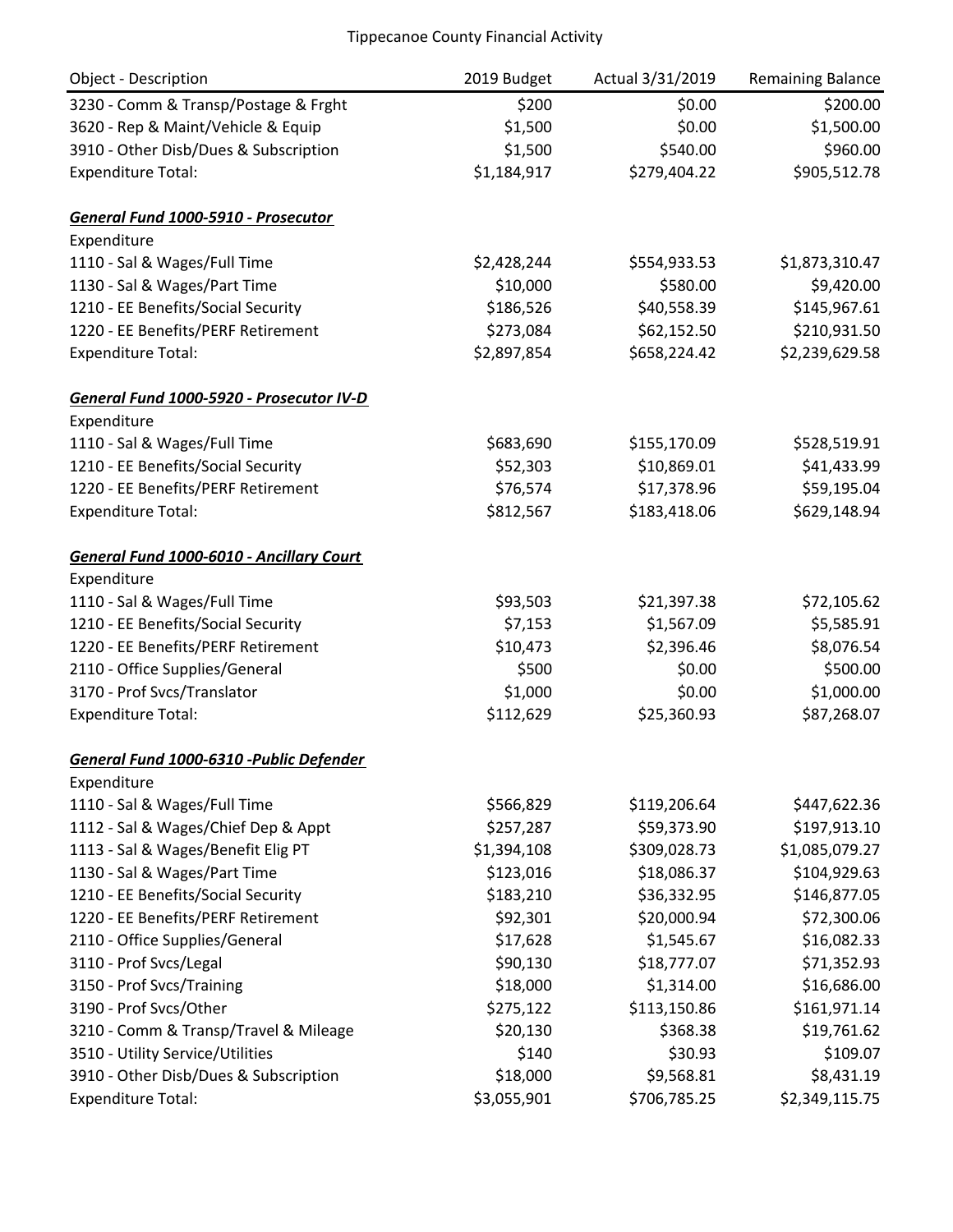| <b>Object - Description</b>                | 2019 Budget | Actual 3/31/2019 | <b>Remaining Balance</b> |
|--------------------------------------------|-------------|------------------|--------------------------|
| General Fund 1000-6410 -Probation          |             |                  |                          |
| Expenditure                                |             |                  |                          |
| 1110 - Sal & Wages/Full Time               | \$1,415,768 | \$315,337.40     | \$1,100,430.60           |
| 1112 - Sal & Wages/Chief Dep & Appt        | \$78,489    | \$18,112.86      | \$60,376.14              |
| 1130 - Sal & Wages/Part Time               | \$50,000    | \$8,762.50       | \$41,237.50              |
| 1210 - EE Benefits/Social Security         | \$118,136   | \$24,156.51      | \$93,979.49              |
| 1220 - EE Benefits/PERF Retirement         | \$167,357   | \$37,363.29      | \$129,993.71             |
| <b>Expenditure Total:</b>                  | \$1,829,750 | \$403,732.56     | \$1,426,017.44           |
| General Fund 1000-6510 -Magistrate         |             |                  |                          |
| Expenditure                                |             |                  |                          |
| 1110 - Sal & Wages/Full Time               | \$92,738    | \$21,400.56      | \$71,337.44              |
| 1150 - Sal & Wages/Overtime                | \$2,000     | \$475.57         | \$1,524.43               |
| 1210 - EE Benefits/Social Security         | \$7,201     | \$1,538.28       | \$5,662.72               |
| 1220 - EE Benefits/PERF Retirement         | \$10,611    | \$2,450.14       | \$8,160.86               |
| 2110 - Office Supplies/General             | \$800       | \$143.88         | \$656.12                 |
| 3210 - Comm & Transp/Travel & Mileage      | \$800       | \$34.20          | \$765.80                 |
| 3910 - Other Disb/Dues & Subscription      | \$875       | \$462.00         | \$413.00                 |
| <b>Expenditure Total:</b>                  | \$115,025   | \$26,504.63      | \$88,520.37              |
| General Fund 1000-6520 - IV-D Commissioner |             |                  |                          |
| Expenditure                                |             |                  |                          |
| 1110 - Sal & Wages/Full Time               | \$46,369    | \$10,700.28      | \$35,668.72              |
| 1112 - Sal & Wages/Chief Dep & Appt        | \$63,000    | \$14,538.42      | \$48,461.58              |
| 1130 - Sal & Wages/Part Time               | \$23,000    | \$542.50         | \$22,457.50              |
| 1210 - EE Benefits/Social Security         | \$10,223    | \$1,937.45       | \$8,285.55               |
| 1220 - EE Benefits/PERF Retirement         | \$5,194     | \$1,198.44       | \$3,995.56               |
| 2110 - Office Supplies/General             | \$250       | \$0.00           | \$250.00                 |
| 3160 - Prof Svcs/Judge Pro-Tem             | \$250       | \$0.00           | \$250.00                 |
| 3210 - Comm & Transp/Travel & Mileage      | \$500       | \$0.00           | \$500.00                 |
| 3910 - Other Disb/Dues & Subscription      | \$500       | \$0.00           | \$500.00                 |
| <b>Expenditure Total:</b>                  | \$149,286   | \$28,917.09      | \$120,368.91             |
| General Fund 1000-7010 -Circuit Court      |             |                  |                          |
| Expenditure                                |             |                  |                          |
| 1110 - Sal & Wages/Full Time               | \$144,089   | \$33,250.80      | \$110,838.20             |
| 1210 - EE Benefits/Social Security         | \$11,023    | \$2,275.23       | \$8,747.77               |
| 1220 - EE Benefits/PERF Retirement         | \$16,138    | \$3,724.08       | \$12,413.92              |
| 2110 - Office Supplies/General             | \$1,000     | \$459.08         | \$540.92                 |
| 3115 - Prof Svcs/Pauper Atty               | \$80,595    | \$8,070.97       | \$72,524.03              |
| 3160 - Prof Svcs/Judge Pro-Tem             | \$525       | \$25.00          | \$500.00                 |
| 3190 - Prof Svcs/Other                     | \$4,395     | \$1,027.50       | \$3,367.50               |
| 3210 - Comm & Transp/Travel & Mileage      | \$250       | \$0.00           | \$250.00                 |
| 3910 - Other Disb/Dues & Subscription      | \$2,762     | \$375.49         | \$2,386.51               |
| 3950 - Other Disb/Jury Expense             | \$23,237    | \$2,197.91       | \$21,039.09              |
| <b>Expenditure Total:</b>                  | \$284,014   | \$51,406.06      | \$232,607.94             |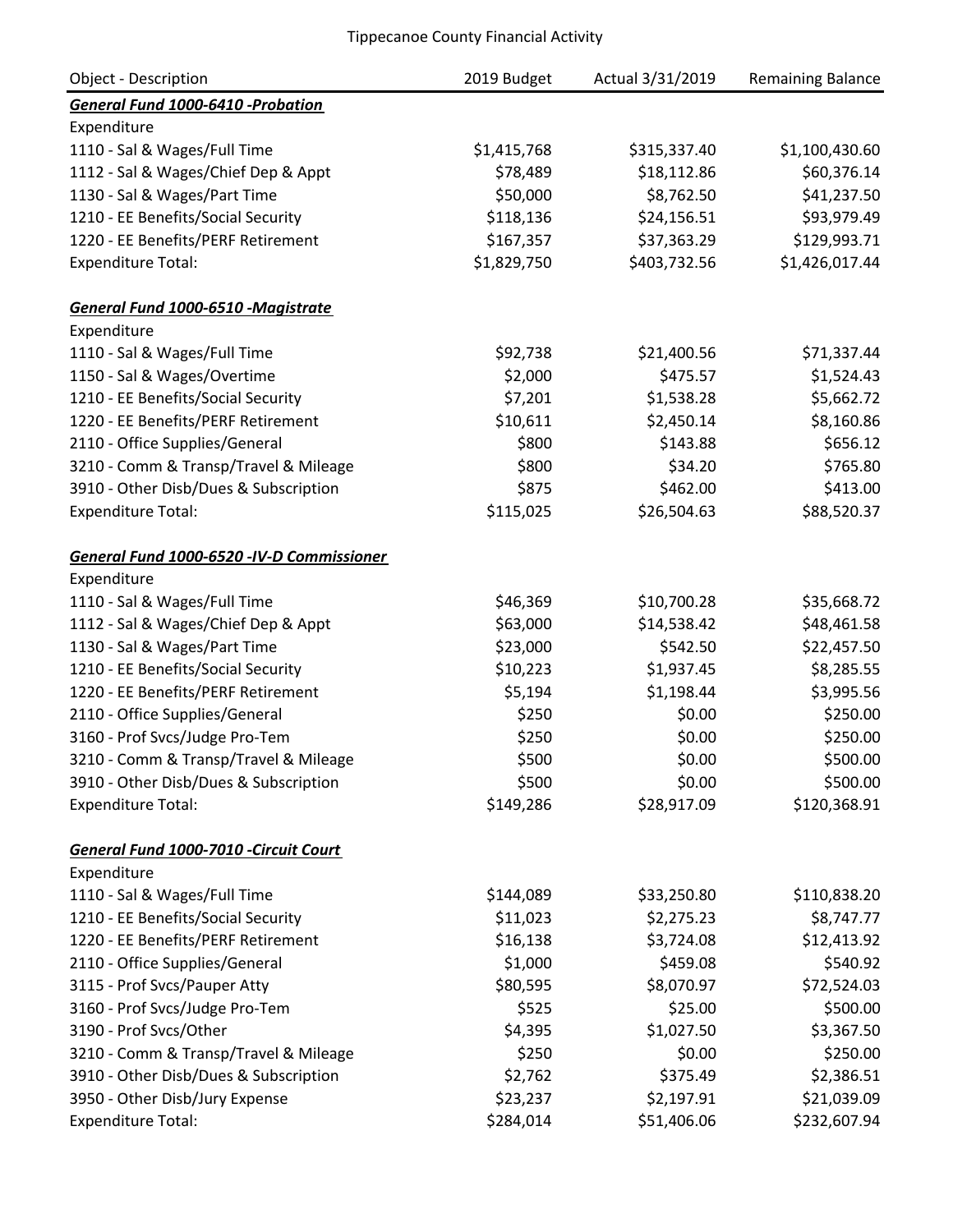| Object - Description                     | 2019 Budget | Actual 3/31/2019 | <b>Remaining Balance</b> |
|------------------------------------------|-------------|------------------|--------------------------|
| General Fund 1000-7101 -Superior Court 1 |             |                  |                          |
| Expenditure                              |             |                  |                          |
| 1110 - Sal & Wages/Full Time             | \$90,223    | \$20,820.18      | \$69,402.82              |
| 1113 - Sal & Wages/Benefit Elig PT       | \$33,039    | \$7,388.52       | \$25,650.48              |
| 1150 - Sal & Wages/Overtime              | \$3,000     | \$689.66         | \$2,310.34               |
| 1210 - EE Benefits/Social Security       | \$9,660     | \$1,944.32       | \$7,715.68               |
| 1220 - EE Benefits/PERF Retirement       | \$10,441    | \$2,397.03       | \$8,043.97               |
| 2110 - Office Supplies/General           | \$1,353     | \$62.69          | \$1,290.31               |
| 2130 - Office Supplies/Printing          | \$300       | \$19.09          | \$280.91                 |
| 3115 - Prof Svcs/Pauper Atty             | \$59,706    | \$33,036.42      | \$26,669.58              |
| 3140 - Prof Svcs/Counselng Consults      | \$2,294     | \$2,231.25       | \$62.75                  |
| 3160 - Prof Svcs/Judge Pro-Tem           | \$300       | \$25.00          | \$275.00                 |
| 3190 - Prof Svcs/Other                   | \$1,500     | \$0.00           | \$1,500.00               |
| 3210 - Comm & Transp/Travel & Mileage    | \$500       | \$128.08         | \$371.92                 |
| 3910 - Other Disb/Dues & Subscription    | \$1,510     | \$1,425.57       | \$84.43                  |
| 3950 - Other Disb/Jury Expense           | \$25,025    | \$5,845.18       | \$19,179.82              |
| <b>Expenditure Total:</b>                | \$238,851   | \$76,012.99      | \$162,838.01             |
|                                          |             |                  |                          |
| General Fund 1000-7102 -Superior Court 2 |             |                  |                          |
| Expenditure                              |             |                  |                          |
| 1110 - Sal & Wages/Full Time             | \$88,872    | \$20,508.42      | \$68,363.58              |
| 1113 - Sal & Wages/Benefit Elig PT       | \$33,039    | \$7,587.56       | \$25,451.44              |
| 1130 - Sal & Wages/Part Time             | \$1,000     | \$0.00           | \$1,000.00               |
| 1150 - Sal & Wages/Overtime              | \$4,000     | \$668.48         | \$3,331.52               |
| 1210 - EE Benefits/Social Security       | \$9,709     | \$2,016.51       | \$7,692.49               |
| 1220 - EE Benefits/PERF Retirement       | \$10,402    | \$2,350.45       | \$8,051.55               |
| 2110 - Office Supplies/General           | \$1,734     | \$614.51         | \$1,119.49               |
| 3115 - Prof Svcs/Pauper Atty             | \$37,815    | \$34,799.55      | \$3,015.45               |
| 3145 - Prof Svcs/Hlth & Med Prof         | \$8,450     | \$7,087.50       | \$1,362.50               |
| 3160 - Prof Svcs/Judge Pro-Tem           | \$500       | \$25.00          | \$475.00                 |
| 3165 - Prof Svcs/Transcriptionist        | \$75,000    | \$17,216.00      | \$57,784.00              |
| 3190 - Prof Svcs/Other                   | \$745       | \$745.00         | \$0.00                   |
| 3210 - Comm & Transp/Travel & Mileage    | \$500       | \$95.76          | \$404.24                 |
| 3910 - Other Disb/Dues & Subscription    | \$2,505     | \$1,898.16       | \$606.84                 |
| 3950 - Other Disb/Jury Expense           | \$20,000    | \$3,332.44       | \$16,667.56              |
| <b>Expenditure Total:</b>                | \$294,271   | \$98,945.34      | \$195,325.66             |
| General Fund 1000-7104 -Superior Court 4 |             |                  |                          |
| Expenditure                              |             |                  |                          |
| 1110 - Sal & Wages/Full Time             | \$177,441   | \$40,769.78      | \$136,671.22             |
| 1150 - Sal & Wages/Overtime              | \$1,200     | \$0.00           | \$1,200.00               |
| 1210 - EE Benefits/Social Security       | \$13,667    | \$2,930.60       | \$10,736.40              |
| 1220 - EE Benefits/PERF Retirement       | \$20,008    | \$4,566.18       | \$15,441.82              |
| 2110 - Office Supplies/General           | \$750       | \$89.91          | \$660.09                 |
| 3115 - Prof Svcs/Pauper Atty             | \$48,273    | \$45,976.81      | \$2,296.19               |
| 3145 - Prof Svcs/Hlth & Med Prof         | \$919       | \$918.75         | \$0.25                   |
| 3160 - Prof Svcs/Judge Pro-Tem           | \$300       | \$175.00         | \$125.00                 |
| 3210 - Comm & Transp/Travel & Mileage    | \$500       | \$0.00           | \$500.00                 |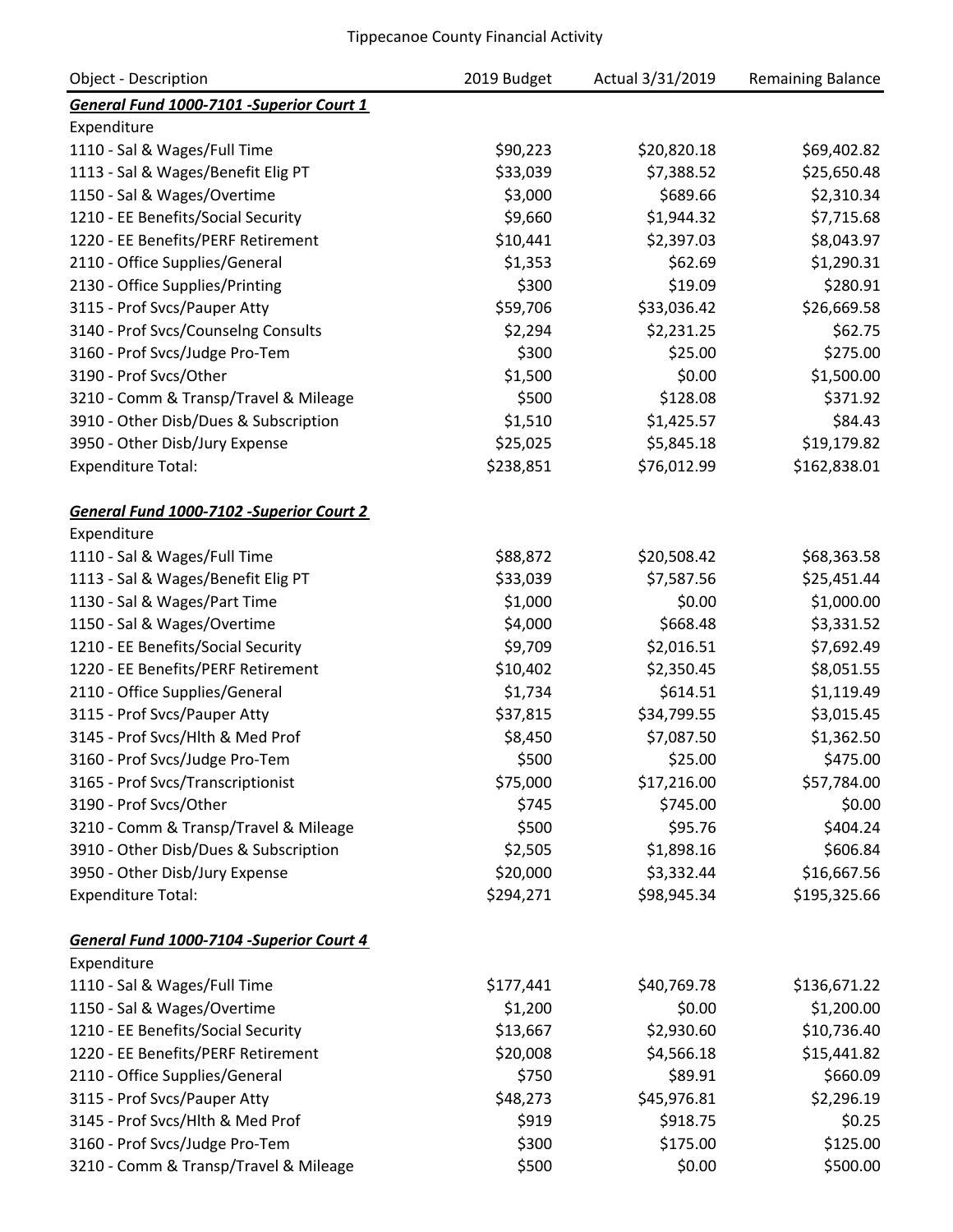| Object - Description                                      | 2019 Budget | Actual 3/31/2019 | <b>Remaining Balance</b> |
|-----------------------------------------------------------|-------------|------------------|--------------------------|
| 3910 - Other Disb/Dues & Subscription                     | \$300       | \$200.00         | \$100.00                 |
| 3950 - Other Disb/Jury Expense                            | \$2,000     | \$0.00           | \$2,000.00               |
| <b>Expenditure Total:</b>                                 | \$265,358   | \$95,627.03      | \$169,730.97             |
|                                                           |             |                  |                          |
| General Fund 1000-7105 -Superior Court 5                  |             |                  |                          |
| Expenditure                                               |             |                  |                          |
| 1110 - Sal & Wages/Full Time                              | \$177,498   | \$40,755.84      | \$136,742.16             |
| 1210 - EE Benefits/Social Security                        | \$13,579    | \$2,868.98       | \$10,710.02              |
| 1220 - EE Benefits/PERF Retirement                        | \$19,880    | \$4,564.68       | \$15,315.32              |
| 2110 - Office Supplies/General                            | \$2,000     | \$138.00         | \$1,862.00               |
| 3115 - Prof Svcs/Pauper Atty                              | \$60,000    | \$19,126.12      | \$40,873.88              |
| 3140 - Prof Svcs/Counselng Consults                       | \$20,000    | \$4,687.50       | \$15,312.50              |
| 3160 - Prof Svcs/Judge Pro-Tem                            | \$400       | \$25.00          | \$375.00                 |
| 3210 - Comm & Transp/Travel & Mileage                     | \$238       | \$0.00           | \$238.00                 |
| 3910 - Other Disb/Dues & Subscription                     | \$462       | \$262.00         | \$200.00                 |
| 3950 - Other Disb/Jury Expense                            | \$1,500     | \$592.33         | \$907.67                 |
| <b>Expenditure Total:</b>                                 | \$295,557   | \$73,020.45      | \$222,536.55             |
| General Fund 1000-7106 -Superior Court 6                  |             |                  |                          |
| Expenditure                                               |             |                  |                          |
| 1110 - Sal & Wages/Full Time                              | \$219,988   | \$50,765.22      | \$169,222.78             |
| 1130 - Sal & Wages/Part Time                              | \$500       | \$0.00           | \$500.00                 |
| 1150 - Sal & Wages/Overtime                               | \$500       | \$0.00           | \$500.00                 |
| 1210 - EE Benefits/Social Security                        | \$16,906    | \$3,625.79       | \$13,280.21              |
| 1220 - EE Benefits/PERF Retirement                        | \$24,695    | \$5,685.66       | \$19,009.34              |
| 2110 - Office Supplies/General                            | \$1,500     | \$31.90          | \$1,468.10               |
| 3115 - Prof Svcs/Pauper Atty                              | \$22,000    | \$14,171.20      | \$7,828.80               |
| 3160 - Prof Svcs/Judge Pro-Tem                            | \$500       | \$25.00          | \$475.00                 |
| 3210 - Comm & Transp/Travel & Mileage                     | \$500       | \$0.00           | \$500.00                 |
| 3910 - Other Disb/Dues & Subscription                     | \$850       | \$613.00         | \$237.00                 |
| 3950 - Other Disb/Jury Expense                            | \$1,000     | \$18.98          | \$981.02                 |
| <b>Expenditure Total:</b>                                 | \$288,939   | \$74,936.75      | \$214,002.25             |
| General Fund 1000-7203 -Superior Court 3 (Juvenile Court) |             |                  |                          |
| Expenditure                                               |             |                  |                          |
| 1110 - Sal & Wages/Full Time                              | \$233,182   | \$51,870.68      | \$181,311.32             |
| 1112 - Sal & Wages/Chief Dep & Appt                       | \$41,393    | \$9,552.24       | \$31,840.76              |
| 1130 - Sal & Wages/Part Time                              | \$30,000    | \$5,411.00       | \$24,589.00              |
| 1210 - EE Benefits/Social Security                        | \$23,300    | \$4,863.01       | \$18,436.99              |
| 1220 - EE Benefits/PERF Retirement                        | \$26,117    | \$5,809.50       | \$20,307.50              |
| 2110 - Office Supplies/General                            | \$3,000     | \$286.83         | \$2,713.17               |
| 2220 - Oper Supplies/Inst'l or Med                        | \$9,107     | \$4,691.99       | \$4,415.01               |
| 3115 - Prof Svcs/Pauper Atty                              | \$58,767    | \$18,254.56      | \$40,512.44              |
| 3145 - Prof Svcs/Hlth & Med Prof                          | \$295,000   | \$41,147.00      | \$253,853.00             |
| 3160 - Prof Svcs/Judge Pro-Tem                            | \$1,000     | \$125.00         | \$875.00                 |
| 3190 - Prof Svcs/Other                                    | \$14,150    | \$3,650.00       | \$10,500.00              |
| 3210 - Comm & Transp/Travel & Mileage                     | \$2,000     | \$0.00           | \$2,000.00               |
| 3730 - Rentals & Leases/Minor Equip                       | \$30,000    | \$6,588.70       | \$23,411.30              |
|                                                           |             |                  |                          |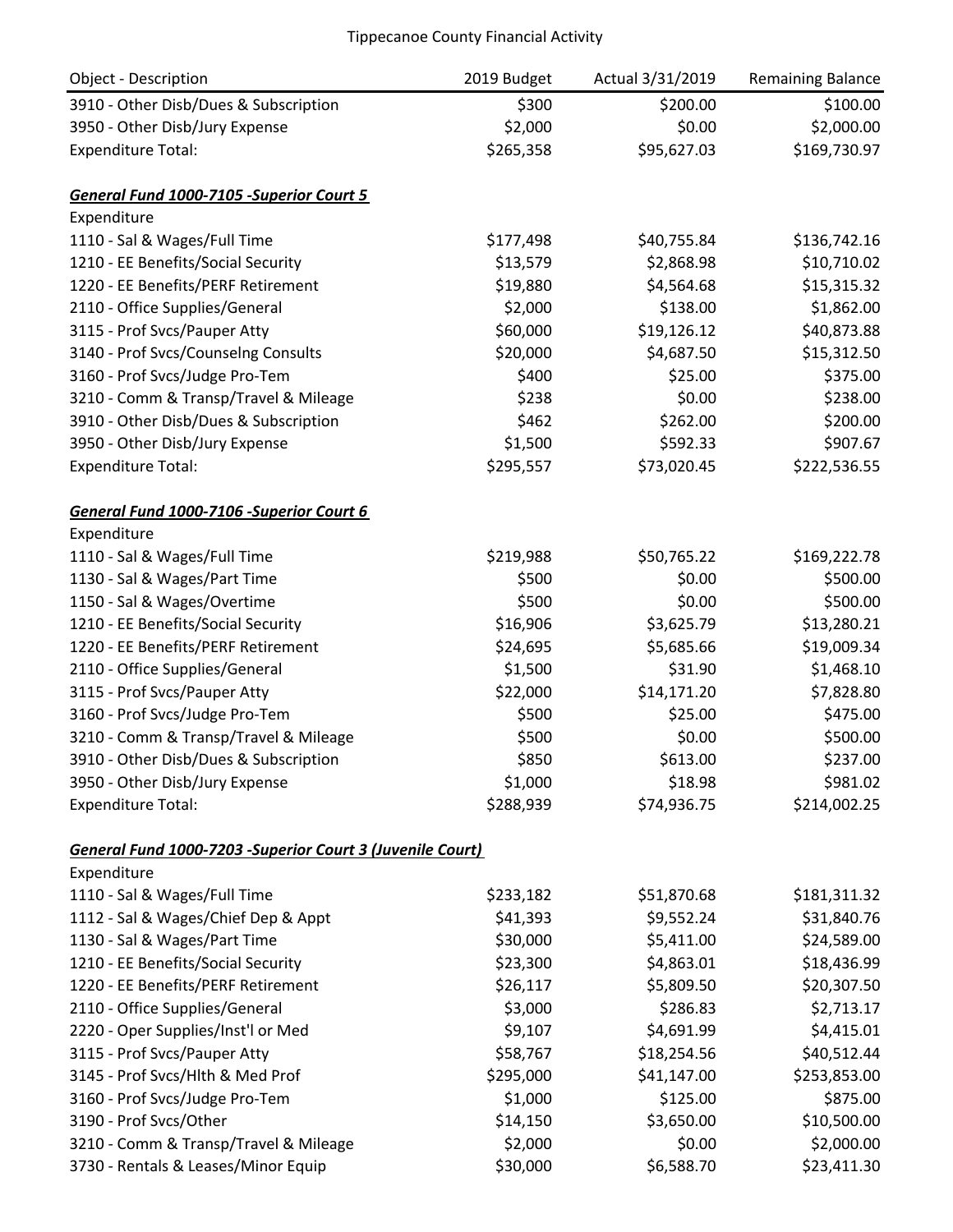| Object - Description                              | 2019 Budget | Actual 3/31/2019 | <b>Remaining Balance</b> |
|---------------------------------------------------|-------------|------------------|--------------------------|
| 3910 - Other Disb/Dues & Subscription             | \$1,250     | \$147.00         | \$1,103.00               |
| <b>Expenditure Total:</b>                         | \$768,266   | \$152,397.51     | \$615,868.49             |
|                                                   |             |                  |                          |
| General Fund 1000-7310 -CASA                      |             |                  |                          |
| Expenditure                                       |             |                  |                          |
| 1110 - Sal & Wages/Full Time                      | \$371,856   | \$91,417.90      | \$280,438.10             |
| 1113 - Sal & Wages/Benefit Elig PT                | \$48,557    | \$20,835.11      | \$27,721.89              |
| 1210 - EE Benefits/Social Security                | \$32,162    | \$7,919.68       | \$24,242.32              |
| 1220 - EE Benefits/PERF Retirement                | \$41,648    | \$10,238.83      | \$31,409.17              |
| 2110 - Office Supplies/General                    | \$3,000     | \$120.13         | \$2,879.87               |
| 3115 - Prof Svcs/Pauper Atty                      | \$2,500     | \$0.00           | \$2,500.00               |
| 3190 - Prof Svcs/Other                            | \$3,500     | \$0.00           | \$3,500.00               |
| 3210 - Comm & Transp/Travel & Mileage             | \$2,500     | \$361.04         | \$2,138.96               |
| <b>Expenditure Total:</b>                         | \$505,723   | \$130,892.69     | \$374,830.31             |
| <b>General Fund 1000-9010 - Health Department</b> |             |                  |                          |
| Expenditure                                       |             |                  |                          |
| 1110 - Sal & Wages/Full Time                      | \$871,015   | \$193,012.14     | \$678,002.86             |
| 1112 - Sal & Wages/Chief Dep & Appt               | \$53,605    | \$12,370.38      | \$41,234.62              |
| 1130 - Sal & Wages/Part Time                      | \$576       | \$576.00         | \$0.00                   |
| 1210 - EE Benefits/Social Security                | \$70,778    | \$14,540.64      | \$56,237.36              |
| 1220 - EE Benefits/PERF Retirement                | \$97,619    | \$21,617.30      | \$76,001.70              |
| 2110 - Office Supplies/General                    | \$3,921     | \$1,198.29       | \$2,722.71               |
| 2120 - Office Supplies/Forms                      | \$6,110     | \$1,563.93       | \$4,546.07               |
| 2210 - Oper Supplies/Gasoline & Oil               | \$2,000     | \$553.50         | \$1,446.50               |
| 2220 - Oper Supplies/Inst'l or Med                | \$89,935    | \$15,172.96      | \$74,762.04              |
| 2340 - Rep & Maint/Minor Equipment                | \$5,638     | \$5,138.25       | \$499.75                 |
| 2990 - Other Supplies/Non-specified               | \$2,500     | \$47.95          | \$2,452.05               |
| 3110 - Prof Svcs/Legal                            | \$10,237    | \$1,837.50       | \$8,399.50               |
| 3150 - Prof Svcs/Training                         | \$2,500     | \$115.00         | \$2,385.00               |
| 3170 - Prof Svcs/Translator                       | \$584       | \$84.00          | \$500.00                 |
| 3190 - Prof Svcs/Other                            | \$3,088     | \$188.00         | \$2,900.00               |
| 3210 - Comm & Transp/Travel & Mileage             | \$11,802    | \$590.74         | \$11,211.26              |
| 3240 - Comm & Transp/Software                     | \$975       | \$975.00         | \$0.00                   |
| 3310 - Printing & Advertising/Legal               | \$200       | \$68.13          | \$131.87                 |
| 3510 - Utility Service/Utilities                  | \$3,900     | \$741.41         | \$3,158.59               |
| 3620 - Rep & Maint/Vehicle & Equip                | \$2,290     | \$290.02         | \$1,999.98               |
| 3720 - Rentals & Leases/Heavy Mach                | \$6,395     | \$1,186.05       | \$5,208.95               |
| 3910 - Other Disb/Dues & Subscription             | \$9,249     | \$4,612.37       | \$4,636.63               |
| <b>Expenditure Total:</b>                         | \$1,254,917 | \$276,479.56     | \$978,437.44             |
| General Fund 1000-9410 - Employee Benefits        |             |                  |                          |
| Expenditure                                       |             |                  |                          |
| 1222 - EE Benefits/Hoosier Start 401a             | \$8,000     | \$1,629.48       | \$6,370.52               |
| 1230 - EE Benefits/Health                         | \$6,986,675 | \$1,695,436.36   | \$5,291,238.64           |
| 1231 - EE Benefits/LTD                            | \$93,100    | \$23,484.98      | \$69,615.02              |
| 1232 - EE Benefits/Life                           | \$59,000    | \$13,941.28      | \$45,058.72              |
| 1910 - Other Personal Services/WC                 | \$350,300   | \$0.00           | \$350,300.00             |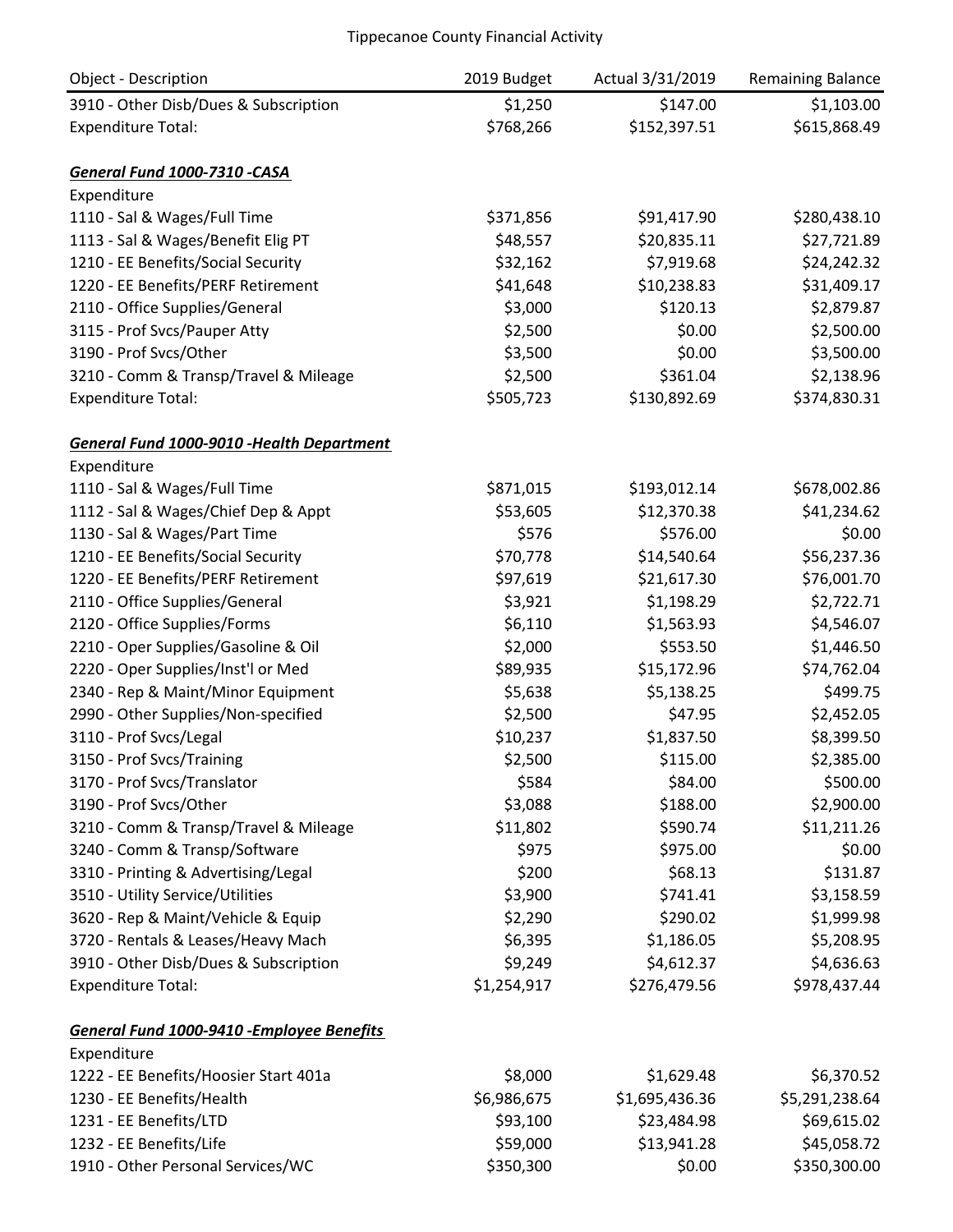| <b>Object - Description</b>                 | 2019 Budget | Actual 3/31/2019 | Remaining Balance |
|---------------------------------------------|-------------|------------------|-------------------|
| 1920 - Other Personal Services/Unempl       | \$22,200    | \$5,375.91       | \$16,824.09       |
| <b>Expenditure Total:</b>                   | \$7,519,275 | \$1,739,868.01   | \$5,779,406.99    |
| General Fund 1000-9603 -Refunds Tax Set 03  |             |                  |                   |
| Expenditure                                 |             |                  |                   |
| 3945 - Other Disb/Refund of Prop Tax        | \$0         | \$2,133.28       | $-52,133.28$      |
| General Fund 1000-9604 - Refunds Tax Set 04 |             |                  |                   |
| Expenditure                                 |             |                  |                   |
| 3945 - Other Disb/Refund of Prop Tax        | \$0         | \$29,541.60      | $-$ \$29,541.60   |
| General Fund 1000-9612 - Refunds Tax Set 12 |             |                  |                   |
| Expenditure                                 |             |                  |                   |
| 3945 - Other Disb/Refund of Prop Tax        | \$0         | \$486.94         | $-5486.94$        |
| General Fund 1000-9617 - Refunds Tax Set 17 |             |                  |                   |
| Expenditure                                 |             |                  |                   |
| 3945 - Other Disb/Refund of Prop Tax        | \$0         | \$1,307.11       | $-$1,307.11$      |
| General Fund 1000-9618 - Refunds Tax Set 18 |             |                  |                   |
| Expenditure                                 |             |                  |                   |
| 3945 - Other Disb/Refund of Prop Tax        | \$0         | \$2,469.20       | $-$2,469.20$      |
| General Fund 1000-9620 -Refunds Tax Set 20  |             |                  |                   |
| Expenditure                                 |             |                  |                   |
| 3945 - Other Disb/Refund of Prop Tax        | \$0         | \$128.89         | $-$128.89$        |
| General Fund 1000-9622 - Refunds Tax Set 22 |             |                  |                   |
| Expenditure                                 |             |                  |                   |
| 3945 - Other Disb/Refund of Prop Tax        | \$0         | \$261.63         | $-5261.63$        |
| General Fund 1000-9626 -Refunds Tax Set 26  |             |                  |                   |
| Expenditure                                 |             |                  |                   |
| 3945 - Other Disb/Refund of Prop Tax        | \$0         | \$10,757.01      | $-$10,757.01$     |
| General Fund 1000-9627 - Refunds Tax Set 27 |             |                  |                   |
| Expenditure                                 |             |                  |                   |
| 3945 - Other Disb/Refund of Prop Tax        | \$0         | \$142.08         | $-$142.08$        |
| General Fund 1000-9628 -Refunds Tax Set 28  |             |                  |                   |
| Expenditure                                 |             |                  |                   |
| 3945 - Other Disb/Refund of Prop Tax        | \$0         | \$188.94         | $-5188.94$        |
| General Fund 1000-9631 - Refunds Tax Set 31 |             |                  |                   |
| Expenditure                                 |             |                  |                   |
| 3945 - Other Disb/Refund of Prop Tax        | \$0         | \$4,141.50       | $-54,141.50$      |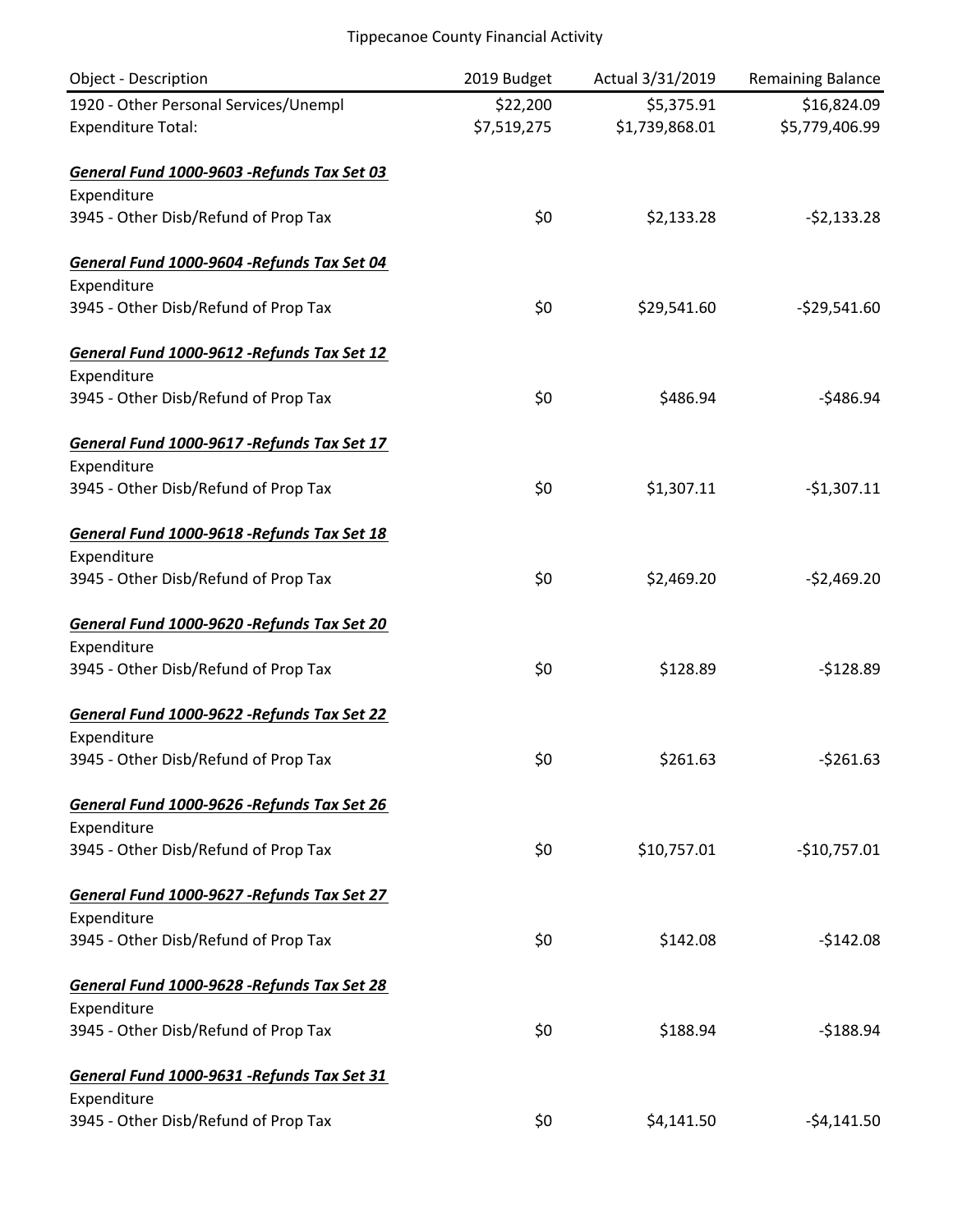| <b>Object - Description</b>                                 | 2019 Budget | Actual 3/31/2019 | <b>Remaining Balance</b> |
|-------------------------------------------------------------|-------------|------------------|--------------------------|
| General Fund 1000-9632 - Refunds Tax Set 32                 |             |                  |                          |
| Expenditure                                                 |             |                  |                          |
| 3945 - Other Disb/Refund of Prop Tax                        | \$0         | \$4,546.24       | $-54,546.24$             |
| General Fund 1000-9633 - Refunds Tax Set 33                 |             |                  |                          |
| Expenditure                                                 |             |                  |                          |
| 3945 - Other Disb/Refund of Prop Tax                        | \$0         | \$487.14         | $-5487.14$               |
| General Fund 1000-9635 -Refunds Tax Set 35                  |             |                  |                          |
| Expenditure                                                 |             |                  |                          |
| 3945 - Other Disb/Refund of Prop Tax                        | \$0         | \$32.76          | $-532.76$                |
| General Fund 1000-9639 - Refunds Tax Set 39                 |             |                  |                          |
| Expenditure                                                 |             |                  |                          |
| 3945 - Other Disb/Refund of Prop Tax                        | \$0         | \$1,972.32       | $-$1,972.32$             |
| <b>General Fund 1000-9800 -Unappropriated Miscellaneous</b> |             |                  |                          |
| Expenditure                                                 |             |                  |                          |
| 3190 - Prof Svcs/Other                                      | \$0         | \$21,256.65      | $-$21,256.65$            |
| 3940 - Other Disb/General Refunds                           | \$0         | \$1,525.50       | $-$1,525.50$             |
| <b>Expenditure Total:</b>                                   | \$0         | \$22,782.15      | $-522,782.15$            |
| <b>Accident Report Fund 1101</b>                            |             |                  |                          |
| Revenue                                                     |             |                  |                          |
| 0491 - Other Fees & Charges/Doc&Copy                        | \$0         | \$3,010.00       | $-53,010.00$             |
| <b>Accident Report Fund 1101-5410 - Sheriff</b>             |             |                  |                          |
| Expenditure                                                 |             |                  |                          |
| 3190 - Prof Svcs/Other                                      | \$45,000    | \$3,423.00       | \$41,577.00              |
| <b>Bid Deposit &amp; Bond Holdings Fund 1108</b>            |             |                  |                          |
| Revenue                                                     |             |                  |                          |
| 0990 - Funds Held on Behalf of Others                       | \$0         | \$94,734.81      | $-594,734.81$            |
| Bid Deposit & Bond Holdings Fund 1108-0110 - Auditor        |             |                  |                          |
| Expenditure                                                 |             |                  |                          |
| 3940 - Other Disb/General Refunds                           | \$0         | \$23,155.81      | $-523,155.81$            |
| <b>EDIT Fund 1112</b>                                       |             |                  |                          |
| Revenue                                                     |             |                  |                          |
| 0112 - Income Taxes/LIT-CEDIT                               | \$8,579,954 | \$2,144,988.51   | \$6,434,965.49           |
| 0660 - Other Rcpts/Investment Earning                       | \$291,580   | \$86,423.82      | \$205,156.18             |
| 0740 - Other Srcs/Sale Surplus Assets                       | \$0         | \$235.00         | $-5235.00$               |
| Revenue Total:                                              | \$8,871,534 | \$2,231,647.33   | \$6,639,886.67           |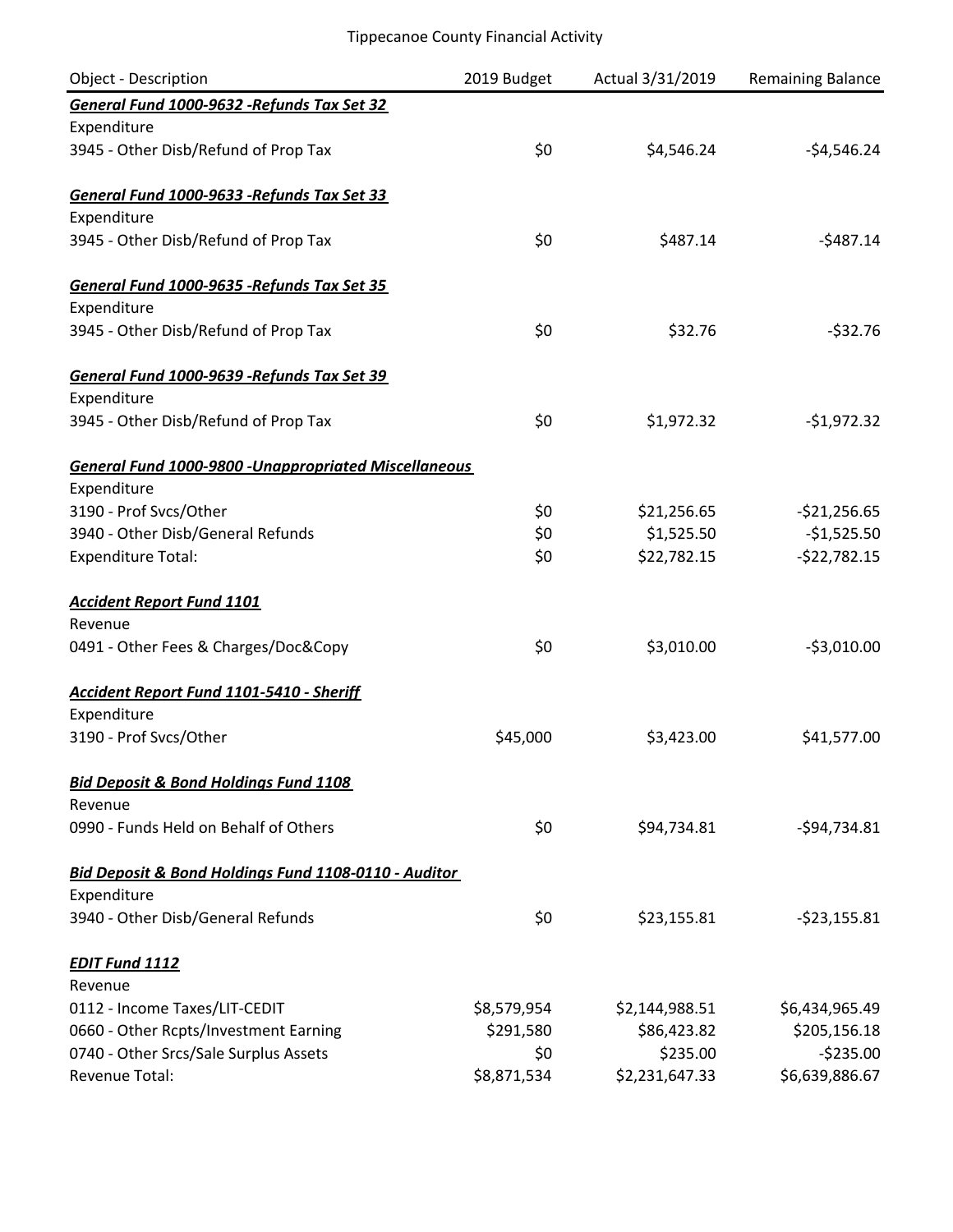| <b>Object - Description</b>                 | 2019 Budget  | Actual 3/31/2019 | <b>Remaining Balance</b> |
|---------------------------------------------|--------------|------------------|--------------------------|
| <b>EDIT Fund 1112-0420 - Surveyor</b>       |              |                  |                          |
| Expenditure                                 |              |                  |                          |
| 1110 - Sal & Wages/Full Time                | \$135,359    | \$30,541.60      | \$104,817.40             |
| 1111 - Sal & Wages/Elected Official         | \$19,290     | \$4,451.46       | \$14,838.54              |
| 1130 - Sal & Wages/Part Time                | \$8,000      | \$0.00           | \$8,000.00               |
| 1150 - Sal & Wages/Overtime                 | \$4,000      | \$0.00           | \$4,000.00               |
| 1210 - EE Benefits/Social Security          | \$12,749     | \$2,569.02       | \$10,179.98              |
| 1220 - EE Benefits/PERF Retirement          | \$17,769     | \$3,919.18       | \$13,849.82              |
| <b>Expenditure Total:</b>                   | \$197,167    | \$41,481.26      | \$155,685.74             |
| <b>EDIT Fund 1112-0430 - Drainage Board</b> |              |                  |                          |
| Expenditure                                 |              |                  |                          |
| 4240 - Infrastructure/Culverts & Drai       | \$4,237,071  | \$0.00           | \$4,237,071.00           |
| 6100 - Interfund Transfers/Transfer O       | \$740,000    | \$0.00           | \$740,000.00             |
| <b>Expenditure Total:</b>                   | \$4,977,071  | \$0.00           | \$4,977,071.00           |
| <b>EDIT Fund 1112-1110 - Commissioners</b>  |              |                  |                          |
| Expenditure                                 |              |                  |                          |
| 1110 - Sal & Wages/Full Time                | \$88,748     | \$13,089.30      | \$75,658.70              |
| 1210 - EE Benefits/Social Security          | \$6,790      | \$892.05         | \$5,897.95               |
| 1220 - EE Benefits/PERF Retirement          | \$9,941      | \$1,465.99       | \$8,475.01               |
| 2140 - Office Supplies/Minor Equip          | \$0          | \$299.99         | $-5299.99$               |
| 2990 - Other Supplies/Non-specified         | \$15,000     | \$1,132.96       | \$13,867.04              |
| 3110 - Prof Svcs/Legal                      | \$200,000    | \$55,915.50      | \$144,084.50             |
| 3150 - Prof Svcs/Training                   | \$15,000     | \$2,355.00       | \$12,645.00              |
| 3190 - Prof Svcs/Other                      | \$1,026,966  | \$215,679.78     | \$811,286.22             |
| 3210 - Comm & Transp/Travel & Mileage       | \$17,500     | \$5,492.25       | \$12,007.75              |
| 3510 - Utility Service/Utilities            | \$13,080     | \$3,923.63       | \$9,156.37               |
| 3910 - Other Disb/Dues & Subscription       | \$15,456     | \$10,779.18      | \$4,676.82               |
| 3920 - Other Disb/Grants & Cmnty Supp       | \$2,000,000  | \$562,489.70     | \$1,437,510.30           |
| 4210 - Infrastructure/Roads & Streets       | \$2,000,000  | \$0.00           | \$2,000,000.00           |
| 4310 - Buildings/Municipal                  | \$2,650,947  | \$184,063.12     | \$2,466,883.88           |
| 4330 - Buildings/Housing                    | \$651,179    | \$21,544.84      | \$629,634.16             |
| 4410 - Impr Other Than Bldgs/Parking        | \$25,000     | \$0.00           | \$25,000.00              |
| 4510 - Machinery & Equipment/General        | \$25,196     | \$10,338.06      | \$14,857.94              |
| 4520 - Machinery & Equipment/Vehicle        | \$5,000      | \$0.00           | \$5,000.00               |
| 4590 - Machinery & Equipment/Other          | \$134,939    | \$10,671.62      | \$124,267.38             |
| 5300 - Bond & Loan/Principal                | \$1,010,922  | \$223,528.48     | \$787,393.52             |
| 6100 - Interfund Transfers/Transfer O       | \$215,000    | \$215,000.00     | \$0.00                   |
| <b>Expenditure Total:</b>                   | \$10,126,664 | \$1,538,661.45   | \$8,588,002.55           |
| <b>EDIT Fund 1112-1410 - DOIT</b>           |              |                  |                          |
| Expenditure                                 |              |                  |                          |
| 3150 - Prof Svcs/Training                   | \$10,000     | \$0.00           | \$10,000.00              |
| 3240 - Comm & Transp/Software               | \$866,696    | \$530,003.65     | \$336,692.35             |
| 4510 - Machinery & Equipment/General        | \$522,881    | \$173,476.59     | \$349,404.41             |
| <b>Expenditure Total:</b>                   | \$1,399,577  | \$703,480.24     | \$696,096.76             |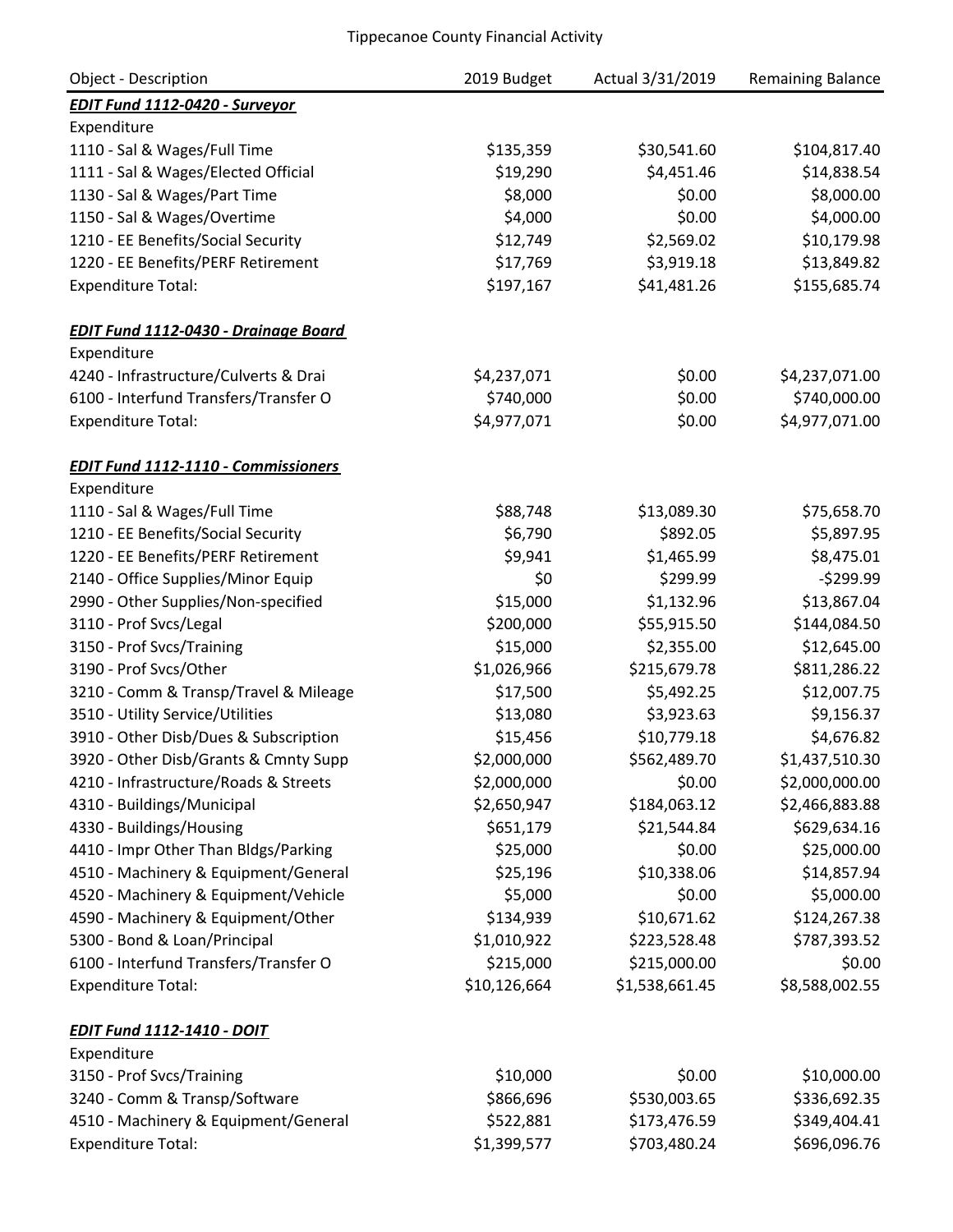| <b>Object - Description</b>                             | 2019 Budget | Actual 3/31/2019 | <b>Remaining Balance</b> |
|---------------------------------------------------------|-------------|------------------|--------------------------|
| <b>EDIT Fund 1112-1420 - GIS</b>                        |             |                  |                          |
| Expenditure                                             |             |                  |                          |
| 1110 - Sal & Wages/Full Time                            | \$123,257   | \$25,321.20      | \$97,935.80              |
| 1112 - Sal & Wages/Chief Dep & Appt                     | \$38,750    | \$8,942.28       | \$29,807.72              |
| 1210 - EE Benefits/Social Security                      | \$12,394    | \$2,319.92       | \$10,074.08              |
| 1220 - EE Benefits/PERF Retirement                      | \$18,145    | \$3,841.18       | \$14,303.82              |
| 2110 - Office Supplies/General                          | \$4,000     | \$14.49          | \$3,985.51               |
| 3150 - Prof Svcs/Training                               | \$3,715     | \$595.00         | \$3,120.00               |
| 3190 - Prof Svcs/Other                                  | \$93,520    | \$0.00           | \$93,520.00              |
| 3210 - Comm & Transp/Travel & Mileage                   | \$3,846     | \$46.82          | \$3,799.18               |
| 3240 - Comm & Transp/Software                           | \$75,400    | \$18,958.00      | \$56,442.00              |
| <b>Expenditure Total:</b>                               | \$373,027   | \$60,038.89      | \$312,988.11             |
| <b>EDIT Fund 1112-9410 - Employee Benefits</b>          |             |                  |                          |
| Expenditure                                             |             |                  |                          |
| 1230 - EE Benefits/Health                               | \$116,340   | \$20,866.62      | \$95,473.38              |
| 1231 - EE Benefits/LTD                                  | \$1,533     | \$333.42         | \$1,199.58               |
| 1232 - EE Benefits/Life                                 | \$816       | \$166.38         | \$649.62                 |
| 1910 - Other Personal Services/WC                       | \$13,263    | \$0.00           | \$13,263.00              |
| <b>Expenditure Total:</b>                               | \$131,952   | \$21,366.42      | \$110,585.58             |
| <b>City/Town Court Costs Fund 1116</b>                  |             |                  |                          |
| Revenue                                                 |             |                  |                          |
| 0490 - Other Fees & Charges/Unspecifi                   | \$0         | \$16.60          | $-$16.60$                |
| 0807 - Settlement/Local Certified Col                   | \$0         | \$11,995.59      | $-$11,995.59$            |
| <b>Revenue Total:</b>                                   | \$0         | \$12,012.19      | $-$12,012.19$            |
| <b>Clerk Record Perpetuation Fund 1119</b>              |             |                  |                          |
| Revenue                                                 |             |                  |                          |
| 0282 - Hith & Wifr/Federal                              | \$8,000     | \$0.00           | \$8,000.00               |
| 0408 - Gen Govt Fees/Clerk                              | \$180,000   | \$35,872.63      | \$144,127.37             |
| Revenue Total:                                          | \$188,000   | \$35,872.63      | \$152,127.37             |
| <b>Clerk Record Perpetuation Fund 1119-5810 - Clerk</b> |             |                  |                          |
| Expenditure                                             |             |                  |                          |
| 1130 - Sal & Wages/Part Time                            | \$25,000    | \$0.00           | \$25,000.00              |
| 1210 - EE Benefits/Social Security                      | \$1,913     | \$0.00           | \$1,913.00               |
| 2110 - Office Supplies/General                          | \$2,000     | \$90.80          | \$1,909.20               |
| 2340 - Rep & Maint/Minor Equipment                      | \$5,000     | \$0.00           | \$5,000.00               |
| 3240 - Comm & Transp/Software                           | \$10,000    | \$0.00           | \$10,000.00              |
| <b>Expenditure Total:</b>                               | \$43,913    | \$90.80          | \$43,822.20              |
| <b>Community Corrections Fund 1122</b>                  |             |                  |                          |
| Revenue                                                 |             |                  |                          |
| 0410 - Publ Safety Fees/Unspecified                     | \$0         | \$605,158.51     | $-5605,158.51$           |
| 0670 - Other Rcpts/Misc Sources                         | \$0         | \$650.17         | $-5650.17$               |
| 0730 - Refunds Reimb or Redeposits                      | \$0<br>\$0  | \$770.00         | $-5770.00$               |
| Revenue Total:                                          |             | \$606,578.68     | $-$606,578.68$           |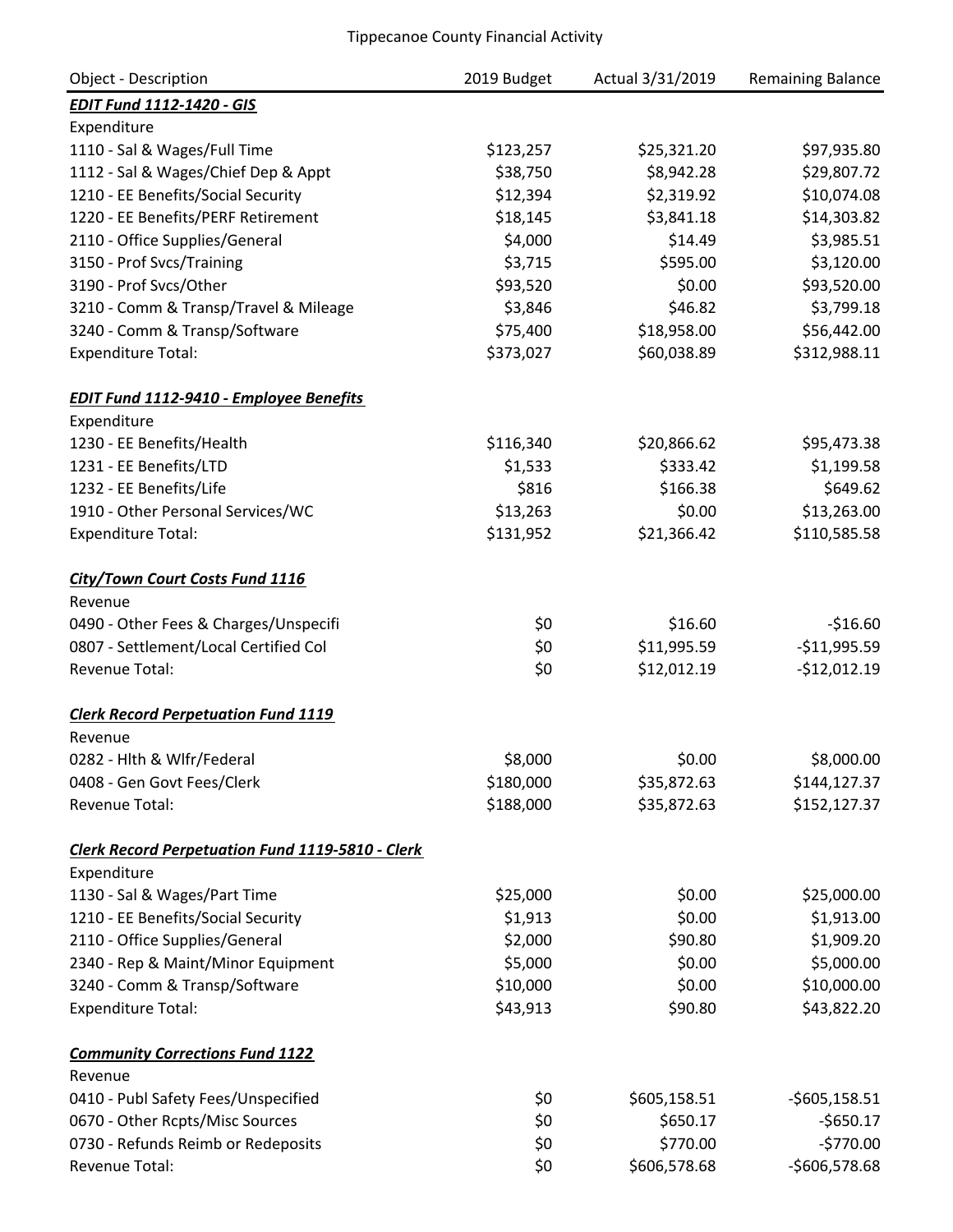| <b>Object - Description</b>                                                                  | 2019 Budget | Actual 3/31/2019 | <b>Remaining Balance</b> |
|----------------------------------------------------------------------------------------------|-------------|------------------|--------------------------|
|                                                                                              |             |                  |                          |
| <b>Community Correctionss Fund 1122-5510 - Community Corrections</b>                         |             |                  |                          |
| Expenditure                                                                                  |             |                  |                          |
| 1110 - Sal & Wages/Full Time                                                                 | \$757,772   | \$394,063.85     | \$363,708.50             |
| 1112 - Sal & Wages/Chief Dep & Appt                                                          | \$31,084    | \$19,330.27      | \$11,754.06              |
| 1130 - Sal & Wages/Part Time                                                                 | \$83,644    | \$23,181.29      | \$60,462.82              |
| 1210 - EE Benefits/Social Security                                                           | \$68,993    | \$30,894.78      | \$38,098.20              |
| 1220 - EE Benefits/PERF Retirement                                                           | \$88,350    | \$46,299.94      | \$42,049.66              |
| 2990 - Other Supplies/Non-specified                                                          | \$49,850    | \$8,492.86       | \$41,356.98              |
| 3190 - Prof Svcs/Other                                                                       | \$230,562   | \$90,459.95      | \$140,102.12             |
| 3510 - Utility Service/Utilities                                                             | \$47,673    | \$13,702.23      | \$33,970.69              |
| 3940 - Other Disb/General Refunds                                                            | $-53,441$   | \$879.10         | $-$4,320.40$             |
| 4530 - Machinery & Equipment/Safety                                                          | \$150,000   | \$0.00           | \$150,000.00             |
| <b>Expenditure Total:</b>                                                                    | \$1,504,487 | \$627,304.27     | \$877,182.63             |
| <b>Community Corrections Fund 11229410 - Employee Benefits</b>                               |             |                  |                          |
| Expenditure                                                                                  |             |                  |                          |
| 1230 - EE Benefits/Health                                                                    | \$278,550   | \$133,375.88     | \$145,173.66             |
| 1231 - EE Benefits/LTD                                                                       | \$3,473     | \$1,605.23       | \$1,867.60               |
| 1232 - EE Benefits/Life                                                                      | \$2,045     | \$1,096.97       | \$948.31                 |
| <b>Expenditure Total:</b>                                                                    | \$284,068   | \$136,078.08     | \$147,989.63             |
| <b>Community Corrections DOC Community Transition Fund 1123</b>                              |             |                  |                          |
| Revenue                                                                                      |             |                  |                          |
| 0411 - Publ Safety Fees/Adult Inst                                                           | \$0         | \$39,300.00      | $-539,300.00$            |
| <b>Community Corrections DOC Community Transition Fund 1123-5510 - Community Corrections</b> |             |                  |                          |
| Expenditure                                                                                  |             |                  |                          |
| 2990 - Other Supplies/Non-specified                                                          | \$50,000    | \$5,911.45       | \$44,088.55              |
| 3190 - Prof Svcs/Other                                                                       | \$31,312    | \$16,207.00      | \$15,105.36              |
| 3510 - Utility Service/Utilities                                                             | \$50,000    | \$0.00           | \$50,000.00              |
| <b>Expenditure Total:</b>                                                                    | \$131,312   | \$22,118.45      | \$109,193.91             |
| <b>Congressional School Interest Fund 1124</b>                                               |             |                  |                          |
| Revenue                                                                                      |             |                  |                          |
| 0660 - Other Rcpts/Investment Earning                                                        | \$0         | \$274.20         | $-5274.20$               |
| <b>Sales Disclosure Fund 1131</b>                                                            |             |                  |                          |
| Revenue                                                                                      |             |                  |                          |
| 0490 - Other Fees & Charges/Unspecifi                                                        | \$40,000    | \$6,750.00       | \$33,250.00              |
| Sales Disclosure Fund 1131-0120 - State Settlement                                           |             |                  |                          |
| Expenditure                                                                                  |             |                  |                          |
| 8007 - Settlement/Local Disbursements                                                        | \$20,000    | \$0.00           | \$20,000.00              |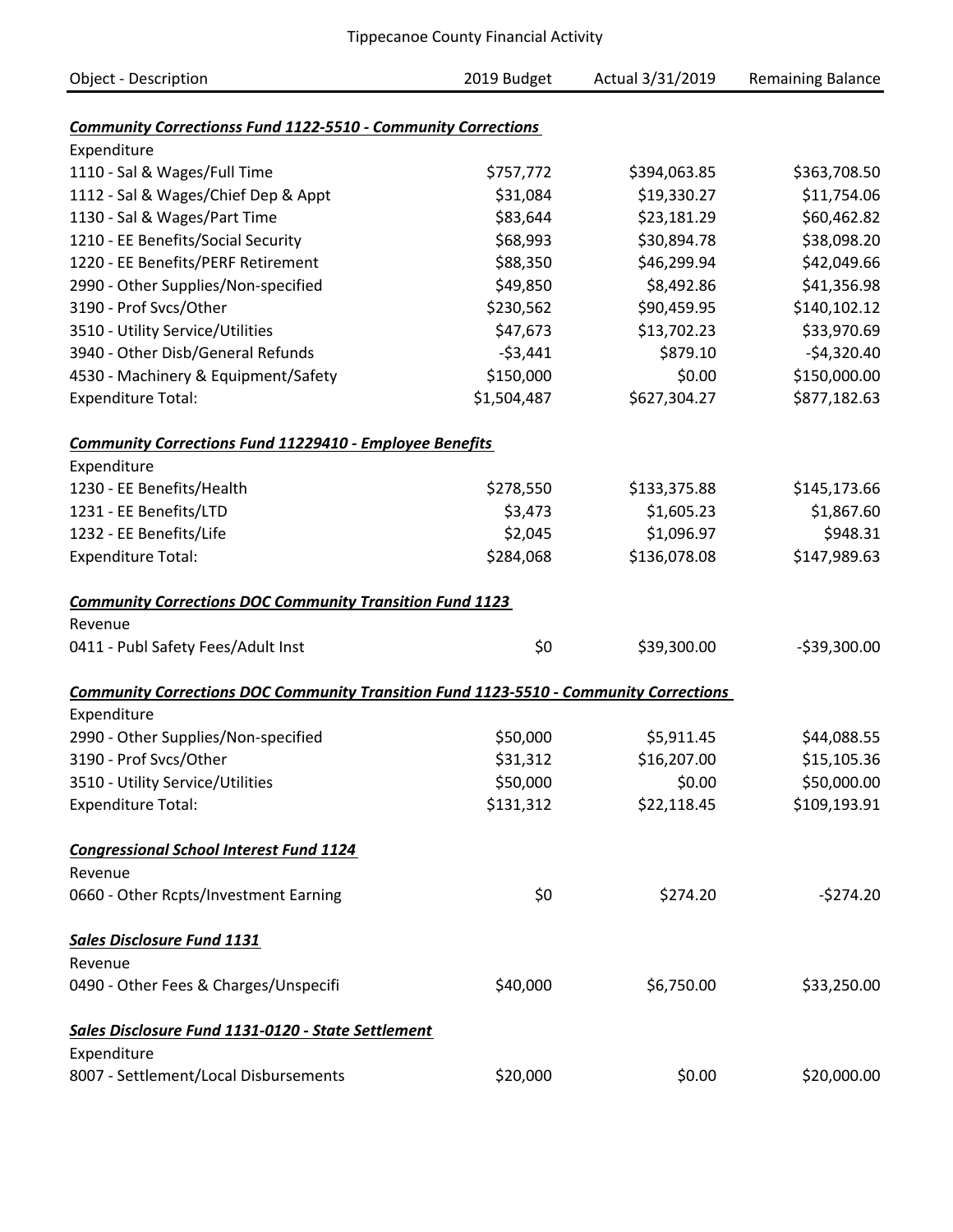| <b>Object - Description</b>                                     | 2019 Budget | Actual 3/31/2019 | <b>Remaining Balance</b> |
|-----------------------------------------------------------------|-------------|------------------|--------------------------|
| Sales Disclosure Fund 1131-0510 - Assessor                      |             |                  |                          |
| Expenditure                                                     |             |                  |                          |
| 1110 - Sal & Wages/Full Time                                    | \$9,000     | \$1,880.00       | \$7,120.00               |
| 1111 - Sal & Wages/Elected Official                             | \$2,500     | \$600.00         | \$1,900.00               |
| 1112 - Sal & Wages/Chief Dep & Appt                             | \$1,000     | \$160.00         | \$840.00                 |
| 1113 - Sal & Wages/Benefit Elig PT                              | \$500       | \$120.00         | \$380.00                 |
| 1210 - EE Benefits/Social Security                              | \$995       | \$196.43         | \$798.57                 |
| 1220 - EE Benefits/PERF Retirement                              | \$1,400     | \$295.68         | \$1,104.32               |
| 3240 - Comm & Transp/Software                                   | \$8,500     | \$8,500.00       | \$0.00                   |
| <b>Expenditure Total:</b>                                       | \$23,895    | \$11,752.11      | \$12,142.89              |
| <b>Cumulative Bridge Fund 1135</b>                              |             |                  |                          |
| Revenue                                                         |             |                  |                          |
| 0100 - Prop Taxes/Property                                      | \$2,626,000 | \$0.00           | \$2,626,000.00           |
| 0124 - Other Taxes/FIT                                          | \$20,000    | \$0.00           | \$20,000.00              |
| 0130 - Other Taxes/License Excise                               | \$200,000   | \$0.00           | \$200,000.00             |
| 0131 - Other Taxes/CVET                                         | \$10,300    | \$0.00           | \$10,300.00              |
| 0289 - Unrestricted Grants & Cntr/Fed                           | \$0         | \$174,100.00     | $-$174,100.00$           |
| 0660 - Other Rcpts/Investment Earning                           | \$23,543    | \$10,384.43      | \$13,158.57              |
| Revenue Total:                                                  | \$2,879,843 | \$184,484.43     | \$2,695,358.57           |
| Cumulative Bridge Fund 1135-8058 - Highway Maintenance          |             |                  |                          |
| Expenditure                                                     |             |                  |                          |
| 1110 - Sal & Wages/Full Time                                    | \$288,954   | \$49,337.60      | \$239,616.40             |
| 1150 - Sal & Wages/Overtime                                     | \$19,380    | \$7,899.43       | \$11,480.57              |
| 1210 - EE Benefits/Social Security                              | \$23,588    | \$4,175.79       | \$19,412.21              |
| 1220 - EE Benefits/PERF Retirement                              | \$34,534    | \$6,433.60       | \$28,100.40              |
| <b>Expenditure Total:</b>                                       | \$366,456   | \$67,846.42      | \$298,609.58             |
| Cumulative Bridae Fund 1135-8161 - Hiahway Repair & Maintenance |             |                  |                          |
| Expenditure                                                     |             |                  |                          |
| 1110 - Sal & Wages/Full Time                                    | \$224,173   | \$76,830.08      | \$147,342.92             |
| 1130 - Sal & Wages/Part Time                                    | \$35,700    | \$0.00           | \$35,700.00              |
| 1150 - Sal & Wages/Overtime                                     | \$14,280    | \$4,458.70       | \$9,821.30               |
| 1210 - EE Benefits/Social Security                              | \$20,973    | \$5,775.78       | \$15,197.22              |
| 1220 - EE Benefits/PERF Retirement                              | \$26,707    | \$9,013.19       | \$17,693.81              |
| 2110 - Office Supplies/General                                  | \$3,482     | \$179.60         | \$3,302.40               |
| 2140 - Office Supplies/Minor Equip                              | \$1,696     | \$196.38         | \$1,499.62               |
| 2220 - Oper Supplies/Inst'l or Med                              | \$3,784     | \$204.88         | \$3,579.12               |
| 2310 - Rep & Maint/Building Mtls                                | \$55,000    | \$128.03         | \$54,871.97              |
| 2320 - Rep & Maint/Street Mtls                                  | \$12,000    | \$284.46         | \$11,715.54              |
| 2340 - Rep & Maint/Minor Equipment                              | \$1,000     | $-5249.00$       | \$1,249.00               |
| 2990 - Other Supplies/Non-specified                             | \$2,000     | \$0.00           | \$2,000.00               |
| 3110 - Prof Svcs/Legal                                          | \$2,500     | \$0.00           | \$2,500.00               |
| 3120 - Prof Svcs/Engineer & Architect                           | \$375,000   | \$546,461.16     | $-5171,461.16$           |
| 3190 - Prof Svcs/Other                                          | \$51,000    | \$11,940.56      | \$39,059.44              |
| 3210 - Comm & Transp/Travel & Mileage                           | \$2,500     | \$280.00         | \$2,220.00               |
| 3230 - Comm & Transp/Postage & Frght                            | \$500       | \$0.00           | \$500.00                 |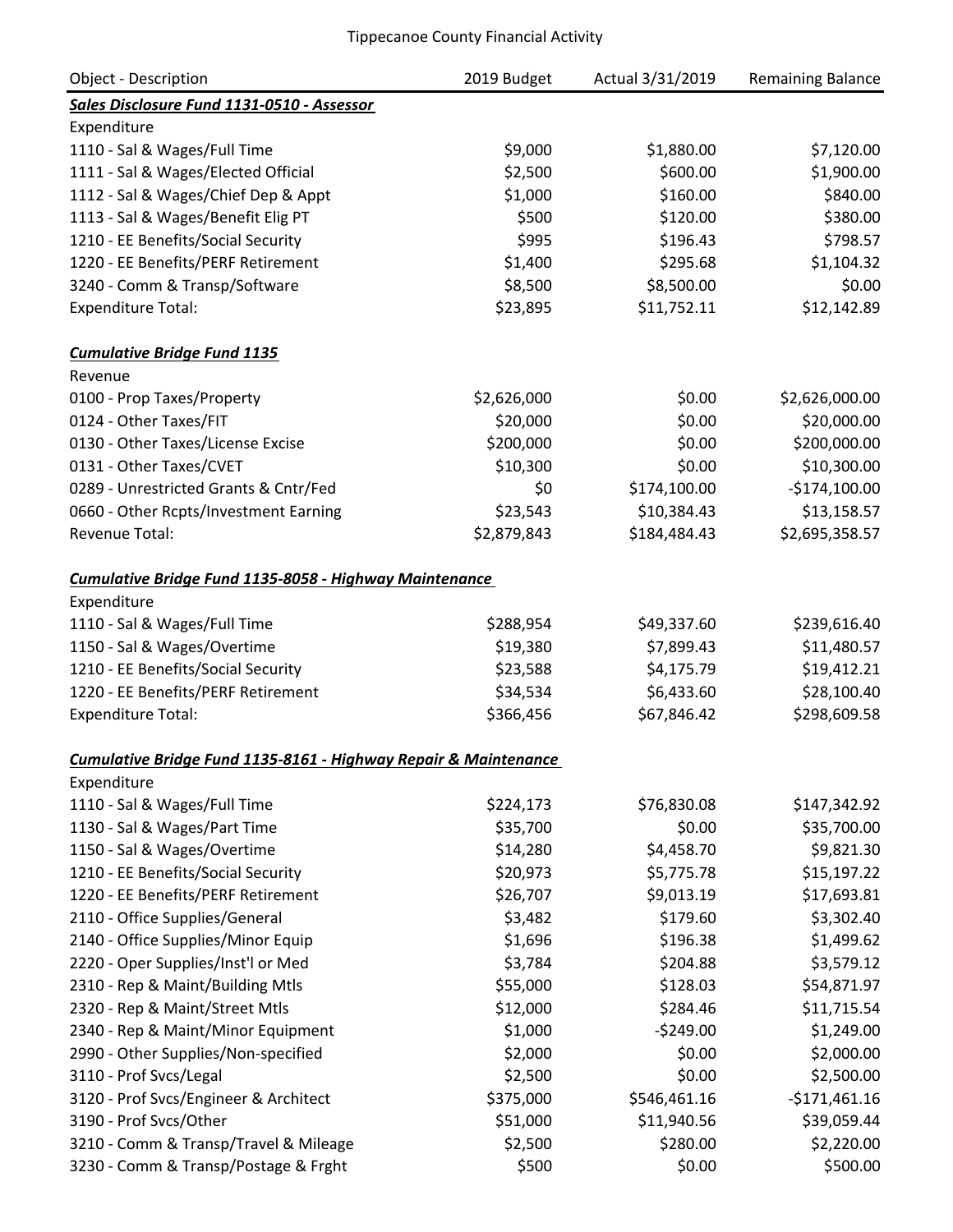| <b>Object - Description</b>                             | 2019 Budget | Actual 3/31/2019 | <b>Remaining Balance</b> |
|---------------------------------------------------------|-------------|------------------|--------------------------|
| 3430 - Insur/Liability                                  | \$5,000     | \$0.00           | \$5,000.00               |
| 3510 - Utility Service/Utilities                        | \$6,500     | \$3,775.18       | \$2,724.82               |
| 3620 - Rep & Maint/Vehicle & Equip                      | \$205,000   | \$45.10          | \$204,954.90             |
| 3630 - Rep & Maint/Roads & Streets                      | \$104,500   | \$23,611.26      | \$80,888.74              |
| 3910 - Other Disb/Dues & Subscription                   | \$38,000    | \$2,595.00       | \$35,405.00              |
| 4590 - Machinery & Equipment/Other                      | \$165,000   | \$0.00           | \$165,000.00             |
| 6100 - Interfund Transfers/Transfer O                   | \$5,000     | \$0.00           | \$5,000.00               |
| <b>Expenditure Total:</b>                               | \$1,361,295 | \$685,530.36     | \$675,764.64             |
| Cumulative Bridge Fund 1135-8162 - Highway Construction |             |                  |                          |
| Expenditure                                             |             |                  |                          |
| 4110 - Land/Right-of-Way                                | \$35,000    | \$0.00           | \$35,000.00              |
| 4220 - Infrastructure/Bridges                           | \$810,000   | \$0.00           | \$810,000.00             |
| 4240 - Infrastructure/Culverts & Drai                   | \$10,000    | \$0.00           | \$10,000.00              |
| <b>Expenditure Total:</b>                               | \$855,000   | \$0.00           | \$855,000.00             |
| Cumulative Bridge Fund 1135-9410 - Employee Benefits    |             |                  |                          |
| Expenditure                                             |             |                  |                          |
| 1230 - EE Benefits/Health                               | \$187,500   | \$43,099.26      | \$144,400.74             |
| 1231 - EE Benefits/LTD                                  | \$1,600     | \$515.89         | \$1,084.11               |
| 1232 - EE Benefits/Life                                 | \$1,000     | \$320.96         | \$679.04                 |
| 1910 - Other Personal Services/WC                       | \$22,000    | \$0.00           | \$22,000.00              |
| 1920 - Other Personal Services/Unempl                   | \$1,500     | \$0.00           | \$1,500.00               |
| <b>Expenditure Total:</b>                               | \$213,600   | \$43,936.11      | \$169,663.89             |
| <b>Cumulative Capital Development Fund 1138</b>         |             |                  |                          |
| Revenue                                                 |             |                  |                          |
| 0100 - Prop Taxes/Property                              | \$1,870,000 | \$0.00           | \$1,870,000.00           |
| 0124 - Other Taxes/FIT                                  | \$10,900    | \$0.00           | \$10,900.00              |
| 0130 - Other Taxes/License Excise                       | \$142,800   | \$0.00           | \$142,800.00             |
| 0131 - Other Taxes/CVET                                 | \$5,200     | \$0.00           | \$5,200.00               |
| 0660 - Other Rcpts/Investment Earning                   | \$33,510    | \$9,886.39       | \$23,623.61              |
| Revenue Total:                                          | \$2,062,410 | \$9,886.39       | \$2,052,523.61           |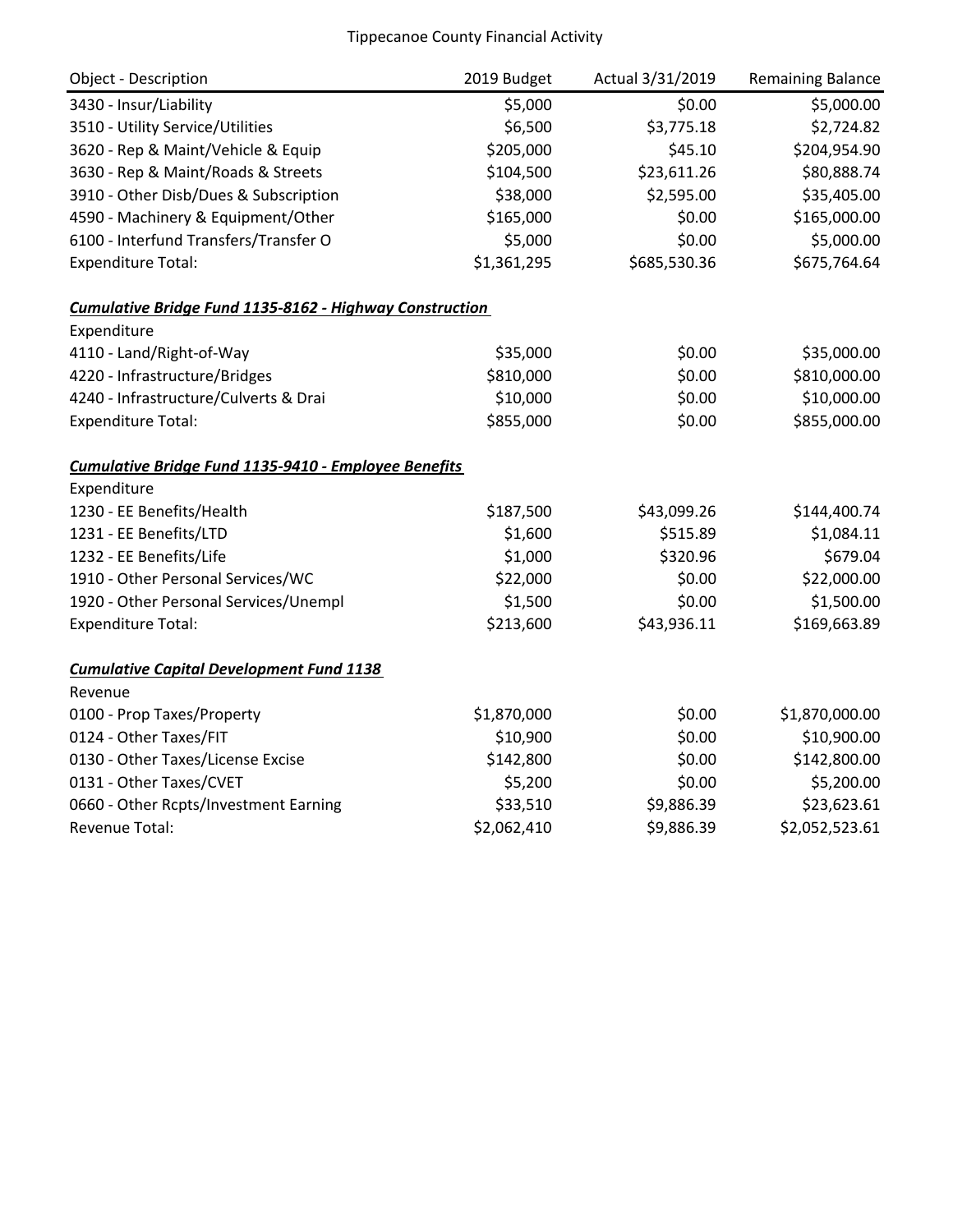| <b>Object - Description</b>                                              | 2019 Budget | Actual 3/31/2019 | <b>Remaining Balance</b> |
|--------------------------------------------------------------------------|-------------|------------------|--------------------------|
| <b>Cumulative Capital Development Fund 1138-1110 - Commissioners</b>     |             |                  |                          |
| Expenditure                                                              |             |                  |                          |
| 2230 - Oper Supplies/Cleaning                                            | \$7,400     | \$7,360.04       | \$39.96                  |
| 3410 - Insur/Building & Property                                         | \$193,500   | \$4,538.00       | \$188,962.00             |
| 3420 - Insur/Vehicle & Equipment                                         | \$90,200    | \$85.00          | \$90,115.00              |
| 3610 - Rep & Maint/Buildings & Proper                                    | \$23,447    | \$23,446.90      | \$0.10                   |
| 3620 - Rep & Maint/Vehicle & Equip                                       | \$20,397    | \$5,702.39       | \$14,694.61              |
| 3730 - Rentals & Leases/Minor Equip                                      | \$23,663    | \$0.00           | \$23,663.00              |
| 4310 - Buildings/Municipal                                               | \$98,963    | \$2,356.66       | \$96,606.34              |
| 4410 - Impr Other Than Bldgs/Parking                                     | \$1,056     | \$0.00           | \$1,056.00               |
| 4510 - Machinery & Equipment/General                                     | \$930,083   | \$181,901.83     | \$748,181.17             |
| 4520 - Machinery & Equipment/Vehicle                                     | \$282,180   | \$26,472.00      | \$255,708.00             |
| 4530 - Machinery & Equipment/Safety                                      | \$492,355   | \$364,723.00     | \$127,632.00             |
| 4590 - Machinery & Equipment/Other                                       | \$10,000    | \$2,416.57       | \$7,583.43               |
| <b>Expenditure Total:</b>                                                | \$2,173,244 | \$619,002.39     | \$1,554,241.61           |
| <b>Cumulative Capital Development Fund 1138-1130 - Maintenance</b>       |             |                  |                          |
| Expenditure                                                              |             |                  |                          |
| 1150 - Sal & Wages/Overtime                                              | \$10,000    | \$1,779.55       | \$8,220.45               |
| 1210 - EE Benefits/Social Security                                       | \$765       | \$128.03         | \$636.97                 |
| 1220 - EE Benefits/PERF Retirement                                       | \$1,120     | \$199.30         | \$920.70                 |
| 2230 - Oper Supplies/Cleaning                                            | \$52,600    | \$0.00           | \$52,600.00              |
| 2310 - Rep & Maint/Building Mtls                                         | \$24,755    | \$6,689.35       | \$18,065.65              |
| 2330 - Rep & Maint/Small Tools                                           | \$10,000    | \$347.50         | \$9,652.50               |
| 2340 - Rep & Maint/Minor Equipment                                       | \$20,000    | \$4,905.00       | \$15,095.00              |
| 3610 - Rep & Maint/Buildings & Proper                                    | \$196,798   | \$17,816.18      | \$178,981.82             |
| 4510 - Machinery & Equipment/General                                     | \$15,000    | \$4,298.00       | \$10,702.00              |
| <b>Expenditure Total:</b>                                                | \$331,038   | \$36,162.91      | \$294,875.09             |
| <b>Cumulative Capital Development Fund 1138-1410 - DOIT</b>              |             |                  |                          |
| Expenditure                                                              |             |                  |                          |
| 1110 - Sal & Wages/Full Time                                             | \$152,602   | \$35,566.14      | \$117,035.86             |
| 1210 - EE Benefits/Social Security                                       | \$11,675    | \$2,562.40       | \$9,112.60               |
| 1220 - EE Benefits/PERF Retirement                                       | \$17,092    | \$4,005.57       | \$13,086.43              |
| 3240 - Comm & Transp/Software                                            | \$10,000    | \$128.27         | \$9,871.73               |
| 3510 - Utility Service/Utilities                                         | \$22,050    | \$3,392.40       | \$18,657.60              |
| 3620 - Rep & Maint/Vehicle & Equip                                       | \$208,687   | \$55,402.74      | \$153,284.26             |
| 3730 - Rentals & Leases/Minor Equip                                      | \$157,575   | \$33,125.47      | \$124,449.53             |
| <b>Expenditure Total:</b>                                                | \$579,681   | \$134,182.99     | \$445,498.01             |
| <b>Cumulative Capital Development Fund 1138-9410 - Employee Benefits</b> |             |                  |                          |
| Expenditure                                                              |             |                  |                          |
| 1230 - EE Benefits/Health                                                | \$53,995    | \$8,185.08       | \$45,809.92              |
| 1231 - EE Benefits/LTD                                                   | \$656       | \$144.54         | \$511.46                 |
| 1232 - EE Benefits/Life                                                  | \$393       | \$72.48          | \$320.52                 |
| <b>Expenditure Total:</b>                                                | \$55,044    | \$8,402.10       | \$46,641.90              |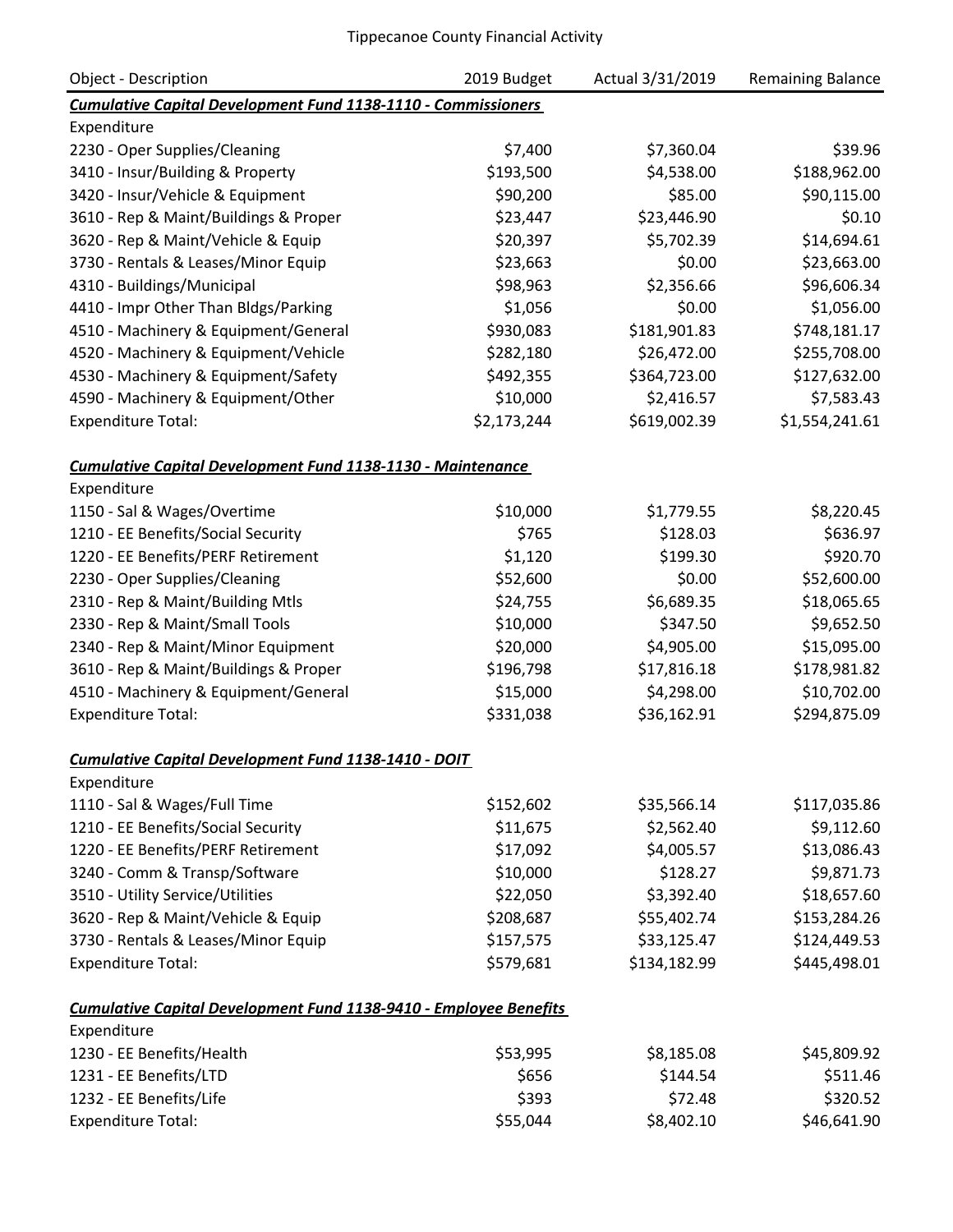| Object - Description                                                  | 2019 Budget | Actual 3/31/2019 | <b>Remaining Balance</b> |
|-----------------------------------------------------------------------|-------------|------------------|--------------------------|
| <b>Drug Free Communities Fund 1148</b>                                |             |                  |                          |
| Revenue                                                               |             |                  |                          |
| 0511 - Publ Safety Fines/County Court                                 | \$0         | \$43,272.79      | $-$43,272.79$            |
| <b>Electronic Map Fund 1150</b>                                       |             |                  |                          |
| Revenue                                                               |             |                  |                          |
| 0490 - Other Fees & Charges/Unspecifi                                 | \$0         | \$753.00         | $-5753.00$               |
| <b>Local Emergency Planning Fund 1152</b>                             |             |                  |                          |
| Revenue                                                               |             |                  |                          |
| 0660 - Other Rcpts/Investment Earning                                 | \$0         | \$112.01         | $-$112.01$               |
| <b>Local Emergency Planning Fund 1152-5210 - Emergency Management</b> |             |                  |                          |
| Expenditure                                                           |             |                  |                          |
| 3150 - Prof Svcs/Training                                             | \$10,183    | \$0.00           | \$10,183.00              |
| 3190 - Prof Svcs/Other                                                | \$1,040     | \$148.83         | \$891.17                 |
| 3210 - Comm & Transp/Travel & Mileage                                 | \$2,000     | \$0.00           | \$2,000.00               |
| 4530 - Machinery & Equipment/Safety                                   | \$4,500     | \$0.00           | \$4,500.00               |
| <b>Expenditure Total:</b>                                             | \$17,723    | \$148.83         | \$17,574.17              |
| <b>Enhanced Access Fund 1154</b>                                      |             |                  |                          |
| Revenue                                                               |             |                  |                          |
| 0491 - Other Fees & Charges/Doc&Copy                                  | \$0         | \$28.50          | $-528.50$                |
| <b>Firearms Training Fund 1156</b>                                    |             |                  |                          |
| Revenue                                                               |             |                  |                          |
| 0310 - Publ Safety Permits/Unspec                                     | \$0         | \$4,750.00       | $-$4,750.00$             |
| 0761 - Interfund Trnsfers/Transfer In                                 | \$0         | $-525,000.00$    | \$25,000.00              |
| Revenue Total:                                                        | \$0         | $-$20,200.00$    | \$20,200.00              |
| <b>Firearms Training Fund 1156-5410 - Sheriff</b>                     |             |                  |                          |
| Expenditure                                                           |             |                  |                          |
| 3190 - Prof Svcs/Other                                                | \$34,000    | \$0.00           | \$34,000.00              |
| <b>General Drain Improvement Fund 1158</b>                            |             |                  |                          |
| Revenue                                                               |             |                  |                          |
| 0100 - Prop Taxes/Property                                            | \$500,000   | \$7,251.19       | \$492,748.81             |
| 0295 - Econ Develop/State or Local                                    | \$0         | \$7,000.00       | $-57,000.00$             |
| 0404 - Gen Govt Fees/Surveyor                                         | \$0         | \$900.00         | $-$900.00$               |
| 0660 - Other Rcpts/Investment Earning                                 | \$7,481     | \$7,227.85       | \$253.15                 |
| 0670 - Other Rcpts/Misc Sources                                       | \$2,000     | \$0.00           | \$2,000.00               |
| 0761 - Interfund Trnsfers/Transfer In                                 | \$0         | \$77,857.66      | $-$77,857.66$            |
| <b>Revenue Total:</b>                                                 | \$509,481   | \$100,236.70     | \$409,244.30             |
| General Drain Improvement Fund 1158-0410 - Surveyor                   |             |                  |                          |
| Expenditure                                                           |             |                  |                          |
| 3190 - Prof Svcs/Other                                                | \$1,500,000 | \$180,266.46     | \$1,319,733.54           |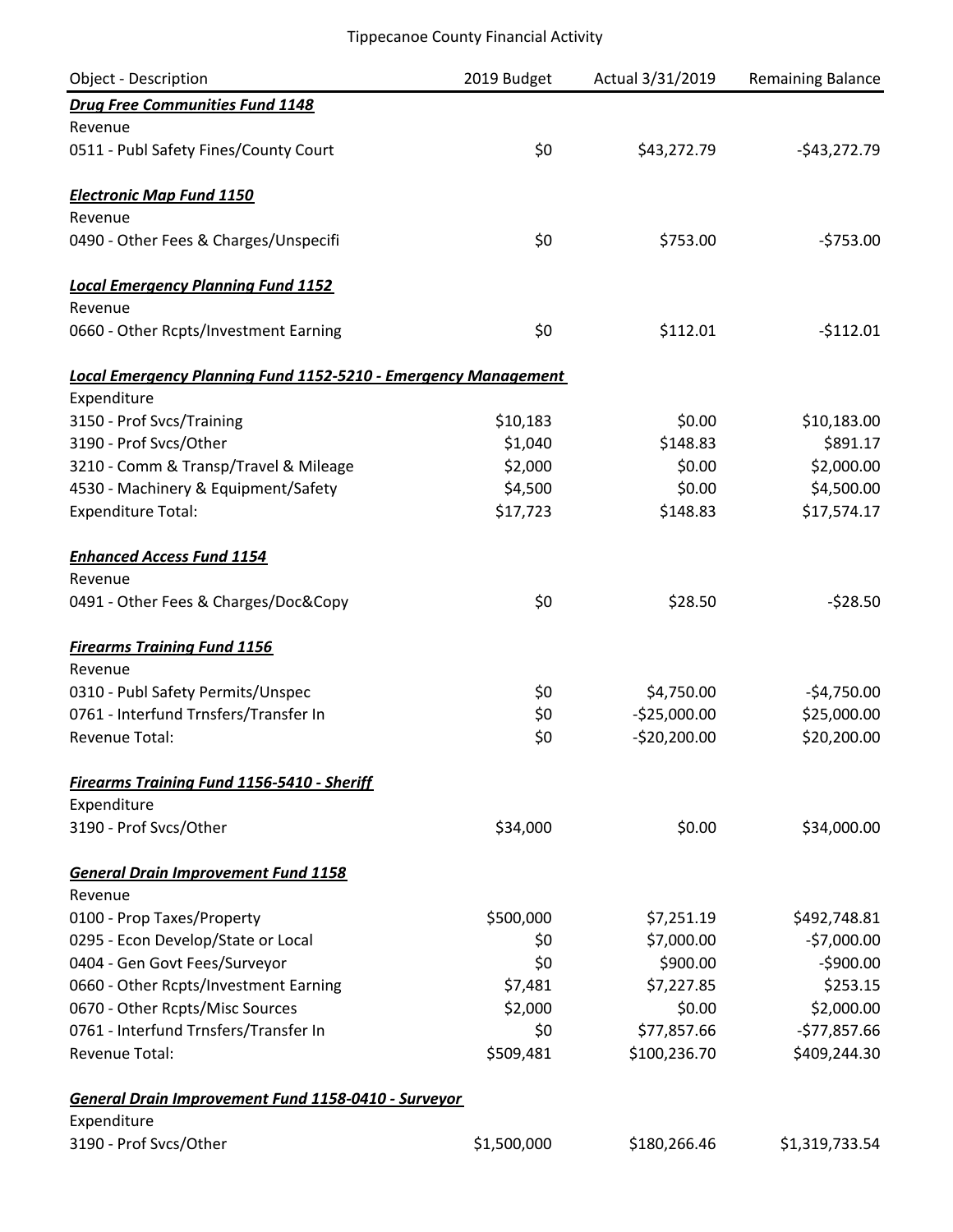| <b>Object - Description</b>                                 | 2019 Budget | Actual 3/31/2019 | <b>Remaining Balance</b> |
|-------------------------------------------------------------|-------------|------------------|--------------------------|
| <b>ID Security Fund 1160</b>                                |             |                  |                          |
| Revenue                                                     |             |                  |                          |
| 0403 - Gen Govt Fees/Recorder                               | \$22,500    | \$4,490.00       | \$18,010.00              |
| <b>ID Security Fund 1160-0310 - Recorder</b>                |             |                  |                          |
| Expenditure                                                 |             |                  |                          |
| 3190 - Prof Svcs/Other                                      | \$20,000    | \$11,855.25      | \$8,144.75               |
| <b>Landfill Closure Fund 1166</b>                           |             |                  |                          |
| Revenue                                                     |             |                  |                          |
| 0660 - Other Rcpts/Investment Earning                       | \$0         | \$18,205.80      | $-$18,205.80$            |
| Landfill Closure Fund 1166-9510 - Outside Agency            |             |                  |                          |
| Expenditure                                                 |             |                  |                          |
| 3190 - Prof Svcs/Other                                      | \$0         | \$76,636.27      | -\$76,636.27             |
| <b>Local Health Maintenance Fund 1168</b>                   |             |                  |                          |
| Revenue                                                     |             |                  |                          |
| 0292 - Hlth & Wlfr/State or Local                           | \$72,672    | \$36,336.00      | \$36,336.00              |
| Local Health Maintenance Fund 1168-9010 - Health Department |             |                  |                          |
| Expenditure                                                 |             |                  |                          |
| 1110 - Sal & Wages/Full Time                                | \$35,686    | \$8,927.28       | \$26,758.72              |
| 1130 - Sal & Wages/Part Time                                | \$5,992     | \$3,480.00       | \$2,512.00               |
| 1210 - EE Benefits/Social Security                          | \$3,188     | \$880.29         | \$2,307.71               |
| 1220 - EE Benefits/PERF Retirement                          | \$4,333     | \$999.84         | \$3,333.16               |
| <b>Expenditure Total:</b>                                   | \$49,199    | \$14,287.41      | \$34,911.59              |
| Local Health Maintenance Fund 1168-9410 - Employee Benefits |             |                  |                          |
| Expenditure                                                 |             |                  |                          |
| 1230 - EE Benefits/Health                                   | \$23,219    | \$3,771.66       | \$19,447.34              |
| 1231 - EE Benefits/LTD                                      | \$145       | \$36.24          | \$108.76                 |
| 1232 - EE Benefits/Life                                     | \$109       | \$27.36          | \$81.64                  |
| <b>Expenditure Total:</b>                                   | \$23,473    | \$3,835.26       | \$19,637.74              |
| <b>Local Road &amp; Street Fund 1169</b>                    |             |                  |                          |
| Revenue                                                     |             |                  |                          |
| 0132 - Other Taxes/LRS                                      | \$1,834,602 | \$370,089.50     | \$1,464,512.50           |
| 0430 - Hwys & Strts Fees/Unspecified                        | \$0         | \$11,305.84      | $-$11,305.84$            |
| 0660 - Other Rcpts/Investment Earning                       | \$18,110    | \$7,519.49       | \$10,590.51              |
| <b>Revenue Total:</b>                                       | \$1,852,712 | \$388,914.83     | \$1,463,797.17           |
| Local Road & Street Fund 1169-8260 - Highway Supplies       |             |                  |                          |
| Expenditure                                                 |             |                  |                          |
| 3110 - Prof Svcs/Legal                                      | \$3,000     | \$0.00           | \$3,000.00               |
| 3310 - Printing & Advertising/Legal                         | \$1,500     | \$235.64         | \$1,264.36               |
| <b>Expenditure Total:</b>                                   | \$4,500     | \$235.64         | \$4,264.36               |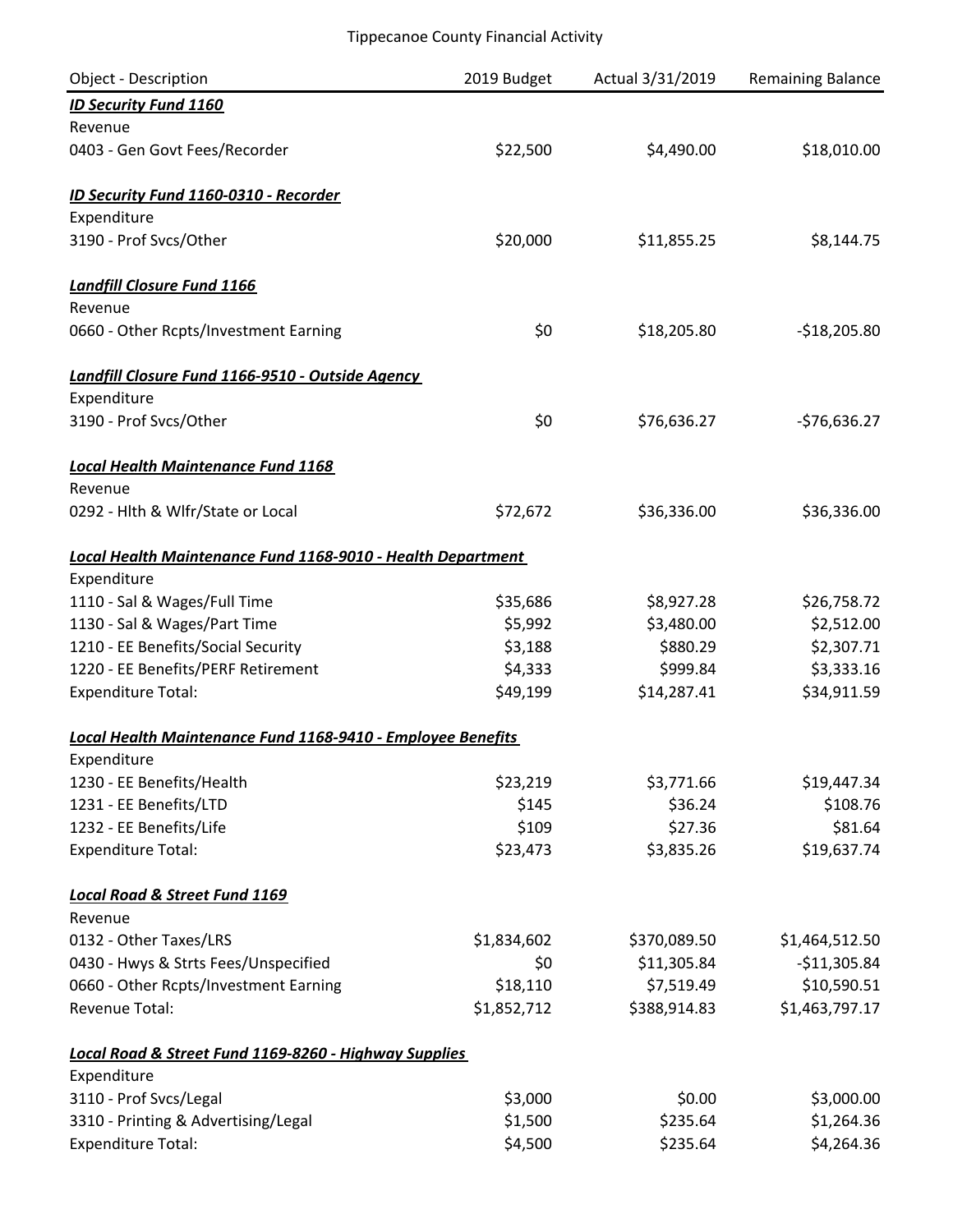| <b>Object - Description</b>                                | 2019 Budget | Actual 3/31/2019 | <b>Remaining Balance</b> |
|------------------------------------------------------------|-------------|------------------|--------------------------|
| Local Road & Street Fund 1169-8261 - Highway Maintenance   |             |                  |                          |
| Expenditure                                                |             |                  |                          |
| 2140 - Office Supplies/Minor Equip                         | \$1,500     | \$0.00           | \$1,500.00               |
| 2210 - Oper Supplies/Gasoline & Oil                        | \$235,450   | \$2,006.28       | \$233,443.72             |
| 2215 - Oper Supplies/Garage & Fleet                        | \$120,000   | \$17,223.73      | \$102,776.27             |
| 2220 - Oper Supplies/Inst'l or Med                         | \$3,750     | \$284.84         | \$3,465.16               |
| 2240 - Oper Supplies/Snow Removal                          | \$200,000   | \$191,047.80     | \$8,952.20               |
| 2260 - Oper Supplies/Signage                               | \$30,000    | \$1,934.61       | \$28,065.39              |
| 2310 - Rep & Maint/Building Mtls                           | \$60,805    | \$160.05         | \$60,644.95              |
| 2320 - Rep & Maint/Street Mtls                             | $-55$       | $-55.51$         | \$0.51                   |
| 2330 - Rep & Maint/Small Tools                             | \$2,000     | \$0.00           | \$2,000.00               |
| 2340 - Rep & Maint/Minor Equipment                         | \$60,000    | \$20,232.92      | \$39,767.08              |
| 3190 - Prof Svcs/Other                                     | \$1,581     | \$1,581.00       | \$0.00                   |
| 3210 - Comm & Transp/Travel & Mileage                      | \$2,500     | \$0.00           | \$2,500.00               |
| 3620 - Rep & Maint/Vehicle & Equip                         | \$435,432   | \$8,057.20       | \$427,374.80             |
| 3630 - Rep & Maint/Roads & Streets                         | \$133,390   | \$90,389.09      | \$43,000.91              |
| 3720 - Rentals & Leases/Heavy Mach                         | \$326,704   | \$77,133.13      | \$249,570.87             |
| 4510 - Machinery & Equipment/General                       | \$166,894   | \$1,197.04       | \$165,696.96             |
| <b>Expenditure Total:</b>                                  | \$1,780,001 | \$411,242.18     | \$1,368,758.82           |
|                                                            |             |                  |                          |
| Local Road & Street Fund 1169-8263 - Highway General       |             |                  |                          |
| Expenditure                                                |             |                  |                          |
| 2110 - Office Supplies/General                             | \$500       | \$0.00           | \$500.00                 |
| 3210 - Comm & Transp/Travel & Mileage                      | \$1,000     | \$0.00           | \$1,000.00               |
| 3240 - Comm & Transp/Software                              | \$591       | \$591.00         | \$0.00                   |
| 3510 - Utility Service/Utilities                           | \$5,118     | \$5,083.23       | \$34.77                  |
| 3610 - Rep & Maint/Buildings & Proper                      | \$0         | \$130.00         | $-$130.00$               |
| 3630 - Rep & Maint/Roads & Streets                         | \$159,409   | \$12,637.50      | \$146,771.50             |
| <b>Expenditure Total:</b>                                  | \$166,618   | \$18,441.73      | \$148,176.27             |
|                                                            |             |                  |                          |
| <b>Major Bridge Fund 1171</b>                              |             |                  |                          |
| Revenue                                                    |             |                  |                          |
| 0100 - Prop Taxes/Property                                 | \$747,000   | \$0.00           | \$747,000.00             |
| 0124 - Other Taxes/FIT                                     | \$2,900     | \$0.00           | \$2,900.00               |
| 0130 - Other Taxes/License Excise                          | \$55,000    | \$0.00           | \$55,000.00              |
| 0131 - Other Taxes/CVET                                    | \$2,800     | \$0.00           | \$2,800.00               |
| <b>Revenue Total:</b>                                      | \$807,700   | \$0.00           | \$807,700.00             |
|                                                            |             |                  |                          |
| Major Bridge Fund 1171-8161 - Highway Maintenance & Repair |             |                  |                          |
| Expenditure                                                |             |                  |                          |
| 3190 - Prof Svcs/Other                                     | \$250,000   | \$0.00           | \$250,000.00             |
| <b>Expenditure Total:</b>                                  | \$250,000   | \$0.00           | \$250,000.00             |
|                                                            |             |                  |                          |
| <b>Motor Vehicle Highway Restricted Fund 1173</b>          |             |                  |                          |
| Revenue                                                    |             |                  |                          |
| 0133 - Other Taxes/MVH                                     | \$0         | \$685,669.23     | $-$ \$685,669.23         |
| 0283 - Hwys & Strts/Federal                                | \$0         | \$27,717.50      | $-527,717.50$            |
| Revenue Total:                                             | \$0         | \$713,386.73     | $-5713,386.73$           |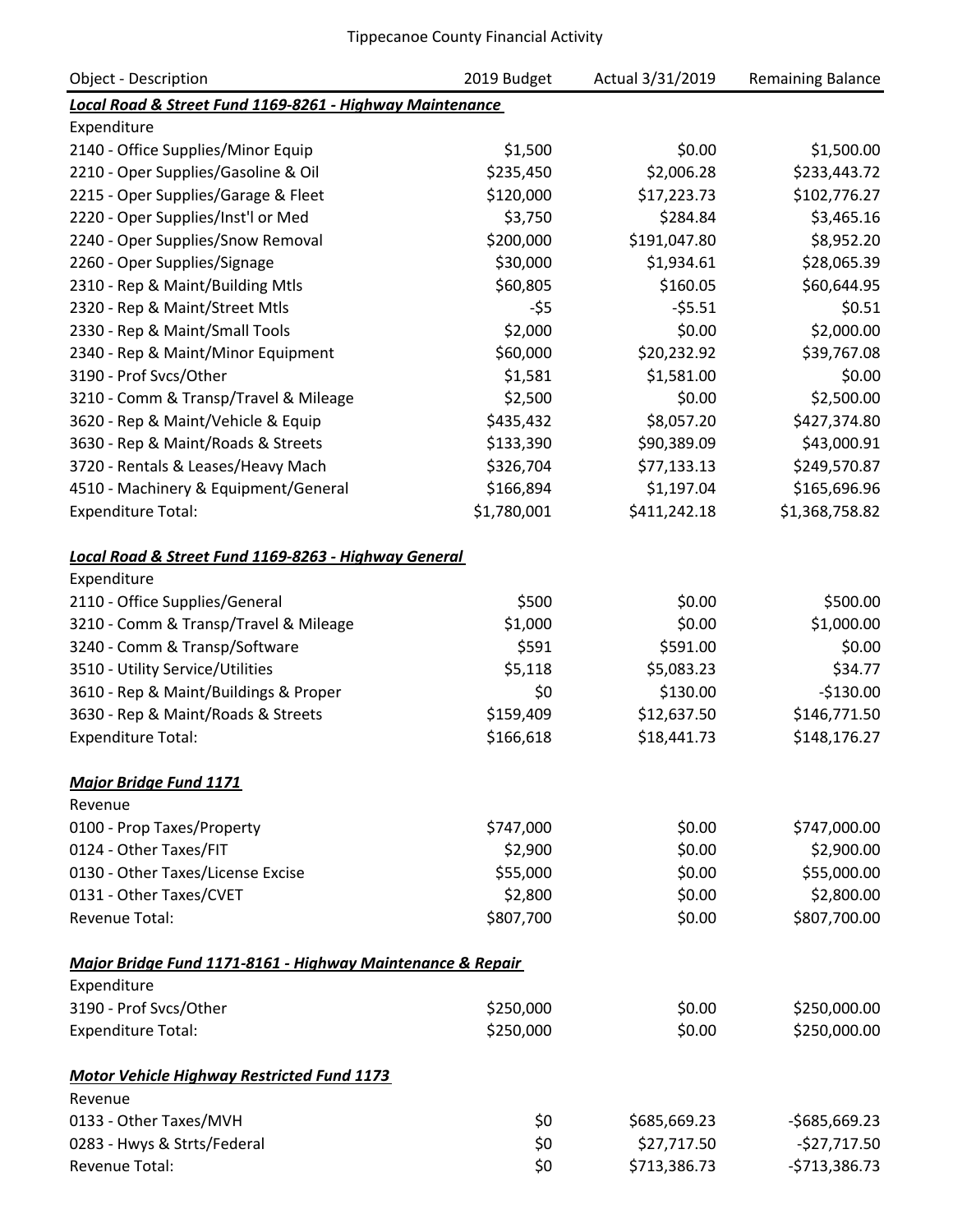| <b>Object - Description</b>                                           | 2019 Budget | Actual 3/31/2019 | <b>Remaining Balance</b> |
|-----------------------------------------------------------------------|-------------|------------------|--------------------------|
|                                                                       |             |                  |                          |
| Motor Vehicle Highway Restricted Fund 1173-8062 - Highway Contruction |             |                  |                          |
| Expenditure                                                           |             |                  |                          |
| 1110 - Sal & Wages/Full Time                                          | \$52,447    | \$52,749.10      | $-5302.10$               |
| 1210 - EE Benefits/Social Security                                    | \$3,773     | \$3,772.69       | \$0.31                   |
| 1220 - EE Benefits/PERF Retirement                                    | \$5,780     | \$5,779.20       | \$0.80                   |
| 2320 - Rep & Maint/Street Mtls                                        | \$1,339,295 | \$57,821.93      | \$1,281,473.07           |
| 3120 - Prof Svcs/Engineer & Architect                                 | \$429,000   | \$48,368.22      | \$380,631.78             |
| 3190 - Prof Svcs/Other                                                | \$120,000   | \$18,557.00      | \$101,443.00             |
| 3630 - Rep & Maint/Roads & Streets                                    | \$550,000   | \$0.00           | \$550,000.00             |
| 3720 - Rentals & Leases/Heavy Mach                                    | \$250,000   | \$0.00           | \$250,000.00             |
| 4240 - Infrastructure/Culverts & Drai                                 | \$0         | \$27,749.60      | $-$27,749.60$            |
| <b>Expenditure Total:</b>                                             | \$2,750,295 | \$214,797.74     | \$2,535,497.26           |
| Motor Vehicle Highway Restricted Fund 1173-9410 - Employee Benefits   |             |                  |                          |
| Expenditure                                                           |             |                  |                          |
| 1230 - EE Benefits/Health                                             | \$21,100    | \$21,088.71      | \$11.29                  |
| 1231 - EE Benefits/LTD                                                | \$212       | \$213.68         | $-51.68$                 |
| 1232 - EE Benefits/Life                                               | \$152       | \$152.80         | $-50.80$                 |
| <b>Expenditure Total:</b>                                             | \$21,464    | \$21,455.19      | \$8.81                   |
| <b>Misdemeanant Fund 1175-5510 - Community Corrections</b>            |             |                  |                          |
| Expenditure                                                           |             |                  |                          |
| 3190 - Prof Svcs/Other                                                | \$0         | \$10,611.28      | $-$10,611.28$            |
| <b>Motor Vehicle Highway Fund 1176</b>                                |             |                  |                          |
| Revenue                                                               |             |                  |                          |
| 0133 - Other Taxes/MVH                                                | \$5,168,863 | \$685,669.25     | \$4,483,193.75           |
| 0293 - Hwys & Strts/State or Local                                    | \$20,000    | \$0.00           | \$20,000.00              |
| 0299 - Unrestricted Grants & Cntr/S/L                                 | \$0         | \$3,771.56       | $-53,771.56$             |
| 0303 - Gen Govt Permits/Lot & Drvwy                                   | \$0         | \$4,846.55       | $-54,846.55$             |
| 0430 - Hwys & Strts Fees/Unspecified                                  | \$0         | \$7,797.25       | $-57,797.25$             |
| 0491 - Other Fees & Charges/Doc&Copy                                  | \$0         | \$42.00          | $-542.00$                |
| 0660 - Other Rcpts/Investment Earning                                 | \$56,600    | \$17,527.02      | \$39,072.98              |
| 0730 - Refunds Reimb or Redeposits                                    | \$0         | \$0.87           | $-50.87$                 |
| 0740 - Other Srcs/Sale Surplus Assets                                 | \$0         | \$20,558.21      | $-520,558.21$            |
| Revenue Total:                                                        | \$5,245,463 | \$740,212.71     | \$4,505,250.29           |
| Motor Vehicle Highway Fund 1176-8060 - Highway Administration         |             |                  |                          |
| Expenditure                                                           |             |                  |                          |
| 1110 - Sal & Wages/Full Time                                          | \$394,984   | \$91,603.22      | \$303,380.78             |
| 1112 - Sal & Wages/Chief Dep & Appt                                   | \$231,136   | \$53,886.24      | \$177,249.76             |
| 1150 - Sal & Wages/Overtime                                           | \$15,000    | \$9,113.08       | \$5,886.92               |
| 1210 - EE Benefits/Social Security                                    | \$49,046    | \$11,205.98      | \$37,840.02              |
| 1220 - EE Benefits/PERF Retirement                                    | \$71,806    | \$17,429.85      | \$54,376.15              |
| 2110 - Office Supplies/General                                        | \$5,000     | \$1,273.25       | \$3,726.75               |
| 3145 - Prof Svcs/Hlth & Med Prof                                      | \$2,000     | \$61.50          | \$1,938.50               |
| 3210 - Comm & Transp/Travel & Mileage                                 | \$5,587     | \$771.10         | \$4,815.90               |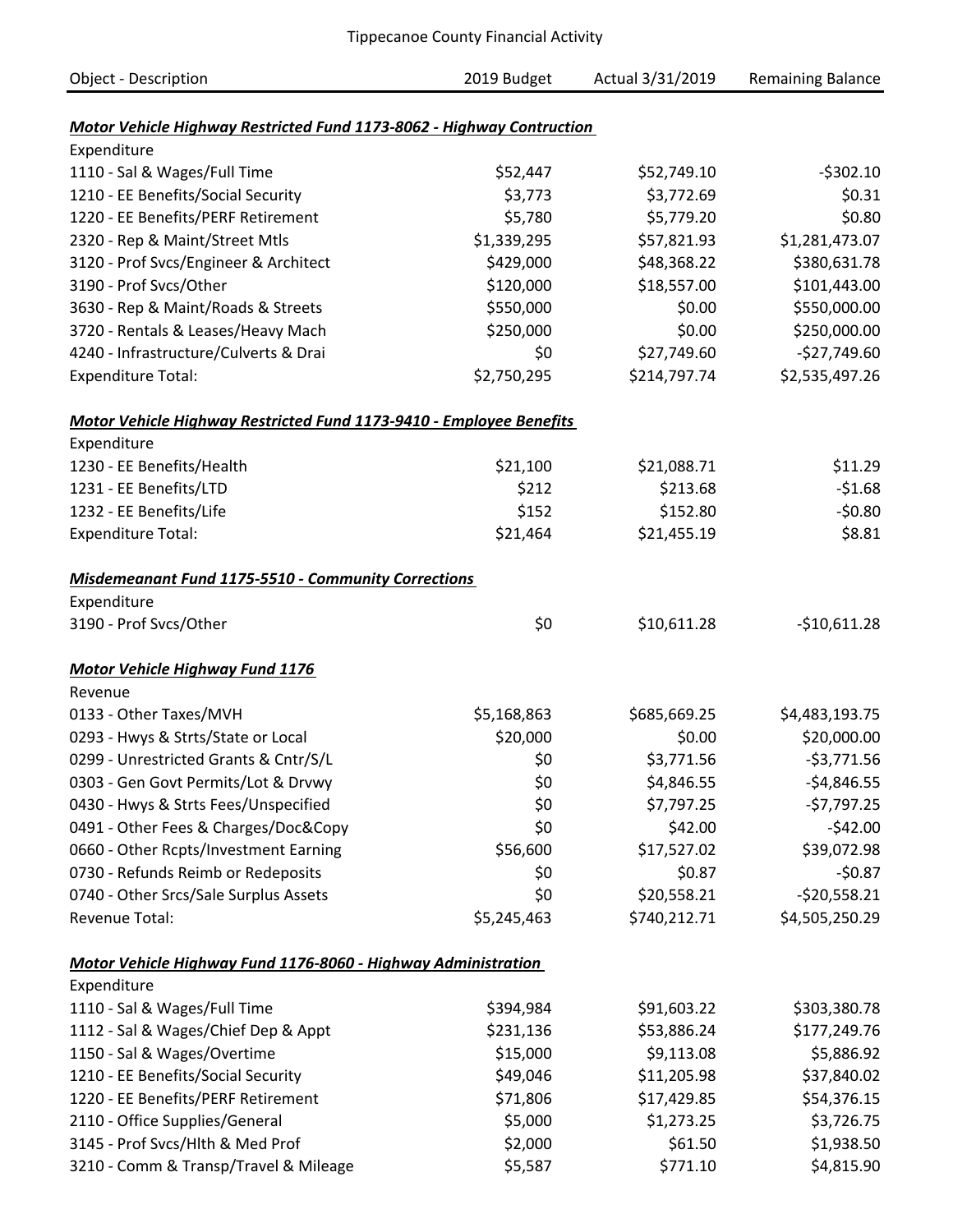| Object - Description                                                   | 2019 Budget | Actual 3/31/2019 | <b>Remaining Balance</b> |
|------------------------------------------------------------------------|-------------|------------------|--------------------------|
| 3230 - Comm & Transp/Postage & Frght                                   | \$1,032     | \$350.15         | \$681.85                 |
| 3310 - Printing & Advertising/Legal                                    | \$500       | \$257.08         | \$242.92                 |
| <b>Expenditure Total:</b>                                              | \$776,091   | \$185,951.45     | \$590,139.55             |
| Motor Vehicle Highway Fund 1176-8061 - Highway Repair & Maintenance    |             |                  |                          |
| Expenditure                                                            |             |                  |                          |
| 1110 - Sal & Wages/Full Time                                           | \$1,006,703 | \$230,350.50     | \$776,352.50             |
| 1130 - Sal & Wages/Part Time                                           | \$20,000    | \$0.00           | \$20,000.00              |
| 1150 - Sal & Wages/Overtime                                            | \$81,629    | \$49,840.25      | \$31,788.75              |
| 1210 - EE Benefits/Social Security                                     | \$82,092    | \$20,079.11      | \$62,012.89              |
| 1220 - EE Benefits/PERF Retirement                                     | \$117,352   | \$30,595.73      | \$86,756.27              |
| 2210 - Oper Supplies/Gasoline & Oil                                    | \$10,182    | \$10,181.07      | \$0.93                   |
| 2320 - Rep & Maint/Street Mtls                                         | \$5,136     | \$3,780.28       | \$1,355.72               |
| 2340 - Rep & Maint/Minor Equipment                                     | \$16,530    | \$16,529.54      | \$0.46                   |
| 3970 - Other Disb/Costs of Business                                    | \$20        | \$20.00          | \$0.00                   |
| 6100 - Interfund Transfers/Transfer O                                  | \$10,000    | \$0.00           | \$10,000.00              |
| <b>Expenditure Total:</b>                                              | \$1,349,644 | \$361,376.48     | \$988,267.52             |
| Motor Vehicle Highway Fund 1176-8063 - Highway General & Undistributed |             |                  |                          |
| Expenditure                                                            |             |                  |                          |
| 2220 - Oper Supplies/Inst'l or Med                                     | \$2,209     | \$2,208.72       | \$0.28                   |
| 2340 - Rep & Maint/Minor Equipment                                     | \$9,878     | \$9,877.23       | \$0.77                   |
| 3190 - Prof Svcs/Other                                                 | \$366       | \$366.27         | $-50.27$                 |
| 3210 - Comm & Transp/Travel & Mileage                                  | \$2,000     | \$1,380.00       | \$620.00                 |
| 3510 - Utility Service/Utilities                                       | \$3,475     | \$3,474.71       | \$0.29                   |
| 3610 - Rep & Maint/Buildings & Proper                                  | \$5,929     | \$5,928.35       | \$0.65                   |
| 3620 - Rep & Maint/Vehicle & Equip                                     | \$892       | \$891.31         | \$0.69                   |
| 3910 - Other Disb/Dues & Subscription                                  | \$1,650     | \$1,650.00       | \$0.00                   |
| <b>Expenditure Total:</b>                                              | \$26,399    | \$25,776.59      | \$622.41                 |
| Motor Vehicle Highway Fund 1176-9410 - Employee Benefits               |             |                  |                          |
| Expenditure                                                            |             |                  |                          |
| 1230 - EE Benefits/Health                                              | \$555,775   | \$129,556.61     | \$426,218.39             |
| 1231 - EE Benefits/LTD                                                 | \$5,314     | \$1,513.89       | \$3,800.11               |
| 1232 - EE Benefits/Life                                                | \$3,312     | \$958.08         | \$2,353.92               |
| 1910 - Other Personal Services/WC                                      | \$75,862    | \$0.00           | \$75,862.00              |
| 1920 - Other Personal Services/Unempl                                  | \$1,500     | \$0.00           | \$1,500.00               |
| <b>Expenditure Total:</b>                                              | \$641,763   | \$132,028.58     | \$509,734.42             |
| <b>Park Non-Reverting Fund 1178</b>                                    |             |                  |                          |
| Revenue                                                                |             |                  |                          |
| 0660 - Other Rcpts/Investment Earning                                  | \$0         | \$191.25         | $-5191.25$               |
| Plat Book Fund 1181                                                    |             |                  |                          |
| Revenue                                                                |             |                  |                          |
| 0401 - Gen Govt Fees/Auditor                                           | \$30,000    | \$5,985.00       | \$24,015.00              |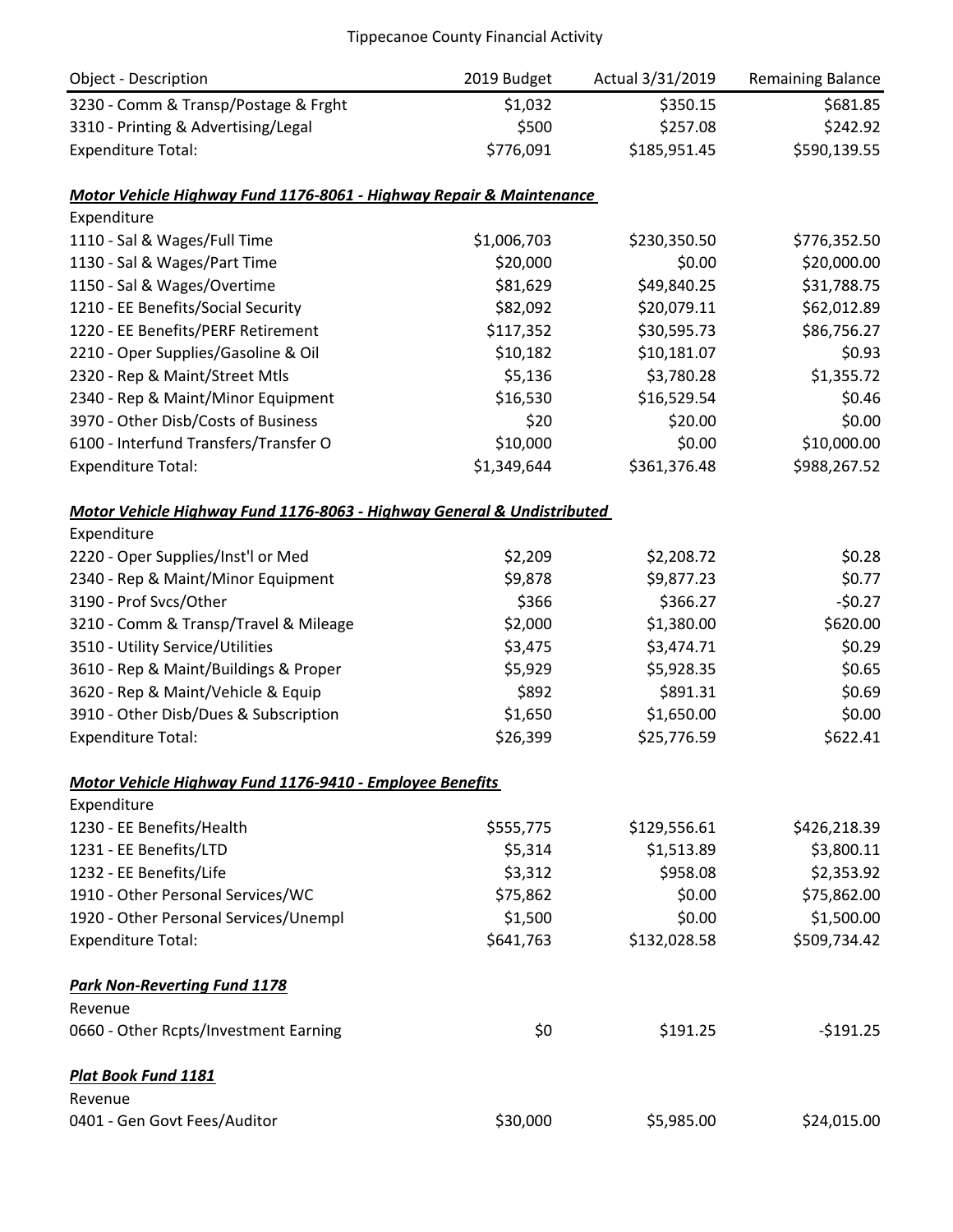| Object - Description                   | 2019 Budget | Actual 3/31/2019 | <b>Remaining Balance</b> |
|----------------------------------------|-------------|------------------|--------------------------|
| Plat Book Fund 1181-0110 - Auditor     |             |                  |                          |
| Expenditure                            |             |                  |                          |
| 1113 - Sal & Wages/Benefit Elig PT     | \$24,647    | \$5,687.76       | \$18,959.24              |
| 1210 - EE Benefits/Social Security     | \$1,886     | \$433.44         | \$1,452.56               |
| 2110 - Office Supplies/General         | \$500       | \$0.00           | \$500.00                 |
| 2120 - Office Supplies/Forms           | \$750       | \$0.00           | \$750.00                 |
| 3210 - Comm & Transp/Travel & Mileage  | \$750       | \$0.00           | \$750.00                 |
| <b>Expenditure Total:</b>              | \$28,533    | \$6,121.20       | \$22,411.80              |
| Rainy Day Fund 1186-0430 - Surveyor    |             |                  |                          |
| Expenditure                            |             |                  |                          |
| 4240 - Infrastructure/Culverts & Drai  | \$166,764   | \$13,619.39      | \$153,144.61             |
| <b>Expenditure Total:</b>              | \$166,764   | \$13,619.39      | \$153,144.61             |
| <b>Reassessment Fund 1188</b>          |             |                  |                          |
| Revenue                                |             |                  |                          |
| 0100 - Prop Taxes/Property             | \$350,000   | \$0.00           | \$350,000.00             |
| 0124 - Other Taxes/FIT                 | \$2,000     | \$0.00           | \$2,000.00               |
| 0130 - Other Taxes/License Excise      | \$25,000    | \$0.00           | \$25,000.00              |
| 0131 - Other Taxes/CVET                | \$1,200     | \$0.00           | \$1,200.00               |
| 0660 - Other Rcpts/Investment Earning  | \$4,527     | \$1,336.05       | \$3,190.95               |
| Revenue Total:                         | \$382,727   | \$1,336.05       | \$381,390.95             |
| Reassessment Fund 1188-0510 - Assessor |             |                  |                          |
| Expenditure                            |             |                  |                          |
| 1110 - Sal & Wages/Full Time           | \$116,855   | \$23,092.14      | \$93,762.86              |
| 1113 - Sal & Wages/Benefit Elig PT     | \$32,199    | \$7,583.64       | \$24,615.36              |
| 1130 - Sal & Wages/Part Time           | \$70,000    | \$10,837.85      | \$59,162.15              |
| 1132 - Sal & Wages/Board Members       | \$9,100     | \$1,200.00       | \$7,900.00               |
| 1210 - EE Benefits/Social Security     | \$17,454    | \$3,166.03       | \$14,287.97              |
| 1220 - EE Benefits/PERF Retirement     | \$13,088    | \$2,586.26       | \$10,501.74              |
| 1910 - Other Personal Services/WC      | \$2,201     | \$0.00           | \$2,201.00               |
| 1920 - Other Personal Services/Unempl  | \$110       | \$0.00           | \$110.00                 |
| 2110 - Office Supplies/General         | \$6,000     | \$485.23         | \$5,514.77               |
| 2120 - Office Supplies/Forms           | \$10,000    | \$0.00           | \$10,000.00              |
| 2210 - Oper Supplies/Gasoline & Oil    | \$3,000     | \$0.00           | \$3,000.00               |
| 3140 - Prof Svcs/Counselng Consults    | \$10,000    | \$4,134.00       | \$5,866.00               |
| 3190 - Prof Svcs/Other                 | \$52,977    | \$8,700.00       | \$44,277.00              |
| 3210 - Comm & Transp/Travel & Mileage  | \$15,000    | \$2,898.81       | \$12,101.19              |
| 3230 - Comm & Transp/Postage & Frght   | \$19,584    | \$0.00           | \$19,584.00              |
| 3240 - Comm & Transp/Software          | \$35,300    | \$10,240.00      | \$25,060.00              |
| 3310 - Printing & Advertising/Legal    | \$450       | \$0.00           | \$450.00                 |
| 3420 - Insur/Vehicle & Equipment       | \$1,600     | \$0.00           | \$1,600.00               |
| 3510 - Utility Service/Utilities       | \$600       | \$90.50          | \$509.50                 |
| 3620 - Rep & Maint/Vehicle & Equip     | \$1,654     | \$0.00           | \$1,654.00               |
| 3910 - Other Disb/Dues & Subscription  | \$23,500    | \$0.00           | \$23,500.00              |
| <b>Expenditure Total:</b>              | \$440,672   | \$75,014.46      | \$365,657.54             |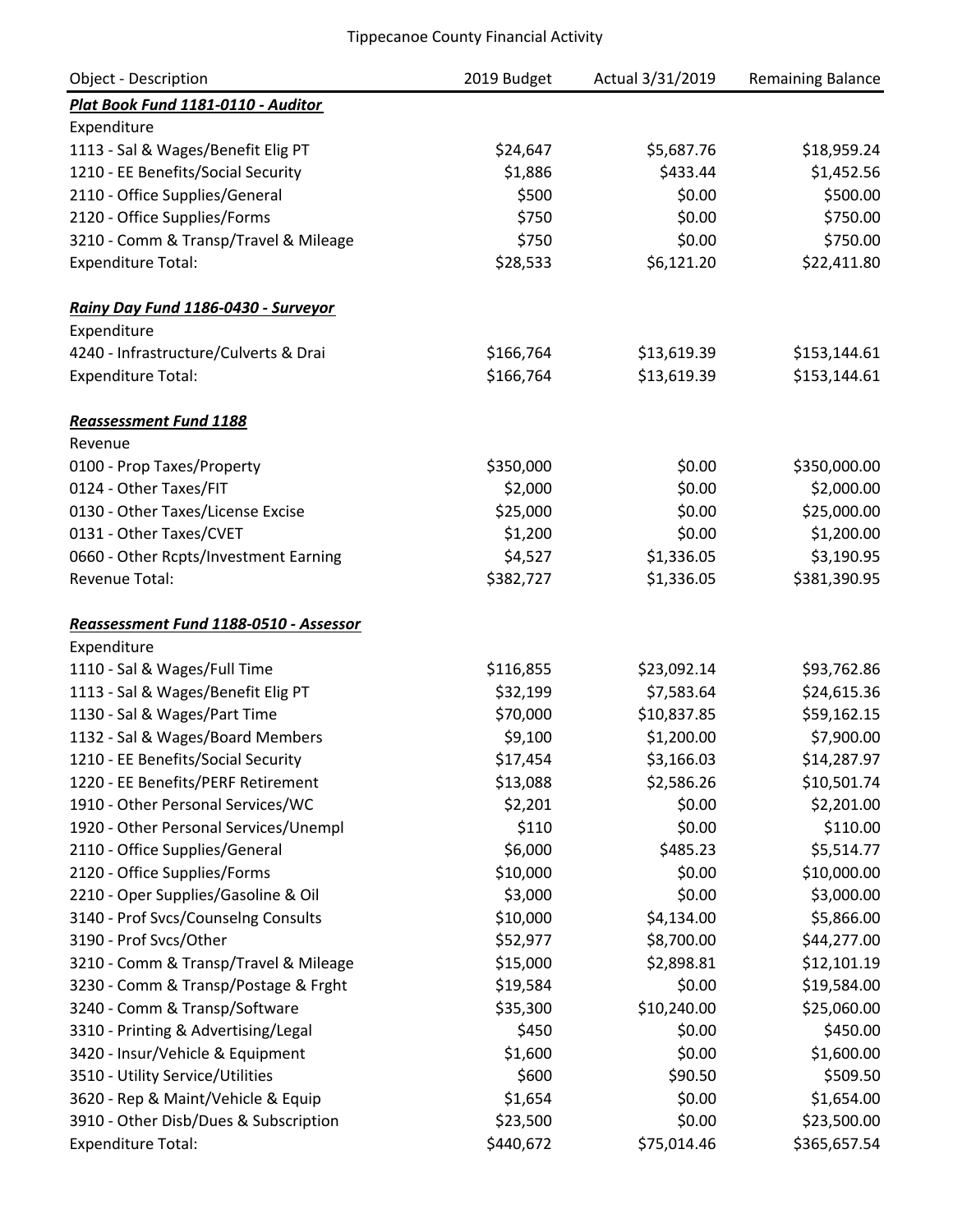| Object - Description                                            | 2019 Budget | Actual 3/31/2019 | Remaining Balance |
|-----------------------------------------------------------------|-------------|------------------|-------------------|
| Reassessment Fund 1188-9410                                     |             |                  |                   |
| Expenditure                                                     |             |                  |                   |
| 1230 - EE Benefits/Health                                       | \$31,300    | \$5,507.48       | \$25,792.52       |
| 1231 - EE Benefits/LTD                                          | \$558       | \$124.60         | \$433.40          |
| 1232 - EE Benefits/Life                                         | \$439       | \$85.26          | \$353.74          |
| 1910 - Other Personal Services/WC                               | \$0         | \$0.00           | \$0.00            |
| <b>Expenditure Total:</b>                                       | \$32,297    | \$5,717.34       | \$26,579.66       |
| <b>Recorder Record Perpetuation Fund 1189</b>                   |             |                  |                   |
| Revenue                                                         |             |                  |                   |
| 0303 - Gen Govt Permits/Lot & Drvwy                             | \$375,000   | \$0.00           | \$375,000.00      |
| 0403 - Gen Govt Fees/Recorder                                   | \$0         | \$88,644.68      | $-588,644.68$     |
| <b>Revenue Total:</b>                                           | \$375,000   | \$88,644.68      | \$286,355.32      |
| Recorder Record Perpetuation Fund 1189-0310 - Recorder          |             |                  |                   |
| Expenditure                                                     |             |                  |                   |
| 1110 - Sal & Wages/Full Time                                    | \$121,096   | \$20,884.95      | \$100,211.05      |
| 1112 - Sal & Wages/Chief Dep & Appt                             | \$52,842    | \$11,381.16      | \$41,460.84       |
| 1210 - EE Benefits/Social Security                              | \$13,307    | \$2,380.27       | \$10,926.73       |
| 1220 - EE Benefits/PERF Retirement                              | \$19,482    | \$3,613.77       | \$15,868.23       |
| 3190 - Prof Svcs/Other                                          | \$200,000   | \$5,956.79       | \$194,043.21      |
| <b>Expenditure Total:</b>                                       | \$406,727   | \$44,216.94      | \$362,510.06      |
| Recorder Record Perpetuation Fund 1189-9410 - Employee Benefits |             |                  |                   |
| Expenditure                                                     |             |                  |                   |
| 1230 - EE Benefits/Health                                       | \$35,500    | \$5,779.86       | \$29,720.14       |
| 1231 - EE Benefits/LTD                                          | \$725       | \$121.96         | \$603.04          |
| 1232 - EE Benefits/Life                                         | \$725       | \$82.08          | \$642.92          |
| 1910 - Other Personal Services/WC                               | \$1,761     | \$0.00           | \$1,761.00        |
| <b>Expenditure Total:</b>                                       | \$38,711    | \$5,983.90       | \$32,727.10       |
| <b>Sheriff Service Fee Fund 1193</b>                            |             |                  |                   |
| Revenue                                                         |             |                  |                   |
| 0511 - Publ Safety Fines/County Court                           | \$205,000   | \$40,278.95      | \$164,721.05      |
| Sheriff Service Fee Fund 1193-5410 - Sheriff                    |             |                  |                   |
| Expenditure                                                     |             |                  |                   |
| 1221 - EE Benefits/Sheriff Retirement                           | \$175,365   | \$0.00           | \$175,365.00      |
| <b>Public Defender User Fee Fund 1200</b>                       |             |                  |                   |
| Revenue                                                         |             |                  |                   |
| 0414 - Publ Safety Fees/Public Defend                           | \$70,000    | \$22,981.32      | \$47,018.68       |
| Public Defender User Fee Fund 1200-6310 - Public Defender       |             |                  |                   |
| Expenditure                                                     |             |                  |                   |
| 3190 - Prof Svcs/Other                                          | \$24,230    | \$4,268.75       | \$19,961.25       |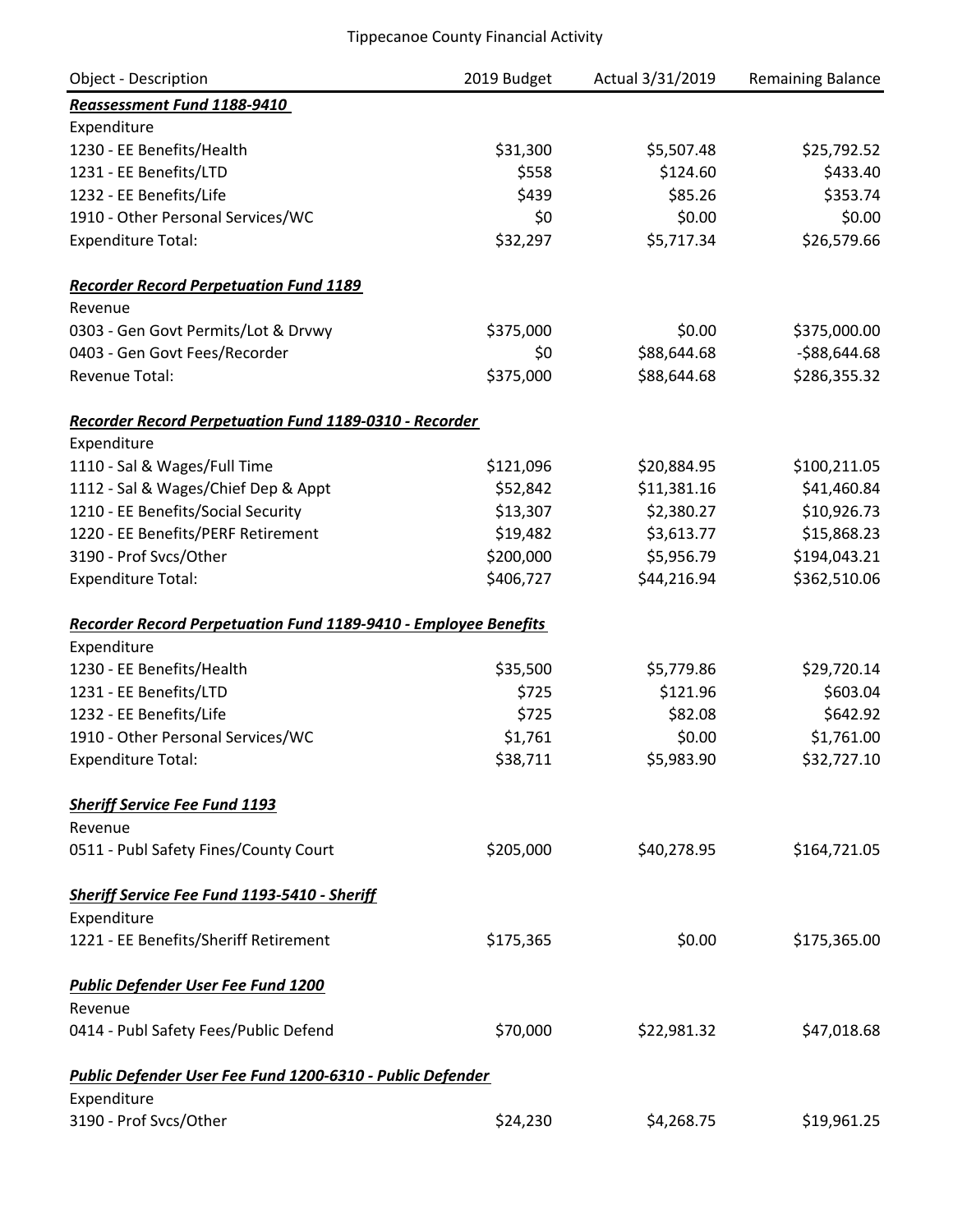| <b>Object - Description</b>                                          | 2019 Budget | Actual 3/31/2019 | <b>Remaining Balance</b> |
|----------------------------------------------------------------------|-------------|------------------|--------------------------|
| <b>Surplus Tax Fund 1201-0120 - Auditor Settlement</b>               |             |                  |                          |
| Expenditure                                                          |             |                  |                          |
| 6100 - Interfund Transfers/Transfer O                                | \$0         | \$245,068.16     | $-5245,068.16$           |
| <b>Surplus Tax Fund 1201-0210 - Treasurer</b>                        |             |                  |                          |
| Expenditure                                                          |             |                  |                          |
| 3990 - Other Disb/Non-Specified                                      | \$0         | \$57,900.53      | $-$57,900.53$            |
| <b>Surveyor Cornerstone Perpetuation Fund 1202</b>                   |             |                  |                          |
| Revenue                                                              |             |                  |                          |
| 0403 - Gen Govt Fees/Recorder                                        | \$120,000   | \$22,155.00      | \$97,845.00              |
| <b>Surveyor Cornerstone Perpetuation Fund 1202-0410 - Surveyor</b>   |             |                  |                          |
| Expenditure                                                          |             |                  |                          |
| 1110 - Sal & Wages/Full Time                                         | \$12,602    | \$2,908.02       | \$9,693.98               |
| 1111 - Sal & Wages/Elected Official                                  | \$53,046    | \$12,241.50      | \$40,804.50              |
| 1130 - Sal & Wages/Part Time                                         | \$5,000     | \$0.00           | \$5,000.00               |
| 1210 - EE Benefits/Social Security                                   | \$5,405     | \$1,147.96       | \$4,257.04               |
| 1220 - EE Benefits/PERF Retirement                                   | \$7,353     | \$1,700.61       | \$5,652.39               |
| 2110 - Office Supplies/General                                       | \$4,000     | \$0.00           | \$4,000.00               |
| 2210 - Oper Supplies/Gasoline & Oil                                  | \$3,500     | \$0.00           | \$3,500.00               |
| 3140 - Prof Svcs/Counselng Consults                                  | \$15,000    | \$0.00           | \$15,000.00              |
| 3210 - Comm & Transp/Travel & Mileage                                | \$3,500     | \$0.00           | \$3,500.00               |
| 3240 - Comm & Transp/Software                                        | \$1,500     | \$0.00           | \$1,500.00               |
| 3310 - Printing & Advertising/Legal                                  | \$300       | \$0.00           | \$300.00                 |
| 3510 - Utility Service/Utilities                                     | \$2,500     | \$0.00           | \$2,500.00               |
| 3610 - Rep & Maint/Buildings & Proper                                | \$2,000     | \$157.00         | \$1,843.00               |
| 3620 - Rep & Maint/Vehicle & Equip                                   | \$3,200     | \$0.00           | \$3,200.00               |
| 3910 - Other Disb/Dues & Subscription                                | \$650       | \$0.00           | \$650.00                 |
| 4590 - Machinery & Equipment/Other                                   | \$10,000    | \$0.00           | \$10,000.00              |
| <b>Expenditure Total:</b>                                            | \$129,556   | \$18,155.09      | \$111,400.91             |
| Surveyor Cornerstone Perpetuation Fund 1202-9410 - Employee Benefits |             |                  |                          |
| Expenditure                                                          |             |                  |                          |
| 1230 - EE Benefits/Health                                            | \$4,000     | \$942.90         | \$3,057.10               |
| 1231 - EE Benefits/LTD                                               | \$247       | \$49.56          | \$197.44                 |
| 1232 - EE Benefits/Life                                              | \$219       | \$21.90          | \$197.10                 |
| <b>Expenditure Total:</b>                                            | \$4,466     | \$1,014.36       | \$3,451.64               |
| <b>Tax Sale Redemption Fund 1204</b>                                 |             |                  |                          |
| Revenue                                                              |             |                  |                          |
| 0670 - Other Rcpts/Misc Sources                                      | \$0         | \$10,032.94      | $-$10,032.94$            |
| Tax Sale Redemption Fund 1204-0210 - Treasurer                       |             |                  |                          |
| Expenditure                                                          |             |                  |                          |
| 3190 - Prof Svcs/Other                                               | \$0         | \$10,032.94      | $-$10,032.94$            |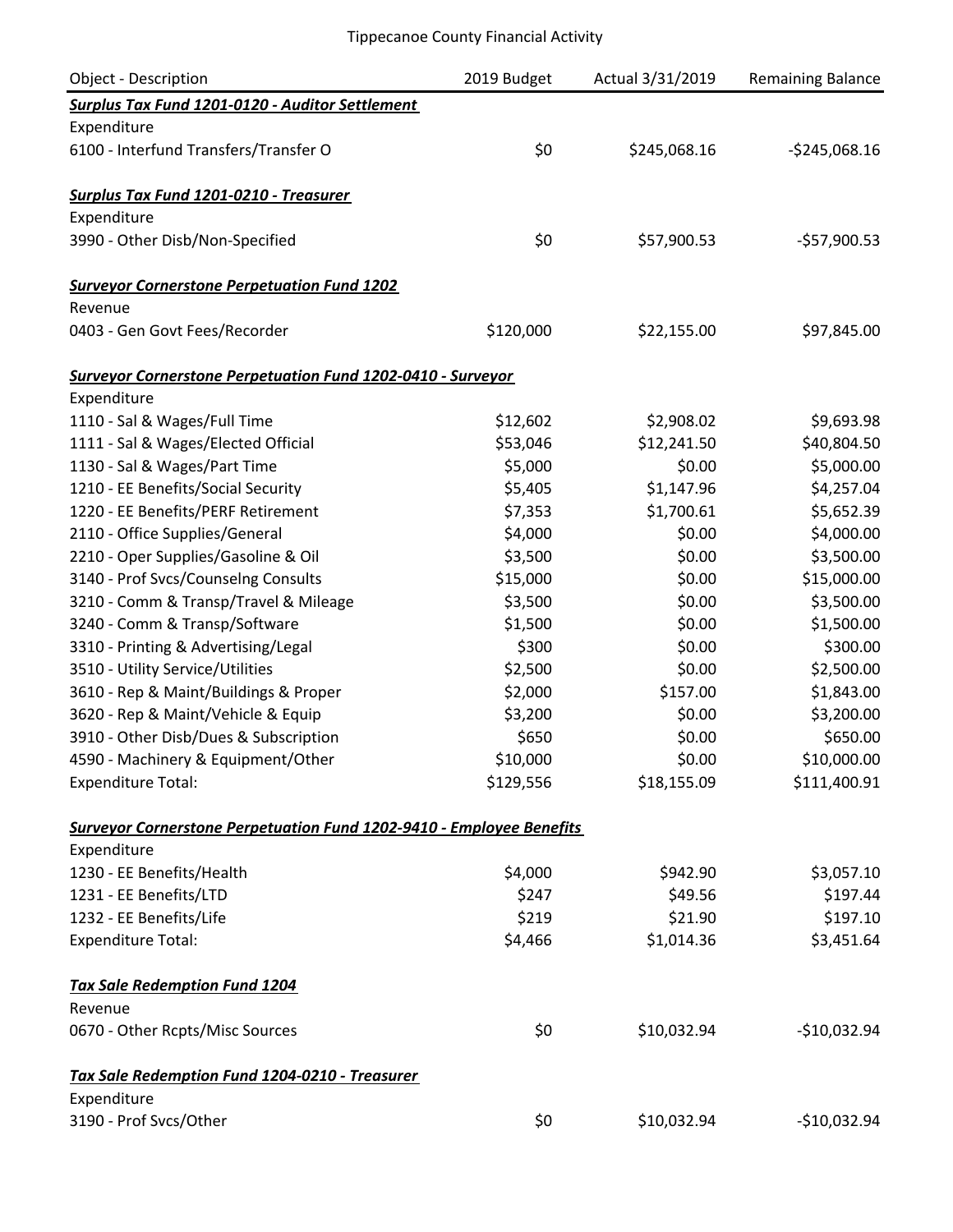| <b>Object - Description</b>                                  | 2019 Budget  | Actual 3/31/2019 | <b>Remaining Balance</b> |
|--------------------------------------------------------------|--------------|------------------|--------------------------|
| Tax Sale Surplus Fund 1205-0110 - Auditor                    |              |                  |                          |
| Expenditure                                                  |              |                  |                          |
| 3190 - Prof Svcs/Other                                       | \$0          | \$216,070.83     | $-$216,070.83$           |
| <b>Local Health Trust Fund 1206</b>                          |              |                  |                          |
| Revenue                                                      |              |                  |                          |
| 0292 - Hlth & Wlfr/State or Local                            | \$65,428     | \$32,713.86      | \$32,714.14              |
| Local Health Trust Fund 1206-9010 - Health Department        |              |                  |                          |
| Expenditure                                                  |              |                  |                          |
| 1113 - Sal & Wages/Benefit Elig PT                           | \$33,858     | \$1,576.26       | \$32,281.74              |
| 1130 - Sal & Wages/Part Time                                 | \$10,064     | \$2,805.00       | \$7,259.00               |
| 1210 - EE Benefits/Social Security                           | \$3,843      | \$335.17         | \$3,507.83               |
| 3145 - Prof Svcs/Hlth & Med Prof                             | \$4,800      | \$0.00           | \$4,800.00               |
| 3190 - Prof Svcs/Other                                       | \$3,036      | \$1,054.50       | \$1,981.50               |
| 3510 - Utility Service/Utilities                             | \$3,602      | \$900.30         | \$2,701.70               |
| <b>Expenditure Total:</b>                                    | \$59,203     | \$6,671.23       | \$52,531.77              |
| Local Health Trust Fund 1206-9410 - Employee Benefits        |              |                  |                          |
| Expenditure                                                  |              |                  |                          |
| 1230 - EE Benefits/Health                                    | \$6,025      | \$0.00           | \$6,025.00               |
| 1231 - EE Benefits/LTD                                       | \$117        | \$0.00           | \$117.00                 |
| 1232 - EE Benefits/Life                                      | \$83         | \$0.00           | \$83.00                  |
| <b>Expenditure Total:</b>                                    | \$6,225      | \$0.00           | \$6,225.00               |
| <b>Unsafe Buillding Fund 1207-2610 - Building Commission</b> |              |                  |                          |
| Expenditure                                                  |              |                  |                          |
| 3190 - Prof Svcs/Other                                       | \$50,000     | \$0.00           | \$50,000.00              |
| <b>GAL Grant Fund 1313</b>                                   |              |                  |                          |
| Revenue                                                      |              |                  |                          |
| 0292 - Hlth & Wlfr/State or Local                            | \$50,557     | \$24,778.50      | \$25,778.50              |
| <b>GAL Grant Fund 1313-7310 - CASA</b>                       |              |                  |                          |
| Expenditure                                                  |              |                  |                          |
| 1110 - Sal & Wages/Full Time                                 | \$29,906     | \$6,901.26       | \$23,004.74              |
| 1113 - Sal & Wages/Benefit Elig PT                           | \$20,163     | \$4,357.00       | \$15,806.00              |
| 1210 - EE Benefits/Social Security                           | \$3,831      | \$773.89         | \$3,057.11               |
| 1220 - EE Benefits/PERF Retirement                           | \$3,350      | \$772.92         | \$2,577.08               |
| 3190 - Prof Svcs/Other                                       | \$24         | \$24.00          | \$0.00                   |
| 3910 - Other Disb/Dues & Subscription                        | \$250        | \$0.00           | \$250.00                 |
| <b>Expenditure Total:</b>                                    | \$57,524     | \$12,829.07      | \$44,694.93              |
| <b>Ineligible Homestead Fund 1216</b>                        | \$12,160,000 |                  |                          |
| Revenue                                                      |              |                  |                          |
| 0104 - Prop Taxes/Ineligible Hmstd                           | \$20,000     | \$2,853.90       | \$17,146.10              |
| 0665 - Other Rcpts/Tax Pnlts & Intr                          | \$1,000      | \$0.00           | \$1,000.00               |
| Revenue Total:                                               | \$21,000     | \$2,853.90       | \$18,146.10              |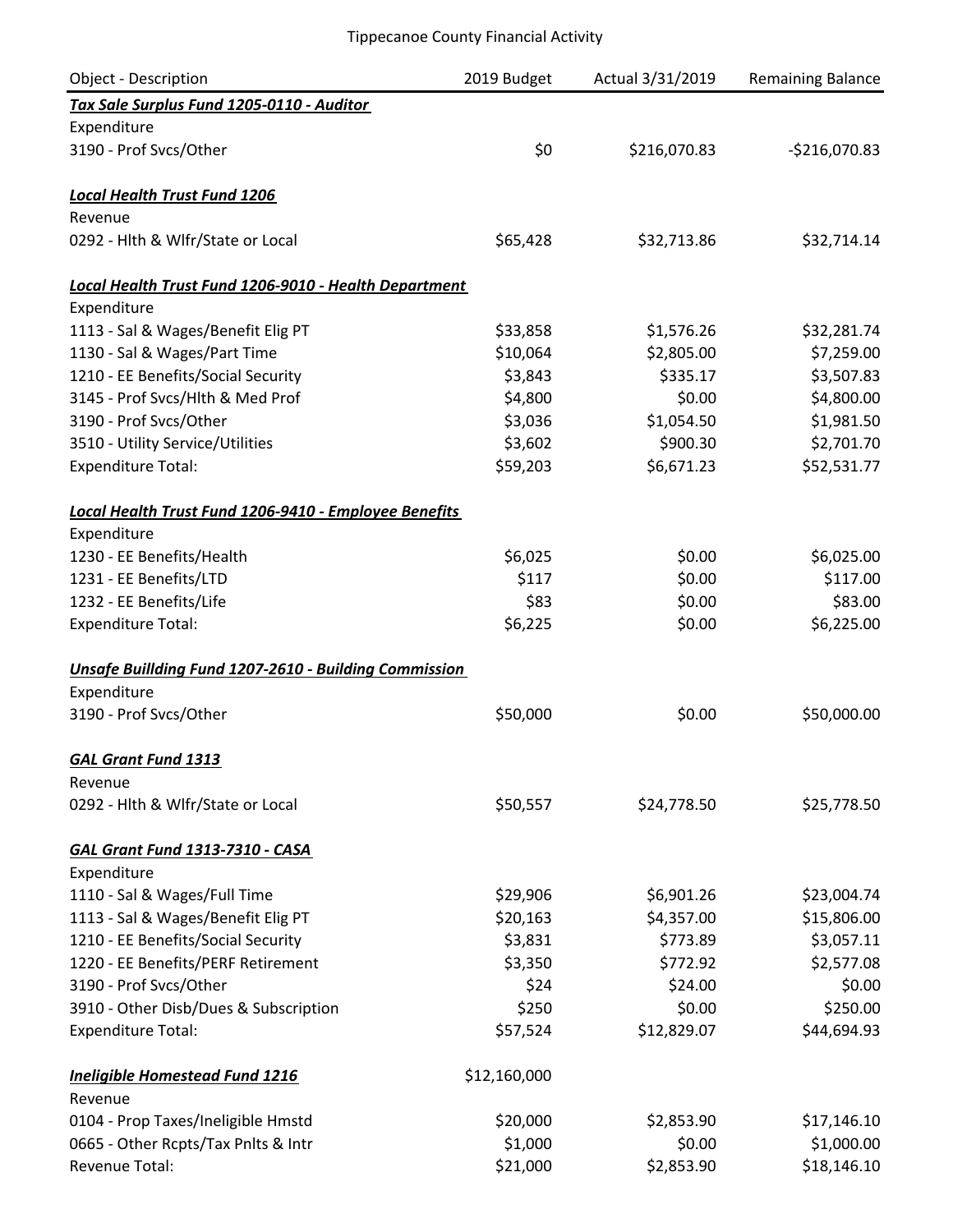| <b>Object - Description</b>                                        | 2019 Budget         | Actual 3/31/2019     | <b>Remaining Balance</b>  |
|--------------------------------------------------------------------|---------------------|----------------------|---------------------------|
|                                                                    |                     |                      |                           |
| Ineligible Homestead Fund 1216-0110 - Auditor                      |                     |                      |                           |
| Expenditure                                                        |                     |                      |                           |
| 1113 - Sal & Wages/Benefit Elig PT<br>1130 - Sal & Wages/Part Time | \$8,216<br>\$13,450 | \$1,895.88<br>\$0.00 | \$6,320.12<br>\$13,450.00 |
| 1150 - Sal & Wages/Overtime                                        | \$2,500             | \$0.00               | \$2,500.00                |
| 1210 - EE Benefits/Social Security                                 | \$1,849             | \$144.42             | \$1,704.58                |
| 1220 - EE Benefits/PERF Retirement                                 | \$280               | \$0.00               | \$280.00                  |
| 2110 - Office Supplies/General                                     | \$1,500             | \$668.53             | \$831.47                  |
| 2130 - Office Supplies/Printing                                    | \$2,500             | \$0.00               | \$2,500.00                |
| 3190 - Prof Svcs/Other                                             | \$15,000            | \$0.00               | \$15,000.00               |
| 3210 - Comm & Transp/Travel & Mileage                              | \$1,500             | \$147.12             | \$1,352.88                |
| 3910 - Other Disb/Dues & Subscription                              | \$1,100             | \$1,061.00           | \$39.00                   |
| 3940 - Other Disb/General Refunds                                  | \$0                 | \$605.13             | $-$605.13$                |
| 4590 - Machinery & Equipment/Other                                 | \$2,000             | \$0.00               | \$2,000.00                |
| 6100 - Interfund Transfers/Transfer O                              | \$10,000            | \$0.00               | \$10,000.00               |
| <b>Expenditure Total:</b>                                          | \$59,895            | \$4,522.08           | \$55,372.92               |
|                                                                    |                     |                      |                           |
| Ineligible Homestead Fund 1216-0120 - Settlement                   |                     |                      |                           |
| Expenditure                                                        |                     |                      |                           |
| 8008 - Settlement/Treasurer Other Dis                              | \$100               | \$0.00               | \$100.00                  |
| <b>Elected Officials Training Fund 1217</b>                        |                     |                      |                           |
| Revenue                                                            |                     |                      |                           |
| 0403 - Gen Govt Fees/Recorder                                      | \$21,000            | \$4,490.00           | \$16,510.00               |
| <b>Elected Officials Training Fund 1217-0110 - Auditor</b>         |                     |                      |                           |
| Expenditure                                                        |                     |                      |                           |
| 3210 - Comm & Transp/Travel & Mileage                              | \$2,500             | \$0.00               | \$2,500.00                |
| <b>Elected Officials Training Fund 1217-0210 - Treasurer</b>       |                     |                      |                           |
| Expenditure                                                        |                     |                      |                           |
| 3210 - Comm & Transp/Travel & Mileage                              | \$1,500             | \$35.00              | \$1,465.00                |
| <b>Elected Officials Training Fund 1217-0310 - Recorder</b>        |                     |                      |                           |
| Expenditure                                                        |                     |                      |                           |
| 3210 - Comm & Transp/Travel & Mileage                              | \$1,200             | \$314.52             | \$885.48                  |
| <b>Elected Officials Training Fund 1217-0410 - Surveyor</b>        |                     |                      |                           |
| Expenditure                                                        |                     |                      |                           |
| 3210 - Comm & Transp/Travel & Mileage                              | \$5,000             | \$80.00              | \$4,920.00                |
| <b>Elected Officials Training Fund 1217-5810 - Clerk</b>           |                     |                      |                           |
| Expenditure                                                        |                     |                      |                           |
| 3210 - Comm & Transp/Travel & Mileage                              | \$1,192             | \$192.55             | \$999.45                  |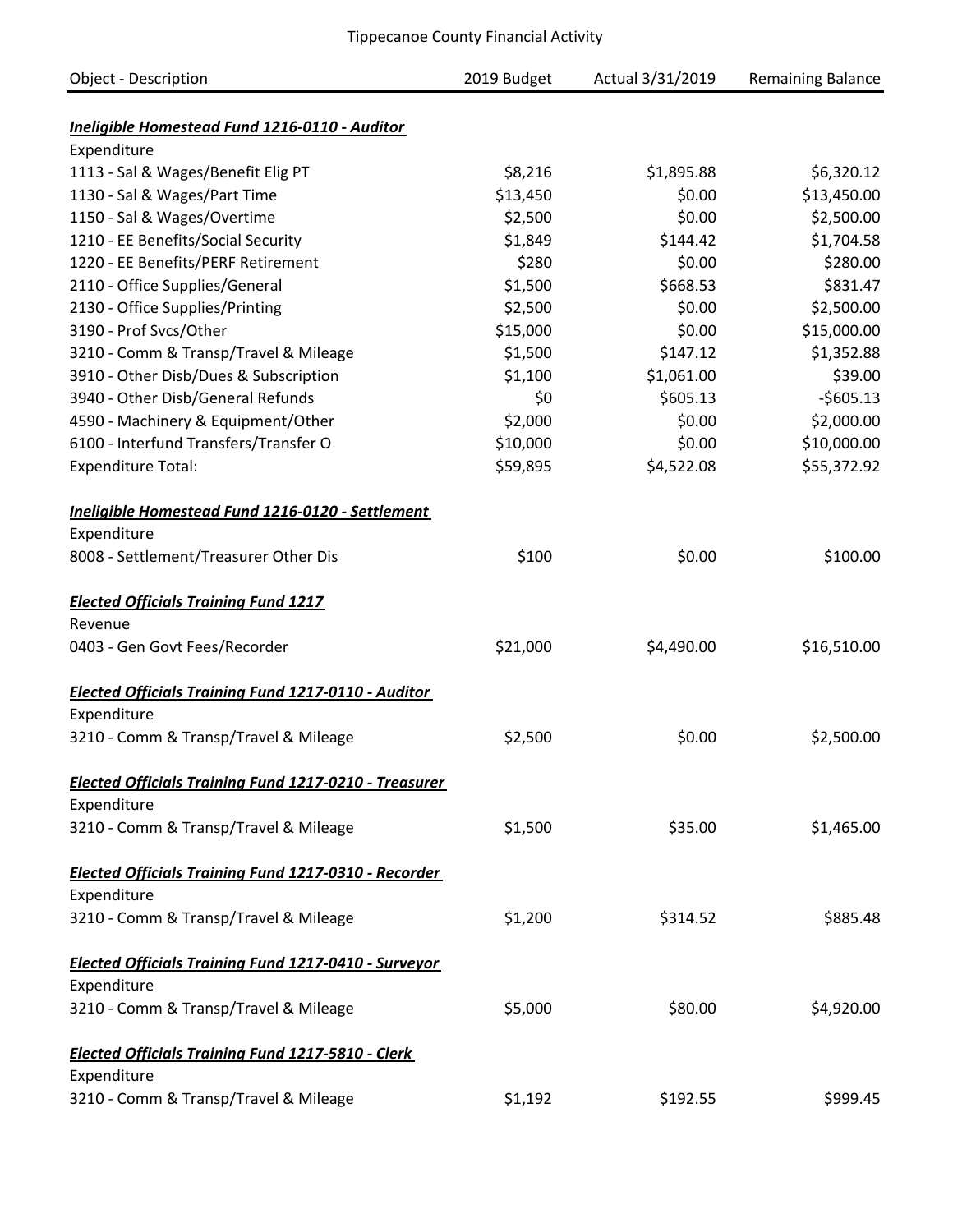| <b>Object - Description</b>                        | 2019 Budget | Actual 3/31/2019 | Remaining Balance |
|----------------------------------------------------|-------------|------------------|-------------------|
| Statewide 911 Fund 1222                            |             |                  |                   |
| Revenue                                            |             |                  |                   |
| 0416 - Publ Safety Fees/911 Service                | \$1,500,000 | \$366,213.00     | \$1,133,787.00    |
| 0660 - Other Rcpts/Investment Earning              | \$77,880    | \$28,964.29      | \$48,915.71       |
| <b>Revenue Total:</b>                              | \$1,577,880 | \$395,177.29     | \$1,182,702.71    |
| Statewide 911 Fund 1222-5410 - Sheriff             |             |                  |                   |
| Expenditure                                        |             |                  |                   |
| 1110 - Sal & Wages/Full Time                       | \$47,470    | \$10,954.32      | \$36,515.68       |
| 1150 - Sal & Wages/Overtime                        | \$3,500     | \$258.65         | \$3,241.35        |
| 1210 - EE Benefits/Social Security                 | \$3,900     | \$834.78         | \$3,065.22        |
| 1220 - EE Benefits/PERF Retirement                 | \$5,709     | \$1,255.85       | \$4,453.15        |
| 3140 - Prof Svcs/Counselng Consults                | \$10,000    | \$0.00           | \$10,000.00       |
| 3150 - Prof Svcs/Training                          | \$15,000    | \$1,814.00       | \$13,186.00       |
| 3190 - Prof Svcs/Other                             | \$779,163   | \$0.00           | \$779,163.00      |
| 3220 - Comm & Transp/Communications                | \$325,715   | \$65,921.96      | \$259,793.04      |
| 3240 - Comm & Transp/Software                      | \$135,000   | \$7,654.83       | \$127,345.17      |
| 4590 - Machinery & Equipment/Other                 | \$175,000   | \$0.00           | \$175,000.00      |
| <b>Expenditure Total:</b>                          | \$1,500,457 | \$88,694.39      | \$1,411,762.61    |
| Statewide 911 Fund 1222-9410 - Employee Benefits   |             |                  |                   |
| Expenditure                                        |             |                  |                   |
| 1230 - EE Benefits/Health                          | \$16,335    | \$2,008.20       | \$14,326.80       |
| 1231 - EE Benefits/LTD                             | \$197       | \$44.52          | \$152.48          |
| 1232 - EE Benefits/Life                            | \$115       | \$27.36          | \$87.64           |
| 1910 - Other Personal Services/WC                  | \$1,616     | \$0.00           | \$1,616.00        |
| 1920 - Other Personal Services/Unempl              | \$2,000     | \$0.00           | \$2,000.00        |
| <b>Expenditure Total:</b>                          | \$20,263    | \$2,080.08       | \$18,182.92       |
| <b>LOIT Special Distribution Fund 1229</b>         |             |                  |                   |
| Revenue                                            |             |                  |                   |
| 0283 - Hwys & Strts/Federal                        | \$0         | \$9,052.75       | $-59,052.75$      |
| LOIT Special Distribution Fund 1229-8061 - Highway |             |                  |                   |
| Expenditure                                        |             |                  |                   |
| 2320 - Rep & Maint/Street Mtls                     | \$48,638    | \$48,638.89      | $-50.89$          |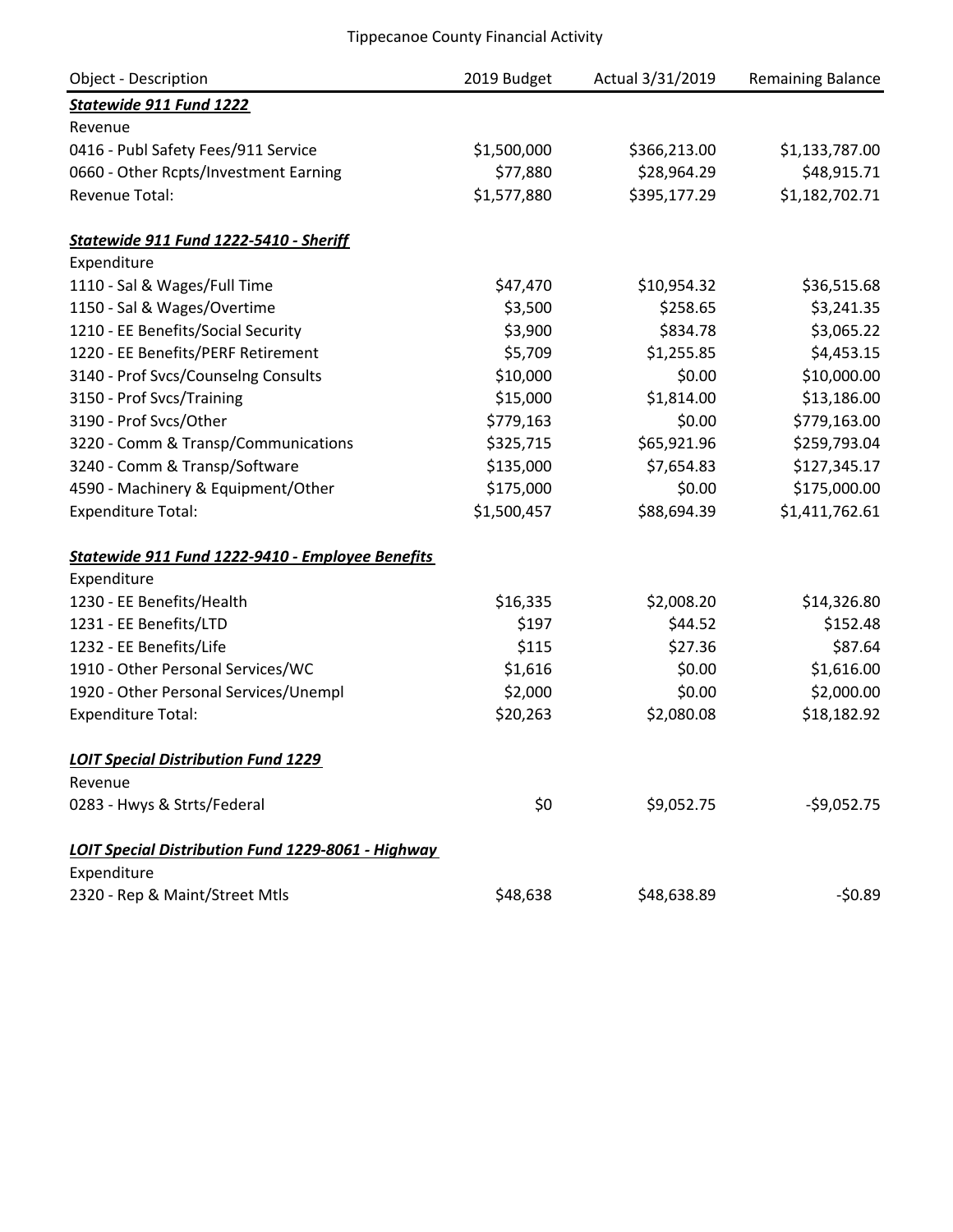| Object - Description                                          | 2019 Budget | Actual 3/31/2019 | <b>Remaining Balance</b> |
|---------------------------------------------------------------|-------------|------------------|--------------------------|
| LOIT Special Distribution Fund 1229-8062 - Highway            |             |                  |                          |
| Expenditure                                                   |             |                  |                          |
| 2320 - Rep & Maint/Street Mtls                                | \$192,205   | \$0.00           | \$192,205.00             |
| 3190 - Prof Svcs/Other                                        | \$100,000   | \$23,188.27      | \$76,811.73              |
| 3630 - Rep & Maint/Roads & Streets                            | \$307,795   | \$0.00           | \$307,795.00             |
| 4110 - Land/Right-of-Way                                      | \$50,000    | \$18,545.00      | \$31,455.00              |
| 4210 - Infrastructure/Roads & Streets                         | \$100,000   | \$0.00           | \$100,000.00             |
| 4220 - Infrastructure/Bridges                                 | \$100,000   | \$0.00           | \$100,000.00             |
| 4240 - Infrastructure/Culverts & Drai                         | \$140,945   | \$40,945.34      | \$99,999.66              |
| 4310 - Buildings/Municipal                                    | \$20,000    | \$0.00           | \$20,000.00              |
| 4590 - Machinery & Equipment/Other                            | \$241,900   | \$193,219.32     | \$48,680.68              |
| <b>Expenditure Total:</b>                                     | \$1,252,845 | \$275,897.93     | \$976,947.07             |
| <b>Probation User Fee Fund 2000</b>                           |             |                  |                          |
| Revenue                                                       |             |                  |                          |
| 0413 - Publ Safety Fees/Probation                             | \$245,000   | \$52,258.19      | \$192,741.81             |
| 0490 - Other Fees & Charges/Unspecifi                         | \$0         | \$1,125.00       | $-$1,125.00$             |
| 0670 - Other Rcpts/Misc Sources                               | \$0         | \$76.76          | $-576.76$                |
| <b>Revenue Total:</b>                                         | \$245,000   | \$53,459.95      | \$191,540.05             |
| <b>Probation User Fee Fund 2000-0120 - Auditor Settlement</b> |             |                  |                          |
| Expenditure                                                   |             |                  |                          |
| 8007 - Settlement/Local Disbursements                         | \$3,500     | \$0.00           | \$3,500.00               |
| Probation User Fee Fund 2000-6110 - Probation                 |             |                  |                          |
| Expenditure                                                   |             |                  |                          |
| 1110 - Sal & Wages/Full Time                                  | \$85,566    | \$18,393.60      | \$67,172.40              |
| 1130 - Sal & Wages/Part Time                                  | \$34,000    | \$2,299.63       | \$31,700.37              |
| 1210 - EE Benefits/Social Security                            | \$9,147     | \$1,447.83       | \$7,699.17               |
| 1220 - EE Benefits/PERF Retirement                            | \$9,584     | \$2,060.09       | \$7,523.91               |
| 2110 - Office Supplies/General                                | \$23,500    | \$1,085.78       | \$22,414.22              |
| 2210 - Oper Supplies/Gasoline & Oil                           | \$2,500     | \$845.00         | \$1,655.00               |
| 2220 - Oper Supplies/Inst'l or Med                            | \$7,500     | \$1,066.71       | \$6,433.29               |
| 3145 - Prof Svcs/Hlth & Med Prof                              | \$7,500     | \$488.00         | \$7,012.00               |
| 3150 - Prof Svcs/Training                                     | \$3,000     | \$300.00         | \$2,700.00               |
| 3190 - Prof Svcs/Other                                        | \$2,000     | \$127.49         | \$1,872.51               |
| 3210 - Comm & Transp/Travel & Mileage                         | \$18,500    | \$1,249.18       | \$17,250.82              |
| 3420 - Insur/Vehicle & Equipment                              | \$500       | \$0.00           | \$500.00                 |
| 3510 - Utility Service/Utilities                              | \$3,000     | \$254.68         | \$2,745.32               |
| 3620 - Rep & Maint/Vehicle & Equip                            | \$2,000     | \$0.00           | \$2,000.00               |
| 3910 - Other Disb/Dues & Subscription                         | \$3,000     | \$0.00           | \$3,000.00               |
| <b>Expenditure Total:</b>                                     | \$211,297   | \$29,617.99      | \$181,679.01             |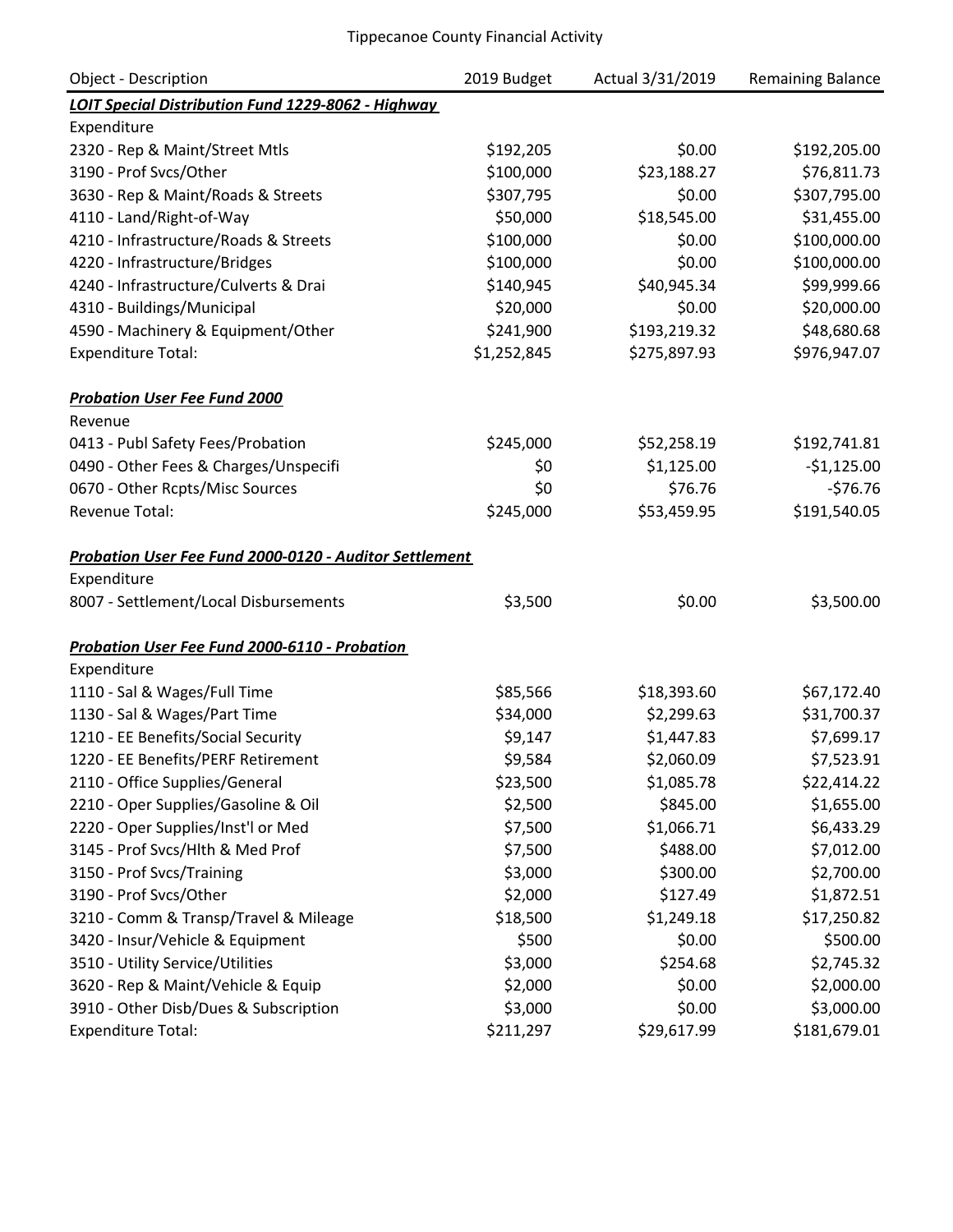| <b>Object - Description</b>                                 | 2019 Budget | Actual 3/31/2019 | Remaining Balance |
|-------------------------------------------------------------|-------------|------------------|-------------------|
| Probation User Fee Fund 2000-9410 - Employee Benefits       |             |                  |                   |
| Expenditure                                                 |             |                  |                   |
| 1230 - EE Benefits/Health                                   | \$30,000    | \$8,337.36       | \$21,662.64       |
| 1231 - EE Benefits/LTD                                      | \$342       | \$75.14          | \$266.86          |
| 1232 - EE Benefits/Life                                     | \$237       | \$54.72          | \$182.28          |
| 1910 - Other Personal Services/WC                           | \$1,676     | \$0.00           | \$1,676.00        |
| 1920 - Other Personal Services/Unempl                       | \$4,631     | \$0.00           | \$4,631.00        |
| <b>Expenditure Total:</b>                                   | \$36,886    | \$8,467.22       | \$28,418.78       |
| <b>Alternate Dispute Resolution Fund 2200</b>               |             |                  |                   |
| Revenue                                                     |             |                  |                   |
| 0511 - Publ Safety Fines/County Court                       | \$15,000    | \$2,620.00       | \$12,380.00       |
| Alternate Dispute Resolution Fund 2200-7010 - Circuit Court |             |                  |                   |
| Expenditure                                                 |             |                  |                   |
| 3110 - Prof Svcs/Legal                                      | \$21,410    | \$6,260.90       | \$15,149.10       |
| Prosecutor Drug Enforcement Fund 2507-5910 - Prosecutor     |             |                  |                   |
| Expenditure                                                 |             |                  |                   |
| 3190 - Prof Svcs/Other                                      | \$4,500     | \$0.00           | \$4,500.00        |
| 3510 - Utility Service/Utilities                            | \$2,500     | \$215.78         | \$2,284.22        |
| <b>Expenditure Total:</b>                                   | \$7,000     | \$215.78         | \$6,784.22        |
| <b>HAZMAT Fund 2546</b>                                     |             |                  |                   |
| Expenditure                                                 |             |                  |                   |
| 3190 - Prof Svcs/Other                                      | \$13,814    | \$1,394.34       | \$12,419.66       |
| <b>Pre-Trial Diversion Fund 2560</b>                        |             |                  |                   |
| Revenue                                                     |             |                  |                   |
| 0417 - Publ Safety Fees/Prosecutor                          | \$120,000   | \$54,510.00      | \$65,490.00       |
| Pre-Trial Diversion Fund 2560-5910 - Prosecutor             |             |                  |                   |
| Expenditure                                                 |             |                  |                   |
| 1130 - Sal & Wages/Part Time                                | \$10,000    | \$0.00           | \$10,000.00       |
| 1210 - EE Benefits/Social Security                          | \$765       | \$0.00           | \$765.00          |
| 3165 - Prof Svcs/Transcriptionist                           | \$3,500     | \$290.50         | \$3,209.50        |
| 3190 - Prof Svcs/Other                                      | \$65,000    | \$13,436.42      | \$51,563.58       |
| 3210 - Comm & Transp/Travel & Mileage                       | \$4,500     | \$4,109.55       | \$390.45          |
| 3620 - Rep & Maint/Vehicle & Equip                          | \$4,000     | \$326.48         | \$3,673.52        |
| 3910 - Other Disb/Dues & Subscription                       | \$4,000     | \$104.00         | \$3,896.00        |
| <b>Expenditure Total:</b>                                   | \$91,765    | \$18,266.95      | \$73,498.05       |
| <b>Infraction Diversion Fund 2561</b>                       |             |                  |                   |
| Revenue                                                     |             |                  |                   |
| 0417 - Publ Safety Fees/Prosecutor                          | \$100,000   | \$21,560.00      | \$78,440.00       |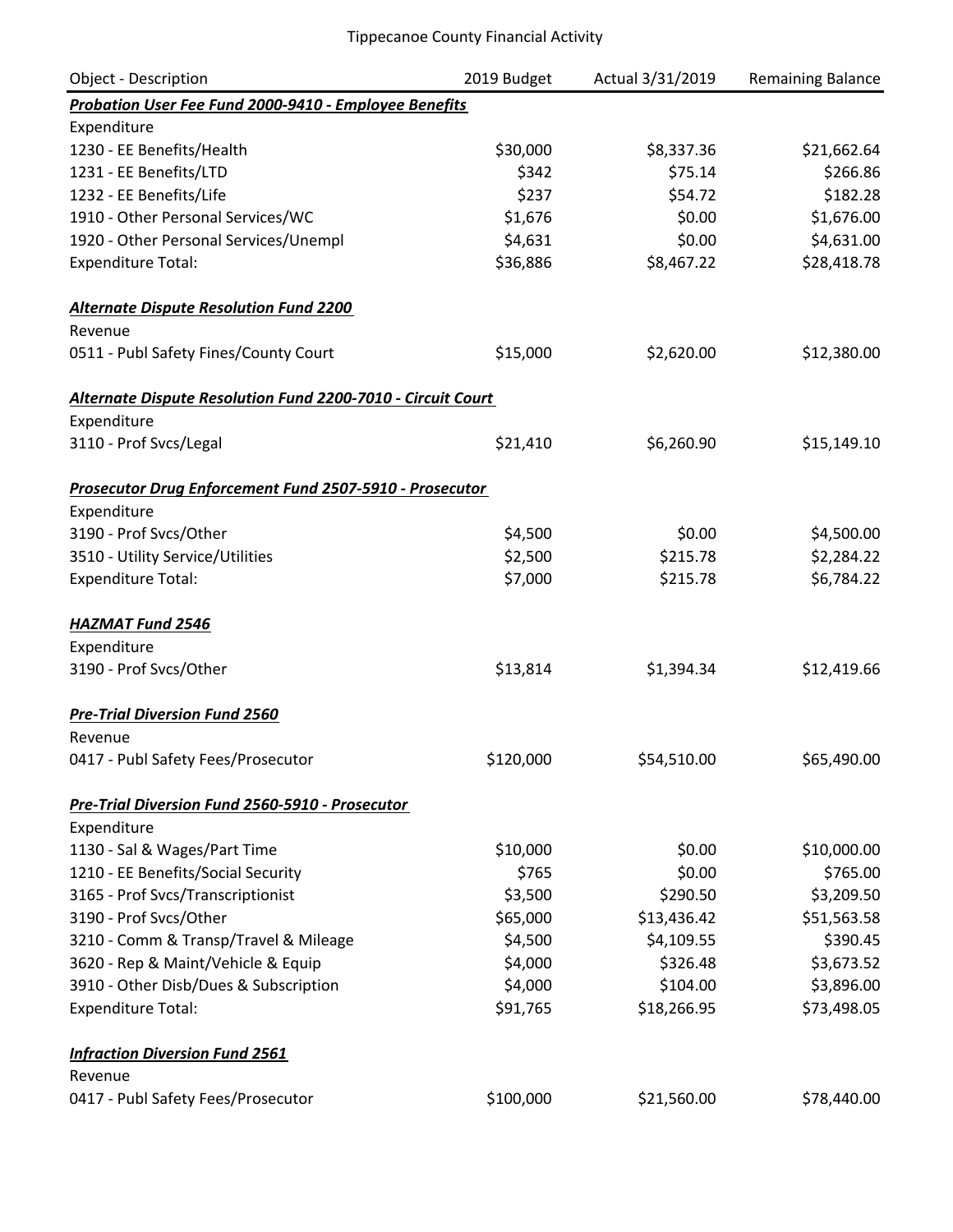| <b>Object - Description</b>                                    | 2019 Budget | Actual 3/31/2019 | Remaining Balance |
|----------------------------------------------------------------|-------------|------------------|-------------------|
| <b>Infraction Diversion Fund 2561-5910 - Prosecutor</b>        |             |                  |                   |
| Expenditure                                                    |             |                  |                   |
| 1110 - Sal & Wages/Full Time                                   | \$50,407    | \$11,632.14      | \$38,774.86       |
| 1210 - EE Benefits/Social Security                             | \$3,857     | \$832.21         | \$3,024.79        |
| 1220 - EE Benefits/PERF Retirement                             | \$5,646     | \$1,302.78       | \$4,343.22        |
| 2110 - Office Supplies/General                                 | \$5,000     | \$1,588.49       | \$3,411.51        |
| 2210 - Oper Supplies/Gasoline & Oil                            | \$4,000     | \$35.28          | \$3,964.72        |
| 3165 - Prof Svcs/Transcriptionist                              | \$4,136     | \$3,997.03       | \$138.97          |
| 3210 - Comm & Transp/Travel & Mileage                          | \$864       | \$863.51         | \$0.49            |
| 3510 - Utility Service/Utilities                               | \$5,000     | \$2,239.70       | \$2,760.30        |
| <b>Expenditure Total:</b>                                      | \$78,910    | \$22,491.14      | \$56,418.86       |
| <b>Infraction Diversion Fund 2561-9410 - Employee Benefits</b> |             |                  |                   |
| Expenditure                                                    |             |                  |                   |
| 1230 - EE Benefits/Health                                      | \$17,509    | \$4,168.68       | \$13,340.32       |
| 1231 - EE Benefits/LTD                                         | \$115       | \$47.28          | \$67.72           |
| 1232 - EE Benefits/Life                                        | \$191       | \$27.36          | \$163.64          |
| <b>Expenditure Total:</b>                                      | \$17,815    | \$4,243.32       | \$13,571.68       |
| <b>Animal Control Fund 2573</b>                                |             |                  |                   |
| Revenue                                                        |             |                  |                   |
| 0510 - Publ Safety Fines/General                               | \$0         | \$725.00         | $-5725.00$        |
| 0511 - Publ Safety Fines/County Court                          | \$0         | \$765.00         | $-5765.00$        |
| <b>Revenue Total:</b>                                          | \$0         | \$1,490.00       | $-$1,490.00$      |
| Animal Control Fund 2573-5410 - sheriff                        |             |                  |                   |
| Expenditure                                                    |             |                  |                   |
| 3190 - Prof Svcs/Other                                         | \$20,000    | \$0.00           | \$20,000.00       |
| False Alarm Fund 2574                                          |             |                  |                   |
| Revenue                                                        |             |                  |                   |
| 0410 - Publ Safety Fees/Unspecified                            | \$0         | \$100.00         | $-$100.00$        |
| False Alarm Fund 2574-5410 - Sheriff                           |             |                  |                   |
| Expenditure                                                    |             |                  |                   |
| 3190 - Prof Svcs/Other                                         | \$20,000    | \$0.00           | \$20,000.00       |
| <b>Sheriff Continuing Education Fund 2575</b>                  |             |                  |                   |
| Revenue                                                        |             |                  |                   |
| 0761 - Interfund Trnsfers/Transfer In                          | \$0         | \$9,133.72       | $-59,133.72$      |
| <b>Sheriff Continuing Education Fund 2575-5410 - Sheriff</b>   |             |                  |                   |
| Expenditure                                                    |             |                  |                   |
| 3190 - Prof Svcs/Other                                         | \$9,200     | \$1,910.00       | \$7,290.00        |
| Law Enforcement Fund 2576                                      |             |                  |                   |
| Revenue                                                        |             |                  |                   |
| 0410 - Publ Safety Fees/Unspecified                            | \$0         | \$10,530.70      | $-$10,530.70$     |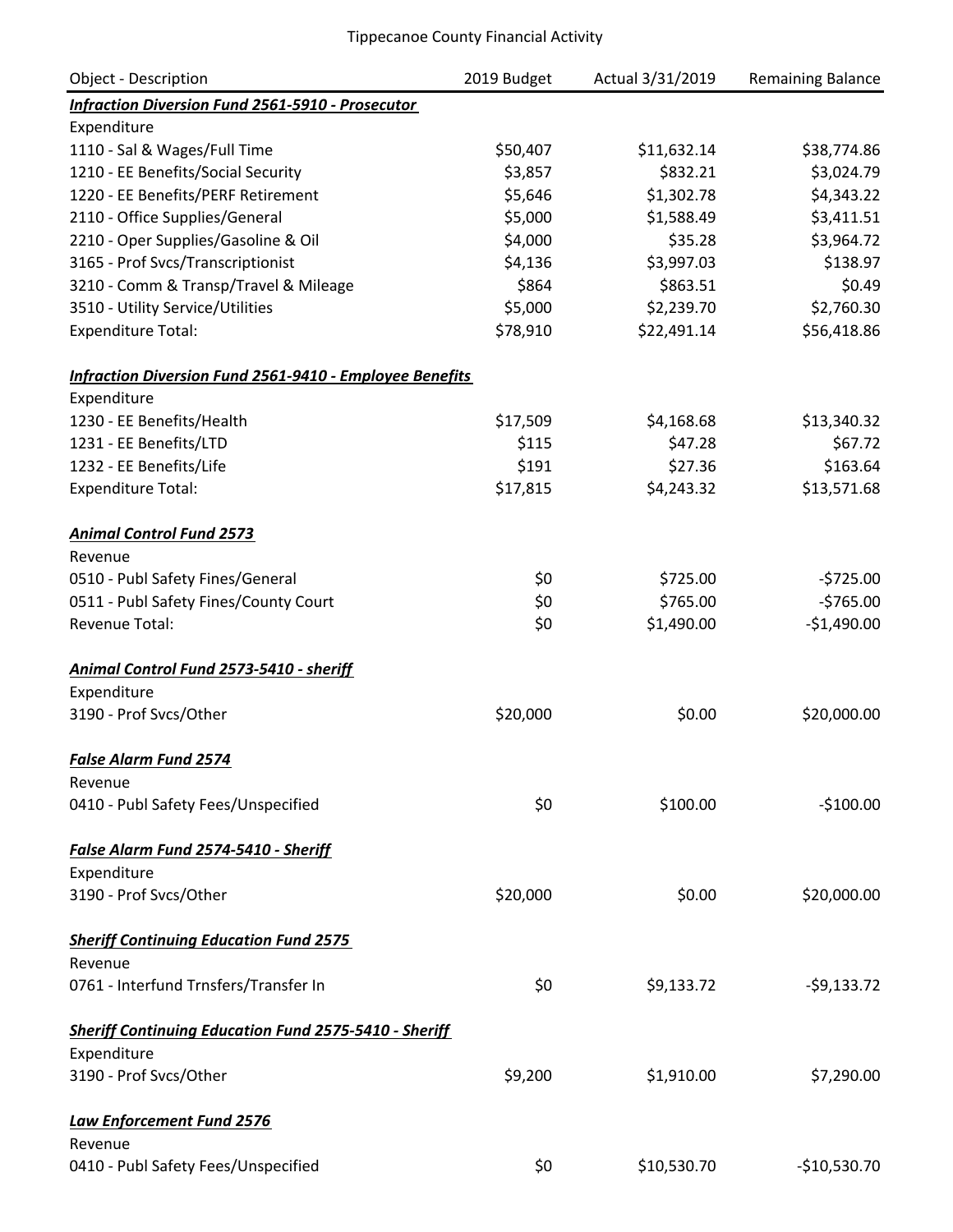| <b>Object - Description</b>                             | 2019 Budget  | Actual 3/31/2019 | <b>Remaining Balance</b> |
|---------------------------------------------------------|--------------|------------------|--------------------------|
|                                                         |              |                  |                          |
| Law Enforcement Fund 2576-5410 - Sheriff<br>Expenditure |              |                  |                          |
| 3190 - Prof Svcs/Other                                  | \$0          | \$16,713.21      | $-$16,713.21$            |
|                                                         |              |                  |                          |
| <b>Court Services Fund 2580</b>                         |              |                  |                          |
| Revenue                                                 |              |                  |                          |
| 0415 - Publ Safety Fees/Court Service                   | \$200,000    | \$46,788.74      | \$153,211.26             |
| 0670 - Other Rcpts/Misc Sources                         | \$0          | \$150.00         | $-$150.00$               |
| <b>Revenue Total:</b>                                   | \$200,000    | \$46,938.74      | \$153,061.26             |
| <b>Court Services Fund 2580-5710 Court Services</b>     |              |                  |                          |
| Expenditure                                             |              |                  |                          |
| 1110 - Sal & Wages/Full Time                            | \$100,814    | \$23,264.28      | \$77,549.72              |
| 1130 - Sal & Wages/Part Time                            | \$20,709     | \$4,083.76       | \$16,625.24              |
| 1210 - EE Benefits/Social Security                      | \$9,297      | \$1,920.17       | \$7,376.83               |
| 1220 - EE Benefits/PERF Retirement                      | \$11,292     | \$2,605.56       | \$8,686.44               |
| 2110 - Office Supplies/General                          | \$3,000      | \$136.56         | \$2,863.44               |
| 3210 - Comm & Transp/Travel & Mileage                   | \$2,000      | \$0.00           | \$2,000.00               |
| <b>Expenditure Total:</b>                               | \$147,112    | \$32,010.33      | \$115,101.67             |
| <b>Court Services Fund 2580-9410 Employee Ben</b>       | \$25,809,410 |                  |                          |
| Expenditure                                             |              |                  |                          |
| 1230 - EE Benefits/Health                               | \$50,190     | \$9,858.48       | \$40,331.52              |
| 1231 - EE Benefits/LTD                                  | \$355        | \$94.56          | \$260.44                 |
| 1232 - EE Benefits/Life                                 | \$242        | \$54.72          | \$187.28                 |
| 1910 - Other Personal Services/WC                       | \$0          | \$0.00           | \$0.00                   |
| 1920 - Other Personal Services/Unempl                   | \$0          | \$0.00           | \$0.00                   |
| <b>Expenditure Total:</b>                               | \$50,787     | \$10,007.76      | \$40,779.24              |
| Victime in Community Fund 2581                          |              |                  |                          |
| Revenue                                                 |              |                  |                          |
| 0415 - Publ Safety Fees/Court Service                   | \$0          | \$381.04         | $-5381.04$               |
| <b>Jury Pay Fund 2584</b>                               |              |                  |                          |
| Revenue                                                 |              |                  |                          |
| 0511 - Publ Safety Fines/County Court                   | \$22,000     | \$5,683.91       | \$16,316.09              |
| 0670 - Other Rcpts/Misc Sources                         | \$0          | \$440.00         | $-$440.00$               |
| <b>Revenue Total:</b>                                   | \$22,000     | \$6,123.91       | \$15,876.09              |
| <b>Jury Pay Fund 2584-7105 - Superior Court 5</b>       |              |                  |                          |
| Expenditure                                             |              |                  |                          |
| 3950 - Other Disb/Jury Expense                          | \$8,500      | \$1,520.00       | \$6,980.00               |
| Jury Pay Fund 2584-7106 - Superior Court 6              |              |                  |                          |
| Expenditure                                             |              |                  |                          |
| 3950 - Other Disb/Jury Expense                          | \$4,000      | \$0.00           | \$4,000.00               |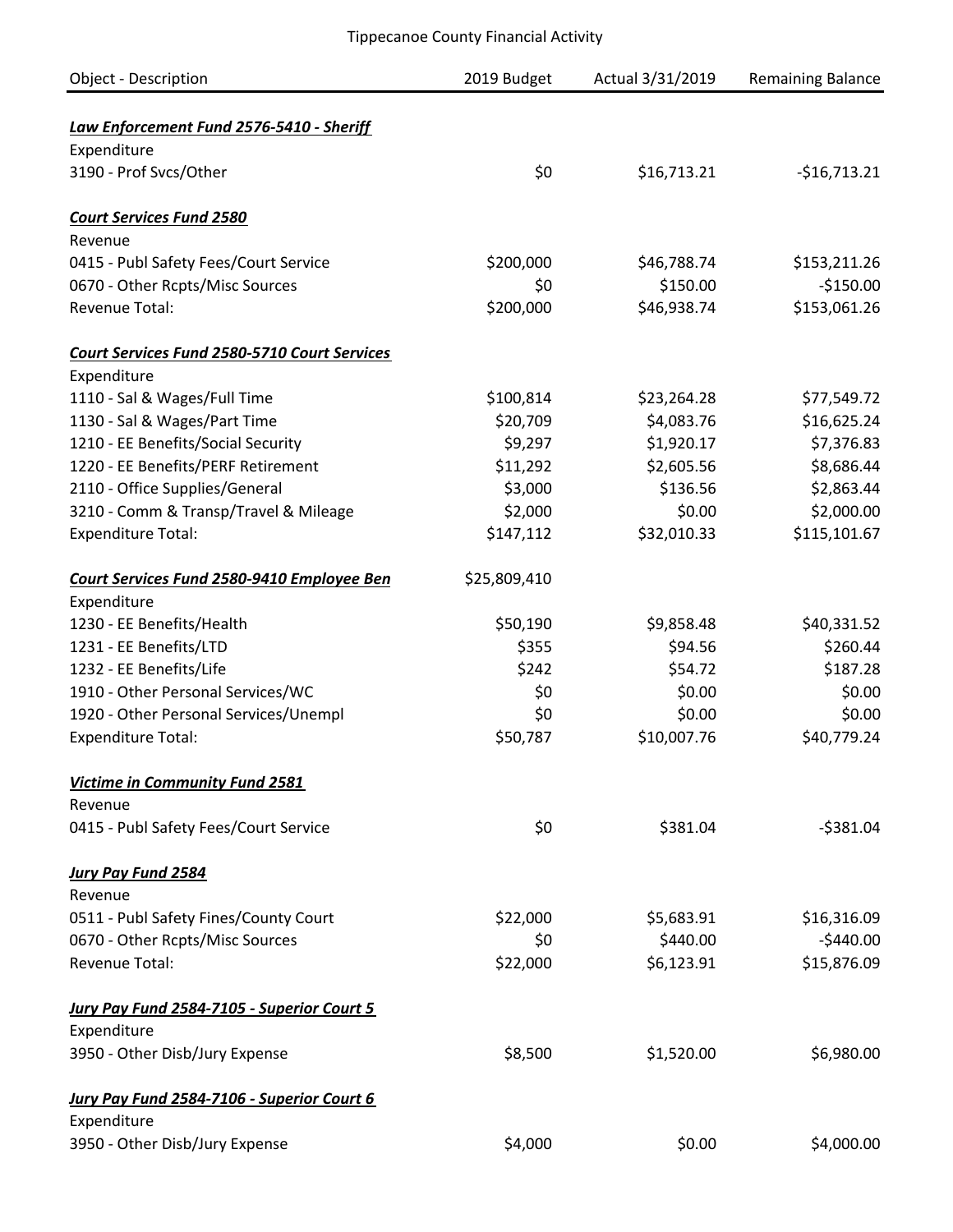| Object - Description                                                        | 2019 Budget  | Actual 3/31/2019 | Remaining Balance |
|-----------------------------------------------------------------------------|--------------|------------------|-------------------|
| <b>Family Counseling Fund 2595</b>                                          |              |                  |                   |
| Revenue                                                                     |              |                  |                   |
| 0420 - Hlth & Wlfr Fees/Unspecified                                         | \$0          | \$2,310.00       | $-52,310.00$      |
| <b>Family Counseling Fund 2595-7102 - Superior Court 2</b>                  |              |                  |                   |
| Expenditure                                                                 |              |                  |                   |
| 3140 - Prof Svcs/Counselng Consults                                         | \$25,000     | \$7,374.10       | \$17,625.90       |
| Juvenile Alternatives Project Income Fund 2596                              |              |                  |                   |
| Revenue                                                                     |              |                  |                   |
| 0420 - Hlth & Wlfr Fees/Unspecified                                         | \$14,518     | \$7,425.50       | \$7,092.11        |
| 0670 - Other Rcpts/Misc Sources                                             | \$0          | \$13.00          | $-$13.00$         |
| Revenue Total:                                                              | \$14,518     | \$7,438.50       | \$7,079.11        |
| Juvenile Alternatives Project Income Fund 2596-5610 - Juvenile Alternatives |              |                  |                   |
| Expenditure                                                                 |              |                  |                   |
| 1110 - Sal & Wages/Full Time                                                | \$7,413      | \$3,421.20       | \$3,992.20        |
| 1210 - EE Benefits/Social Security                                          | \$636        | \$227.82         | \$407.92          |
| 1220 - EE Benefits/PERF Retirement                                          | \$1,024      | \$383.16         | \$640.66          |
| 2110 - Office Supplies/General                                              | \$365        | \$0.00           | \$365.00          |
| 3230 - Comm & Transp/Postage & Frght                                        | \$238        | \$0.00           | \$238.00          |
| <b>Expenditure Total:</b>                                                   | \$9,676      | \$4,032.18       | \$5,644.14        |
| Juvenile Alternatives Project Income Fund 255                               | \$25,969,410 |                  |                   |
| Expenditure                                                                 |              |                  |                   |
| 1230 - EE Benefits/Health                                                   | \$4,097      | \$1,706.88       | \$2,390.36        |
| 1231 - EE Benefits/LTD                                                      | \$28         | \$13.92          | \$14.24           |
| 1232 - EE Benefits/Life                                                     | \$17         | \$8.22           | \$8.34            |
| 1910 - Other Personal Services/WC                                           | \$164        | \$0.00           | \$164.00          |
| <b>Expenditure Total:</b>                                                   | \$4,306      | \$1,729.02       | \$2,576.94        |
| <b>Drain Maintenance Fund 2700</b>                                          |              |                  |                   |
| Revenue                                                                     |              |                  |                   |
| 0100 - Prop Taxes/Property                                                  | \$0          | $-56,891.49$     | \$6,891.49        |
| 0660 - Other Rcpts/Investment Earning                                       | \$0          | \$10,299.41      | $-$10,299.41$     |
| 0761 - Interfund Trnsfers/Transfer In                                       | \$0          | \$16,042.24      | $-$16,042.24$     |
| Revenue Total:                                                              | \$0          | \$19,450.16      | $-$19,450.16$     |
| Drain Maintenance Fund 2700-0410 - Surveyor                                 |              |                  |                   |
| Expenditure                                                                 |              |                  |                   |
| 3190 - Prof Svcs/Other                                                      | \$0          | \$146,423.14     | $-$146,423.14$    |
| <b>Sheriff Sale Administration Fund 4009</b>                                |              |                  |                   |
| Revenue                                                                     |              |                  |                   |
| 0670 - Other Rcpts/Misc Sources                                             | \$0          | \$5,529.00       | $-55,529.00$      |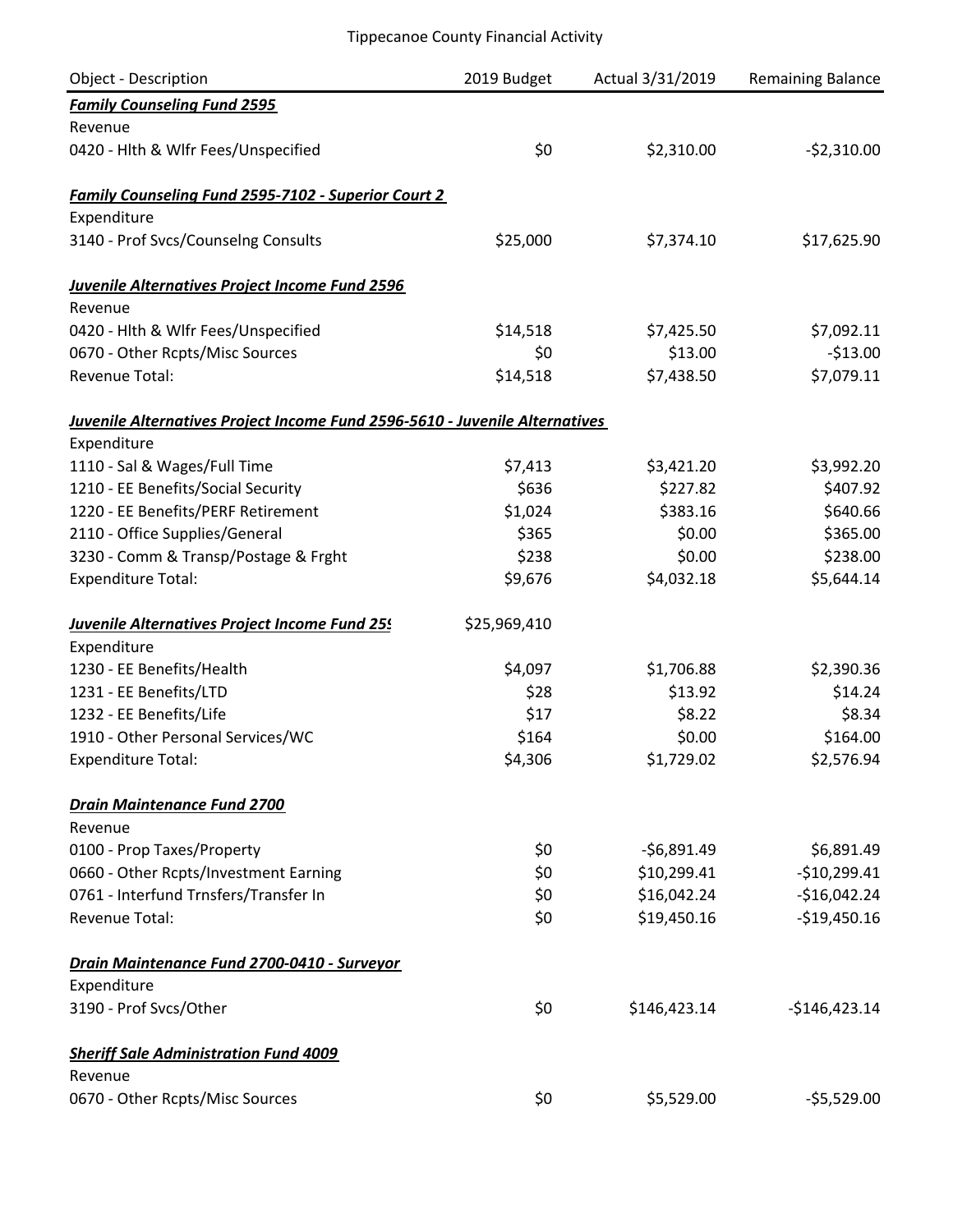| <b>Object - Description</b>                                   | 2019 Budget | Actual 3/31/2019 | <b>Remaining Balance</b> |
|---------------------------------------------------------------|-------------|------------------|--------------------------|
| <b>Sheriff Sale Administration Fund 4009-5410 - Sheriff</b>   |             |                  |                          |
| Expenditure                                                   |             |                  |                          |
| 3190 - Prof Svcs/Other                                        | \$60,000    | \$5,200.00       | \$54,800.00              |
| <b>Recycling Fund 4013</b>                                    |             |                  |                          |
| Revenue                                                       |             |                  |                          |
| 0420 - Hlth & Wlfr Fees/Unspecified                           | \$16,000    | \$2,485.97       | \$13,514.03              |
| Recycling Fund 4013-1110 - Commissioners                      |             |                  |                          |
| Expenditure                                                   |             |                  |                          |
| 3190 - Prof Svcs/Other                                        | \$20,750    | \$0.00           | \$20,750.00              |
| <b>Parking Garage Fund 4017</b>                               |             |                  |                          |
| Revenue                                                       |             |                  |                          |
| 0493 - Other Fees & Charges/Parking                           | \$175,000   | \$41,797.50      | \$133,202.50             |
| 0660 - Other Rcpts/Investment Earning                         | \$5,000     | \$3,587.66       | \$1,412.34               |
| Revenue Total:                                                | \$180,000   | \$45,385.16      | \$134,614.84             |
| <b>Parking Garage Fund 4017-1110 - Commissioners</b>          |             |                  |                          |
| Expenditure                                                   |             |                  |                          |
| 1150 - Sal & Wages/Overtime                                   | \$1,800     | \$0.00           | \$1,800.00               |
| 1210 - EE Benefits/Social Security                            | \$138       | \$0.00           | \$138.00                 |
| 1220 - EE Benefits/PERF Retirement                            | \$202       | \$0.00           | \$202.00                 |
| 3190 - Prof Svcs/Other                                        | \$60,000    | \$14,400.00      | \$45,600.00              |
| 3410 - Insur/Building & Property                              | \$9,000     | \$0.00           | \$9,000.00               |
| 3430 - Insur/Liability                                        | \$2,000     | \$0.00           | \$2,000.00               |
| 3510 - Utility Service/Utilities                              | \$20,000    | \$4,322.91       | \$15,677.09              |
| 3610 - Rep & Maint/Buildings & Proper                         | \$40,000    | \$572.88         | \$39,427.12              |
| 3970 - Other Disb/Costs of Business                           | \$50,000    | \$0.00           | \$50,000.00              |
| <b>Expenditure Total:</b>                                     | \$183,140   | \$19,295.79      | \$163,844.21             |
| <b>Fairgrounds Donation Fund 4174-4510 - Fairgrounds</b>      |             |                  |                          |
| Expenditure                                                   |             |                  |                          |
| 3190 - Prof Svcs/Other                                        | \$8,500     | \$0.00           | \$8,500.00               |
| 4310 - Buildings/Municipal                                    | \$8,500     | \$0.00           | \$8,500.00               |
| <b>Expenditure Total:</b>                                     | \$17,000    | \$0.00           | \$17,000.00              |
| Health Department Donation Fund 4118-9010 - Health Department |             |                  |                          |
| Expenditure                                                   |             |                  |                          |
| 3190 - Prof Svcs/Other                                        | \$184       | \$0.00           | \$184.00                 |
| <b>CASA Donation Fund 4121</b>                                |             |                  |                          |
| Revenue                                                       |             |                  |                          |
| 0672 - Other Rcpts/Donations & Gifts                          | \$0         | \$158.89         | $-5158.89$               |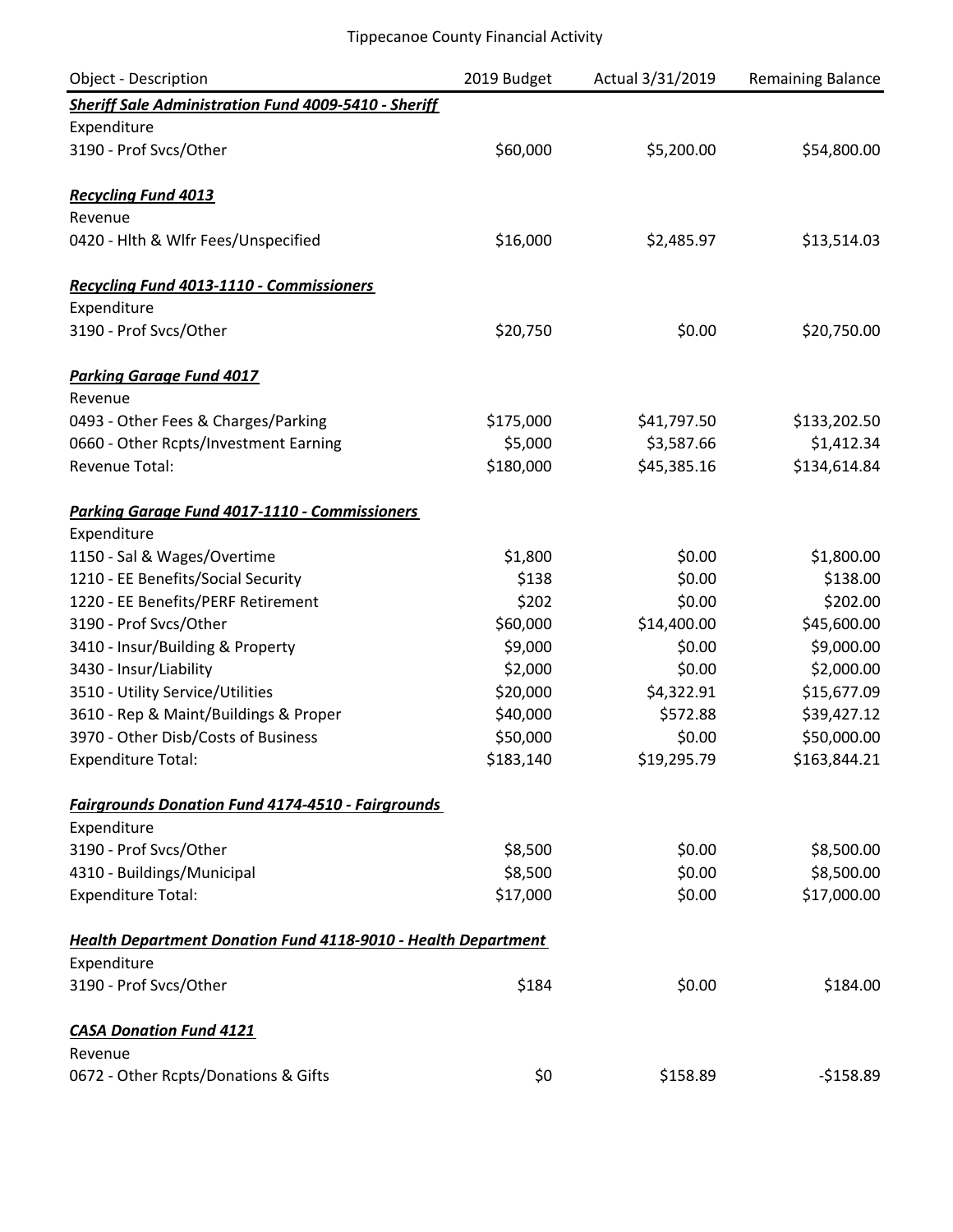| <b>Object - Description</b>                                | 2019 Budget | Actual 3/31/2019 | Remaining Balance |
|------------------------------------------------------------|-------------|------------------|-------------------|
| CASA Donation Fund 4121-7310 - CASA                        |             |                  |                   |
| Expenditure                                                |             |                  |                   |
| 2140 - Office Supplies/Minor Equip                         | \$2,500     | \$0.00           | \$2,500.00        |
| 3190 - Prof Svcs/Other                                     | \$1,202     | \$1,201.58       | \$0.42            |
| 3210 - Comm & Transp/Travel & Mileage                      | \$1,119     | \$216.54         | \$902.46          |
| <b>Expenditure Total:</b>                                  | \$4,821     | \$1,418.12       | \$3,402.88        |
| <b>Park Donation Fund 4125</b>                             |             |                  |                   |
| Revenue                                                    |             |                  |                   |
| 0672 - Other Rcpts/Donations & Gifts                       | \$0         | \$1,085.00       | $-$1,085.00$      |
| Park Donation Fund 4125-4310 - Parks & Recreaton           |             |                  |                   |
| Expenditure                                                |             |                  |                   |
| 3190 - Prof Svcs/Other                                     | \$0         | \$340.50         | $-$340.50$        |
| <b>Naturalist Program Gift Fund 4126</b>                   |             |                  |                   |
| Revenue                                                    |             |                  |                   |
| 0660 - Other Rcpts/Investment Earning                      | \$0         | \$670.63         | $-$670.63$        |
| <b>Sheriff Donation Fund 4127</b>                          |             |                  |                   |
| Revenue                                                    |             |                  |                   |
| 0672 - Other Rcpts/Donations & Gifts                       | \$0         | \$50.00          | $-550.00$         |
| <b>Sheriff Donation Fund 4127-5410 - Sheriff</b>           |             |                  |                   |
| Expenditure                                                |             |                  |                   |
| 3190 - Prof Svcs/Other                                     | \$3,000     | \$0.00           | \$3,000.00        |
| <b>Phase II Donation Fund 4128</b>                         |             |                  |                   |
| Revenue                                                    |             |                  |                   |
| 0672 - Other Rcpts/Donations & Gifts                       | \$2,000     | \$3,500.00       | $-$1,500.00$      |
| Phase II Donation Fund 41280410 - Surveyor                 |             |                  |                   |
| Expenditure                                                |             |                  |                   |
| 2990 - Other Supplies/Non-specified                        | \$1,000     | \$0.00           | \$1,000.00        |
| 3190 - Prof Svcs/Other                                     | \$1,000     | \$0.00           | \$1,000.00        |
| <b>Expenditure Total:</b>                                  | \$2,000     | \$0.00           | \$2,000.00        |
| <b>Cary Home Donation Fund 4130</b>                        |             |                  |                   |
| Revenue                                                    |             |                  |                   |
| 0671 - Other Rcpts/Grants from NonGov                      | \$0         | \$50.00          | $-$50.00$         |
| 0672 - Other Rcpts/Donations & Gifts                       | \$0         | \$5,161.95       | $-55,161.95$      |
| Revenue Total:                                             | \$0         | \$5,211.95       | $-55,211.95$      |
| Cary Home Donation Fund 4130-3610 - Cary Home for Children |             |                  |                   |
| Expenditure                                                |             |                  |                   |
| 3190 - Prof Svcs/Other                                     | \$0         | \$78.46          | $-578.46$         |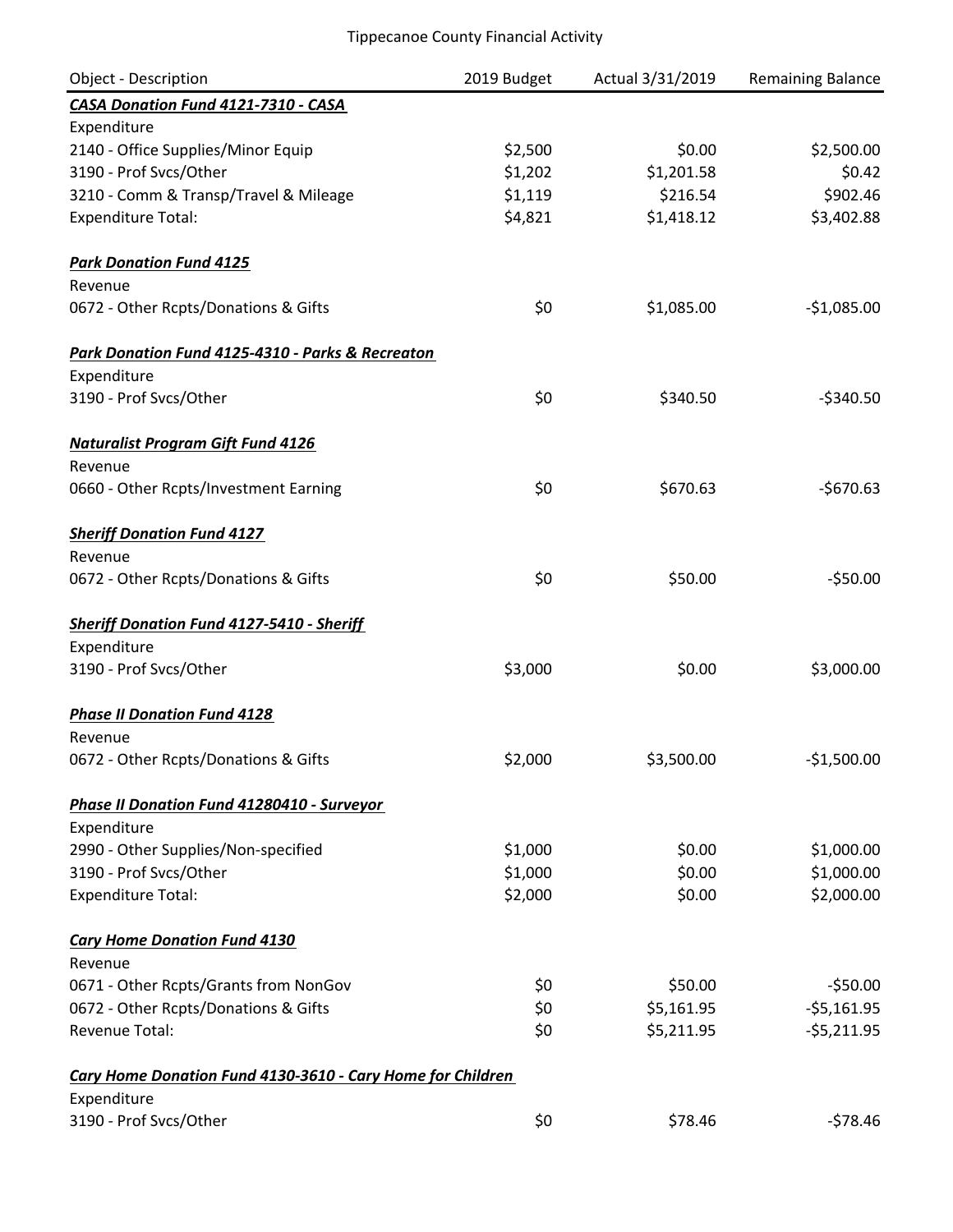| <b>Object - Description</b>                                 | 2019 Budget | Actual 3/31/2019 | <b>Remaining Balance</b> |
|-------------------------------------------------------------|-------------|------------------|--------------------------|
| Cary Home Donation Fund 4130-3710 - Cary Home for Children  |             |                  |                          |
| Expenditure                                                 |             |                  |                          |
| 3190 - Prof Svcs/Other                                      | \$0         | \$559.02         | $-5559.02$               |
| Cary Home Donation Fund 4130-5610 - Cary Home               |             |                  |                          |
| Expenditure                                                 |             |                  |                          |
| 3190 - Prof Svcs/Other                                      | \$0         | \$692.48         | $-$692.48$               |
| <b>WIC Donation Fund 4137-9210 - WIC</b>                    |             |                  |                          |
| Expenditure                                                 |             |                  |                          |
| 3510 - Utility Service/Utilities                            | \$1,386     | \$0.00           | \$1,386.00               |
| <b>Law Enforcement Warrant Fund 4266</b>                    |             |                  |                          |
| Revenue                                                     |             |                  |                          |
| 0660 - Other Rcpts/Investment Earning                       | \$25,354    | \$5,620.92       | \$19,733.08              |
| Law Enforcement Warrant Fund 4266-5910 - Prosecutor         |             |                  |                          |
| Expenditure                                                 |             |                  |                          |
| 1110 - Sal & Wages/Full Time                                | \$63,989    | \$7,014.36       | \$56,974.64              |
| 1130 - Sal & Wages/Part Time                                | \$50,000    | \$16,955.00      | \$33,045.00              |
| 1150 - Sal & Wages/Overtime                                 | \$15,000    | \$6,079.78       | \$8,920.22               |
| 1210 - EE Benefits/Social Security                          | \$9,868     | \$2,253.99       | \$7,614.01               |
| 1220 - EE Benefits/PERF Retirement                          | \$8,847     | \$1,422.26       | \$7,424.74               |
| 2210 - Oper Supplies/Gasoline & Oil                         | \$8,000     | \$5,085.00       | \$2,915.00               |
| 2990 - Other Supplies/Non-specified                         | \$5,000     | \$4,295.72       | \$704.28                 |
| 3190 - Prof Svcs/Other                                      | \$52,000    | \$20,245.23      | \$31,754.77              |
| 3210 - Comm & Transp/Travel & Mileage                       | \$32,500    | \$6,378.62       | \$26,121.38              |
| 3510 - Utility Service/Utilities                            | \$7,500     | \$499.11         | \$7,000.89               |
| 3620 - Rep & Maint/Vehicle & Equip                          | \$8,500     | \$470.06         | \$8,029.94               |
| 3910 - Other Disb/Dues & Subscription                       | \$1,500     | \$700.00         | \$800.00                 |
| 4510 - Machinery & Equipment/General                        | \$25,000    | \$0.00           | \$25,000.00              |
| 4520 - Machinery & Equipment/Vehicle                        | \$60,000    | \$52,041.20      | \$7,958.80               |
| 4590 - Machinery & Equipment/Other                          | \$15,000    | \$0.00           | \$15,000.00              |
| <b>Expenditure Total:</b>                                   | \$362,704   | \$123,440.33     | \$239,263.67             |
| Law Enforcement Warrant Fund 4266-9410 - Insurance Benefits |             |                  |                          |
| Expenditure                                                 |             |                  |                          |
| 1230 - EE Benefits/Health                                   | \$16,870    | \$6,336.51       | \$10,533.49              |
| 1231 - EE Benefits/LTD                                      | \$514       | \$115.20         | \$398.80                 |
| 1232 - EE Benefits/Life                                     | \$230       | \$72.96          | \$157.04                 |
| <b>Expenditure Total:</b>                                   | \$17,614    | \$6,524.67       | \$11,089.33              |
| <b>TIF Capital Projects/SE Industrial Fund 4505</b>         |             |                  |                          |
| Revenue                                                     |             |                  |                          |
| 0660 - Other Rcpts/Investment Earning                       | \$0         | \$15,073.98      | $-$15,073.98$            |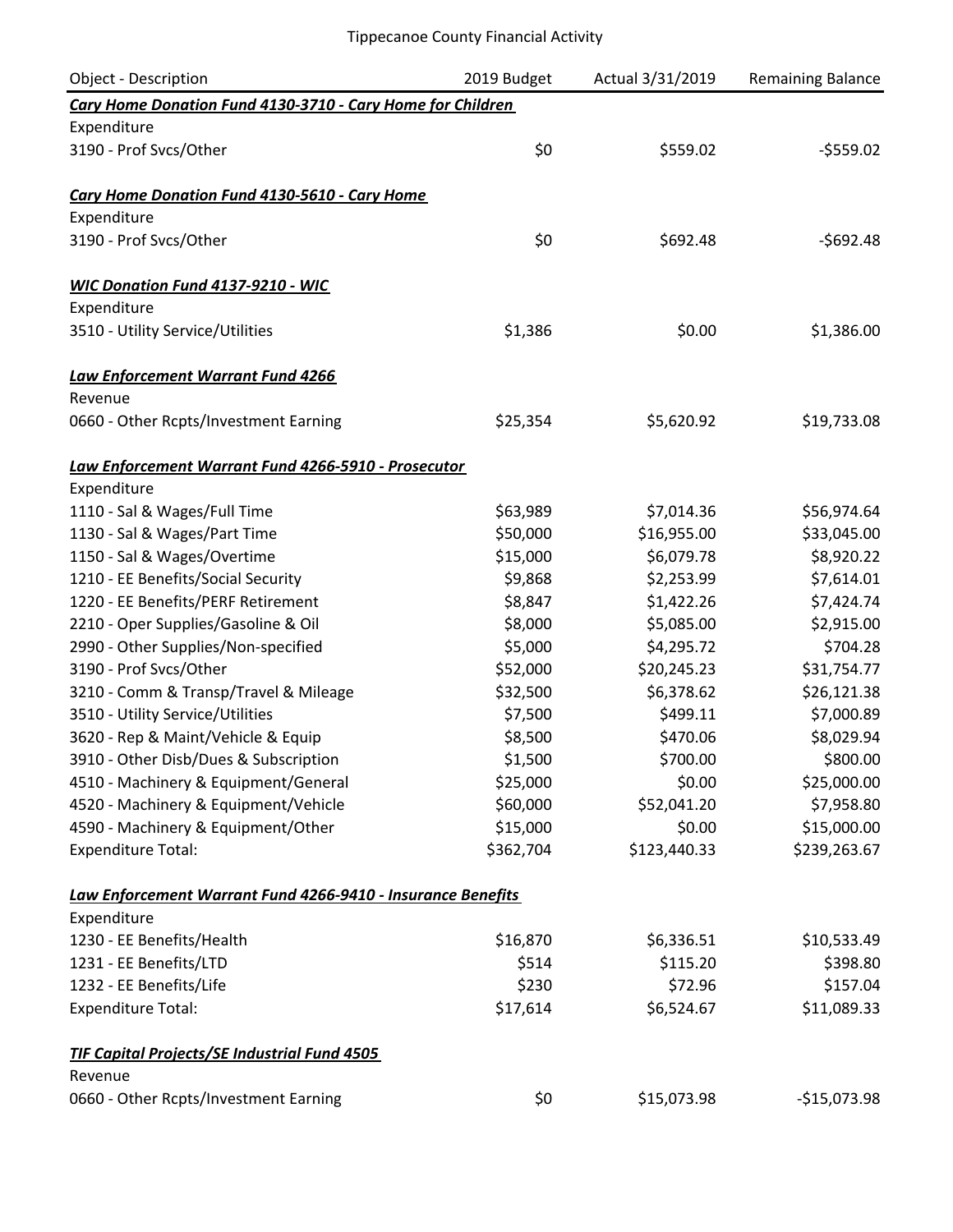| Object - Description                                                  | 2019 Budget | Actual 3/31/2019 | Remaining Balance |
|-----------------------------------------------------------------------|-------------|------------------|-------------------|
| TIF Capital Projects/SE Industrial Fund 4505-0120 - City of Lafayette |             |                  |                   |
| Expenditure                                                           |             |                  |                   |
| 3190 - Prof Svcs/Other                                                | \$0         | \$551,072.34     | $-5551,072.34$    |
| <b>Heartland TIF Fund 4540</b>                                        |             |                  |                   |
| Revenue                                                               |             |                  |                   |
| 0100 - Prop Taxes/Property                                            | \$1,090,000 | \$0.00           | \$1,090,000.00    |
| 0124 - Other Taxes/FIT                                                | \$6,000     | \$0.00           | \$6,000.00        |
| 0130 - Other Taxes/License Excise                                     | \$75,000    | \$0.00           | \$75,000.00       |
| 0131 - Other Taxes/CVET                                               | \$3,700     | \$0.00           | \$3,700.00        |
| <b>Revenue Total:</b>                                                 | \$1,174,700 | \$0.00           | \$1,174,700.00    |
| Jail Lease Fund 4620                                                  |             |                  |                   |
| Expenditure                                                           |             |                  |                   |
| 4420 - Impr Other Than Bldgs/Outdoor                                  | \$1,157,000 | \$0.00           | \$1,157,000.00    |
| <b>County Self Insurance Fund 4710</b>                                |             |                  |                   |
| Revenue                                                               |             |                  |                   |
| 0490 - Other Fees & Charges/Unspecifi                                 | \$0         | \$2,569,861.32   | $-52,569,861.32$  |
| 0660 - Other Rcpts/Investment Earning                                 | \$0         | \$40,550.56      | $-$40,550.56$     |
| Revenue Total:                                                        | \$0         | \$2,610,411.88   | $-52,610,411.88$  |
| <b>County Self Insurance Fund 4710-1120</b>                           |             |                  |                   |
| Expenditure                                                           |             |                  |                   |
| 3190 - Prof Svcs/Other                                                | \$0         | \$1,650,112.36   | $-$1,650,112.36$  |
| 3970 - Other Disb/Costs of Business                                   | \$0         | \$30,657.50      | $-$30,657.50$     |
| <b>Expenditure Total:</b>                                             | \$0         | \$1,680,769.86   | $-$1,680,769.86$  |
| <b>Public Officals Self Insurance Fund 4711</b>                       |             |                  |                   |
| Revenue                                                               |             |                  |                   |
| 0660 - Other Rcpts/Investment Earning                                 | \$0         | \$1,494.01       | $-$1,494.01$      |
| 0761 - Interfund Trnsfers/Transfer In                                 | \$0         | \$25,000.00      | $-$25,000.00$     |
| <b>Revenue Total:</b>                                                 | \$0         | \$26,494.01      | $-526,494.01$     |
| <b>Commissioners Self Insurance Fund 4712</b>                         |             |                  |                   |
| Revenue                                                               |             |                  |                   |
| 0660 - Other Rcpts/Investment Earning                                 | \$0         | \$2,597.34       | $-52,597.34$      |
| 0730 - Refunds Reimb or Redeposits                                    | \$0         | \$1,155.00       | $-$1,155.00$      |
| 0761 - Interfund Trnsfers/Transfer In                                 | \$0         | \$75,000.00      | $-575,000.00$     |
| Revenue Total:                                                        | \$0         | \$78,752.34      | $-578,752.34$     |
| <b>Commissioners Self Insurance Fund 4712-1120 - Human Resources</b>  |             |                  |                   |
| Expenditure                                                           |             |                  |                   |
| 3190 - Prof Svcs/Other                                                | \$0         | \$6,982.28       | $-56,982.28$      |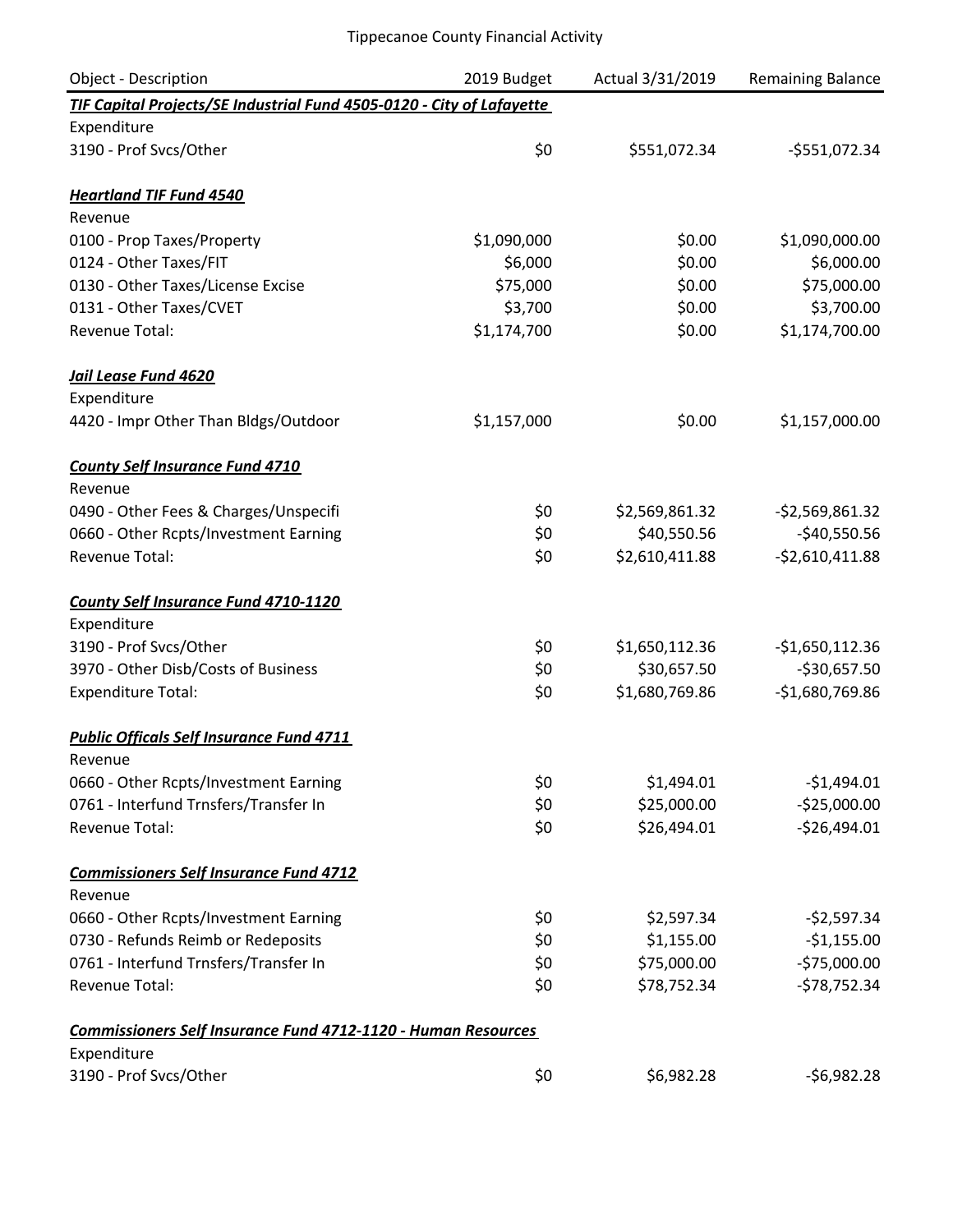| Object - Description                                           | 2019 Budget | Actual 3/31/2019 | Remaining Balance |
|----------------------------------------------------------------|-------------|------------------|-------------------|
| <b>Highway Self Insurance Fund 4713</b>                        |             |                  |                   |
| Revenue                                                        |             |                  |                   |
| 0660 - Other Rcpts/Investment Earning                          | \$0         | \$1,552.10       | $-$1,552.10$      |
| <b>Sheriff Self Insurance Fund 4714</b>                        |             |                  |                   |
| Revenue                                                        |             |                  |                   |
| 0660 - Other Rcpts/Investment Earning                          | \$0         | \$2,162.81       | $-52,162.81$      |
| 0761 - Interfund Trnsfers/Transfer In                          | \$0         | \$50,000.00      | $-$50,000.00$     |
| <b>Revenue Total:</b>                                          | \$0         | \$52,162.81      | $-552,162.81$     |
| <b>Sheriff Self Insurance Fund 4714-1120 - Human Resources</b> |             |                  |                   |
| Expenditure                                                    |             |                  |                   |
| 3190 - Prof Svcs/Other                                         | \$0         | \$1,237.50       | $-$1,237.50$      |
| <b>Inmate Medical Fund 4715-5410 - Sheriff</b>                 |             |                  |                   |
| Expenditure                                                    |             |                  |                   |
| 3145 - Prof Svcs/Hlth & Med Prof                               | \$80,000    | \$21,380.27      | \$58,619.73       |
| <b>Flex Benefits Fund 4716</b>                                 |             |                  |                   |
| Revenue                                                        |             |                  |                   |
| 0490 - Other Fees & Charges/Unspecified                        | \$0         | \$122,770.22     | $-$122,770.22$    |
| 0660 - Other Rcpts/Investment Earning                          | \$0         | \$851.20         | $-$ \$851.20      |
| 0670 - Other Rcpts/Misc Sources                                | \$0         | \$283.99         | $-5283.99$        |
| <b>Revenue Total:</b>                                          | \$0         | \$123,905.41     | $-$123,905.41$    |
| Flex Benefits Fund 4716-1120 - Human Resources                 |             |                  |                   |
| Expenditure                                                    |             |                  |                   |
| 3190 - Prof Svcs/Other                                         | \$0         | \$184,417.59     | $-$184,417.59$    |
| <b>Long Term Disability Fund 4717</b>                          |             |                  |                   |
| Revenue                                                        |             |                  |                   |
| 0490 - Other Fees & Charges/Unspecifi                          | \$0         | \$29,543.41      | $-529,543.41$     |
| Long Term Disability Fund 4717-1120 - Human Resources          |             |                  |                   |
| Expenditure                                                    |             |                  |                   |
| 3190 - Prof Svcs/Other                                         | \$0         | \$29,759.43      | $-$29,759.43$     |
| <b>Inmate Medical Copay Fund 4719</b>                          |             |                  |                   |
| Revenue                                                        |             |                  |                   |
| 0410 - Publ Safety Fees/Unspecified                            | \$0         | \$2,052.91       | $-52,052.91$      |
| <b>Inmate Medical Copay Fund 4719-5410 - Sheriff</b>           |             |                  |                   |
| Expenditure                                                    |             |                  |                   |
| 3145 - Prof Svcs/Hlth & Med Prof                               | \$17,000    | \$678.91         | \$16,321.09       |
| <b>Project/Highway Escrow Fund 4804</b>                        |             |                  |                   |
| Revenue                                                        |             |                  |                   |
| 0660 - Other Rcpts/Investment Earning                          | \$0         | \$388.60         | $-5388.60$        |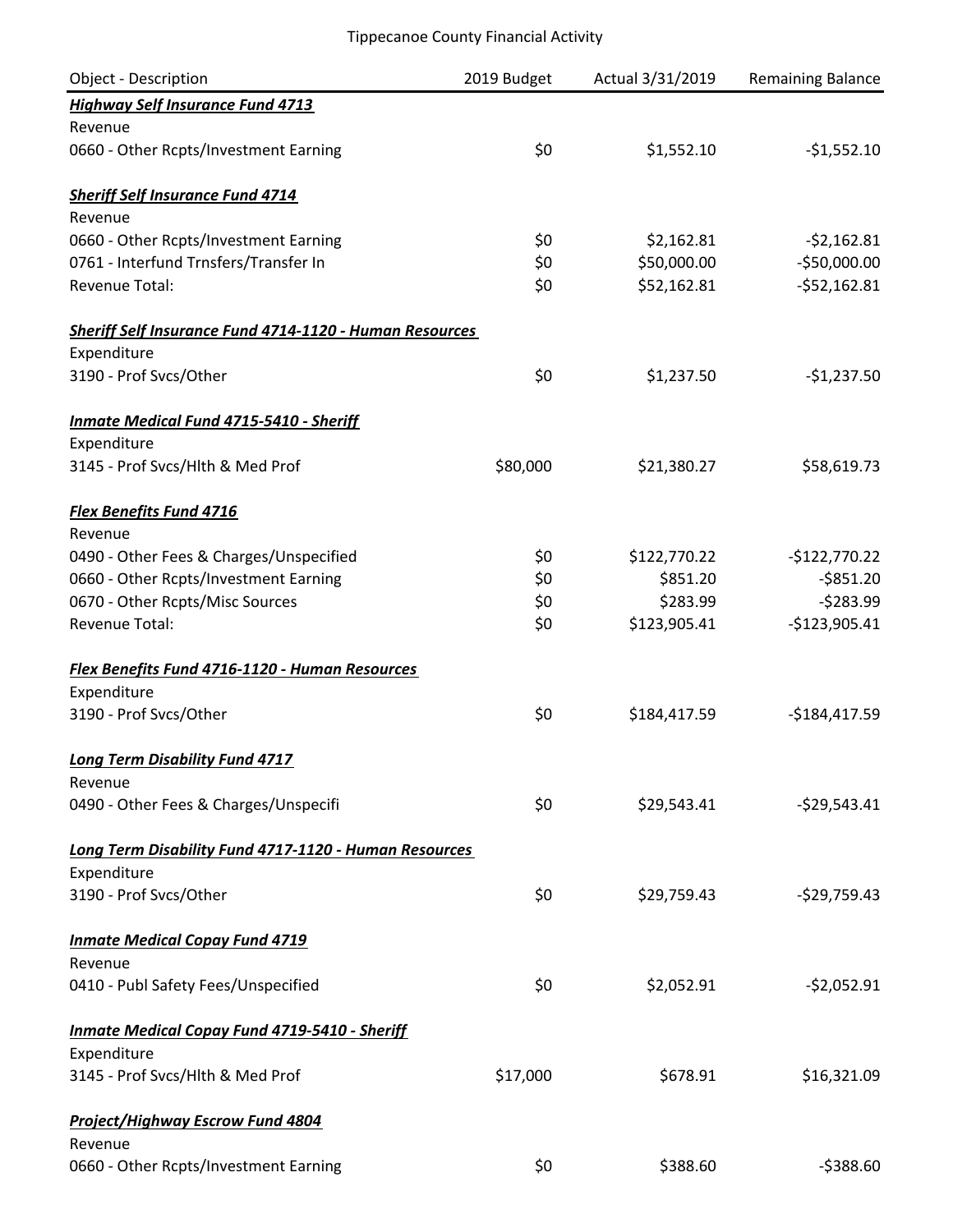| <b>Object - Description</b>                                      | 2019 Budget | Actual 3/31/2019 | <b>Remaining Balance</b> |
|------------------------------------------------------------------|-------------|------------------|--------------------------|
| Project/Highway Escrow Fund 4804-8010 - Highway                  |             |                  |                          |
| Expenditure                                                      |             |                  |                          |
| 3190 - Prof Svcs/Other                                           | \$0         | \$0.00           | \$0.00                   |
|                                                                  |             |                  |                          |
| <b>County Share Surtax Fund 4805</b>                             |             |                  |                          |
| Revenue                                                          |             |                  |                          |
| 0135 - Other Taxes/Surtax                                        | \$1,200,000 | \$243,142.52     | \$956,857.48             |
| County Share Surtax Fund 4805-8261 - Highway                     |             |                  |                          |
| Expenditure                                                      |             |                  |                          |
| 2210 - Oper Supplies/Gasoline & Oil                              | \$264,550   | \$92,251.82      | \$172,298.18             |
| 2220 - Oper Supplies/Inst'l or Med                               | \$26,000    | \$3,206.30       | \$22,793.70              |
| 2310 - Rep & Maint/Building Mtls                                 | \$55,000    | \$0.00           | \$55,000.00              |
| 3410 - Insur/Building & Property                                 | \$5,000     | \$0.00           | \$5,000.00               |
| 3420 - Insur/Vehicle & Equipment                                 | \$100,000   | \$0.00           | \$100,000.00             |
| 3430 - Insur/Liability                                           | \$60,000    | \$0.00           | \$60,000.00              |
| 3510 - Utility Service/Utilities                                 | \$40,000    | \$4,632.46       | \$35,367.54              |
| 3610 - Rep & Maint/Buildings & Proper                            | \$50,000    | \$1,105.32       | \$48,894.68              |
| 3620 - Rep & Maint/Vehicle & Equip                               | \$504,450   | \$0.00           | \$504,450.00             |
| 3970 - Other Disb/Costs of Business                              | \$15,000    | \$15.00          | \$14,985.00              |
| 4590 - Machinery & Equipment/Other                               | \$80,000    | \$0.00           | \$80,000.00              |
|                                                                  | \$1,200,000 |                  |                          |
| <b>Expenditure Total:</b>                                        |             | \$101,210.90     | \$1,098,789.10           |
| <b>County Share Wheel Tax Fund 4806</b>                          |             |                  |                          |
| Revenue                                                          |             |                  |                          |
| 0134 - Other Taxes/Wheel Tax                                     | \$100,000   | \$33,892.40      | \$66,107.60              |
| County Share Wheel Tax Fund 4806-8261 - Highway                  |             |                  |                          |
| Expenditure                                                      |             |                  |                          |
| 2320 - Rep & Maint/Street Mtls                                   | \$100,000   | \$0.00           | \$100,000.00             |
| <b>Fairgrounds Construction 2018 LIT Fund 4818</b>               |             |                  |                          |
| Revenue                                                          |             |                  |                          |
| 0660 - Other Rcpts/Investment Earning                            | \$0         | \$133,529.10     | $-$133,529.10$           |
| Fairgrounds Construction 2018 LIT Fund 4818-1110 - Commissioners |             |                  |                          |
| Expenditure                                                      |             |                  |                          |
| 3120 - Prof Svcs/Engineer & Architect                            | \$600,000   | \$98,258.94      | \$501,741.06             |
| 3190 - Prof Svcs/Other                                           | \$464,456   | \$92,043.50      | \$372,412.50             |
| 4245 - Infrastructure/Detention Ponds                            | \$2,518,317 | \$788,562.26     | \$1,729,754.74           |
| 4310 - Buildings/Municipal                                       | \$4,783,699 | \$220,211.41     | \$4,563,487.59           |
| <b>Expenditure Total:</b>                                        | \$8,366,472 | \$1,199,076.11   | \$7,167,395.89           |
|                                                                  |             |                  |                          |
| <b>Wabash River Hydrology Fund 4833</b>                          |             |                  |                          |
| Revenue                                                          |             |                  |                          |
| 0660 - Other Rcpts/Investment Earning                            | \$0         | \$53.23          | $-553.23$                |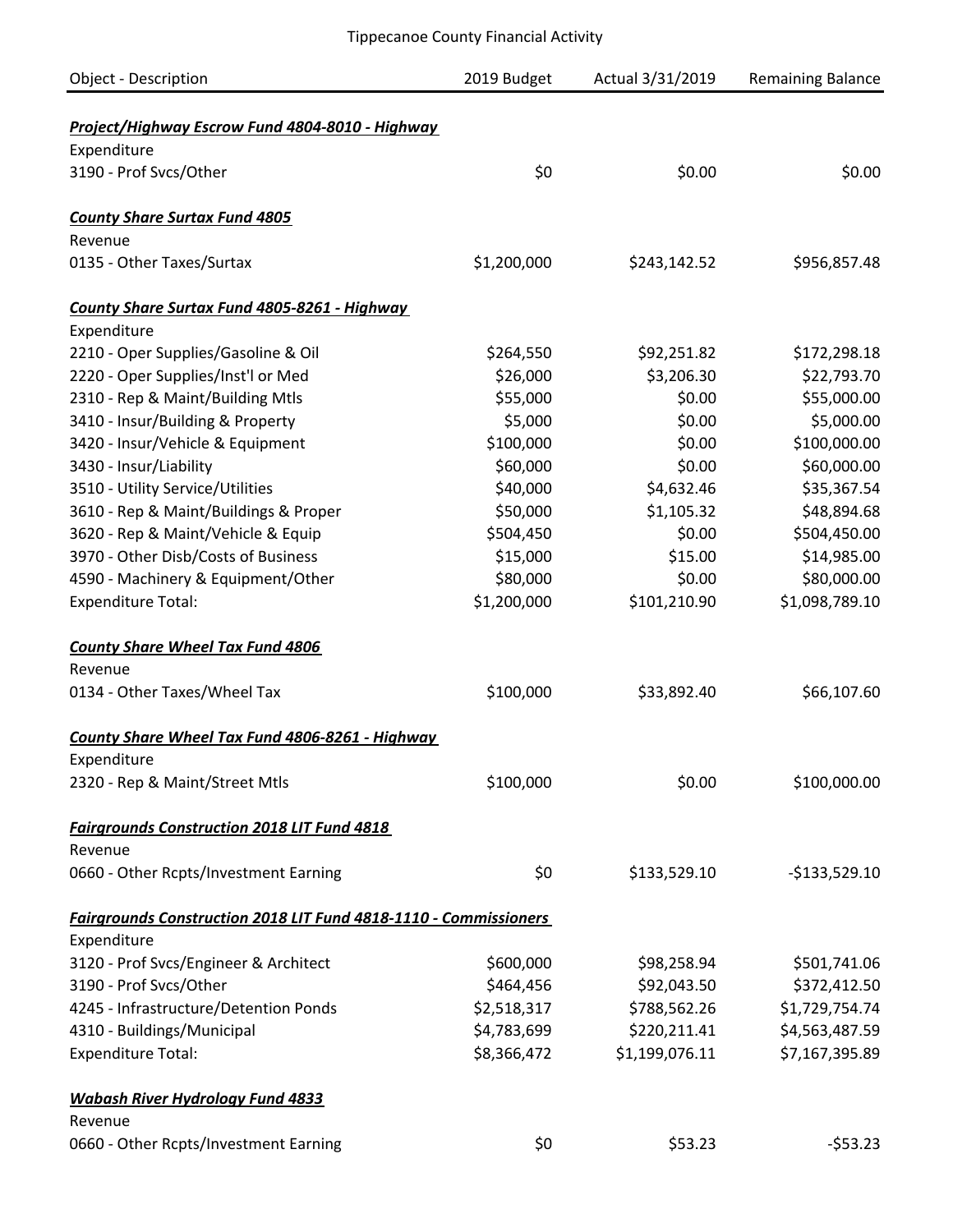| Object - Description                             | 2019 Budget | Actual 3/31/2019 | Remaining Balance |
|--------------------------------------------------|-------------|------------------|-------------------|
| <b>Project (Revolving) Fund 4880</b>             |             |                  |                   |
| Revenue                                          |             |                  |                   |
| 0100 - Prop Taxes/Property                       | \$1,750,000 | \$0.00           | \$1,750,000.00    |
| 0289 - Unrestricted Grants & Cntr/Fed            | \$1,000,000 | \$6,608.78       | \$993,391.22      |
| 0293 - Hwys & Strts/State or Local               | \$1,000,000 | \$0.00           | \$1,000,000.00    |
| 0660 - Other Rcpts/Investment Earning            | \$13,583    | \$3,720.71       | \$9,862.29        |
| <b>Revenue Total:</b>                            | \$3,763,583 | \$10,329.49      | \$3,753,253.51    |
| Project (Revolving) Fund 4880-8010 - Highway     |             |                  |                   |
| Expenditure                                      |             |                  |                   |
| 3190 - Prof Svcs/Other                           | \$973,561   | \$462,980.66     | \$510,580.34      |
| Project (Revolving) Fund 4880-8061 - Highway     |             |                  |                   |
| Expenditure                                      |             |                  |                   |
| 2320 - Rep & Maint/Street Mtls                   | \$500,000   | \$0.00           | \$500,000.00      |
| Project (Revolving) Fund 4880-8062 - Highway     |             |                  |                   |
| Expenditure                                      |             |                  |                   |
| 4110 - Land/Right-of-Way                         | \$220,000   | \$26,350.00      | \$193,650.00      |
| 4210 - Infrastructure/Roads & Streets            | \$1,050,000 | \$47,755.20      | \$1,002,244.80    |
| 4220 - Infrastructure/Bridges                    | \$600,000   | \$0.00           | \$600,000.00      |
| 4240 - Infrastructure/Culverts & Drai            | \$500,000   | \$0.00           | \$500,000.00      |
| <b>Expenditure Total:</b>                        | \$2,370,000 | \$74,105.20      | \$2,295,894.80    |
| Highway Escrow (J&C) Fund 4881                   |             |                  |                   |
| Revenue                                          |             |                  |                   |
| 0660 - Other Rcpts/Investment Earning            | \$0         | \$32.08          | $-532.08$         |
| <b>F-Lake Detention Fund 4890</b>                |             |                  |                   |
| Revenue                                          |             |                  |                   |
| 0404 - Gen Govt Fees/Surveyor                    | \$10,000    | \$0.00           | \$10,000.00       |
| 0660 - Other Rcpts/Investment Earning            | \$4,346     | \$1,532.55       | \$2,813.45        |
| <b>Revenue Total:</b>                            | \$14,346    | \$1,532.55       | \$12,813.45       |
| <b>F-Lake Detention Fund 48900410 - Surveyor</b> |             |                  |                   |
| Expenditure                                      |             |                  |                   |
| 3640 - Rep & Maint/Drainage Infrastr             | \$60,000    | \$0.00           | \$60,000.00       |
| 4245 - Infrastructure/Detention Ponds            | \$118,500   | \$0.00           | \$118,500.00      |
| <b>Expenditure Total:</b>                        | \$178,500   | \$0.00           | \$178,500.00      |
| <b>Berlovitz Ditch Fund 4891</b>                 |             |                  |                   |
| Revenue                                          |             |                  |                   |
| 0404 - Gen Govt Fees/Surveyor                    | \$75,000    | \$0.00           | \$75,000.00       |
| 0660 - Other Rcpts/Investment Earning            | \$362       | \$38.14          | \$323.86          |
| Revenue Total:                                   | \$75,362    | \$38.14          | \$75,323.86       |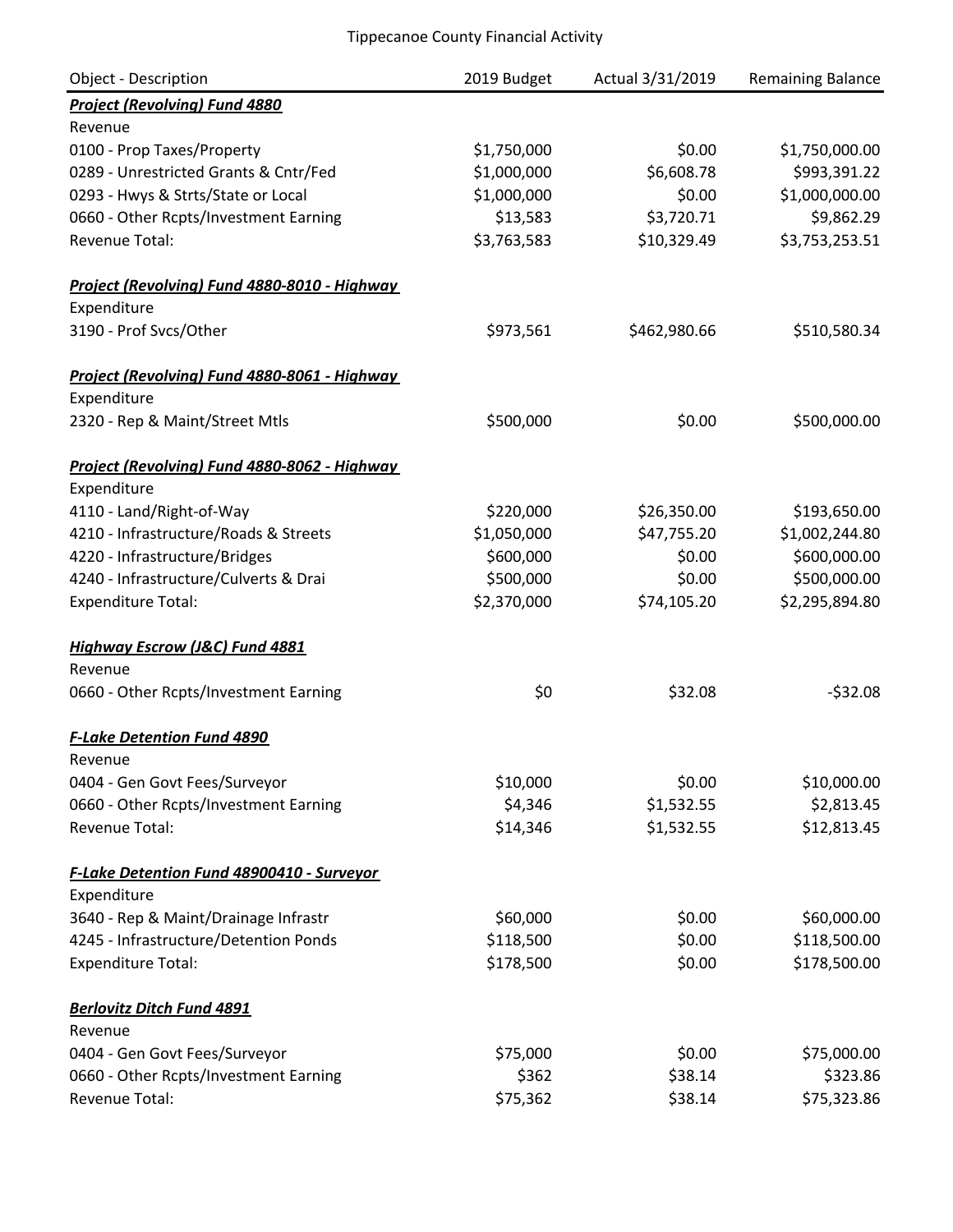| <b>Object - Description</b>                   | 2019 Budget | Actual 3/31/2019 | Remaining Balance |
|-----------------------------------------------|-------------|------------------|-------------------|
| Berlovitz Ditch Fund 4891 - Surveyor          |             |                  |                   |
| Expenditure                                   |             |                  |                   |
| 3640 - Rep & Maint/Drainage Infrastr          | \$10,000    | \$0.00           | \$10,000.00       |
| 4245 - Infrastructure/Detention Ponds         | \$12,000    | \$0.00           | \$12,000.00       |
| <b>Expenditure Total:</b>                     | \$22,000    | \$0.00           | \$22,000.00       |
| <b>Great Lakes Fund 4892</b>                  |             |                  |                   |
| Revenue                                       |             |                  |                   |
| 0660 - Other Rcpts/Investment Earning         | \$10,866    | \$3,568.07       | \$7,297.93        |
| Great Lakes Fund 4892-0410 - Surveyor         |             |                  |                   |
| Expenditure                                   |             |                  |                   |
| 4245 - Infrastructure/Detention Ponds         | \$500,000   | \$14,840.00      | \$485,160.00      |
| <b>Ross Detention Fund 4893</b>               |             |                  |                   |
| Revenue                                       |             |                  |                   |
| 0404 - Gen Govt Fees/Surveyor                 | \$15,000    | \$0.00           | \$15,000.00       |
| 0660 - Other Rcpts/Investment Earning         | \$543       | \$168.14         | \$374.86          |
| Revenue Total:                                | \$15,543    | \$168.14         | \$15,374.86       |
| Ross Detention Fund 4893-0410 - Surveyor      |             |                  |                   |
| Expenditure                                   |             |                  |                   |
| 4245 - Infrastructure/Detention Ponds         | \$11,750    | \$0.00           | \$11,750.00       |
| <b>Phase II Stormwater Fund 4897</b>          |             |                  |                   |
| Revenue                                       |             |                  |                   |
| 0302 - Gen Govt Permits/Plan & Zoning         | \$5,000     | \$2,850.00       | \$2,150.00        |
| 0404 - Gen Govt Fees/Surveyor                 | \$40,000    | \$9,978.00       | \$30,022.00       |
| 0660 - Other Rcpts/Investment Earning         | \$16,000    | \$7,188.73       | \$8,811.27        |
| 0670 - Other Rcpts/Misc Sources               | \$50,000    | \$26,617.52      | \$23,382.48       |
| Revenue Total:                                | \$111,000   | \$46,634.25      | \$64,365.75       |
| Phase II Stormwater Fund 4897-0410 - Surveyor |             |                  |                   |
| Expenditure                                   |             |                  |                   |
| 1110 - Sal & Wages/Full Time                  | \$230,234   | \$42,005.94      | \$188,228.06      |
| 1111 - Sal & Wages/Elected Official           | \$24,112    | \$5,564.28       | \$18,547.72       |
| 1130 - Sal & Wages/Part Time                  | \$1,000     | \$0.00           | \$1,000.00        |
| 1150 - Sal & Wages/Overtime                   | \$2,000     | \$0.00           | \$2,000.00        |
| 1210 - EE Benefits/Social Security            | \$19,687    | \$3,466.31       | \$16,220.69       |
| 1220 - EE Benefits/PERF Retirement            | \$29,047    | \$5,340.96       | \$23,706.04       |
| 2110 - Office Supplies/General                | \$25,000    | \$14.99          | \$24,985.01       |
| 2120 - Office Supplies/Forms                  | \$10,000    | \$0.00           | \$10,000.00       |
| 2130 - Office Supplies/Printing               | \$12,000    | \$0.00           | \$12,000.00       |
| 2140 - Office Supplies/Minor Equip            | \$10,000    | \$2,448.18       | \$7,551.82        |
| 2210 - Oper Supplies/Gasoline & Oil           | \$7,000     | \$0.00           | \$7,000.00        |
| 2990 - Other Supplies/Non-specified           | \$20,000    | \$645.98         | \$19,354.02       |
| 3110 - Prof Svcs/Legal                        | \$30,000    | \$0.00           | \$30,000.00       |
| 3120 - Prof Svcs/Engineer & Architect         | \$50,000    | \$0.00           | \$50,000.00       |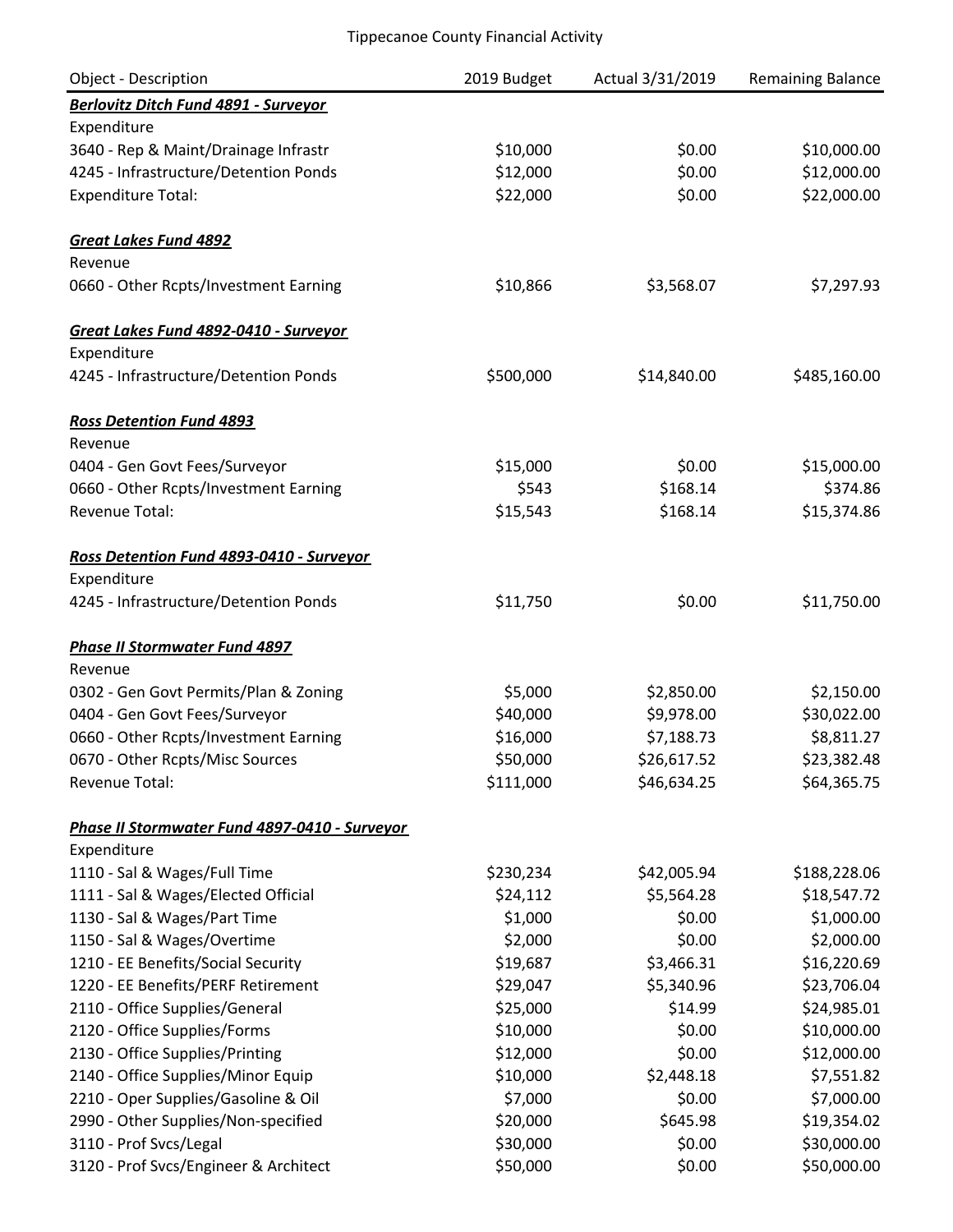| <b>Object - Description</b>                                   | 2019 Budget | Actual 3/31/2019 | <b>Remaining Balance</b> |
|---------------------------------------------------------------|-------------|------------------|--------------------------|
| 3150 - Prof Svcs/Training                                     | \$15,000    | \$80.00          | \$14,920.00              |
| 3190 - Prof Svcs/Other                                        | \$150,000   | \$14,529.27      | \$135,470.73             |
| 3210 - Comm & Transp/Travel & Mileage                         | \$33,000    | \$0.00           | \$33,000.00              |
| 3230 - Comm & Transp/Postage & Frght                          | \$4,000     | \$0.00           | \$4,000.00               |
| 3240 - Comm & Transp/Software                                 | \$10,000    | \$0.00           | \$10,000.00              |
| 3310 - Printing & Advertising/Legal                           | \$13,000    | \$0.00           | \$13,000.00              |
| 3510 - Utility Service/Utilities                              | \$2,500     | \$0.00           | \$2,500.00               |
| 3620 - Rep & Maint/Vehicle & Equip                            | \$2,000     | \$471.42         | \$1,528.58               |
| 3910 - Other Disb/Dues & Subscription                         | \$2,500     | \$306.00         | \$2,194.00               |
| 4590 - Machinery & Equipment/Other                            | \$2,500     | \$0.00           | \$2,500.00               |
| <b>Expenditure Total:</b>                                     | \$704,580   | \$74,873.33      | \$629,706.67             |
| Phase II Stormwater Fund 4897-9410 - Employee Benefits        |             |                  |                          |
| Expenditure                                                   |             |                  |                          |
| 1230 - EE Benefits/Health                                     | \$58,653    | \$11,175.30      | \$47,477.70              |
| 1231 - EE Benefits/LTD                                        | \$973       | \$187.83         | \$785.17                 |
| 1232 - EE Benefits/Life                                       | \$548       | \$101.76         | \$446.24                 |
| <b>Expenditure Total:</b>                                     | \$60,174    | \$11,464.89      | \$48,709.11              |
| <b>Tippecanoe County Solid Waste District Fund 4730</b>       |             |                  |                          |
| Revenue                                                       |             |                  |                          |
| 0100 - Prop Taxes/Property                                    | \$228,000   | \$0.00           | \$228,000.00             |
| 0130 - Other Taxes/License Excise                             | \$18,000    | \$0.00           | \$18,000.00              |
| 0660 - Other Rcpts/Investment Earning                         | \$0         | \$926.51         | $-5926.51$               |
| Revenue Total:                                                | \$246,000   | \$926.51         | \$245,073.49             |
| Tippecanoe County Solid Waste District Fund 4730-7510 - TCSWD |             |                  |                          |
| Expenditure                                                   |             |                  |                          |
| 2250 - Oper Supplies/Food                                     | \$300       | \$0.00           | \$300.00                 |
| 2270 - Oper Supplies/Educational Mtls                         | \$2,150     | \$0.00           | \$2,150.00               |
| 2340 - Rep & Maint/Minor Equipment                            | \$5,000     | \$0.00           | \$5,000.00               |
| 3110 - Prof Svcs/Legal                                        | \$1,300     | \$0.00           | \$1,300.00               |
| 3130 - Prof Svcs/Accountant & Finance                         | \$616       | \$616.00         | \$0.00                   |
| 3190 - Prof Svcs/Other                                        | \$165,134   | \$33,003.88      | \$132,130.12             |
| 3210 - Comm & Transp/Travel & Mileage                         | \$1,000     | \$0.00           | \$1,000.00               |
| 3310 - Printing & Advertising/Legal                           | \$12,000    | \$0.00           | \$12,000.00              |
| 3430 - Insur/Liability                                        | \$3,300     | \$3,081.00       | \$219.00                 |
| 3510 - Utility Service/Utilities                              | \$350       | \$310.00         | \$40.00                  |
| 3910 - Other Disb/Dues & Subscription                         | \$850       | \$0.00           | \$850.00                 |
| 3920 - Other Disb/Grants & Cmnty Supp                         | \$54,000    | \$0.00           | \$54,000.00              |
| <b>Expenditure Total:</b>                                     | \$246,000   | \$37,010.88      | \$208,989.12             |
| <b>TEMA Hazardous Warning Fund 4940</b>                       |             |                  |                          |
| Revenue                                                       |             |                  |                          |
| 0761 - Interfund Trnsfers/Transfer In                         | \$0         | \$40,000.00      | $-$40,000.00$            |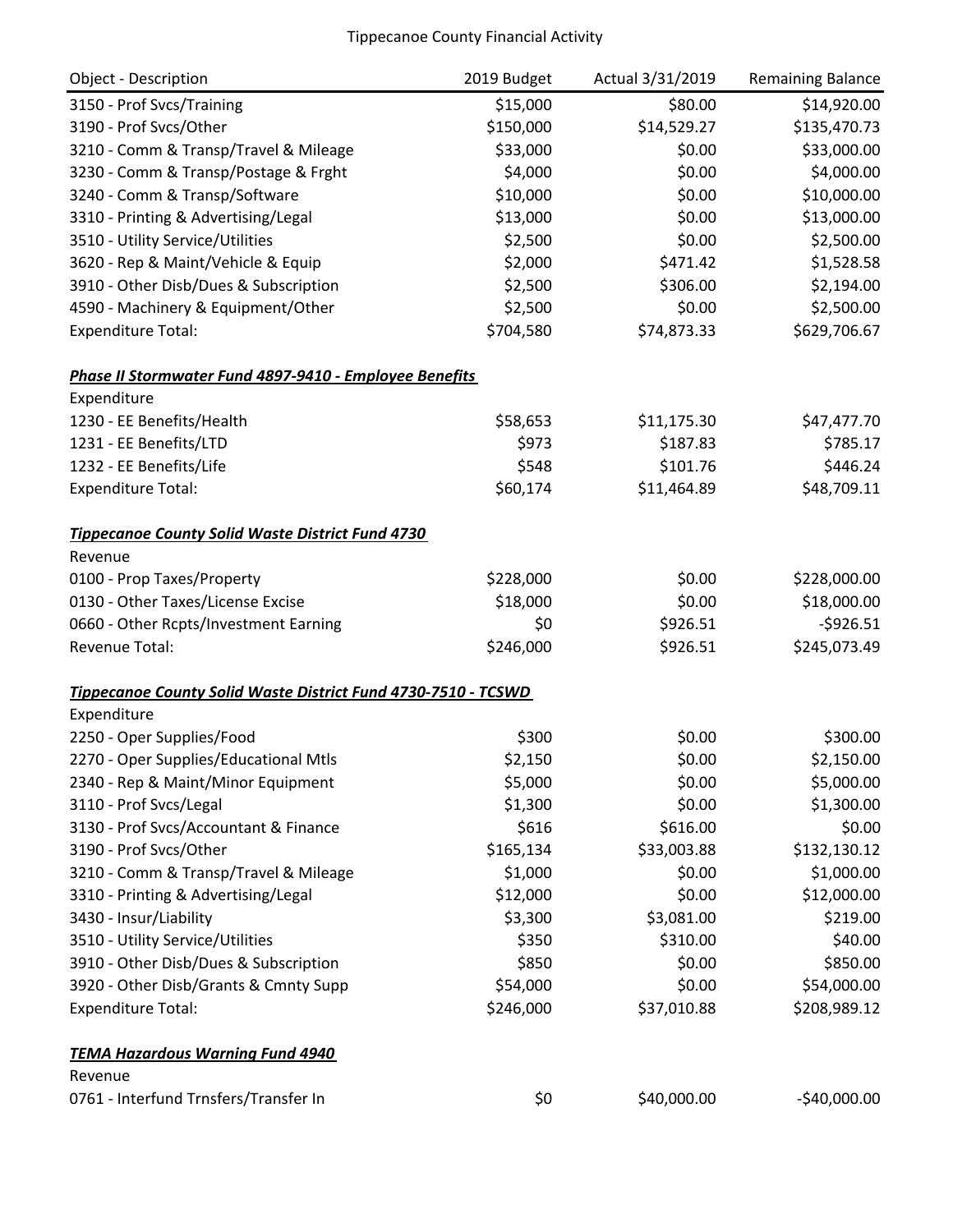| Object - Description                                               | 2019 Budget | Actual 3/31/2019 | <b>Remaining Balance</b> |
|--------------------------------------------------------------------|-------------|------------------|--------------------------|
| TEMA Hazardous Warning Fund 4940-5210 - Emergency Management       |             |                  |                          |
| Expenditure                                                        |             |                  |                          |
| 4530 - Machinery & Equipment/Safety                                | \$97,336    | \$2,141.42       | \$95,194.58              |
| <b>Firearms Range Fund 4956</b>                                    |             |                  |                          |
| Revenue                                                            |             |                  |                          |
| 0761 - Interfund Trnsfers/Transfer In                              | \$0         | \$50,000.00      | $-$50,000.00$            |
| <b>P-Card Rebate Fund 4973</b>                                     |             |                  |                          |
| Revenue                                                            |             |                  |                          |
| 0761 - Interfund Trnsfers/Transfer In                              | \$0         | \$9,263.06       | $-59,263.06$             |
| P-Card Rebate Fund 4973-0210 - Treasurer                           |             |                  |                          |
| Expenditure                                                        |             |                  |                          |
| 3190 - Prof Svcs/Other                                             | \$0         | \$7,283.53       | $-57,283.53$             |
| <b>Francis Powers Trust Fund 5950</b>                              |             |                  |                          |
| Revenue                                                            |             |                  |                          |
| 0660 - Other Rcpts/Investment Earning                              | \$0         | \$1,727.75       | $-$1,727.75$             |
| <b>Battle Ground Fence Fund 5980</b>                               |             |                  |                          |
| Revenue                                                            |             |                  |                          |
| 0660 - Other Rcpts/Investment Earning                              | \$344       | \$103.54         | \$240.46                 |
| <b>Battle Ground Fence Fund 5980-4310 - Parks &amp; Recreation</b> |             |                  |                          |
| Expenditure                                                        |             |                  |                          |
| 3190 - Prof Svcs/Other                                             | \$10,000    | \$0.00           | \$10,000.00              |
| <b>Expenditure Total:</b>                                          | \$10,000    | \$0.00           | \$10,000.00              |
| <b>Parks Tax Collection Fund 5984</b>                              |             |                  |                          |
| Revenue                                                            |             |                  |                          |
| 0125 - Other Taxes/Innkeepers                                      | \$0         | \$84.00          | $-$84.00$                |
| Parks Tax Collection Fund 5984-4310 - Parks & Recreation           |             |                  |                          |
| Expenditure                                                        |             |                  |                          |
| 3190 - Prof Svcs/Other                                             | \$0         | \$112.17         | $-$112.17$               |
| Settlement Fund 6000                                               |             |                  |                          |
| Revenue                                                            |             |                  |                          |
| 0808 - Settlement/Treasurer Other Col                              | \$0         | \$322.83         | $-5322.83$               |
| Settlement Fund 6000-0210 - Treasurer                              |             |                  |                          |
| Expenditure                                                        |             |                  |                          |
| 8008 - Settlement/Treasurer Other Dis                              | \$0         | \$149.49         | $-$149.49$               |
| <b>Wheel Tax Fund 6021</b>                                         |             |                  |                          |
| Revenue                                                            |             |                  |                          |
| 0806 - Settlement/State Certified Col                              | \$0         | \$125,667.16     | $-$125,667.16$           |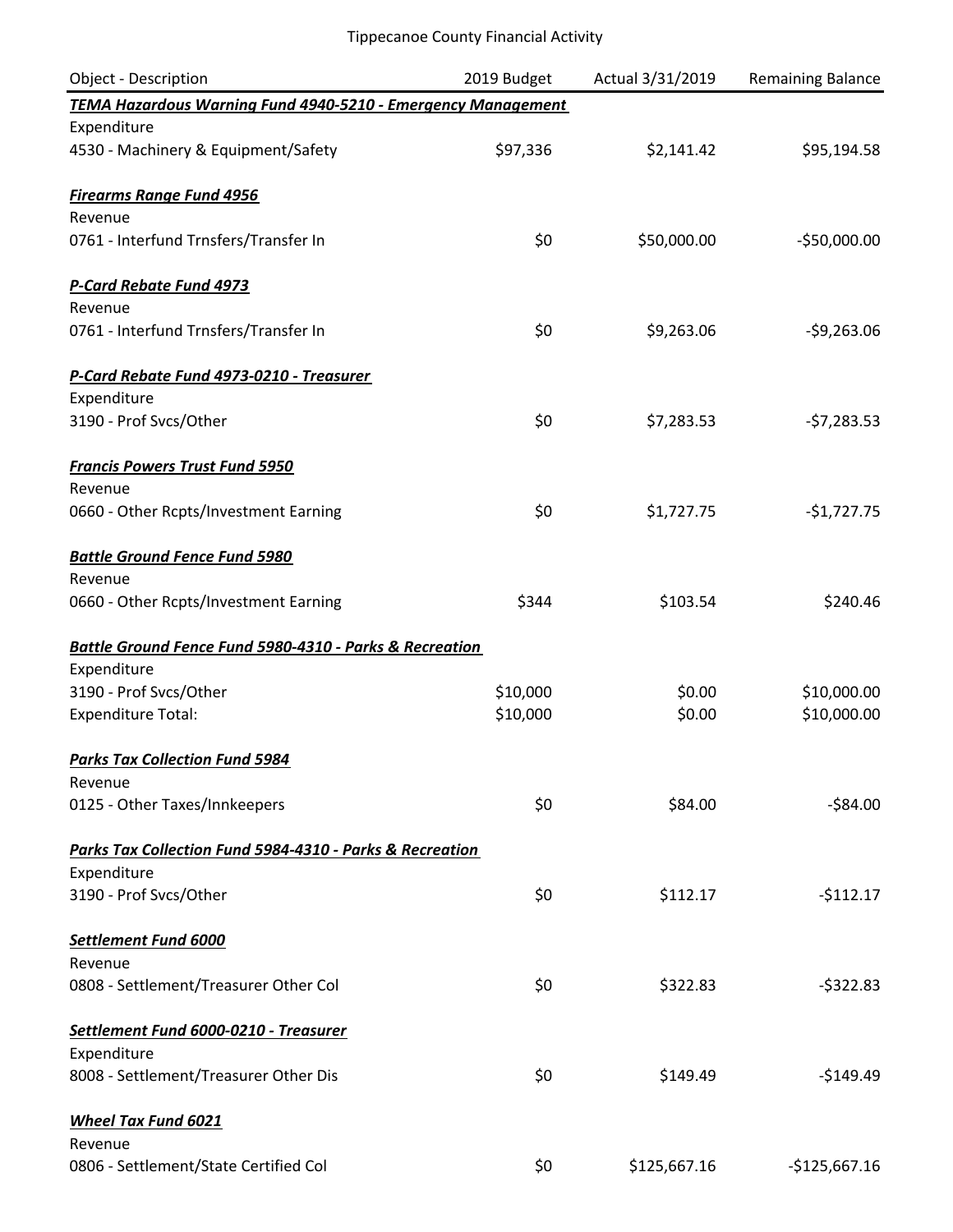| Object - Description                                                                     | 2019 Budget | Actual 3/31/2019 | <b>Remaining Balance</b> |
|------------------------------------------------------------------------------------------|-------------|------------------|--------------------------|
| Wheel Tax Fund 6021-0120 - Auditor Settlement                                            |             |                  |                          |
| Expenditure                                                                              |             |                  |                          |
| 8006 - Settlement/State Disbursements                                                    | \$0         | \$72,186.89      | $-572,186.89$            |
| <b>Sur Tax Fund 6022</b>                                                                 |             |                  |                          |
| Revenue                                                                                  |             |                  |                          |
| 0806 - Settlement/State Certified Col                                                    | \$0         | \$630,166.73     | $-$630,166.73$           |
| Sur Tax Fund 6022-0120 - Auditor Settlement                                              |             |                  |                          |
| Expenditure                                                                              |             |                  |                          |
| 8006 - Settlement/State Disbursements                                                    | \$0         | \$518,819.10     | $-5518,819.10$           |
| <b>LIT Property Tax Relief Fund 6203</b>                                                 |             |                  |                          |
| Revenue                                                                                  |             |                  |                          |
| 0802 - Settlement/Income                                                                 | \$0         | \$1,568,447.25   | $-$1,568,447.25$         |
| <b>State Fines &amp; Forfeitures Fund 7101</b>                                           |             |                  |                          |
| Revenue                                                                                  |             |                  |                          |
| 0807 - Settlement/Local Certified Col                                                    | \$0         | \$8,906.10       | $-$8,906.10$             |
| <b>Infraction Judgments Fund 7102</b>                                                    |             |                  |                          |
| Revenue                                                                                  |             |                  |                          |
| 0807 - Settlement/Local Certified Col                                                    | \$0         | \$69,525.17      | $-569,525.17$            |
| <b>Special Death Benefits Fund 7104</b>                                                  |             |                  |                          |
| Revenue                                                                                  |             |                  |                          |
| 0807 - Settlement/Local Certified Col                                                    | \$0         | \$4,610.00       | $-$4,610.00$             |
| <b>Coroners Continuing Education Fund 7106</b>                                           |             |                  |                          |
| Revenue                                                                                  |             |                  |                          |
| 0807 - Settlement/Local Certified Col                                                    | \$0         | \$6,043.50       | $-56,043.50$             |
| <b>Mortgage Rec St Fund 7108</b>                                                         |             |                  |                          |
| Revenue                                                                                  |             |                  |                          |
| 0807 - Settlement/Local Certified Col                                                    | \$0         | \$2,555.00       | $-52,555.00$             |
| <b>Educational License Plate Fees Fund 7301</b>                                          |             |                  |                          |
| Revenue                                                                                  |             |                  |                          |
| 0806 - Settlement/State Certified Col                                                    | \$0         | \$637.50         | $-5637.50$               |
| <b>Educational License Plate Fees Fund 7301-0120 - Auditor Settlement</b><br>Expenditure |             |                  |                          |
| 8006 - Settlement/State Disbursements                                                    | \$0         | \$468.75         | $-$468.75$               |
|                                                                                          |             |                  |                          |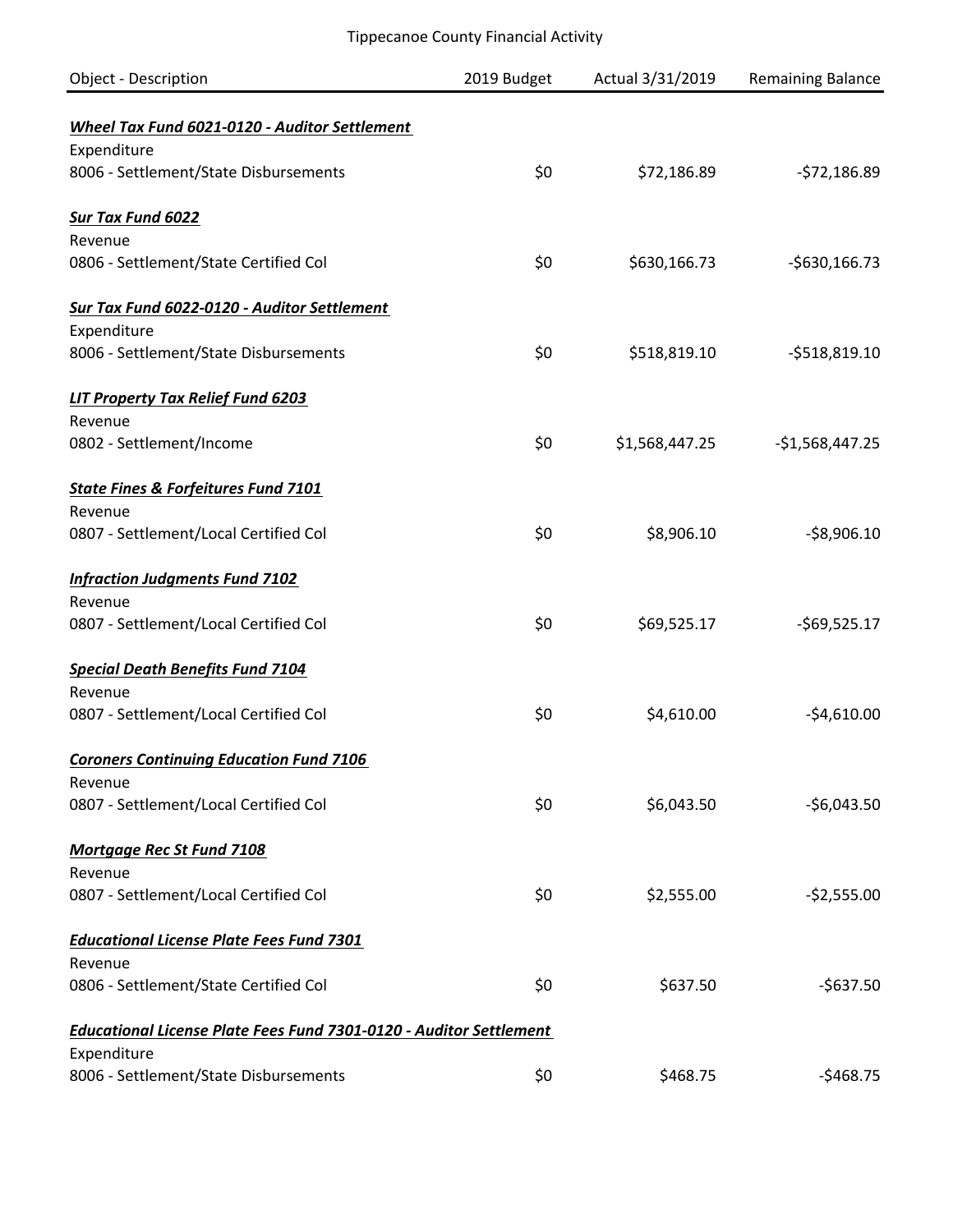| <b>Object - Description</b>                                  | 2019 Budget | Actual 3/31/2019 | <b>Remaining Balance</b> |
|--------------------------------------------------------------|-------------|------------------|--------------------------|
| <b>Innkeepers Tax Fund 7304</b>                              |             |                  |                          |
| Revenue                                                      |             |                  |                          |
| 0660 - Other Rcpts/Investment Earning                        | \$0         | \$2,135.30       | $-52,135.30$             |
| 0807 - Settlement/Local Certified Col                        | \$0         | \$526,437.82     | $-$526,437.82$           |
| <b>Revenue Total:</b>                                        | \$0         | \$528,573.12     | $-5528,573.12$           |
| <b>Innkeepers Tax Fund 7304-0120 - Auditor Settlement</b>    |             |                  |                          |
| Expenditure                                                  |             |                  |                          |
| 8007 - Settlement/Local Disbursements                        | \$0         | \$471,415.19     | $-5471,415.19$           |
| <b>LIT Certified Shares Fund 7330</b>                        |             |                  |                          |
| Revenue                                                      |             |                  |                          |
| 0802 - Settlement/Income                                     | \$0         | \$6,209,705.01   | $-56,209,705.01$         |
| LIT Certified Shares Fund 7330-0120 - Auditor Settlement     |             |                  |                          |
| Expenditure                                                  |             |                  |                          |
| 8002 - Settlement/Income                                     | \$0         | \$6,209,705.01   | $-$6,209,705.01$         |
| <b>LIT Economic Development Fund 7320</b>                    |             |                  |                          |
| Revenue                                                      |             |                  |                          |
| 0802 - Settlement/Income                                     | \$0         | \$4,447,209.00   | $-$4,447,209.00$         |
| LIT Economic Development Fund 7320-0120 - Auditor Settlement |             |                  |                          |
| Expenditure                                                  |             |                  |                          |
| 8002 - Settlement/Income                                     | \$0         | \$4,447,209.00   | $-$4,447,209.00$         |
| <b>CC TANF Block Grant Fund 8226</b>                         |             |                  |                          |
| Revenue                                                      |             |                  |                          |
| 0281 - Publ Safety/Federal                                   | \$63,118    | \$32,352.20      | \$30,765.33              |
| CC TANF Block Grant Fund 8226-5510 - Community Corrections   |             |                  |                          |
| Expenditure                                                  |             |                  |                          |
| 1130 - Sal & Wages/Part Time                                 | \$14,354    | \$2,392.50       | \$11,961.64              |
| 1210 - EE Benefits/Social Security                           | \$1,098     | \$183.03         | \$915.12                 |
| 2990 - Other Supplies/Non-specified                          | \$1,625     | \$0.00           | \$1,625.00               |
| 3190 - Prof Svcs/Other                                       | \$7,821     | \$9,634.11       | $-$1,813.47$             |
| <b>Expenditure Total:</b>                                    | \$24,898    | \$12,209.64      | \$12,688.29              |
| <b>Prosecutor ICJI HTCU Fund 8271</b>                        |             |                  |                          |
| Revenue                                                      |             |                  |                          |
| 0281 - Publ Safety/Federal                                   | \$246,720   | \$60,625.90      | \$186,093.84             |
| Prosecutor ICJI HTCU Fund 8271-5910 - Prosecutor             |             |                  |                          |
| Expenditure                                                  |             |                  |                          |
| 1110 - Sal & Wages/Full Time                                 | \$55,382    | \$12,301.86      | \$43,079.90              |
| 1150 - Sal & Wages/Overtime                                  | \$2,744     | \$6.83           | \$2,737.22               |
| 1210 - EE Benefits/Social Security                           | \$4,546     | \$916.37         | \$3,629.52               |
| 1220 - EE Benefits/PERF Retirement                           | \$6,511     | \$1,378.55       | \$5,131.95               |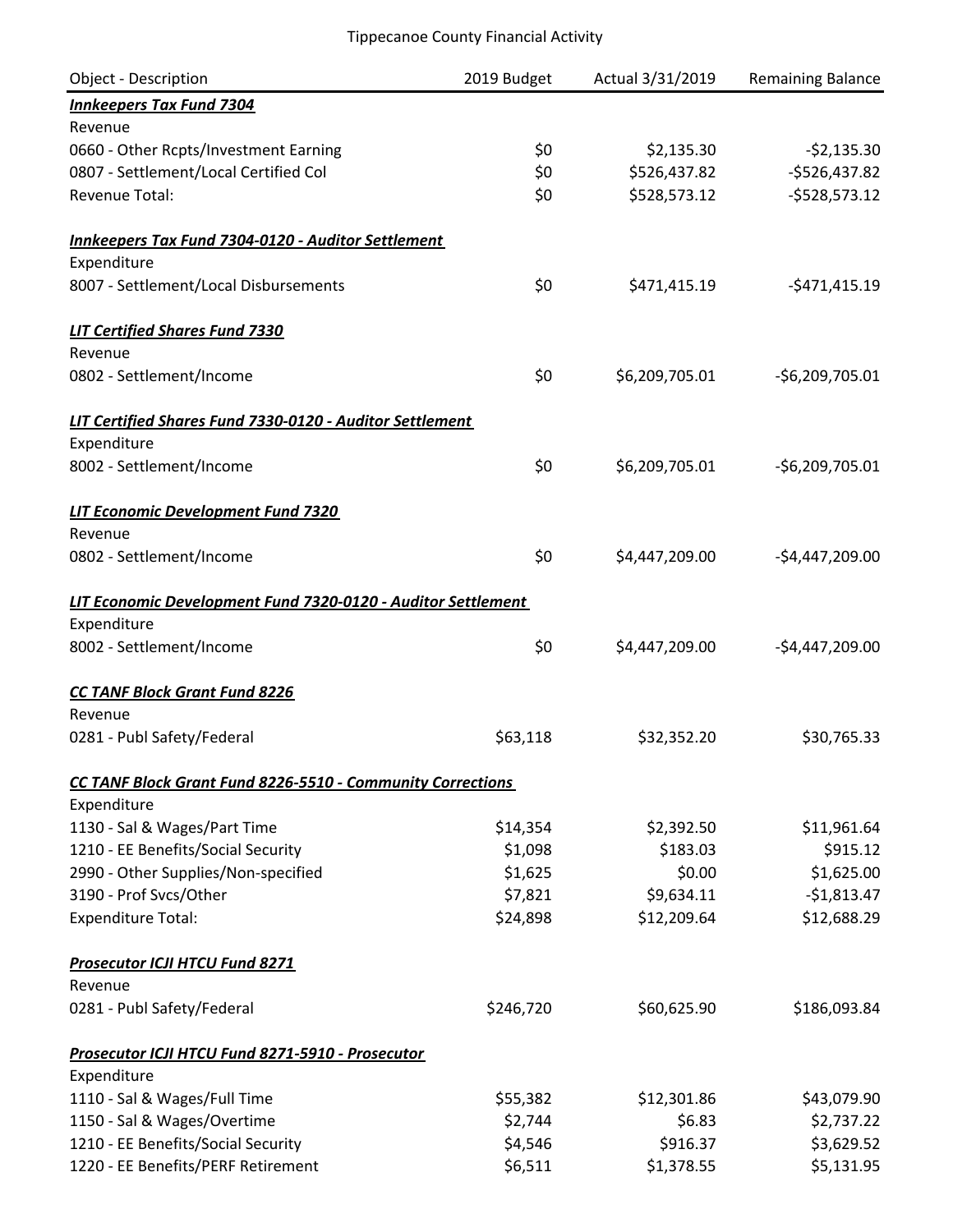| <b>Object - Description</b>                             | 2019 Budget | Actual 3/31/2019 | <b>Remaining Balance</b> |
|---------------------------------------------------------|-------------|------------------|--------------------------|
| 3210 - Comm & Transp/Travel & Mileage                   | \$82,390    | \$13,690.00      | \$68,700.00              |
| 3240 - Comm & Transp/Software                           | \$708       | \$0.00           | \$708.00                 |
| 4510 - Machinery & Equipment/General                    | \$25,224    | \$0.00           | \$25,224.00              |
| <b>Expenditure Total:</b>                               | \$177,504   | \$28,293.61      | \$149,210.59             |
| Prosecutor ICJI HTCU Fund 8271-9410 - Employee Benefits |             |                  |                          |
| Expenditure                                             |             |                  |                          |
| 1230 - EE Benefits/Health                               | \$8,922     | \$2,008.20       | \$6,913.35               |
| 1231 - EE Benefits/LTD                                  | \$254       | \$49.98          | \$204.32                 |
| 1232 - EE Benefits/Life                                 | \$142       | \$27.36          | \$114.48                 |
| 1910 - Other Personal Services/WC                       | \$601       | \$0.00           | \$601.00                 |
| <b>Expenditure Total:</b>                               | \$9,919     | \$2,085.54       | \$7,833.15               |
| <b>Prosecutor ICJI VOCA Fund 8272</b>                   |             |                  |                          |
| Revenue                                                 |             |                  |                          |
| 0281 - Publ Safety/Federal                              | \$397,255   | \$0.00           | \$397,255.00             |
| Prosecutor ICJI VOCA Fund 8272-5910 - Prosecutor        |             |                  |                          |
| Expenditure                                             |             |                  |                          |
| 1110 - Sal & Wages/Full Time                            | \$154,641   | \$19,011.45      | \$135,629.92             |
| 1130 - Sal & Wages/Part Time                            | \$29,640    | \$4,466.25       | \$25,173.75              |
| 1210 - EE Benefits/Social Security                      | \$14,162    | \$1,714.29       | \$12,448.03              |
| 1220 - EE Benefits/PERF Retirement                      | \$17,320    | \$2,129.30       | \$15,190.53              |
| 2120 - Office Supplies/Forms                            | \$1,500     | \$0.00           | \$1,500.00               |
| 2140 - Office Supplies/Minor Equip                      | \$3,320     | \$0.00           | \$3,320.00               |
| 3140 - Prof Svcs/Counselng Consults                     | \$57,360    | \$2,037.50       | \$55,322.50              |
| 3710 - Rentals & Leases/Bldgs & Prop                    | \$500       | \$0.00           | \$500.00                 |
| <b>Expenditure Total:</b>                               | \$278,444   | \$29,358.79      | \$249,084.73             |
| Prosecutor ICJI VOCA Fund 8272-9410 - Employee Benefits |             |                  |                          |
| Expenditure                                             |             |                  |                          |
| 1230 - EE Benefits/Health                               | \$90,805    | \$1,179.17       | \$89,626.13              |
| <b>Help America Vote Fund 8330</b>                      |             |                  |                          |
| Expenditure                                             |             |                  |                          |
| 2130 - Office Supplies/Printing                         | \$1,800     | \$0.00           | \$1,800.00               |
| 3190 - Prof Svcs/Other                                  | \$125       | \$0.00           | \$125.00                 |
| <b>Expenditure Total:</b>                               | \$1,925     | \$0.00           | \$1,925.00               |
| <b>Traffic Fund 8401</b>                                |             |                  |                          |
| Revenue                                                 |             |                  |                          |
| 0280 - Gen Govt/Federal                                 | \$0         | \$6,841.40       | $-56,841.40$             |
| 0290 - Gen Govt/State or Local                          | \$0         | \$7,439.10       | $-57,439.10$             |
| Revenue Total:                                          | \$0         | \$14,280.50      | $-$14,280.50$            |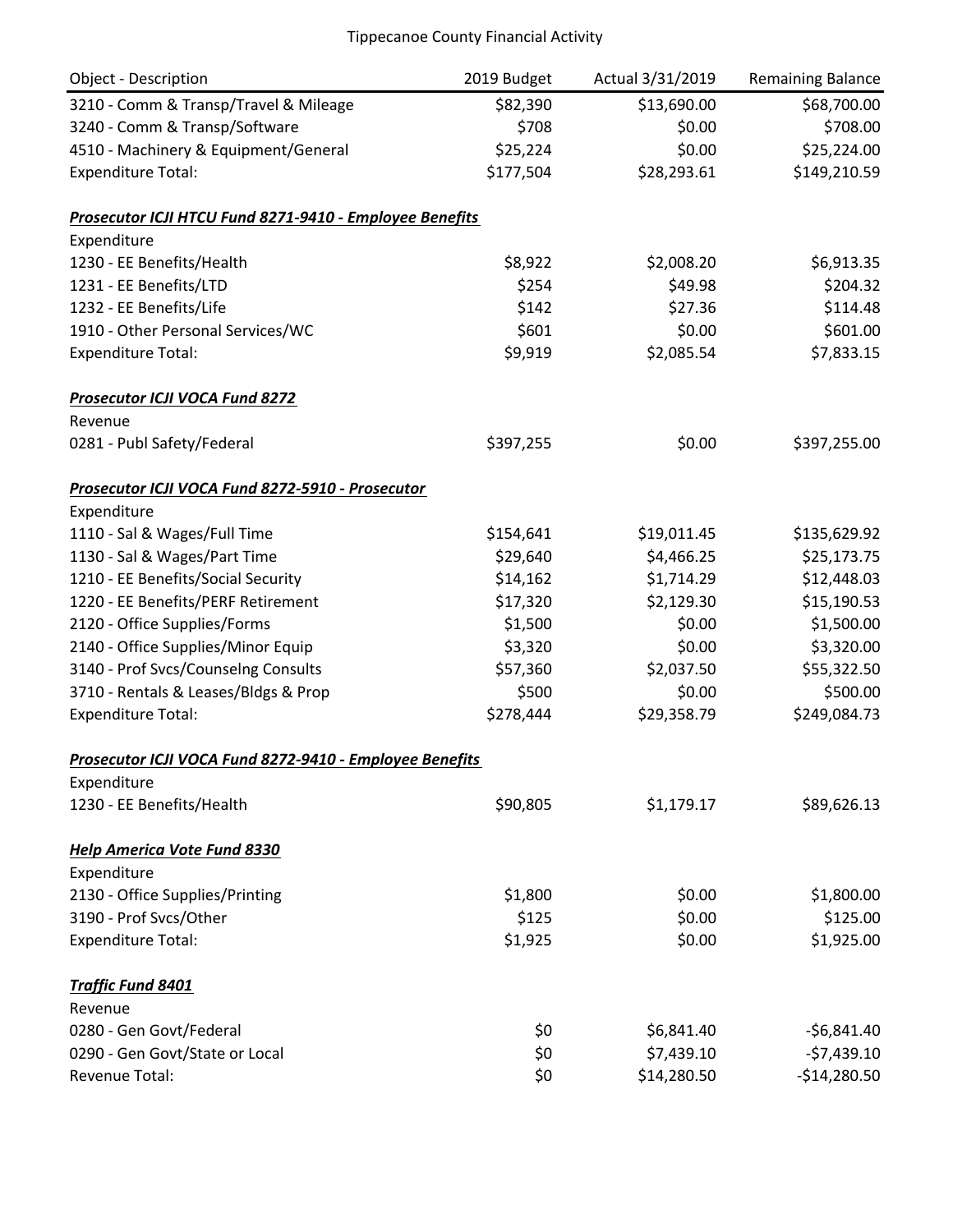| Object - Description                                   | 2019 Budget | Actual 3/31/2019 | <b>Remaining Balance</b> |
|--------------------------------------------------------|-------------|------------------|--------------------------|
| Traffic Fund 8401-2510 - Area Plan                     |             |                  |                          |
| Expenditure                                            |             |                  |                          |
| 3190 - Prof Svcs/Other                                 | \$0         | \$3,720.00       | $-53,720.00$             |
| 4590 - Machinery & Equipment/Other                     | \$0         | \$4,831.75       | $-$4,831.75$             |
| <b>Expenditure Total:</b>                              | \$0         | \$8,551.75       | $-58,551.75$             |
| LEPC HMEP Fund 8431                                    |             |                  |                          |
| Revenue                                                |             |                  |                          |
| 0281 - Publ Safety/Federal                             | \$8,092     | \$0.00           | \$8,092.00               |
| <b>LEPC HMEP Fund 8431-5210 - Emergency Management</b> |             |                  |                          |
| Expenditure                                            |             |                  |                          |
| 3150 - Prof Svcs/Training                              | \$1,680     | \$0.00           | \$1,680.00               |
| 3210 - Comm & Transp/Travel & Mileage                  | \$6,412     | \$0.00           | \$6,412.00               |
| <b>Expenditure Total:</b>                              | \$8,092     | \$0.00           | \$8,092.00               |
| <b>STD Prevention Fund 8463</b>                        |             |                  |                          |
| Revenue                                                |             |                  |                          |
| 0282 - Hith & Wifr/Federal                             | \$149,519   | \$24,634.48      | \$124,884.60             |
| STD Prevention Fund 8463-9010 - Health Department      |             |                  |                          |
| Expenditure                                            |             |                  |                          |
| 1110 - Sal & Wages/Full Time                           | \$31,200    | \$0.00           | \$31,200.00              |
| 1130 - Sal & Wages/Part Time                           | \$17,811    | \$2,900.00       | \$14,911.00              |
| 1210 - EE Benefits/Social Security                     | \$3,749     | \$221.85         | \$3,527.31               |
| 1220 - EE Benefits/PERF Retirement                     | \$3,494     | \$0.00           | \$3,494.00               |
| 1910 - Other Personal Services/WC                      | \$200       | \$0.00           | \$200.00                 |
| 2110 - Office Supplies/General                         | \$4,948     | \$511.77         | \$4,435.98               |
| 2220 - Oper Supplies/Inst'l or Med                     | \$10,600    | \$77.34          | \$10,522.26              |
| 3190 - Prof Svcs/Other                                 | \$30,235    | \$5,204.31       | \$25,030.86              |
| 3210 - Comm & Transp/Travel & Mileage                  | \$2,908     | \$0.00           | \$2,908.00               |
| <b>Expenditure Total:</b>                              | \$105,145   | \$8,915.27       | \$96,229.41              |
| STD Prevention Fund 8463-9410 - Employee Benefits      |             |                  |                          |
| Expenditure                                            |             |                  |                          |
| 1230 - EE Benefits/Health                              | \$23,305    | \$0.00           | \$23,305.00              |
| 1231 - EE Benefits/LTD                                 | \$117       | \$0.00           | \$117.00                 |
| 1232 - EE Benefits/Life                                | \$109       | \$0.00           | \$109.00                 |
| <b>Expenditure Total:</b>                              | \$23,531    | \$0.00           | \$23,531.00              |
| <b>Immunization Fund 8464</b>                          |             |                  |                          |
| Revenue                                                |             |                  |                          |
| 0282 - Hlth & Wlfr/Federal                             | \$39,761    | \$5,284.34       | \$34,476.46              |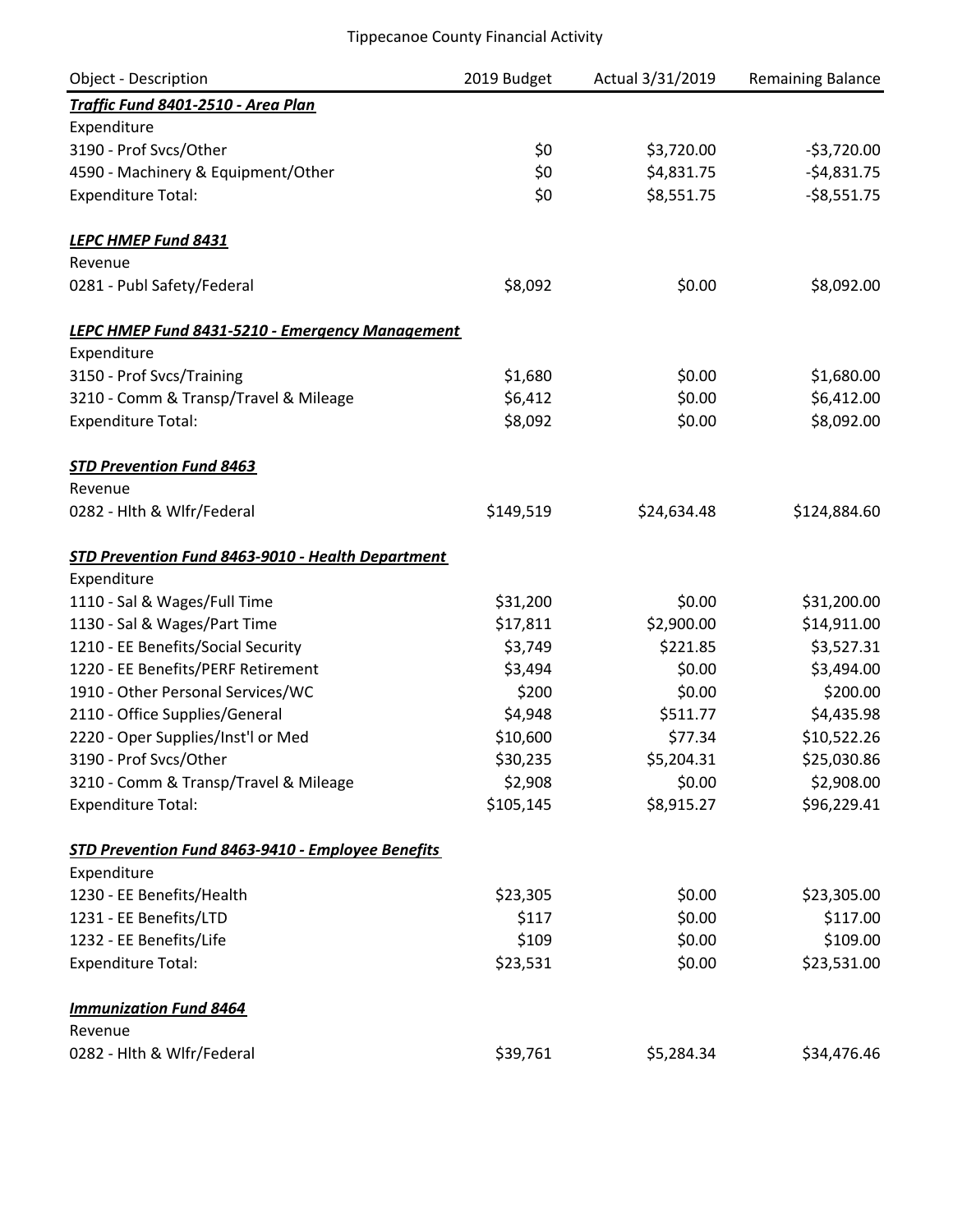| <b>Object - Description</b>                                  | 2019 Budget | Actual 3/31/2019 | <b>Remaining Balance</b> |
|--------------------------------------------------------------|-------------|------------------|--------------------------|
| <b>Immunization Fund 8464-9010 - Health Department</b>       |             |                  |                          |
| Expenditure                                                  |             |                  |                          |
| 1130 - Sal & Wages/Part Time                                 | \$5,697     | \$0.00           | \$5,697.00               |
| 1210 - EE Benefits/Social Security                           | \$539       | \$0.00           | \$538.78                 |
| 2110 - Office Supplies/General                               | \$1,907     | \$47.31          | \$1,859.58               |
| 2220 - Oper Supplies/Inst'l or Med                           | \$6,113     | \$120.79         | \$5,992.58               |
| 3190 - Prof Svcs/Other                                       | \$19,982    | \$4,534.00       | \$15,447.63              |
| 3210 - Comm & Transp/Travel & Mileage                        | \$490       | $-541.80$        | \$531.80                 |
| <b>Expenditure Total:</b>                                    | \$34,728    | \$4,660.30       | \$30,067.37              |
| <b>HPP &amp; PHEP Base Grant Fund 8476</b>                   |             |                  |                          |
| Revenue                                                      |             |                  |                          |
| 0282 - Hlth & Wlfr/Federal                                   | \$23,925    | \$3,514.79       | \$20,410.02              |
| HPP & PHEP Base Grant Fund 8476-9010 - Health Department     |             |                  |                          |
| Expenditure                                                  |             |                  |                          |
| 1130 - Sal & Wages/Part Time                                 | \$11,433    | \$1,617.00       | \$9,816.00               |
| 1210 - EE Benefits/Social Security                           | \$879       | \$122.55         | \$756.32                 |
| 2220 - Oper Supplies/Inst'l or Med                           | \$9,775     | \$693.24         | \$9,081.33               |
| <b>Expenditure Total:</b>                                    | \$22,086    | \$2,432.79       | \$19,653.65              |
| <b>HIV Prevention Fund 8482</b>                              |             |                  |                          |
| Revenue                                                      |             |                  |                          |
| 0282 - Hith & Wifr/Federal                                   | \$18,000    | \$621.35         | \$17,378.65              |
| <b>HIV Prevention Fund 8482-9010 - Health Department</b>     |             |                  |                          |
| Expenditure                                                  |             |                  |                          |
| 1130 - Sal & Wages/Part Time                                 | \$9,360     | \$1,791.00       | \$7,569.00               |
| 1210 - EE Benefits/Social Security                           | \$716       | \$137.01         | \$578.99                 |
| 1910 - Other Personal Services/WC                            | \$104       | \$0.00           | \$104.00                 |
| 2110 - Office Supplies/General                               | \$1,000     | \$0.00           | \$1,000.00               |
| 3190 - Prof Svcs/Other                                       | \$3,285     | \$465.00         | \$2,820.00               |
| 3210 - Comm & Transp/Travel & Mileage                        | \$4,000     | \$0.00           | \$4,000.00               |
| <b>Expenditure Total:</b>                                    | \$18,465    | \$2,393.01       | \$16,071.99              |
| <b>Quick Response Team Grant Fund 8483</b>                   |             |                  |                          |
| Revenue                                                      |             |                  |                          |
| 0282 - Hlth & Wlfr/Federal                                   | \$20,000    | \$1,134.52       | \$18,865.48              |
| Quick Response Team Grant Fund 8483-9010 - Health Department |             |                  |                          |
| Expenditure                                                  |             |                  |                          |
| 2110 - Office Supplies/General                               | \$2,500     | \$134.52         | \$2,365.48               |
| 3145 - Prof Svcs/Hlth & Med Prof                             | \$15,000    | \$2,000.00       | \$13,000.00              |
| 3210 - Comm & Transp/Travel & Mileage                        | \$2,500     | \$0.00           | \$2,500.00               |
| <b>Expenditure Total:</b>                                    | \$20,000    | \$2,134.52       | \$17,865.48              |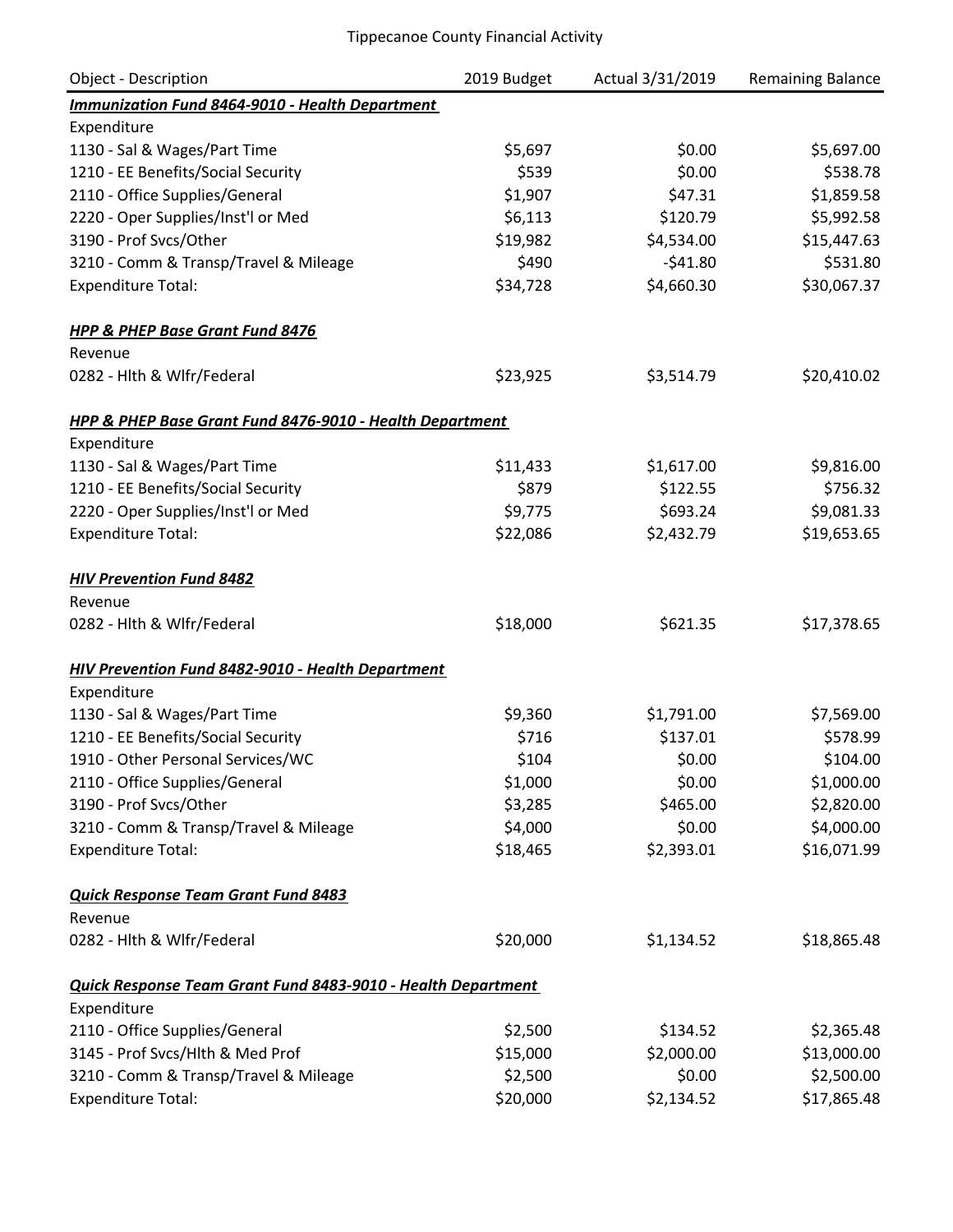| <b>Object - Description</b>                                 | 2019 Budget  | Actual 3/31/2019 | <b>Remaining Balance</b> |
|-------------------------------------------------------------|--------------|------------------|--------------------------|
| <b>SPP Mobilization Grant Fund 8484</b>                     |              |                  |                          |
| Revenue                                                     |              |                  |                          |
| 0282 - Hlth & Wlfr/Federal                                  | \$100,000    | \$0.00           | \$100,000.00             |
| SPP Mobilization Grant Fund 8484-9010 - Health Department   |              |                  |                          |
| Expenditure                                                 |              |                  |                          |
| 4520 - Machinery & Equipment/Vehicle                        | \$100,000    | \$0.00           | \$100,000.00             |
| <b>CASA ICJI VOCA Grant Fund 8507</b>                       |              |                  |                          |
| Revenue                                                     |              |                  |                          |
| 0282 - Hlth & Wlfr/Federal                                  | \$322,939    | \$0.00           | \$322,939.00             |
| CASA ICJI VOCA Grant Fund 8507-7310 - CASA                  |              |                  |                          |
| Expenditure                                                 |              |                  |                          |
| 1110 - Sal & Wages/Full Time                                | \$255,766    | \$19,469.33      | \$236,296.95             |
| 1210 - EE Benefits/Social Security                          | \$19,586     | \$1,455.48       | \$18,130.50              |
| 1220 - EE Benefits/PERF Retirement                          | \$28,646     | \$2,180.55       | \$26,465.67              |
| <b>Expenditure Total:</b>                                   | \$303,998    | \$23,105.36      | \$280,893.12             |
| Title II JJDP Fund 8520                                     |              |                  |                          |
| Revenue                                                     |              |                  |                          |
| 0281 - Publ Safety/Federal                                  | \$9,791      | \$9,790.80       | \$0.00                   |
| Title II JJDP Fund 8520-5610                                |              |                  |                          |
| Expenditure                                                 |              |                  |                          |
| 3190 - Prof Svcs/Other                                      | \$950        | \$950.00         | \$0.00                   |
| <b>Court Improvement Project Fund 8634</b>                  |              |                  |                          |
| Revenue                                                     |              |                  |                          |
| 0282 - Hith & Wifr/Federal                                  | \$1,000      | \$0.00           | \$1,000.00               |
| Court Improvement Project Fund 8634-7310 - Superior Court 3 |              |                  |                          |
| Expenditure                                                 |              |                  |                          |
| 3190 - Prof Svcs/Other                                      | \$1,000      | \$305.09         | \$694.91                 |
| <b>Expenditure Total:</b>                                   | \$1,000      | \$305.09         | \$694.91                 |
| <b>COAP 3 Grant Fund 8665</b>                               |              |                  |                          |
| Revenue                                                     |              |                  |                          |
| 0282 - Hlth & Wlfr/Federal                                  | \$50,000     | \$0.00           | \$50,000.00              |
| COAP 3 Grant Fund 8665-5510 - Community C                   | \$86,655,510 |                  |                          |
| Expenditure                                                 |              |                  |                          |
| 3190 - Prof Svcs/Other                                      | \$50,000     | \$0.00           | \$50,000.00              |
| <b>Expenditure Total:</b>                                   | \$50,000     | \$0.00           | \$50,000.00              |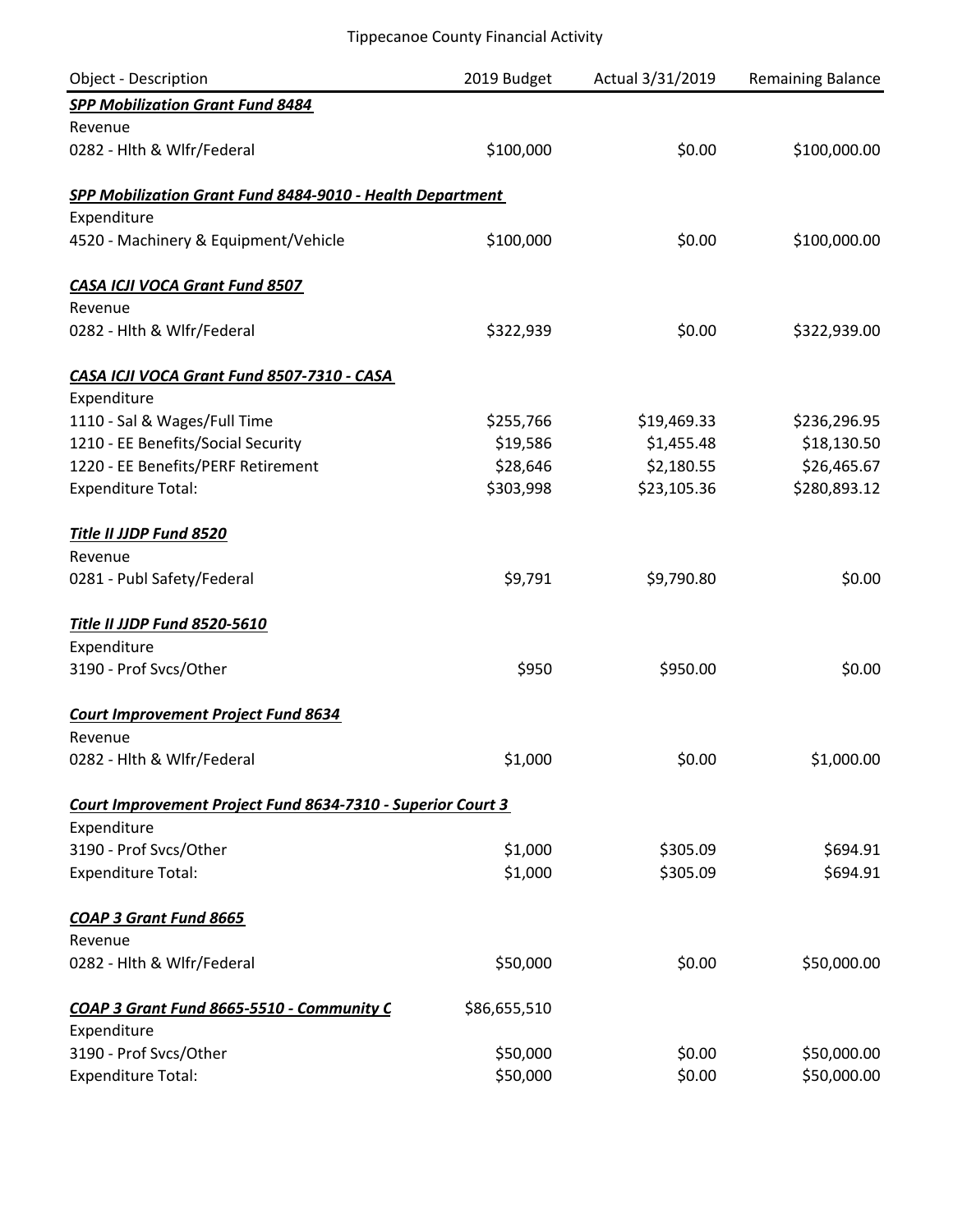| Object - Description                                    | 2019 Budget  | Actual 3/31/2019 | <b>Remaining Balance</b> |
|---------------------------------------------------------|--------------|------------------|--------------------------|
| D4 Emergency Deployment Fund 8726-9910 - Outside Agency |              |                  |                          |
| Expenditure                                             |              |                  |                          |
| 2290 - Oper Supplies/Other                              | \$6,033      | \$0.00           | \$6,033.00               |
| 3150 - Prof Svcs/Training                               | \$6,033      | \$0.00           | \$6,033.00               |
| 3620 - Rep & Maint/Vehicle & Equip                      | \$12,068     | \$743.01         | \$11,324.99              |
| <b>Expenditure Total:</b>                               | \$24,134     | \$743.01         | \$23,390.99              |
| <b>WIC Fund 8880</b>                                    |              |                  |                          |
| Revenue                                                 |              |                  |                          |
| <b>WIC Fund 8880-9210 - WIC</b>                         | \$88,809,210 |                  |                          |
| Expenditure                                             |              |                  |                          |
| 1110 - Sal & Wages/Full Time                            | \$446,120    | \$126,545.43     | \$319,574.59             |
| 1130 - Sal & Wages/Part Time                            | \$93,225     | \$10,593.13      | \$82,632.12              |
| 1210 - EE Benefits/Social Security                      | \$41,796     | \$9,801.84       | \$31,993.86              |
| 1220 - EE Benefits/PERF Retirement                      | \$49,950     | \$14,189.76      | \$35,760.07              |
| 2110 - Office Supplies/General                          | \$10,908     | \$1,003.54       | \$9,904.46               |
| 2220 - Oper Supplies/Inst'l or Med                      | \$7,887      | \$1,102.04       | \$6,784.96               |
| 2270 - Oper Supplies/Educational Mtls                   | \$2,919      | \$571.85         | \$2,346.89               |
| 2290 - Oper Supplies/Other                              | \$480        | \$0.00           | \$480.00                 |
| 3190 - Prof Svcs/Other                                  | \$24,798     | \$4,690.73       | \$20,107.68              |
| 3210 - Comm & Transp/Travel & Mileage                   | \$7,013      | \$902.65         | \$6,110.57               |
| 3220 - Comm & Transp/Communications                     | \$2,841      | \$206.72         | \$2,633.93               |
| 3510 - Utility Service/Utilities                        | \$6,654      | \$1,609.15       | \$5,045.03               |
| 3710 - Rentals & Leases/Bldgs & Prop                    | \$40,672     | \$13,557.51      | \$27,114.74              |
| <b>Expenditure Total:</b>                               | \$735,263    | \$184,774.35     | \$550,488.90             |
| WIC Fund 8880-9410 - Employee Benefits                  |              |                  |                          |
| Expenditure                                             |              |                  |                          |
| 1230 - EE Benefits/Health                               | \$120,025    | \$35,810.20      | \$84,214.80              |
| 1231 - EE Benefits/LTD                                  | \$1,778      | \$507.04         | \$1,271.30               |
| 1232 - EE Benefits/Life                                 | \$1,065      | \$310.08         | \$754.56                 |
| 1910 - Other Personal Services/WC                       | \$6,226      | \$0.00           | \$6,226.00               |
| <b>Expenditure Total:</b>                               | \$129,094    | \$36,627.32      | \$92,466.66              |
| <b>WIC PC Grant Fund 8882</b>                           |              |                  |                          |
| Revenue                                                 |              |                  |                          |
| 0282 - Hlth & Wlfr/Federal                              | \$52,272     | \$8,487.89       | \$43,784.14              |
| WIC PC Grant Fund 8882-9210 - WIC                       | \$88,829,210 |                  |                          |
| Expenditure                                             |              |                  |                          |
| 1130 - Sal & Wages/Part Time                            | \$36,337     | \$6,422.56       | \$29,914.05              |
| 1210 - EE Benefits/Social Security                      | \$2,893      | \$491.32         | \$2,401.38               |
| 3210 - Comm & Transp/Travel & Mileage                   | \$1,163      | \$109.44         | \$1,053.82               |
| 3220 - Comm & Transp/Communications                     | \$880        | \$0.00           | \$880.00                 |
| 3510 - Utility Service/Utilities                        | \$2,047      | \$598.89         | \$1,447.68               |
| <b>Expenditure Total:</b>                               | \$43,319     | \$7,622.21       | \$35,696.93              |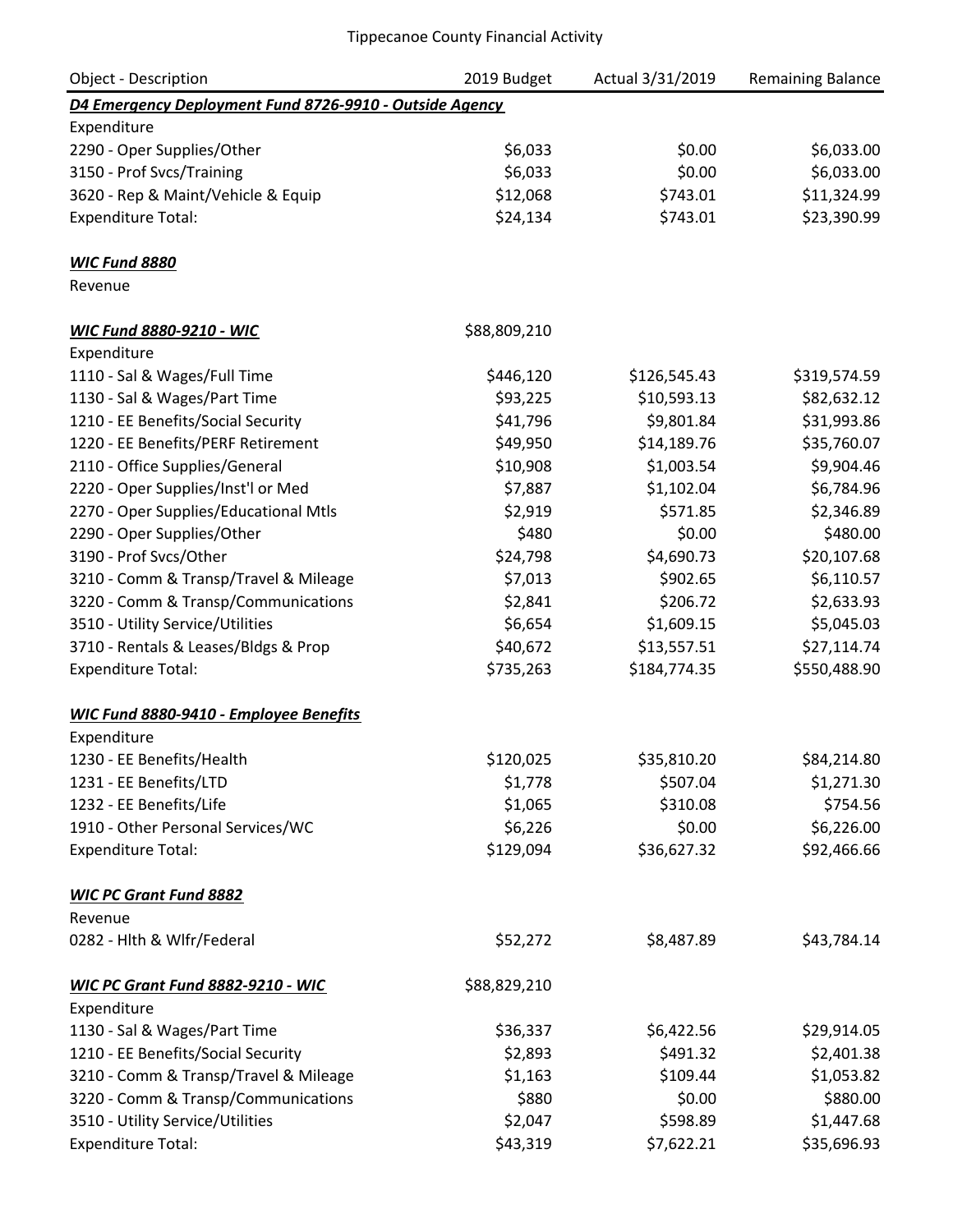| <b>Object - Description</b>                                  | 2019 Budget | Actual 3/31/2019 | Remaining Balance |
|--------------------------------------------------------------|-------------|------------------|-------------------|
| WIC PC Grant Fund 8882-9410 - Employee Benefits              |             |                  |                   |
| Expenditure                                                  |             |                  |                   |
| 1910 - Other Personal Services/WC                            | \$465       | \$0.00           | \$465.00          |
| Title IV-D Inct Fund 8895                                    |             |                  |                   |
| Revenue                                                      |             |                  |                   |
| 0282 - Hlth & Wlfr/Federal                                   | \$0         | \$10,437.00      | $-$10,437.00$     |
| 0660 - Other Rcpts/Investment Earning                        | \$0         | \$30.34          | $-530.34$         |
| <b>Revenue Total:</b>                                        | \$0         | \$10,467.34      | $-$10,467.34$     |
| Title IV-D Inct Fund 8895-5920 - Prosecutor IV-D             |             |                  |                   |
| Expenditure                                                  |             |                  |                   |
| 1130 - Sal & Wages/Part Time                                 | \$0         | \$4,977.75       | $-$4,977.75$      |
| 1210 - EE Benefits/Social Security                           | \$0         | \$377.74         | $-$377.74$        |
| 2110 - Office Supplies/General                               | \$0         | \$1,423.10       | $-$1,423.10$      |
| 3190 - Prof Svcs/Other                                       | \$0         | \$344.86         | $-$344.86$        |
| <b>Expenditure Total:</b>                                    | \$0         | \$7,123.45       | $-57,123.45$      |
| Prosecutor IV-D Incentive PO Fund 8897                       |             |                  |                   |
| Revenue                                                      |             |                  |                   |
| 0282 - Hlth & Wlfr/Federal                                   | \$0         | \$15,702.00      | $-$15,702.00$     |
| 0660 - Other Rcpts/Investment Earning                        | \$0         | \$1,037.67       | $-$1,037.67$      |
| <b>Revenue Total:</b>                                        | \$0         | \$16,739.67      | $-$16,739.67$     |
| Prosecutor IV-D Incentive Fund 8897-5920 - Prosecutor IV-D   |             |                  |                   |
| Expenditure                                                  |             |                  |                   |
| 1110 - Sal & Wages/Full Time                                 | \$0         | \$1,945.56       | $-$1,945.56$      |
| 1130 - Sal & Wages/Part Time                                 | \$0         | \$11,631.75      | $-$11,631.75$     |
| 1150 - Sal & Wages/Overtime                                  | \$0         | \$402.69         | $-$402.69$        |
| 1210 - EE Benefits/Social Security                           | \$0         | \$1,015.31       | $-$1,015.31$      |
| 1220 - EE Benefits/PERF Retirement                           | \$0         | \$263.02         | $-5263.02$        |
| 2110 - Office Supplies/General                               | \$0         | \$1,395.07       | $-$1,395.07$      |
| 3190 - Prof Svcs/Other                                       | \$0         | \$124.72         | $-$124.72$        |
| <b>Expenditure Total:</b>                                    | \$0         | \$16,778.12      | $-$16,778.12$     |
| Prosecutor IV-D Incentive Fund 8897-9410 - Employee Benefits |             |                  |                   |
| Expenditure                                                  |             |                  |                   |
| 1230 - EE Benefits/Health                                    | \$0         | \$3,771.66       | $-53,771.66$      |
| 1231 - EE Benefits/LTD                                       | \$0         | \$36.24          | $-536.24$         |
| 1232 - EE Benefits/Life                                      | \$0         | \$27.36          | $-$27.36$         |
| <b>Expenditure Total:</b>                                    | \$0         | \$3,835.26       | $-53,835.26$      |
| <b>Clerk IV-D Incentive Fund 8899</b>                        |             |                  |                   |
| Revenue                                                      |             |                  |                   |
| 0282 - Hlth & Wlfr/Federal                                   | \$40,000    | \$10,437.00      | \$29,563.00       |
| 0660 - Other Rcpts/Investment Earning                        | \$162       | \$227.98         | $-565.98$         |
| Revenue Total:                                               | \$40,162    | \$10,664.98      | \$29,497.02       |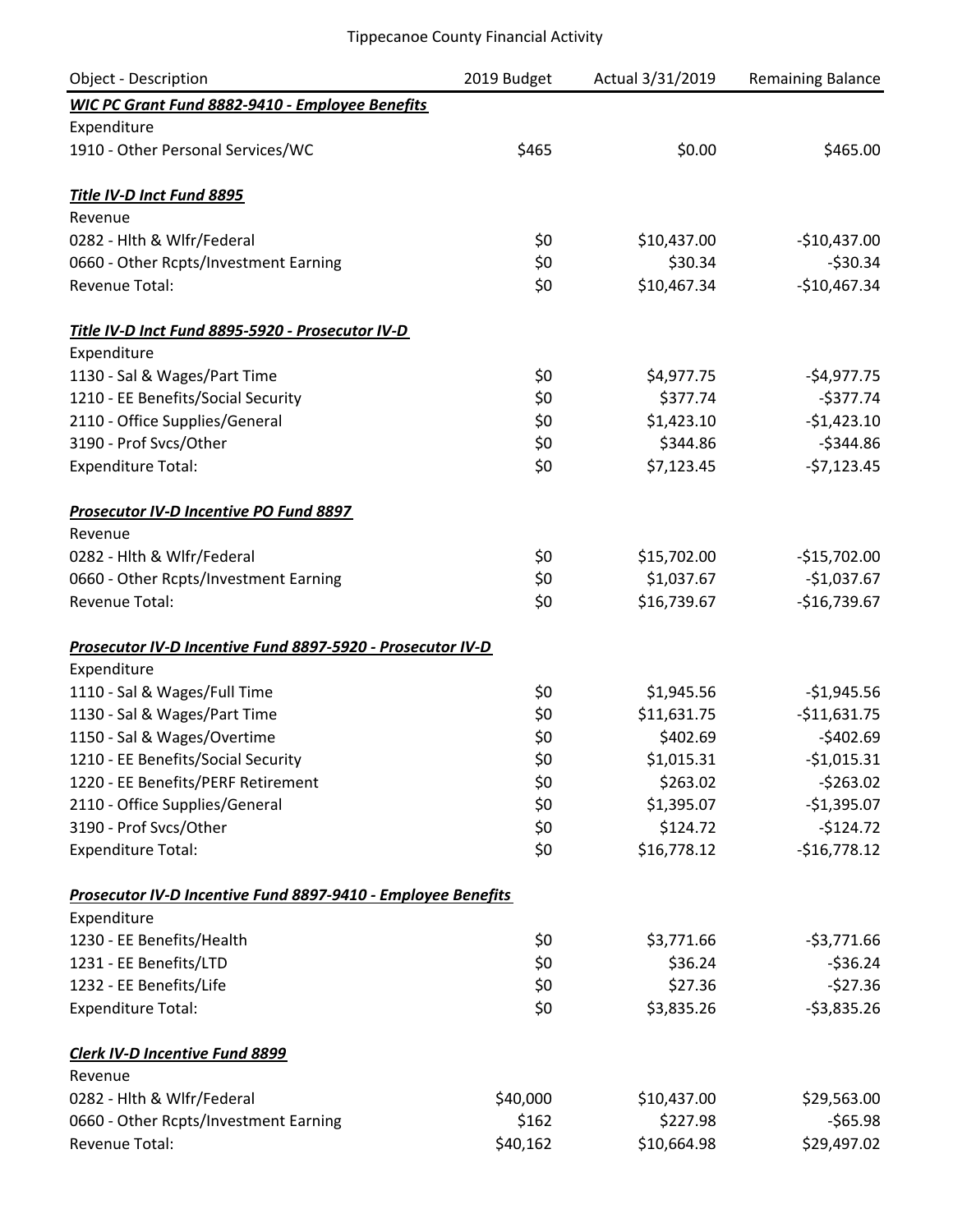| Object - Description                              | 2019 Budget | Actual 3/31/2019 | Remaining Balance |
|---------------------------------------------------|-------------|------------------|-------------------|
| Clerk IV-D Incentive Fund 8899-5810 - Clerk       |             |                  |                   |
| Expenditure                                       |             |                  |                   |
| 1130 - Sal & Wages/Part Time                      | \$30,000    | \$0.00           | \$30,000.00       |
| 1210 - EE Benefits/Social Security                | \$2,295     | \$0.00           | \$2,295.00        |
| <b>Expenditure Total:</b>                         | \$32,295    | \$0.00           | \$32,295.00       |
| <b>CASAs for Kids Fund 9107</b>                   |             |                  |                   |
| Revenue                                           |             |                  |                   |
| 0292 - Hlth & Wlfr/State or Local                 | \$45,224    | \$25,144.00      | \$20,079.50       |
| CASAs for Kids Fund 9107-7310 - CASA              |             |                  |                   |
| Expenditure                                       |             |                  |                   |
| 1113 - Sal & Wages/Benefit Elig PT                | \$25,478    | \$0.00           | \$25,478.00       |
| 1130 - Sal & Wages/Part Time                      | \$13,582    | \$6,165.50       | \$7,416.17        |
| 1210 - EE Benefits/Social Security                | \$2,989     | \$469.36         | \$2,519.71        |
| 2140 - Office Supplies/Minor Equip                | \$2,250     | \$0.00           | \$2,250.00        |
| 3150 - Prof Svcs/Training                         | \$1,461     | \$0.00           | \$1,461.00        |
| 3210 - Comm & Transp/Travel & Mileage             | \$3,049     | \$0.00           | \$3,049.24        |
| 3240 - Comm & Transp/Software                     | \$1,500     | \$0.00           | \$1,500.00        |
| <b>Expenditure Total:</b>                         | \$50,309    | \$6,634.86       | \$43,674.12       |
| CASAs for Kids Fund 9107-9410 - Employee Benefits |             |                  |                   |
| Expenditure                                       |             |                  |                   |
| 1230 - EE Benefits/Health                         | \$9,727     | \$0.00           | \$9,727.00        |
| 1231 - EE Benefits/LTD                            | \$64        | \$0.00           | \$64.00           |
| 1232 - EE Benefits/Life                           | \$99        | \$0.00           | \$99.00           |
| 1910 - Other Personal Services/WC                 | \$254       | \$0.00           | \$254.00          |
| <b>Expenditure Total:</b>                         | \$10,144    | \$0.00           | \$10,144.00       |
| <b>Community Crossing Fund 9108</b>               |             |                  |                   |
| Revenue                                           |             |                  |                   |
| 0293 - Hwys & Strts/State or Local                | \$0         | \$1,000,000.00   | $-$1,000,000.00$  |
| J-CAT Fund 9114-7310 - CASA                       |             |                  |                   |
| Expenditure                                       |             |                  |                   |
| 1130 - Sal & Wages/Part Time                      | \$15,875    | \$5,832.00       | \$10,043.00       |
| 1210 - EE Benefits/Social Security                | \$1,236     | \$443.85         | \$792.35          |
| 2110 - Office Supplies/General                    | \$500       | \$439.62         | \$60.38           |
| 2140 - Office Supplies/Minor Equip                | \$309       | \$0.00           | \$308.98          |
| 3150 - Prof Svcs/Training                         | \$500       | \$0.00           | \$500.00          |
| 3210 - Comm & Transp/Travel & Mileage             | \$2,845     | \$74.63          | \$2,770.50        |
| <b>Expenditure Total:</b>                         | \$21,265    | \$6,790.10       | \$14,475.21       |
| <b>CLAF Byrne Local Grant Fund 9144</b>           |             |                  |                   |
| Revenue                                           |             |                  |                   |
| 0291 - Publ Safety/State or Local                 | \$0         | \$7,620.00       | $-57,620.00$      |
| Revenue Total:                                    | \$0         | \$7,620.00       | $-57,620.00$      |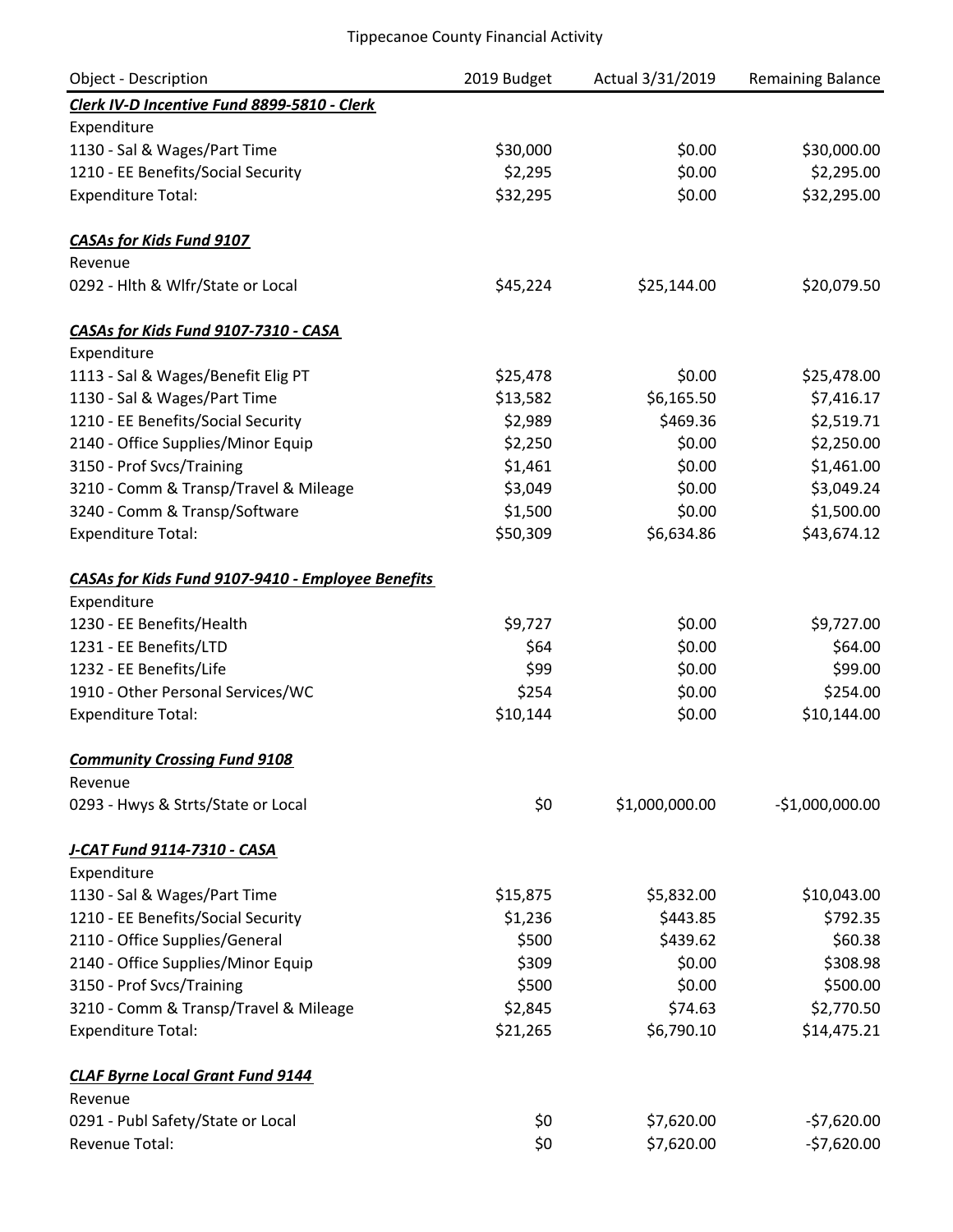| <b>Object - Description</b>                                     | 2019 Budget | Actual 3/31/2019 | <b>Remaining Balance</b> |
|-----------------------------------------------------------------|-------------|------------------|--------------------------|
| CLAF Byrne Local Grant Fund 9144-5410 - Sheriff                 |             |                  |                          |
| Expenditure                                                     |             |                  |                          |
| 4530 - Machinery & Equipment/Safety                             | \$7,620     | \$0.00           | \$7,620.00               |
| <b>IN American Water Grant Fund 9146</b>                        |             |                  |                          |
| Revenue                                                         |             |                  |                          |
| 0671 - Other Rcpts/Grants from NonGov                           | \$1,000     | \$0.00           | \$1,000.00               |
| <b>IN American Water Grant Fund 9146-0410 - Surveyor</b>        |             |                  |                          |
| Expenditure                                                     |             |                  |                          |
| 4590 - Machinery & Equipment/Other                              | \$1,000     | \$0.00           | \$1,000.00               |
| <b>CHeP Boilerworx Fund 9165</b>                                |             |                  |                          |
| Expenditure                                                     |             |                  |                          |
| 2110 - Office Supplies/General                                  | \$1,000     | \$324.98         | \$674.82                 |
| 2220 - Oper Supplies/Inst'l or Med                              | \$2,395     | \$0.00           | \$2,395.00               |
| 3210 - Comm & Transp/Travel & Mileage                           | \$61        | \$0.00           | \$61.00                  |
| <b>Expenditure Total:</b>                                       | \$3,456     | \$324.98         | \$3,130.82               |
| <b>Syringe THFGI Grant Fund 9171</b>                            |             |                  |                          |
| Revenue                                                         |             |                  |                          |
| 0671 - Other Rcpts/Grants from NonGov                           | \$10,000    | \$10,000.00      | \$0.00                   |
| <b>Syringe THFGI Grant Fund 9171-9010 - Health Department</b>   |             |                  |                          |
| Expenditure                                                     |             |                  |                          |
| 2220 - Oper Supplies/Inst'l or Med                              | \$12,095    | \$2,331.80       | \$9,763.13               |
| <b>GTH Counseling Fund 9178-9010 - Health Department</b>        |             |                  |                          |
| Expenditure                                                     |             |                  |                          |
| 3145 - Prof Svcs/Hlth & Med Prof                                | \$5,000     | \$0.00           | \$5,000.00               |
| <b>Bullet Proof Vest Fund 9181</b>                              |             |                  |                          |
| Revenue                                                         |             |                  |                          |
| 0291 - Publ Safety/State or Local                               | \$2,535     | \$0.00           | \$2,535.00               |
| <b>Bullet Proof Vest Fund 9181-5510 - Community Corrections</b> |             |                  |                          |
| Expenditure                                                     |             |                  |                          |
| 2220 - Oper Supplies/Inst'l or Med                              | \$2,535     | \$0.00           | \$2,535.00               |
| <b>Bullet Proof Vest Fund 9181-5410 - Sheriff</b>               |             |                  |                          |
| Expenditure                                                     |             |                  |                          |
| 3730 - Rentals & Leases/Minor Equip                             | \$810       | \$0.00           | \$810.00                 |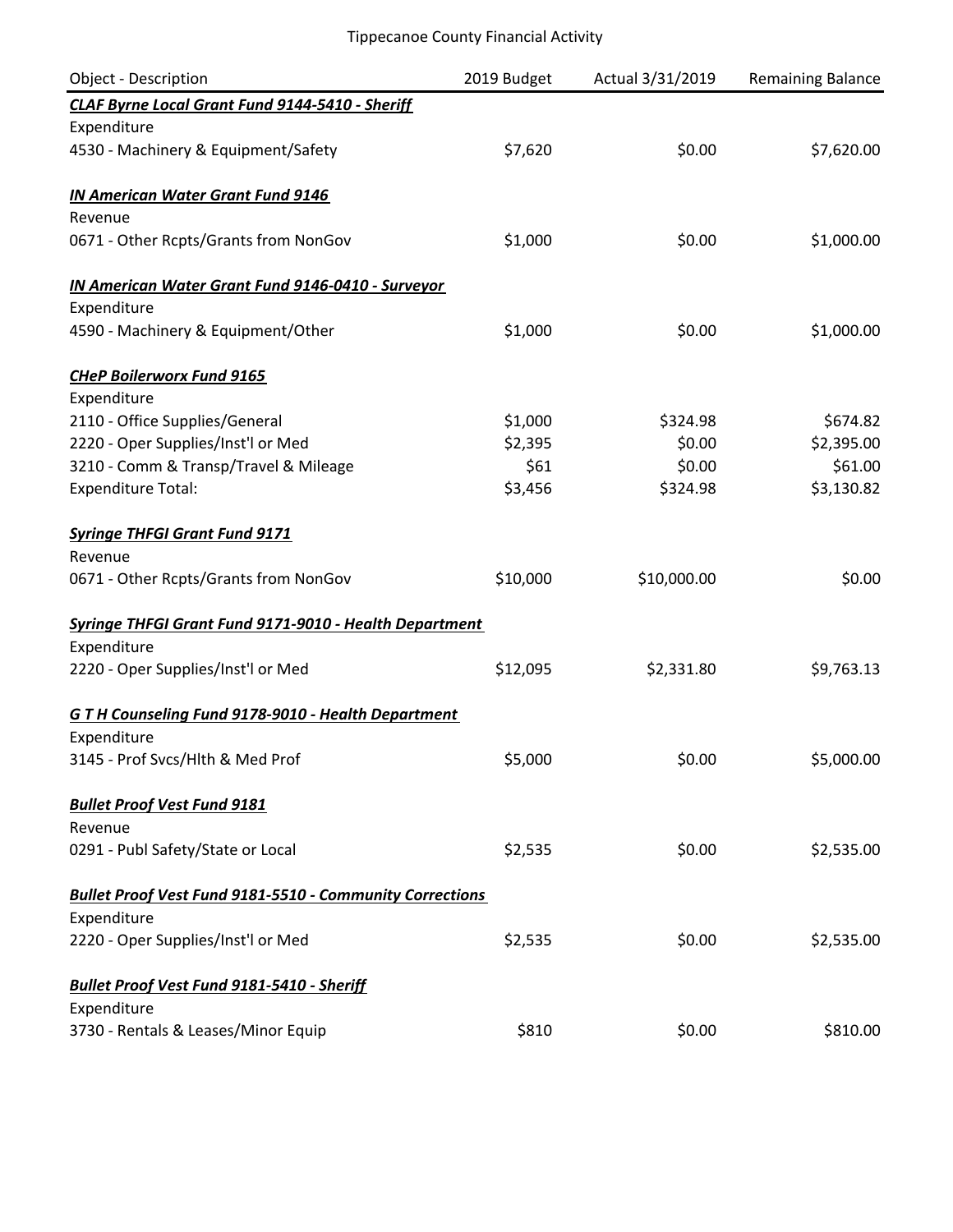| <b>Object - Description</b>                                            | 2019 Budget | Actual 3/31/2019 | <b>Remaining Balance</b> |
|------------------------------------------------------------------------|-------------|------------------|--------------------------|
| JA Truancy Mediation Fund 9203-5610 - Juvenile Alternatives            |             |                  |                          |
| Expenditure                                                            |             |                  |                          |
| 1110 - Sal & Wages/Full Time                                           | \$6,178     | \$2,850.96       | \$3,326.96               |
| 1130 - Sal & Wages/Part Time                                           | \$1,042     | \$0.00           | \$1,042.00               |
| 1210 - EE Benefits/Social Security                                     | \$611       | \$189.82         | \$421.24                 |
| 1220 - EE Benefits/PERF Retirement                                     | \$853       | \$319.32         | \$533.82                 |
| <b>Expenditure Total:</b>                                              | \$8,684     | \$3,360.10       | \$5,324.02               |
| JA Truancy Mediation Fund 9203-9410 - Employee Benefits                |             |                  |                          |
| Expenditure                                                            |             |                  |                          |
| 1230 - EE Benefits/Health                                              | \$3,414     | \$1,422.48       | \$1,991.56               |
| 1231 - EE Benefits/LTD                                                 | \$24        | \$11.58          | \$12.26                  |
| 1232 - EE Benefits/Life                                                | \$14        | \$6.84           | \$7.48                   |
| 1910 - Other Personal Services/WC                                      | \$137       | \$0.00           | \$137.00                 |
| <b>Expenditure Total:</b>                                              | \$3,589     | \$1,440.90       | \$2,148.30               |
| <b>Juvenile Alternative Safe Place Fund 9211</b>                       |             |                  |                          |
| Revenue                                                                |             |                  |                          |
| 0292 - Hlth & Wlfr/State or Local                                      | \$5,028     | \$1,885.62       | \$3,142.72               |
| Juvenile Alternative Safe Place Fund 9211-5610 - Juvenile Alternatives |             |                  |                          |
| Expenditure                                                            |             |                  |                          |
| 3190 - Prof Svcs/Other                                                 | \$5,560     | \$1,220.00       | \$4,340.00               |
| 3510 - Utility Service/Utilities                                       | \$204       | \$53.30          | \$150.50                 |
| <b>Expenditure Total:</b>                                              | \$5,764     | \$1,273.30       | \$4,490.50               |
| <b>IDHS Fund 9212</b>                                                  |             |                  |                          |
| Revenue                                                                |             |                  |                          |
| 0671 - Other Rcpts/Grants from NonGov                                  | \$3,923     | \$3,922.50       | \$0.00                   |
| Juvenile Alternatives DOC JDAI Fund 9213                               |             |                  |                          |
| Revenue                                                                |             |                  |                          |
| 0291 - Publ Safety/State or Local                                      | \$21,465    | \$10,732.35      | \$10,732.35              |
| Juvenile Alternatives DOC JDAI Fund 9213-5610 - Juvenile Alternatives  |             |                  |                          |
| Expenditure                                                            |             |                  |                          |
| 2110 - Office Supplies/General                                         | \$2,235     | \$0.00           | \$2,235.00               |
| 2250 - Oper Supplies/Food                                              | \$1,577     | \$484.23         | \$1,092.63               |
| 2270 - Oper Supplies/Educational Mtls                                  | \$611       | \$611.25         | \$0.00                   |
| 2990 - Other Supplies/Non-specified                                    | \$2,065     | \$0.00           | \$2,065.00               |
| 3190 - Prof Svcs/Other                                                 | \$31,488    | \$5,017.44       | \$26,470.20              |
| 3210 - Comm & Transp/Travel & Mileage                                  | \$232       | \$25.00          | \$207.12                 |
| 4590 - Machinery & Equipment/Other                                     | \$1,700     | \$0.00           | \$1,700.00               |
| <b>Expenditure Total:</b>                                              | \$39,908    | \$6,137.92       | \$33,769.95              |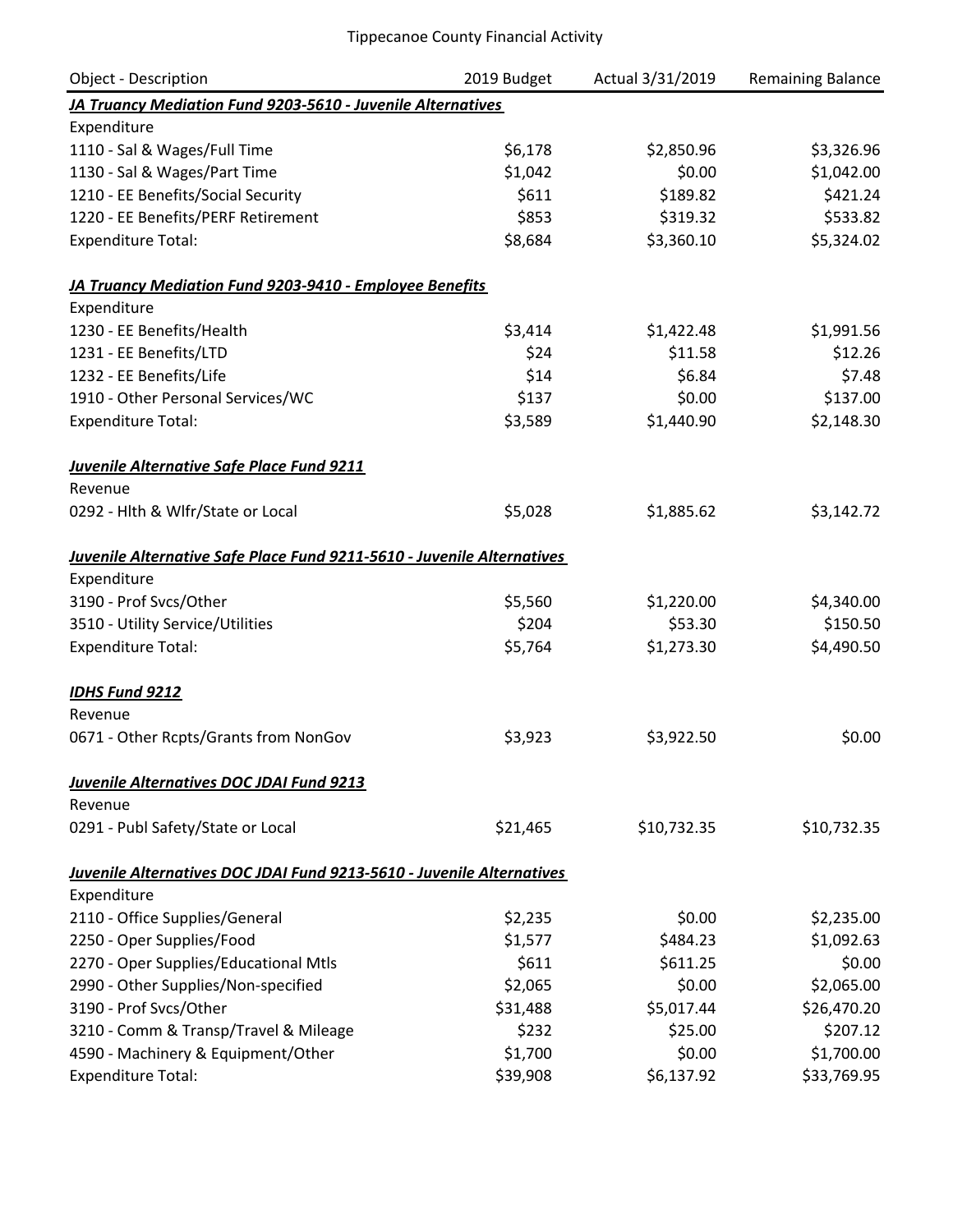| <b>Object - Description</b>                                        | 2019 Budget | Actual 3/31/2019 | Remaining Balance |
|--------------------------------------------------------------------|-------------|------------------|-------------------|
| JDAI Performance Fund 9214-5610 Juvenile Alternatives              |             |                  |                   |
| Expenditure                                                        |             |                  |                   |
| 2250 - Oper Supplies/Food                                          | \$1,961     | \$520.56         | \$1,440.61        |
| 2990 - Other Supplies/Non-specified                                | \$3,371     | \$1,537.31       | \$1,833.80        |
| 3190 - Prof Svcs/Other                                             | \$12,629    | \$1,750.00       | \$10,879.00       |
| 3210 - Comm & Transp/Travel & Mileage                              | \$1         | \$0.00           | \$0.91            |
| <b>Expenditure Total:</b>                                          | \$17,962    | \$3,807.87       | \$14,154.32       |
| <b>CC DOC Adult Grant 9218</b>                                     |             |                  |                   |
| Revenue                                                            |             |                  |                   |
| 0291 - Publ Safety/State or Local                                  | \$350,087   | \$175,043.25     | \$175,043.25      |
| CC DOC Adult Grant 9218-5510 - Community Corrections               |             |                  |                   |
| Expenditure                                                        |             |                  |                   |
| 1110 - Sal & Wages/Full Time                                       | \$114,781   | $-$27,076.86$    | \$141,857.69      |
| 1112 - Sal & Wages/Chief Dep & Appt                                | $-5284$     | $-$4,830.37$     | \$4,546.05        |
| 1130 - Sal & Wages/Part Time                                       | \$24,602    | \$1,385.33       | \$23,216.68       |
| 1210 - EE Benefits/Social Security                                 | \$12,372    | $-52,030.94$     | \$14,403.09       |
| 1220 - EE Benefits/PERF Retirement                                 | \$12,823    | $-53,573.95$     | \$16,397.25       |
| 2990 - Other Supplies/Non-specified                                | \$10,900    | \$83.76          | \$10,816.24       |
| 3190 - Prof Svcs/Other                                             | \$97        | \$70.00          | \$27.35           |
| <b>Expenditure Total:</b>                                          | \$175,291   | $-535,973.03$    | \$211,264.35      |
| CC DOC Adult Grant 9218-9410 - Employee Benefits                   |             |                  |                   |
| Expenditure                                                        |             |                  |                   |
| 1230 - EE Benefits/Health                                          | \$58,732    | $-57,820.34$     | \$66,551.96       |
| 1231 - EE Benefits/LTD                                             | \$597       | $-594.29$        | \$691.29          |
| 1232 - EE Benefits/Life                                            | \$309       | $-561.85$        | \$370.49          |
| 1910 - Other Personal Services/WC                                  | \$1         | \$0.00           | \$0.94            |
| <b>Expenditure Total:</b>                                          | \$59,638    | $-57,976.48$     | \$67,614.68       |
| CC DOC community Transition Fund 9220-5510 - Community Corrections |             |                  |                   |
| Expenditure                                                        |             |                  |                   |
| 2990 - Other Supplies/Non-specified                                | \$5,706     | \$5,556.20       | \$149.80          |
| DFC Drug Task Force Fund 9251                                      |             |                  |                   |
| Revenue                                                            |             |                  |                   |
| 0671 - Other Rcpts/Grants from NonGov                              | \$24,097    | \$0.00           | \$24,097.00       |
| 0730 - Refunds Reimb or Redeposits                                 | \$0         | \$2,400.00       | $-52,400.00$      |
| Revenue Total:                                                     | \$24,097    | \$2,400.00       | \$21,697.00       |
| DFC Drug Task Force Fund 9251-5910 - Prosecutor                    |             |                  |                   |
| Expenditure                                                        |             |                  |                   |
| 4530 - Machinery & Equipment/Safety                                | \$19,297    | \$0.00           | \$19,297.00       |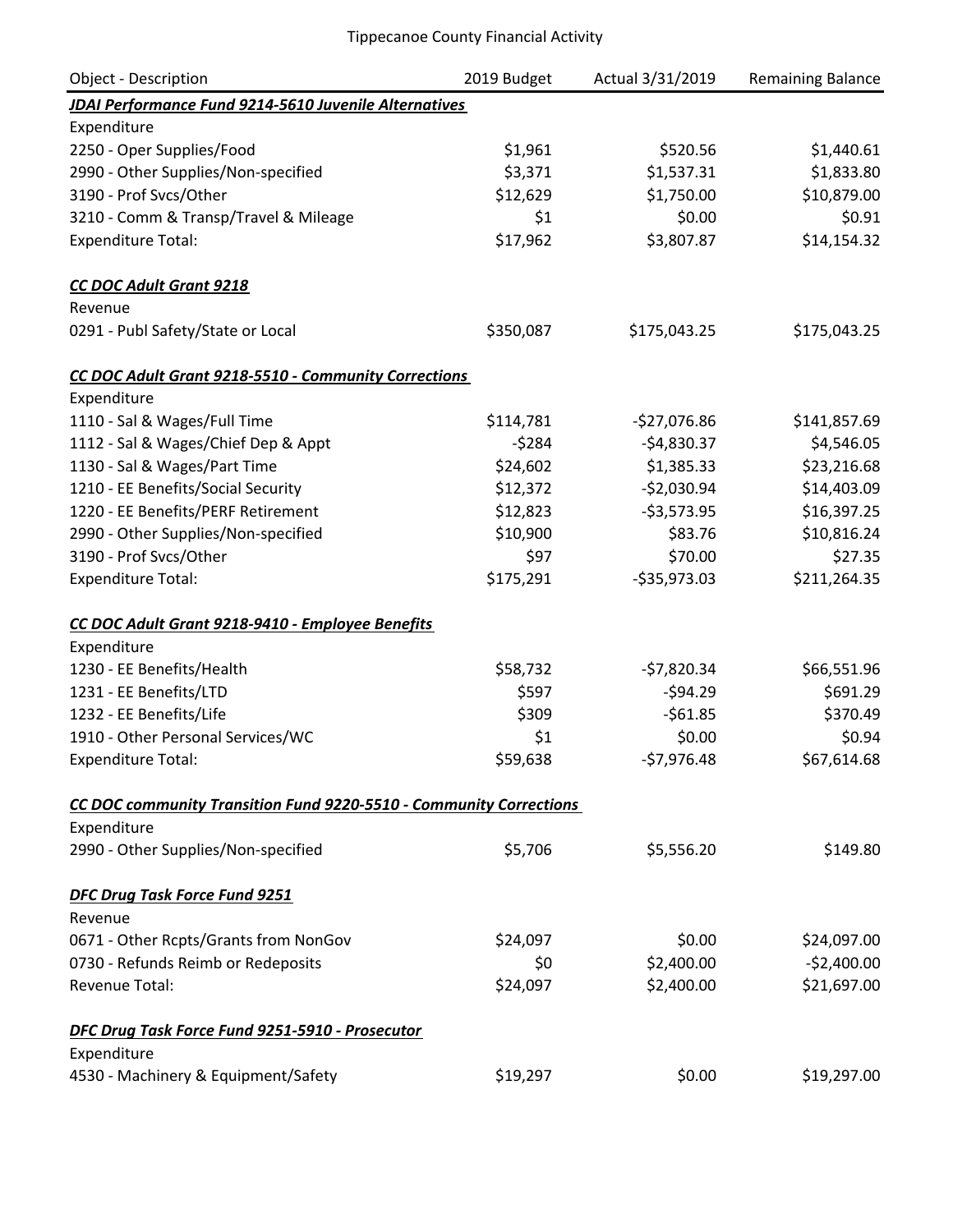| <b>Object - Description</b>                                      | 2019 Budget | Actual 3/31/2019 | <b>Remaining Balance</b> |
|------------------------------------------------------------------|-------------|------------------|--------------------------|
| <b>IFSSA Adult Protection Fund 9252</b>                          |             |                  |                          |
| Revenue                                                          |             |                  |                          |
| 0292 - Hlth & Wlfr/State or Local                                | \$276,636   | \$76,591.97      | \$200,043.71             |
| 0299 - Unrestricted Grants & Cntr/S/L                            | \$0         | \$33.47          | $-533.47$                |
| Revenue Total:                                                   | \$276,636   | \$76,625.44      | \$200,010.24             |
| <b>IFSSA Adult Protection Fund 9252-5910 - Prosecutor</b>        |             |                  |                          |
| Expenditure                                                      |             |                  |                          |
| 1110 - Sal & Wages/Full Time                                     | \$78,519    | \$35,652.30      | \$42,866.86              |
| 1130 - Sal & Wages/Part Time                                     | \$12,583    | \$1,563.75       | \$11,018.75              |
| 1210 - EE Benefits/Social Security                               | \$7,598     | \$2,584.45       | \$5,013.28               |
| 1220 - EE Benefits/PERF Retirement                               | \$8,795     | \$3,993.06       | \$4,801.96               |
| 2110 - Office Supplies/General                                   | \$563       | \$83.69          | \$479.27                 |
| 2140 - Office Supplies/Minor Equip                               | \$1,020     | \$0.00           | \$1,020.00               |
| 2210 - Oper Supplies/Gasoline & Oil                              | \$3,266     | \$56.05          | \$3,210.21               |
| 3180 - Prof Svcs/Institutional Care                              | \$25,507    | \$5,412.50       | \$20,094.07              |
| 3210 - Comm & Transp/Travel & Mileage                            | \$9,872     | \$0.00           | \$9,871.76               |
| 3510 - Utility Service/Utilities                                 | \$400       | \$120.08         | \$280.31                 |
| 3620 - Rep & Maint/Vehicle & Equip                               | \$5,147     | \$216.76         | \$4,930.24               |
| <b>Expenditure Total:</b>                                        | \$153,269   | \$49,682.64      | \$103,586.71             |
| <b>IFSSA Adult Protection Fund 9252-9410 - Employee Benefits</b> |             |                  |                          |
| Expenditure                                                      |             |                  |                          |
| 1230 - EE Benefits/Health                                        | \$29,757    | \$12,160.60      | \$17,596.80              |
| 1231 - EE Benefits/LTD                                           | \$308       | \$144.88         | \$163.30                 |
| 1232 - EE Benefits/Life                                          | \$178       | \$82.08          | \$95.76                  |
| <b>Expenditure Total:</b>                                        | \$30,243    | \$12,387.56      | \$17,855.86              |
| ICJI Eedma Project Fund 9254                                     |             |                  |                          |
| Revenue                                                          |             |                  |                          |
| 0291 - Publ Safety/State or Local                                | \$85,880    | \$31,734.10      | \$54,145.45              |
| ICJI Eedma Project Fund 9254-5910 - Prosecutor                   |             |                  |                          |
| Expenditure                                                      |             |                  |                          |
| 3190 - Prof Svcs/Other                                           | \$44,808    | \$10,900.97      | \$33,906.85              |
| 4520 - Machinery & Equipment/Vehicle                             | \$15,073    | \$0.00           | \$15,073.04              |
| <b>Expenditure Total:</b>                                        | \$59,881    | \$10,900.97      | \$48,979.89              |
| Drug Prosecution Fund 9259-5910 - Prosecutor                     |             |                  |                          |
| Expenditure                                                      |             |                  |                          |
| 2140 - Office Supplies/Minor Equip                               | \$8,932     | \$8,931.50       | \$0.54                   |
| 3190 - Prof Svcs/Other                                           | \$554       | \$0.00           | \$554.00                 |
| <b>Expenditure Total:</b>                                        | \$9,486     | \$8,931.50       | \$554.54                 |
| <b>DOC Probation Fund 9512</b>                                   |             |                  |                          |
| Revenue                                                          |             |                  |                          |
| 0291 - Publ Safety/State or Local                                | \$31,763    | \$15,881.25      | \$15,881.25              |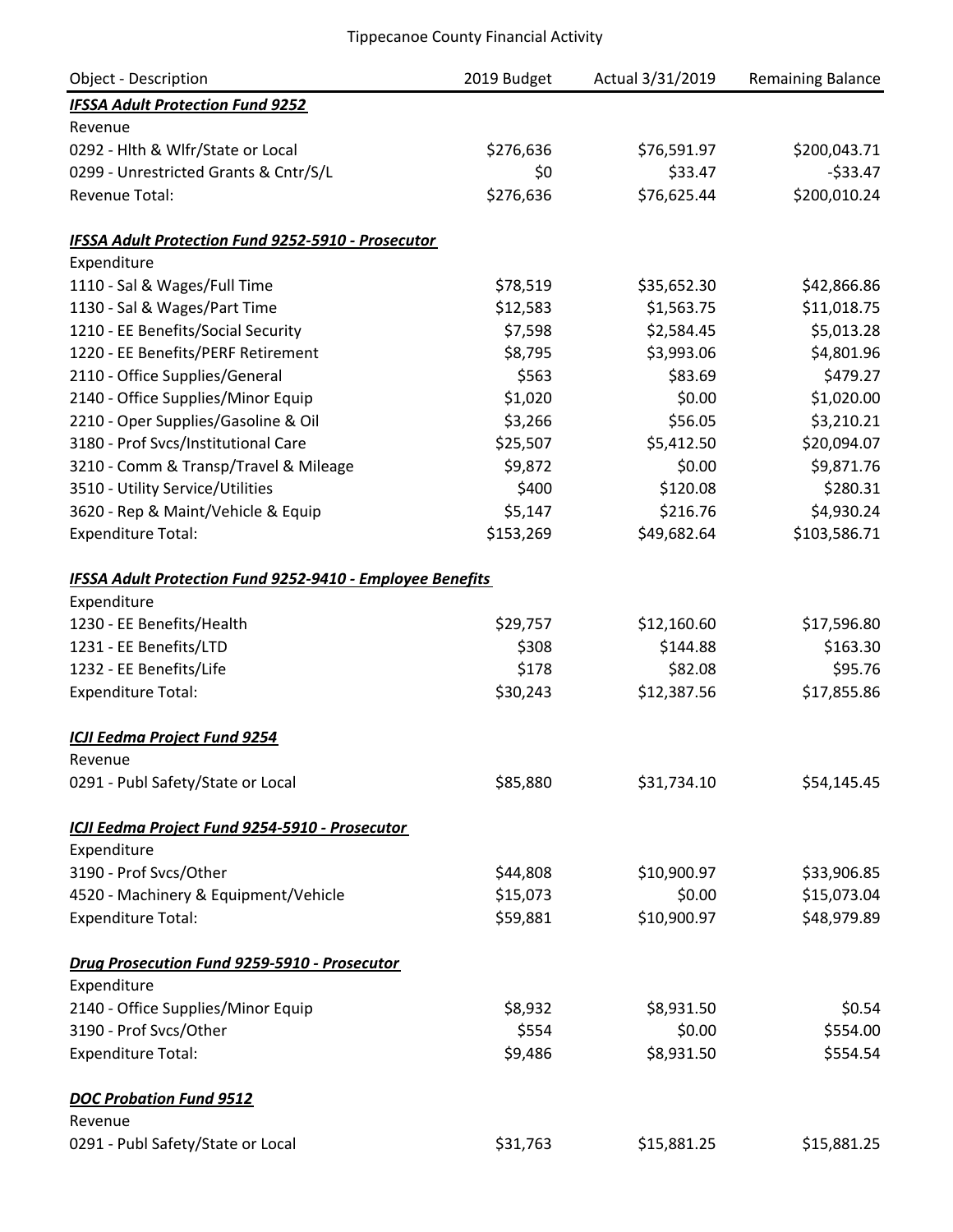| <b>Object - Description</b>                         | 2019 Budget  | Actual 3/31/2019 | Remaining Balance |
|-----------------------------------------------------|--------------|------------------|-------------------|
| DOC Probation Fund 9512-6110                        |              |                  |                   |
| Expenditure                                         |              |                  |                   |
| 1110 - Sal & Wages/Full Time                        | \$17,908     | \$10,660.62      | \$7,247.51        |
| 1210 - EE Benefits/Social Security                  | \$1,434      | \$780.73         | \$653.36          |
| 1220 - EE Benefits/PERF Retirement                  | \$2,006      | \$1,194.00       | \$811.63          |
| 3190 - Prof Svcs/Other                              | \$17,500     | \$5,000.00       | \$12,500.00       |
| <b>Expenditure Total:</b>                           | \$38,848     | \$17,635.35      | \$21,212.50       |
| DOC Probation Fund 9512-9410 - Employee Benefits    |              |                  |                   |
| Expenditure                                         |              |                  |                   |
| 1230 - EE Benefits/Health                           | \$3,067      | \$2,008.20       | \$1,058.40        |
| 1231 - EE Benefits/LTD                              | \$69         | \$43.32          | \$25.22           |
| 1232 - EE Benefits/Life                             | \$41         | \$27.36          | \$14.10           |
| 1910 - Other Personal Services/WC                   | \$395        | \$0.00           | \$395.00          |
| <b>Expenditure Total:</b>                           | \$3,572      | \$2,078.88       | \$1,492.72        |
| <b>CASA Capacity Grant Fund 9532</b>                |              |                  |                   |
| Revenue                                             |              |                  |                   |
| 0292 - Hlth & Wlfr/State or Local                   | \$31,358     | \$15,679.00      | \$15,679.00       |
| CASA Capacity Grant Fund 9532-7310 - CASA           | \$95,327,310 |                  |                   |
| Expenditure                                         |              |                  |                   |
| 1110 - Sal & Wages/Full Time                        | \$26,651     | \$3,651.46       | \$22,999.10       |
| 1210 - EE Benefits/Social Security                  | \$2,049      | \$268.63         | \$1,780.26        |
| 1220 - EE Benefits/PERF Retirement                  | \$2,971      | \$408.96         | \$2,562.46        |
| <b>Expenditure Total:</b>                           | \$31,671     | \$4,329.05       | \$27,341.82       |
| Veterans Court Fund 9535-7010 - Circuit Court       |              |                  |                   |
| Expenditure                                         |              |                  |                   |
| 3140 - Prof Svcs/Counselng Consults                 | \$10,500     | \$0.00           | \$10,500.00       |
| 3190 - Prof Svcs/Other                              | \$5,000      | \$748.00         | \$4,252.00        |
| 3210 - Comm & Transp/Travel & Mileage               | \$2,500      | \$0.00           | \$2,500.00        |
| <b>Expenditure Total:</b>                           | \$18,000     | \$748.00         | \$17,252.00       |
| <b>Court Interpretor Fund 9549</b>                  |              |                  |                   |
| Revenue                                             |              |                  |                   |
| 0292 - Hlth & Wlfr/State or Local                   | \$7,000      | \$0.00           | \$7,000.00        |
| Court Interpretor Fund 9549-7106 - Superior Court 6 |              |                  |                   |
| Expenditure                                         |              |                  |                   |
| 3170 - Prof Svcs/Translator                         | \$9,889      | \$2,607.50       | \$7,281.76        |
| <b>Family Court Fund 9623</b>                       |              |                  |                   |
| Revenue                                             |              |                  |                   |
| 0292 - Hlth & Wlfr/State or Local                   | \$5,000      | \$5,000.00       | \$0.00            |